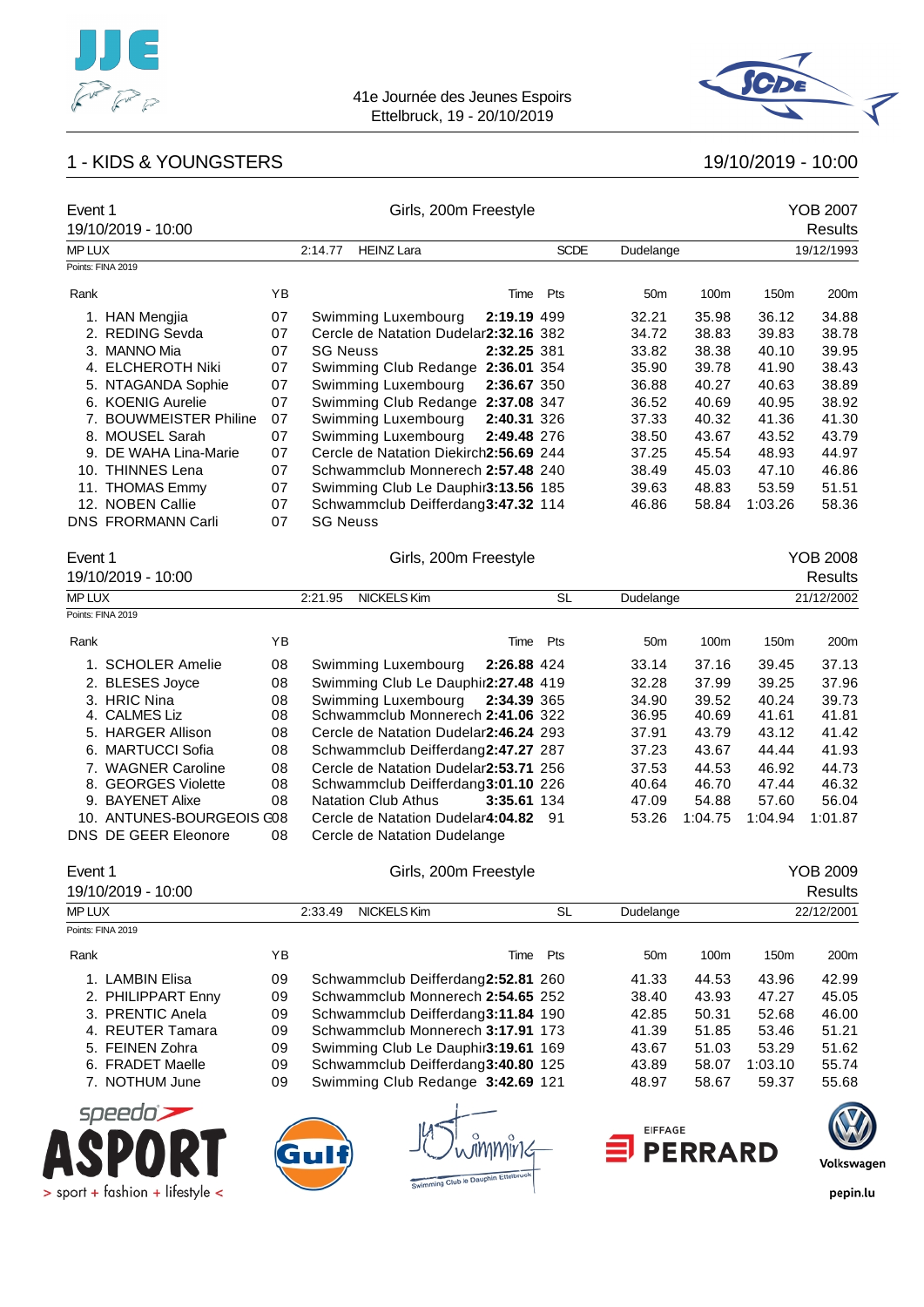



# Event 1, Girls, 200m Freestyle, YOB 2009

| Rank |                              | YΒ  | Time Pts                              |  | 50 <sub>m</sub> | 100 <sub>m</sub> | 150 <sub>m</sub> | 200 <sub>m</sub> |
|------|------------------------------|-----|---------------------------------------|--|-----------------|------------------|------------------|------------------|
|      | 8. BRITZ Lea                 | 09  | Swimming Club Le Dauphir3:47.03 115   |  | 47.83           | 59.79            | 1:02.47          | 56.94            |
|      | 9. RANCITELLI Ayleen         | 09. | Cercle de Natation Dudelar3:48.86 112 |  | 50.14           | 59.25            | 1:01.96          | 57.51            |
|      | 10. IACUZZI Florine          | 09  | Schwammclub Deifferdang4:06.58 89     |  | 55.39           | 1:03.80          | 1:04.49          | 1:02.90          |
|      | DNS JANEIRO PEREIRA Matild09 |     | Schwammclub Monnerech                 |  |                 |                  |                  |                  |

| Event 1                |    |         | Girls, 200m Freestyle               |      |            |                 | YOB 2010 |                  |                  |  |
|------------------------|----|---------|-------------------------------------|------|------------|-----------------|----------|------------------|------------------|--|
| 19/10/2019 - 10:00     |    |         |                                     |      |            |                 |          |                  | Results          |  |
| <b>MP LUX</b>          |    | 2:49.97 | <b>REINESCH Leeloo</b>              |      | <b>SCD</b> | Obercorn        |          |                  | 17/12/2016       |  |
| Points: FINA 2019      |    |         |                                     |      |            |                 |          |                  |                  |  |
| Rank                   | ΥB |         |                                     | Time | Pts        | 50 <sub>m</sub> | 100m     | 150 <sub>m</sub> | 200 <sub>m</sub> |  |
| DONDELINGER Eila       | 10 |         | Swimming Club Le Dauphir3:36.55 132 |      |            | 47.96           | 57.80    | 56.00            | 54.79            |  |
| 2. CRUJEIRA NEVES Ines | 10 |         | Schwammclub Deifferdang3:44.70 118  |      |            | 45.73           | 58.71    | 1:00.21          | 1:00.05          |  |
| 3. FLEURY Marie        | 10 |         | Schwammclub Deifferdang3:45.95 116  |      |            | 47.85           | 56.40    | 1:01.05          | 1:00.65          |  |

|                      |                                                                                                                                                                                                                                                 |                                    |  |                                                                                                                                             |           |                                                                                                                                                                                                                                                                                   |       |            | <b>YOB 2007</b><br><b>Results</b> |
|----------------------|-------------------------------------------------------------------------------------------------------------------------------------------------------------------------------------------------------------------------------------------------|------------------------------------|--|---------------------------------------------------------------------------------------------------------------------------------------------|-----------|-----------------------------------------------------------------------------------------------------------------------------------------------------------------------------------------------------------------------------------------------------------------------------------|-------|------------|-----------------------------------|
|                      |                                                                                                                                                                                                                                                 | DALEIDEN CIUFERRI Ralph<br>2:11.78 |  | SL                                                                                                                                          | Dudelange |                                                                                                                                                                                                                                                                                   |       | 12/12/2015 |                                   |
|                      |                                                                                                                                                                                                                                                 |                                    |  |                                                                                                                                             |           |                                                                                                                                                                                                                                                                                   |       |            |                                   |
|                      | ΥB                                                                                                                                                                                                                                              |                                    |  |                                                                                                                                             | Pts       | 50 <sub>m</sub>                                                                                                                                                                                                                                                                   | 100m  | 150m       | 200m                              |
|                      | 07                                                                                                                                                                                                                                              |                                    |  |                                                                                                                                             |           | 33.39                                                                                                                                                                                                                                                                             | 39.22 | 39.48      | 35.83                             |
|                      | 07                                                                                                                                                                                                                                              |                                    |  |                                                                                                                                             |           | 33.47                                                                                                                                                                                                                                                                             | 39.22 | 39.32      | 36.09                             |
|                      | 07                                                                                                                                                                                                                                              |                                    |  |                                                                                                                                             |           | 35.02                                                                                                                                                                                                                                                                             | 39.51 | 39.09      | 37.34                             |
|                      |                                                                                                                                                                                                                                                 |                                    |  |                                                                                                                                             |           | 35.43                                                                                                                                                                                                                                                                             | 39.83 | 40.86      | 38.12                             |
|                      | 07                                                                                                                                                                                                                                              |                                    |  |                                                                                                                                             |           | 34.87                                                                                                                                                                                                                                                                             | 40.30 | 41.01      | 40.00                             |
|                      | 07                                                                                                                                                                                                                                              |                                    |  |                                                                                                                                             |           | 35.73                                                                                                                                                                                                                                                                             | 40.20 | 41.25      | 40.76                             |
| <b>DUSEMON Paul</b>  | 07                                                                                                                                                                                                                                              |                                    |  |                                                                                                                                             |           | 37.03                                                                                                                                                                                                                                                                             | 41.66 | 42.62      | 40.39                             |
| PUETZ Jonah          | 07                                                                                                                                                                                                                                              |                                    |  |                                                                                                                                             |           | 37.99                                                                                                                                                                                                                                                                             | 45.16 | 45.90      | 44.89                             |
|                      | 07                                                                                                                                                                                                                                              |                                    |  |                                                                                                                                             |           | 38.26                                                                                                                                                                                                                                                                             | 47.63 | 48.91      | 48.52                             |
| <b>REIFF Mathieu</b> | 07                                                                                                                                                                                                                                              |                                    |  |                                                                                                                                             |           | 40.43                                                                                                                                                                                                                                                                             | 48.86 | 49.74      | 46.54                             |
|                      | Event 2<br>19/10/2019 - 10:32<br>MP LUX<br>Points: FINA 2019<br>Rank<br>1. ESCHETTE Louis<br>2. FEDOSEEV Anton<br>3. WEYLAND Philippe<br>5. LEY Jamie<br>6. THILL Louis<br>$7_{\scriptscriptstyle{\sim}}$<br>8.<br>9. BECIROVIC Benjamin<br>10. | 4. GONZALEZ PEREZ Rodri@07         |  | Cercle de Natation Wiltz<br>Swimming Luxembourg<br>Swimming Luxembourg<br>Swimming Luxembourg<br>Swimming Luxembourg<br>Swimming Luxembourg |           | Boys, 200m Freestyle<br>Time<br>2:27.92 303<br>2:28.10 302<br>2:30.96 285<br>2:34.24 267<br>Swimming Club Le Dauphir2:36.18 257<br>2:37.94 249<br>2:41.70 232<br>Swimming Club Le Dauphir2:53.94 186<br>Swimming Club Redange 3:03.32 159<br>Swimming Club Le Dauphir 3:05.57 153 |       |            |                                   |

| Event 2      |                          | Boys, 200m Freestyle |                                     |             |             |                 |                  |                  | <b>YOB 2008</b>  |
|--------------|--------------------------|----------------------|-------------------------------------|-------------|-------------|-----------------|------------------|------------------|------------------|
|              | 19/10/2019 - 10:32       |                      |                                     |             |             |                 |                  |                  | <b>Results</b>   |
| <b>MPLUX</b> |                          |                      | STACCHIOTTI Raphaël<br>2:19.54      |             | <b>SCDE</b> | Dudelange (UAE) |                  |                  | 20/12/2003       |
|              | Points: FINA 2019        |                      |                                     |             |             |                 |                  |                  |                  |
| Rank         |                          | YΒ                   |                                     | Time        | Pts         | 50 <sub>m</sub> | 100 <sub>m</sub> | 150 <sub>m</sub> | 200 <sub>m</sub> |
| 1.           | KRIES Leo                | 08                   | Swimming Luxembourg                 | 2:50.41 198 |             | 38.86           | 43.26            | 44.56            | 43.73            |
|              | 2. KROMBACH Alex         | 08                   | Swimming Luxembourg                 | 2:53.68 187 |             | 38.58           | 44.98            | 46.04            | 44.08            |
|              | 3. ANISKO Leonard        | 08                   | Cercle Nautique Petange             | 2:54.42 184 |             | 36.61           | 45.57            | 47.51            | 44.73            |
|              | 4. SAMMARCO Andrea       | 08                   | Swimming Luxembourg                 | 2:56.39 178 |             | 37.31           | 44.45            | 48.03            | 46.60            |
|              | 5. MOOG Jules            | 08                   | Swimming Luxembourg                 | 2:58.51 172 |             | 39.17           | 46.97            | 46.81            | 45.56            |
|              | 6. STAICU David-Andrei   | 08                   | Swimming Club Le Dauphir3:12.56 137 |             |             | 41.50           | 50.02            | 51.23            | 49.81            |
|              | 7. LESCEUX Timeo         | 08                   | Schwammclub Deifferdang3:33.53 100  |             |             | 47.05           | 54.54            | 56.64            | 55.30            |
|              | 8. KONIECZKO Nathan      | 08                   | Schwammclub Deifferdang3:51.62 78   |             |             | 48.26           | 1:00.00          | 1:02.88          | 1:00.48          |
|              | <b>DNS SUBASIC Denis</b> | 08                   | Cercle de Natation Dudelange        |             |             |                 |                  |                  |                  |









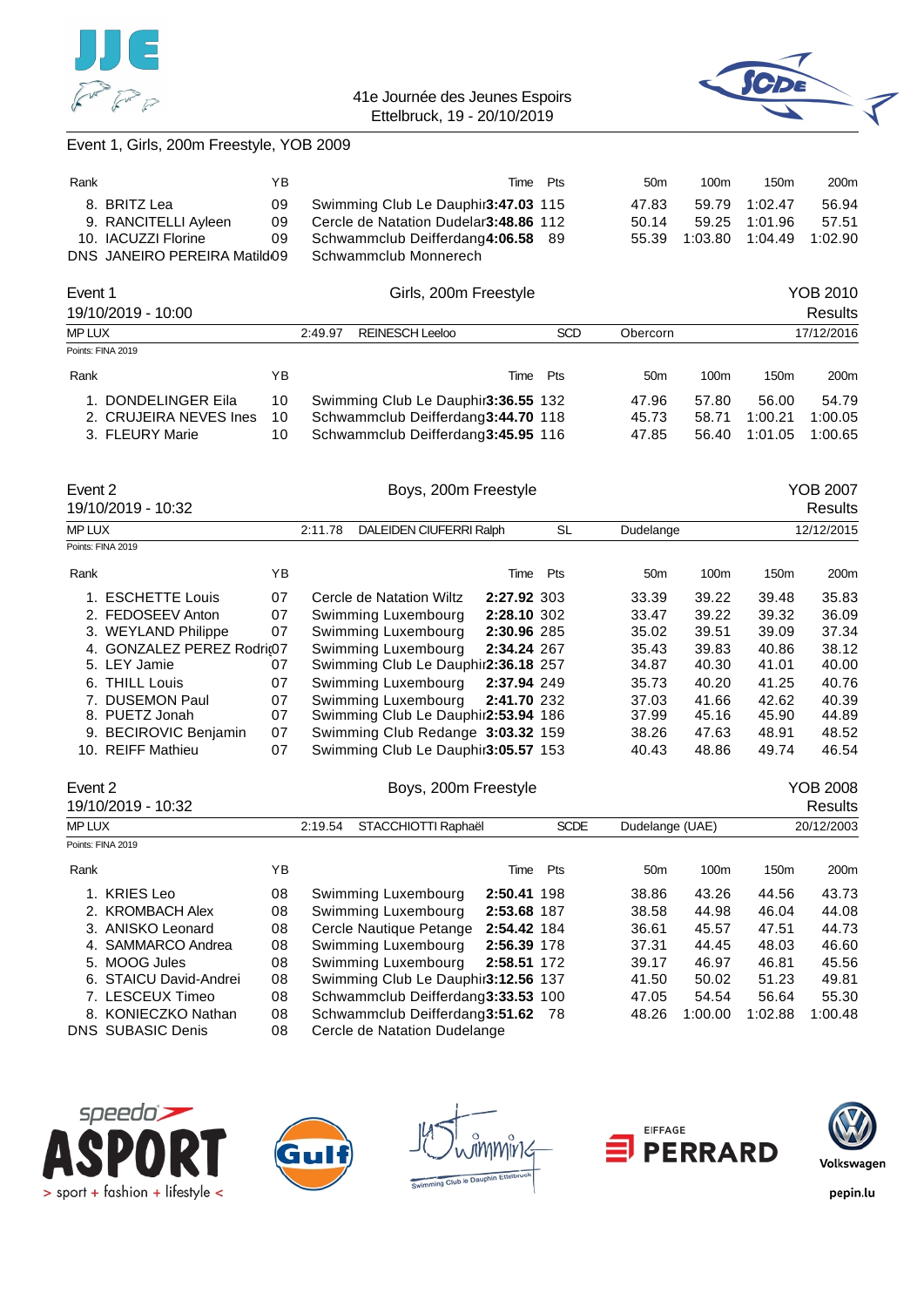



# Event 2, Boys, 200m Freestyle

| Event 2                            |    |         | Boys, 200m Freestyle                |      |             |         |                 |                |                 | <b>YOB 2009</b>                   |
|------------------------------------|----|---------|-------------------------------------|------|-------------|---------|-----------------|----------------|-----------------|-----------------------------------|
| 19/10/2019 - 10:32                 |    |         |                                     |      |             |         |                 |                |                 | <b>Results</b>                    |
| MP LUX                             |    | 2:34.61 | STACCHIOTTI Raphaël                 |      | <b>SCDE</b> |         | Dudelange       |                |                 | 21/12/2002                        |
| Points: FINA 2019                  |    |         |                                     |      |             |         |                 |                |                 |                                   |
| Rank                               | ΥB |         |                                     | Time | Pts         |         | 50 <sub>m</sub> | 100m           | 150m            | 200m                              |
| 1. VALENTINI Stefano               | 09 |         | Schwammclub Monnerech 2:58.71 171   |      |             |         | 38.39           | 47.09          | 49.42           | 43.81                             |
| 2. REINESCH Inaki                  | 09 |         | Schwammclub Deifferdang3:05.80 152  |      |             |         | 39.09           | 48.17          | 50.56           | 47.98                             |
| 3. BORDAS Anatole                  | 09 |         | Schwammclub Monnerech 3:13.51 135   |      |             |         | 38.60           | 49.84          | 53.66           | 51.41                             |
| 4. THILL Hugo                      | 09 |         | Schwammclub Deifferdang3:16.68 128  |      |             |         | 39.36           | 50.98          | 51.92           | 54.42                             |
| 5. MAIT-RABBI Nizar                | 09 |         | Schwammclub Deifferdang3:21.36 120  |      |             |         | 42.25           | 53.16          | 54.37           | 51.58                             |
| 6. PEETERS Simon                   | 09 |         | Schwammclub Deifferdang3:29.98 105  |      |             |         | 42.49           | 54.68          | 58.47           | 54.34                             |
| 7. SANTINI DE ALMEIDA Nils09       |    |         | Schwammclub Deifferdang3:40.95      |      | 90          |         | 45.60           | 59.56          | 58.66           | 57.13                             |
| 8. FABER Max                       | 09 |         | Schwammclub Monnerech 3:49.79       |      | 80          |         | 47.82           | 1:02.28        | 1:01.72         | 57.97                             |
| 9. FALTZ Aleksandar                | 09 |         | Swimming Club Le Dauphir3:56.13     |      | 74          |         | 50.94           | 1:03.03        | 1:03.64         | 58.52                             |
| Event 2<br>19/10/2019 - 10:32      |    |         | Boys, 200m Freestyle                |      |             |         |                 |                |                 | <b>YOB 2010</b><br><b>Results</b> |
|                                    |    |         |                                     |      |             |         |                 |                |                 |                                   |
| MP LUX                             |    | 2:37.85 | STACCHIOTTI Raphaël                 |      | <b>SCDE</b> |         | Dudelange       |                |                 | 22/12/2001                        |
| Points: FINA 2019                  |    |         |                                     |      |             |         |                 |                |                 |                                   |
| Rank                               | ΥB |         |                                     | Time | Pts         |         | 50 <sub>m</sub> | 100m           | 150m            | 200m                              |
| 1. PRENTIC Anel                    | 10 |         | Schwammclub Deifferdang3:21.60 119  |      |             |         | 41.85           | 53.42          | 53.61           | 52.72                             |
| Event 3<br>19/10/2019 - 10:57      |    |         | Girls, 100m Breaststroke            |      |             |         |                 |                |                 | <b>YOB 2007</b><br><b>Results</b> |
| <b>MP LUX</b>                      |    | 1:17.72 | <b>MAILLIET Christine</b>           |      | <b>SCDE</b> |         | Dudelange       |                |                 | 13/11/1999                        |
| Points: FINA 2019                  |    |         |                                     |      |             |         |                 |                |                 |                                   |
| Rank                               |    | YB      |                                     |      |             | Time    | Pts             |                | 50 <sub>m</sub> | 100m                              |
| <b>WELTER Rebecca</b><br>1.        |    | 07      | <b>SG Neuss</b>                     |      |             | 1:27.58 | 360             |                | 40.29           | 47.29                             |
| 2. AHMED Farida                    |    | 07      | Swimming Luxembourg                 |      |             | 1:35.21 | 280             |                | 44.46           | 50.75                             |
| <b>CORBEEL BASTIN Ava</b><br>3.    |    | 07      | Swimming Club Le Dauphin Ett        |      |             | 1:35.77 | 276             |                | 43.75           | 52.02                             |
| <b>CONTER Anja</b><br>4.           |    | 07      | Swimming Luxembourg                 |      |             | 1:37.13 | 264             |                | 46.67           | 50.46                             |
| 5. THINNES Lena                    |    | 07      | Schwammclub Monnerech               |      |             | 1:46.22 | 202             |                | 49.34           | 56.88                             |
| Event 3                            |    |         | Girls, 100m Breaststroke            |      |             |         |                 |                |                 | <b>YOB 2008</b>                   |
| 19/10/2019 - 10:57                 |    |         |                                     |      |             |         |                 |                |                 | Results                           |
| MP LUX                             |    | 1:21.28 | <b>KOSALKA Caroline</b>             |      | <b>SL</b>   |         | Dudelange       |                |                 | 21/12/2003                        |
| Points: FINA 2019                  |    |         |                                     |      |             |         |                 |                |                 |                                   |
| Rank                               |    | YB      |                                     |      |             | Time    | Pts             |                | 50 <sub>m</sub> | 100m                              |
| 1.<br><b>ALLAR Maud</b>            |    | 08      | Cercle Nautique Petange             |      |             | 1:33.51 | 296             |                | 44.16           | 49.35                             |
| 2.<br><b>OLIVERO</b> Francesca     |    | 08      | Swimming Luxembourg                 |      |             | 1:35.71 | 276             |                | 43.92           | 51.79                             |
| 3.<br><b>DONDELINGER Elisa</b>     |    | 08      | Swimming Luxembourg                 |      |             | 1:35.75 | 276             |                | 45.54           | 50.21                             |
| <b>AVEZ Paule Audrey</b><br>4.     |    | 08      | Cercle Nautique Petange             |      |             | 1:39.81 | 243             |                | 46.61           | 53.20                             |
| <b>BOUWMEISTER Annebelle</b><br>5. |    | 08      | Swimming Luxembourg                 |      |             | 1:40.68 | 237             |                | 47.82           | 52.86                             |
| <b>GHIRELLI Lynn</b><br>6.         |    | 08      | Swimming Club Le Dauphin Ett        |      |             | 1:40.95 | 235             |                | 47.70           | 53.25                             |
| <b>STRASSER Amelie</b><br>7.       |    | 08      | Swimming Club Le Dauphin Ett        |      |             | 1:41.28 | 233             |                | 48.53           | 52.75                             |
| 8.<br><b>ALBERS Emely</b>          |    | 08      | Swimming Club Le Dauphin Ett        |      |             | 1:42.72 | 223             |                | 47.30           | 55.42                             |
| <b>BOUWMEISTER Yfke</b><br>9.      |    | 08      | Swimming Luxembourg                 |      |             | 1:45.90 | 204             |                | 50.15           | 55.75                             |
| speedo                             |    |         |                                     |      |             |         |                 |                |                 |                                   |
|                                    |    |         |                                     |      |             |         | <b>EIFFAGE</b>  | <b>PERRARD</b> |                 |                                   |
|                                    |    |         | Swimming Club le Dauphin Ettelbruck |      |             |         |                 |                |                 | Volkswagen                        |
| > sport + fashion + lifestyle <    |    |         |                                     |      |             |         |                 |                |                 | pepin.lu                          |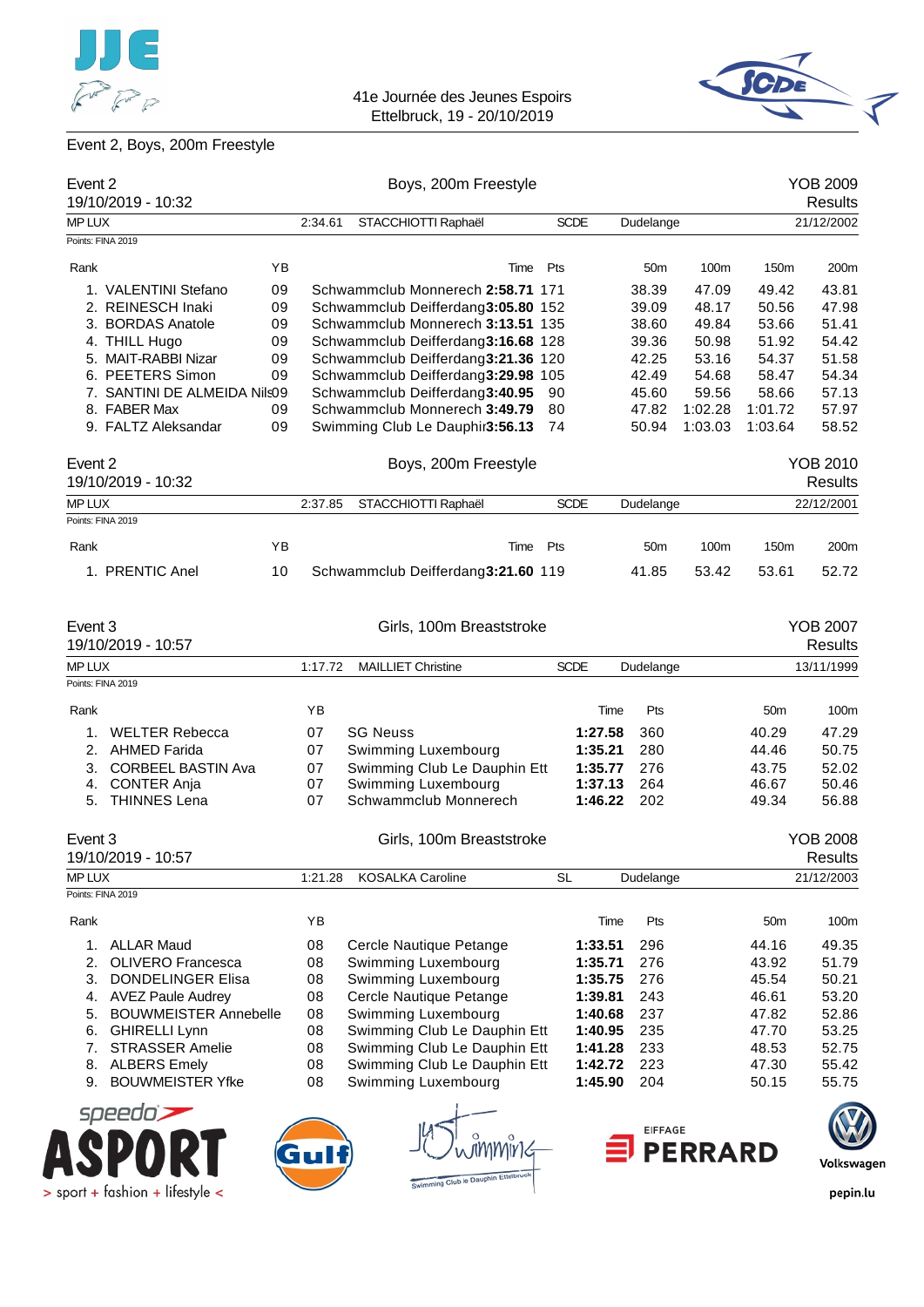



# Event 3, Girls, 100m Breaststroke

| Event 3                     |                                          |          | Girls, 100m Breaststroke                            |                    |                |                  | <b>YOB 2009</b>                   |
|-----------------------------|------------------------------------------|----------|-----------------------------------------------------|--------------------|----------------|------------------|-----------------------------------|
|                             | 19/10/2019 - 10:57                       |          |                                                     |                    |                |                  | <b>Results</b>                    |
| MP LUX<br>Points: FINA 2019 |                                          | 1:28.10  | <b>REUTER Christiane</b>                            | LN                 | Echternach     |                  | 28/12/1986                        |
|                             |                                          |          |                                                     |                    |                |                  |                                   |
| Rank                        |                                          | YB       |                                                     | Time               | Pts            | 50 <sub>m</sub>  | 100m                              |
| 1.                          | <b>GRUJIC-MARTINS Teodora</b>            | 09       | Swimming Luxembourg                                 | 1:30.90            | 322            | 43.48            | 47.42                             |
|                             | 2. BODULOVIC Ira                         | 09       | <b>SG Neuss</b>                                     | 1:42.36            | 226            | 48.21            | 54.15                             |
| 3.                          | <b>CONSTANTIN Sophia</b>                 | 09       | Swimming Luxembourg                                 | 1:43.18            | 220            | 48.48            | 54.70                             |
| 4.                          | <b>KROMBACH Eva</b>                      | 09       | Swimming Luxembourg                                 | 1:45.86            | 204            | 49.54            | 56.32                             |
|                             | 5. FRADET Maelle                         | 09       | Schwammclub Deifferdang                             | 1:54.26            | 162            | 52.74            | 1:01.52                           |
|                             | 6. OLINGER Lilli                         | 09       | Swimming Club Redange                               | 2:00.47            | 138            | 56.79            | 1:03.68                           |
|                             | 7. CANDASAMY Mythili                     | 09       | Swimming Club Le Dauphin Ett                        | 2:05.18            | 123            | 57.17            | 1:08.01                           |
|                             | 8. BECK Alyson                           | 09       | Swimming Club Redange                               | 2:08.67            | 113            | 1:01.47          | 1:07.20                           |
|                             | DNS POELS Klara-Luisa                    | 09       | Swimming Luxembourg                                 |                    |                |                  |                                   |
| Event 3                     |                                          |          | Girls, 100m Breaststroke                            |                    |                |                  | <b>YOB 2010</b>                   |
|                             | 19/10/2019 - 10:57                       |          |                                                     |                    |                |                  | <b>Results</b>                    |
| MP LUX                      |                                          | 1:34.80  | <b>REUTER Christine</b>                             | LN.                | Luxembourg     |                  | 08/12/1985                        |
| Points: FINA 2019           |                                          |          |                                                     |                    |                |                  |                                   |
| Rank                        |                                          | YB       |                                                     | Time               | Pts            | 50 <sub>m</sub>  | 100m                              |
| 1.                          | <b>BARTHEL Emma</b>                      | 10       | Swimming Luxembourg                                 | 1:44.58            | 212            | 49.38            | 55.20                             |
|                             | 2. LEONARD Leni                          | 10       | Swimming Luxembourg                                 | 1:45.70            | 205            | 50.37            | 55.33                             |
|                             | 3. BOUWMEISTER Julianne                  | 10       | Swimming Luxembourg                                 | 1:53.94            | 163            | 53.52            | 1:00.42                           |
|                             | 4. PAVELEK Mira<br>5. ALBERSMEYER Neele  | 10<br>10 | Swimming Luxembourg<br>Swimming Club Le Dauphin Ett | 1:59.34<br>2:15.22 | 142<br>98      | 55.89<br>1:02.48 | 1:03.45<br>1:12.74                |
| Event 4                     | 19/10/2019 - 11:11                       |          | Boys, 100m Breaststroke                             |                    |                |                  | <b>YOB 2007</b><br><b>Results</b> |
| MP LUX                      |                                          | 1:16.51  | CARNEIRO Joao                                       | <b>SL</b>          | Ettelbruck     |                  | 15/11/2015                        |
| Points: FINA 2019           |                                          |          |                                                     |                    |                |                  |                                   |
| Rank                        |                                          | YB       |                                                     | Time               | Pts            | 50 <sub>m</sub>  | 100m                              |
|                             | 1. PASSER Daniel                         | 07       | Swimming Luxembourg                                 | 1:25.16            | 278            | 40.63            | 44.53                             |
|                             | 2. SZYBOWSKI Jakub                       | 07       | Cercle Nautique Petange                             | 1:48.22            | 135            | 51.45            | 56.77                             |
|                             | <b>WDR</b> CONTER Max                    | 07       | Cercle de Natation Diekirch                         |                    |                |                  |                                   |
| Event 4                     |                                          |          | Boys, 100m Breaststroke                             |                    |                |                  | YOB 2008                          |
|                             | 19/10/2019 - 11:11                       |          |                                                     |                    |                |                  | <b>Results</b>                    |
| MP LUX                      |                                          | 1:21.22  | CARNEIRO Joao                                       | <b>SL</b>          | Bonnevoie      |                  | 14/12/2014                        |
| Points: FINA 2019           |                                          |          |                                                     |                    |                |                  |                                   |
| Rank                        |                                          | YB       |                                                     | Time               | Pts            | 50 <sub>m</sub>  | 100m                              |
| 1.                          | <b>ORTIZ BOGDANOV Pablo</b>              | 08       | Swimming Luxembourg                                 | 1:34.25            | 205            | 43.61            | 50.64                             |
| 2.                          | <b>VISSER Mats</b>                       | 08       | Swimming Club Le Dauphin Ett                        | 1:36.99            | 188            | 46.04            | 50.95                             |
| 3.                          | <b>MAGER Fabian</b>                      | 08       | <b>SG Neuss</b>                                     | 1:39.15            | 176            | 45.75            | 53.40                             |
| 4.                          | <b>KUNEN Fynn</b>                        | 08       | Swimming Luxembourg                                 | 1:41.08            | 166            | 47.20            | 53.88                             |
| 5.                          | <b>METZLER Charles</b>                   | 08       | Swimming Luxembourg                                 | 1:41.46            | 164            | 47.55            | 53.91                             |
| 6.<br>7.                    | <b>BOURG Nicolas</b><br>SIEDLECKI Michal | 08<br>08 | Swimming Luxembourg<br>Swimming Luxembourg          | 1:44.24<br>1:44.97 | 151<br>148     | 46.87<br>49.04   | 57.37<br>55.93                    |
|                             | speedo                                   |          |                                                     |                    |                |                  |                                   |
|                             |                                          |          |                                                     |                    | <b>EIFFAGE</b> |                  |                                   |
|                             |                                          |          |                                                     |                    | <b>PERRARD</b> |                  | Volkswagen                        |
|                             | > sport + fashion + lifestyle <          |          | Swimming Club le Dauphin Ettelbrug                  |                    |                |                  | pepin.lu                          |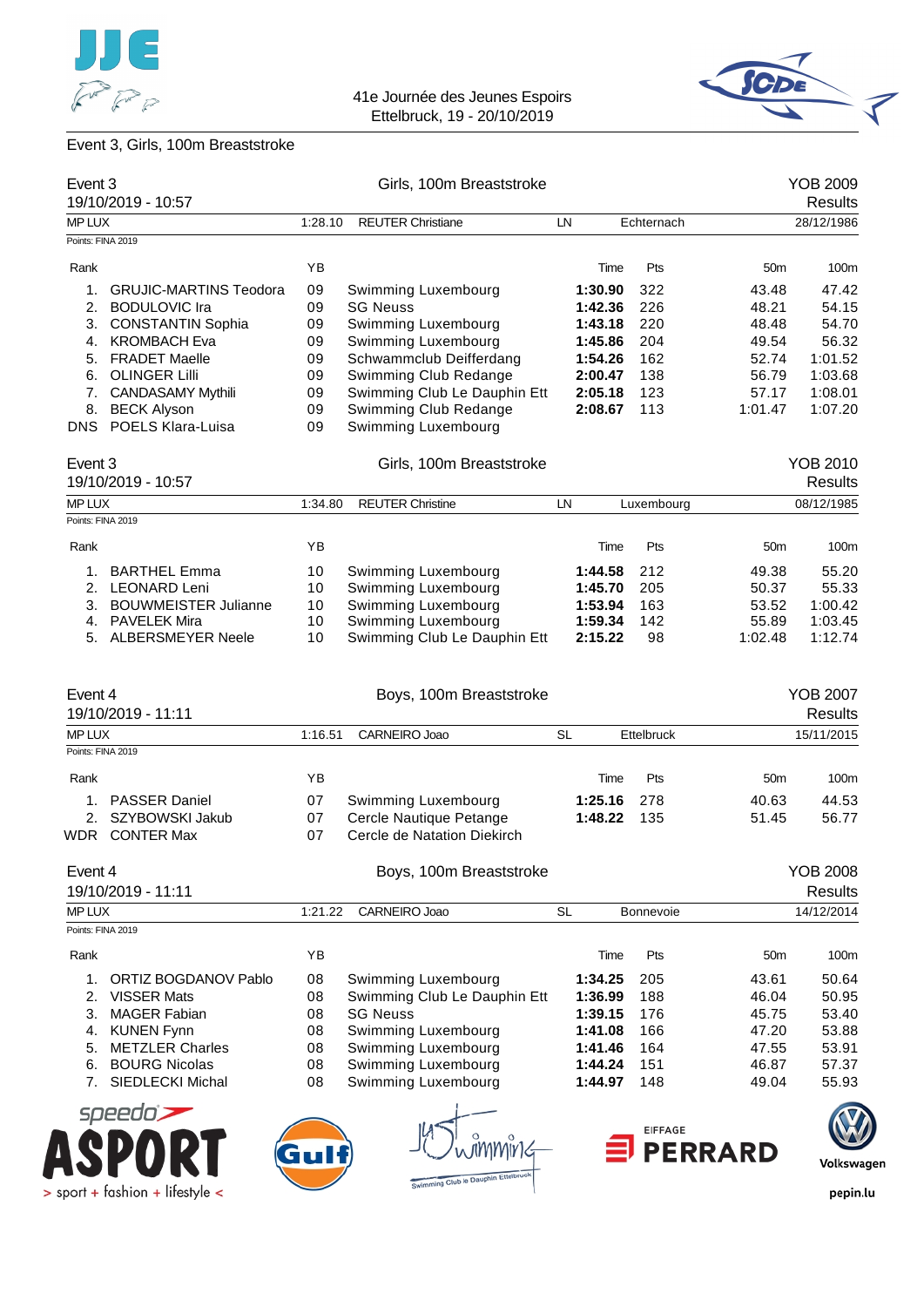



#### Event 4, Boys, 100m Breaststroke, YOB 2008

| Rank |                            | YΒ |                                 | Time         | Pts | 50 <sub>m</sub> | 100m    |
|------|----------------------------|----|---------------------------------|--------------|-----|-----------------|---------|
|      | 8. GEORGIEV Theodor        |    | 08 Swimming Luxembourg          | 1:49.17 132  |     | 51.48           | 57.69   |
|      | 9. VERDANET MAGAR Jules    |    | 08 Cercle de Natation Dudelange | 1:59.73 100  |     | 53.73           | 1:06.00 |
|      | 10. DAKEU NGAHA David Owen |    | 08 Cercle de Natation Diekirch  | $2:14.33$ 70 |     | 1:01.14         | 1:13.19 |
|      | DSQ SAMMARCO Andrea        |    | 08 Swimming Luxembourg          |              |     |                 |         |
|      |                            |    |                                 |              |     |                 |         |

*B14 - id not touch the wall with both hands simultaneously and separated at the turn / finish (SW 7.6) (Time: 11:32)*

| Event 4           |                              |         |                              | YOB 2009 |           |                 |            |
|-------------------|------------------------------|---------|------------------------------|----------|-----------|-----------------|------------|
|                   | 19/10/2019 - 11:11           |         |                              |          |           |                 | Results    |
| <b>MPLUX</b>      |                              | 1:24.76 | CARNEIRO Joao                | SL       | Dudelange |                 | 01/12/2013 |
| Points: FINA 2019 |                              |         |                              |          |           |                 |            |
| Rank              |                              | ΥB      |                              | Time     | Pts       | 50 <sub>m</sub> | 100m       |
| 1.                | <b>REDING Devan</b>          | 09      | Cercle de Natation Dudelange | 1:44.39  | 151       | 49.82           | 54.57      |
|                   | 2. BEHLIL Alp                | 09      | Swimming Luxembourg          | 1:50.45  | 127       | 51.35           | 59.10      |
| З.                | THILL Hugo                   | 09      | Schwammclub Deifferdang      | 1:50.52  | 127       | 50.15           | 1:00.37    |
| 4.                | KIDD Alexander               | 09      | Swimming Luxembourg          | 1:52.40  | 121       | 51.53           | 1:00.87    |
| 5.                | CARDOSO COSTA Diogo          | 09      | Cercle de Natation Dudelange | 2:00.33  | 98        | 58.04           | 1:02.29    |
| 6.                | <b>TROIA REVERTE Giacomo</b> | 09      | Swimming Luxembourg          | 2:06.09  | 85        | 59.93           | 1:06.16    |
| DSQ.              | <b>REINESCH Inaki</b>        | 09      | Schwammclub Deifferdang      |          |           |                 |            |

*B11 - movements of the legs not simultaneous, not on the same horizontal plane or alternating (SW 7.4) (Time: 11:34)*

| Boys, 100m Breaststroke<br>Event 4<br>19/10/2019 - 11:11 |                                   |          |                                                     |             |           |                 | YOB 2010<br><b>Results</b> |
|----------------------------------------------------------|-----------------------------------|----------|-----------------------------------------------------|-------------|-----------|-----------------|----------------------------|
| <b>MP LUX</b>                                            |                                   | 1:35.82  | STACCHIOTTI Raphaël                                 | <b>SCDE</b> | Dudelange |                 | 16/12/2001                 |
| Points: FINA 2019                                        |                                   |          |                                                     |             |           |                 |                            |
| Rank                                                     |                                   | ΥB       |                                                     | Time        | Pts       | 50 <sub>m</sub> | 100m                       |
|                                                          | 1. CARNEIRO Vasco                 | 10       | Swimming Luxembourg                                 | 1:50.74     | 126       | 51.04           | 59.70                      |
|                                                          | 2. SCHEECK Lennox                 | 10       | Cercle Nautique Petange                             | 1:50.86     | 126       | 52.33           | 58.53                      |
| 3.<br><b>DSQ</b>                                         | <b>STAICU Razvan</b><br>MOOG Paul | 10<br>10 | Swimming Club Le Dauphin Ett<br>Swimming Luxembourg | 2:19.58     | 63        | 1:07.60         | 1:11.98                    |

*B11 - movements of the legs not simultaneous, not on the same horizontal plane or alternating (SW 7.4) (Time: 11:23)*

| Event 5           | 19/10/2019 - 11:24                     |    | All, 50m Freestyle                  |                  |     | YOB 2011 - 2012<br><b>Results</b> |
|-------------------|----------------------------------------|----|-------------------------------------|------------------|-----|-----------------------------------|
| Points: FINA 2019 |                                        |    |                                     |                  |     |                                   |
| Rank              |                                        | ΥB |                                     | Time             | Pts |                                   |
|                   | <b>WAGNER Sandra</b>                   | 11 | Cercle de Natation Dudelange        | 41.67            | 166 |                                   |
|                   | <b>RESL Dana</b>                       | 11 | Cercle de Natation Dudelange        | 43.18            | 149 |                                   |
| 3.                | SIMAO NOGUEIRA Francisco               | 11 | Schwammclub Deifferdang             | 45.06            | 90  |                                   |
| 4.                | <b>BORDAS Oscar</b>                    | 11 | Schwammclub Monnerech               | 46.43            | 83  |                                   |
| 5.                | <b>BASTOS DAMASCENO SANTOS Danil11</b> |    | Cercle Nautique Petange             | 47.40            | 78  |                                   |
| 6.                | KIRCH Emma                             | 11 | Schwammclub Monnerech               | 50.95            | 91  |                                   |
|                   | <b>LANG Emil</b>                       | 11 | <b>SSG Saar Max Ritter</b>          | 52.40            | 57  |                                   |
|                   | speedo)                                |    |                                     |                  |     |                                   |
|                   | Gulf                                   |    | <b>EIFFAGE</b>                      | $\equiv$ PERRARD |     | Volkswagen                        |
|                   | $>$ sport + fashion + lifestyle <      |    | Swimming Club to Dauphin Ettelbruck |                  |     | pepin.lu                          |

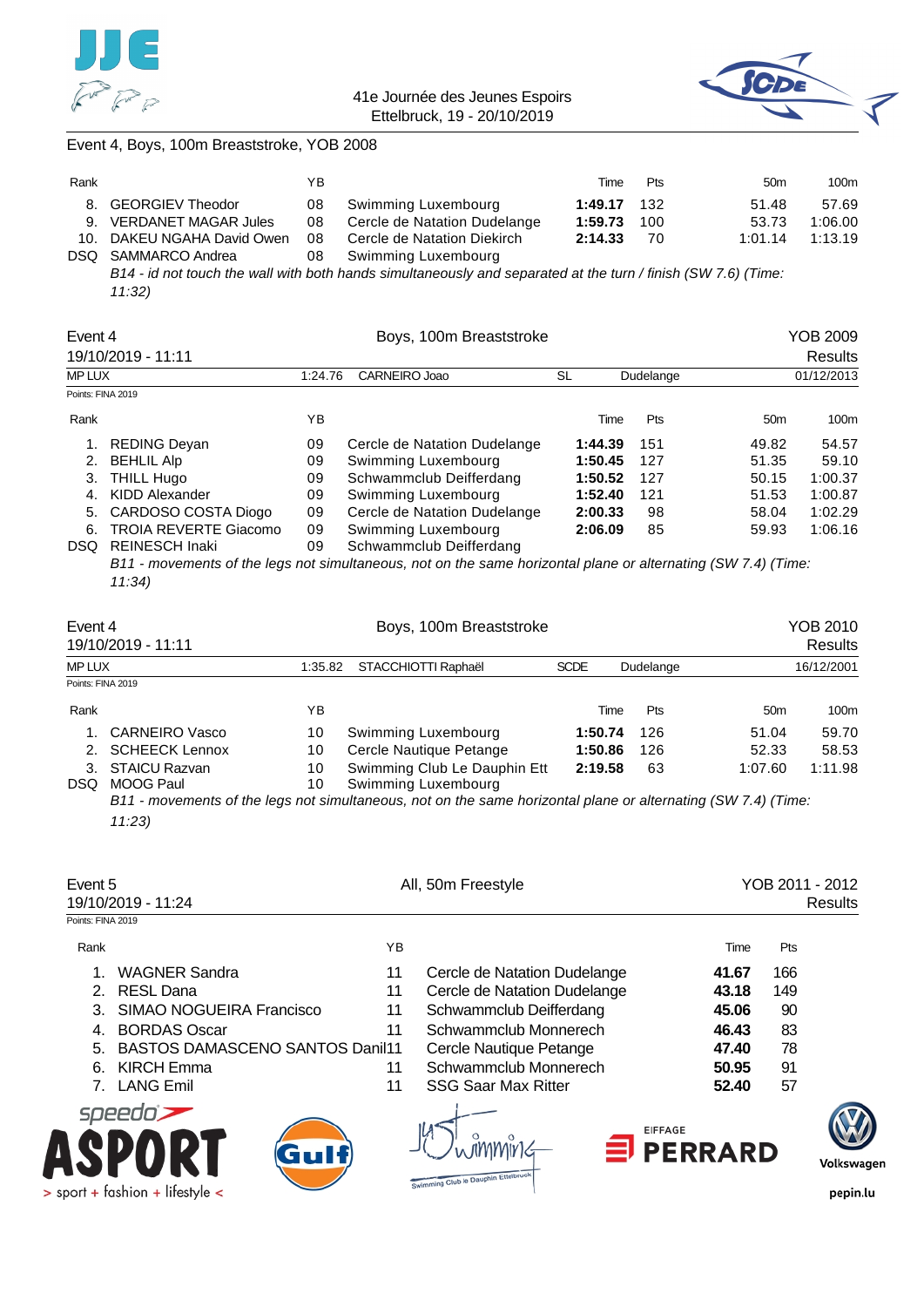



# Event 5, All, 50m Freestyle, YOB 2011 - 2012

| Rank |                              | ΥB |                              | Time    | Pts |
|------|------------------------------|----|------------------------------|---------|-----|
|      | 8. PALAGNIOUK Alexander      | 11 | Cercle Nautique Petange      | 53.18   | 55  |
|      | 9. BERVAS-SCHUMACHER Olivier | 12 | Swimming Club Le Dauphin Ett | 55.75   | 47  |
|      | 10. ANISKO Hanna             | 12 | Cercle Nautique Petange      | 56.61   | 66  |
|      | 11. ROCCIO Kiano             | 11 | Swimming Club Le Dauphin Ett | 1:00.54 | 37  |
|      | 12. KERSCHEN Emma            | 11 | Swimming Club Le Dauphin Ett | 1:11.03 | 33  |
| 13.  | MAES Jill                    | 12 | Swimming Club Le Dauphin Ett | 1:16.84 | 26  |
|      | DNS DOS SANTOS Mara          | 11 | Cercle Nautique Petange      |         |     |

| Event 6           | 19/10/2019 - 11:32             |    | Girls, 50m Butterfly         | <b>YOB 2007</b><br>Results |                 |  |
|-------------------|--------------------------------|----|------------------------------|----------------------------|-----------------|--|
| Points: FINA 2019 |                                |    |                              |                            |                 |  |
| Rank              |                                | YB |                              | Time                       | Pts             |  |
| 1.                | <b>KOHLMEYER Madita</b>        | 07 | <b>SG Neuss</b>              | 34.03                      | 367             |  |
| 2.                | <b>REDING Sevda</b>            | 07 | Cercle de Natation Dudelange | 35.85                      | 314             |  |
|                   | 3. KOENIG Aurelie              | 07 | Swimming Club Redange        | 38.66                      | 250             |  |
| Event 6           |                                |    | Girls, 50m Butterfly         |                            | <b>YOB 2008</b> |  |
|                   | 19/10/2019 - 11:32             |    |                              |                            | Results         |  |
| Points: FINA 2019 |                                |    |                              |                            |                 |  |
| Rank              |                                | YB |                              | Time                       | Pts             |  |
| 1.                | <b>KLOECKER Antonia</b>        | 08 | <b>SG Neuss</b>              | 33.45                      | 387             |  |
| 2.                | <b>HRIC Nina</b>               | 08 | Swimming Luxembourg          | 34.72                      | 346             |  |
| 3.                | <b>CALMES Liz</b>              | 08 | Schwammclub Monnerech        | 37.71                      | 270             |  |
| 4.                | <b>ALLAR Maud</b>              | 08 | Cercle Nautique Petange      | 38.43                      | 255             |  |
| 5.                | <b>OLIVERO</b> Francesca       | 08 | Swimming Luxembourg          | 39.36                      | 237             |  |
| 6.                | <b>HARGER Allison</b>          | 08 | Cercle de Natation Dudelange | 39.42                      | 236             |  |
| 7.                | <b>MARTUCCI Sofia</b>          | 08 | Schwammclub Deifferdang      | 42.97                      | 182             |  |
| 8.                | <b>ALBERS Emely</b>            | 08 | Swimming Club Le Dauphin Ett | 43.28                      | 178             |  |
| 9.                | <b>AVEZ Paule Audrey</b>       | 08 | Cercle Nautique Petange      | 43.99                      | 170             |  |
| 10.               | <b>SCHMITZ Katharina Marie</b> | 08 | <b>SSG Saar Max Ritter</b>   | 44.32                      | 166             |  |
| 11.               | <b>DONDELINGER Elisa</b>       | 08 | Swimming Luxembourg          | 45.64                      | 152             |  |
| 12.               | <b>BOUWMEISTER Annebelle</b>   | 08 | Swimming Luxembourg          | 48.10                      | 130             |  |
| 13.               | <b>WAGNER Caroline</b>         | 08 | Cercle de Natation Dudelange | 48.23                      | 129             |  |
| 14.               | <b>BOUWMEISTER Yfke</b>        | 08 | Swimming Luxembourg          | 50.84                      | 110             |  |
| 15.               | ANTUNES-BOURGEOIS Gabrielle    | 08 | Cercle de Natation Dudelange | 52.68                      | 99              |  |
| <b>DNS</b>        | DE GEER Eleonore               | 08 | Cercle de Natation Dudelange |                            |                 |  |









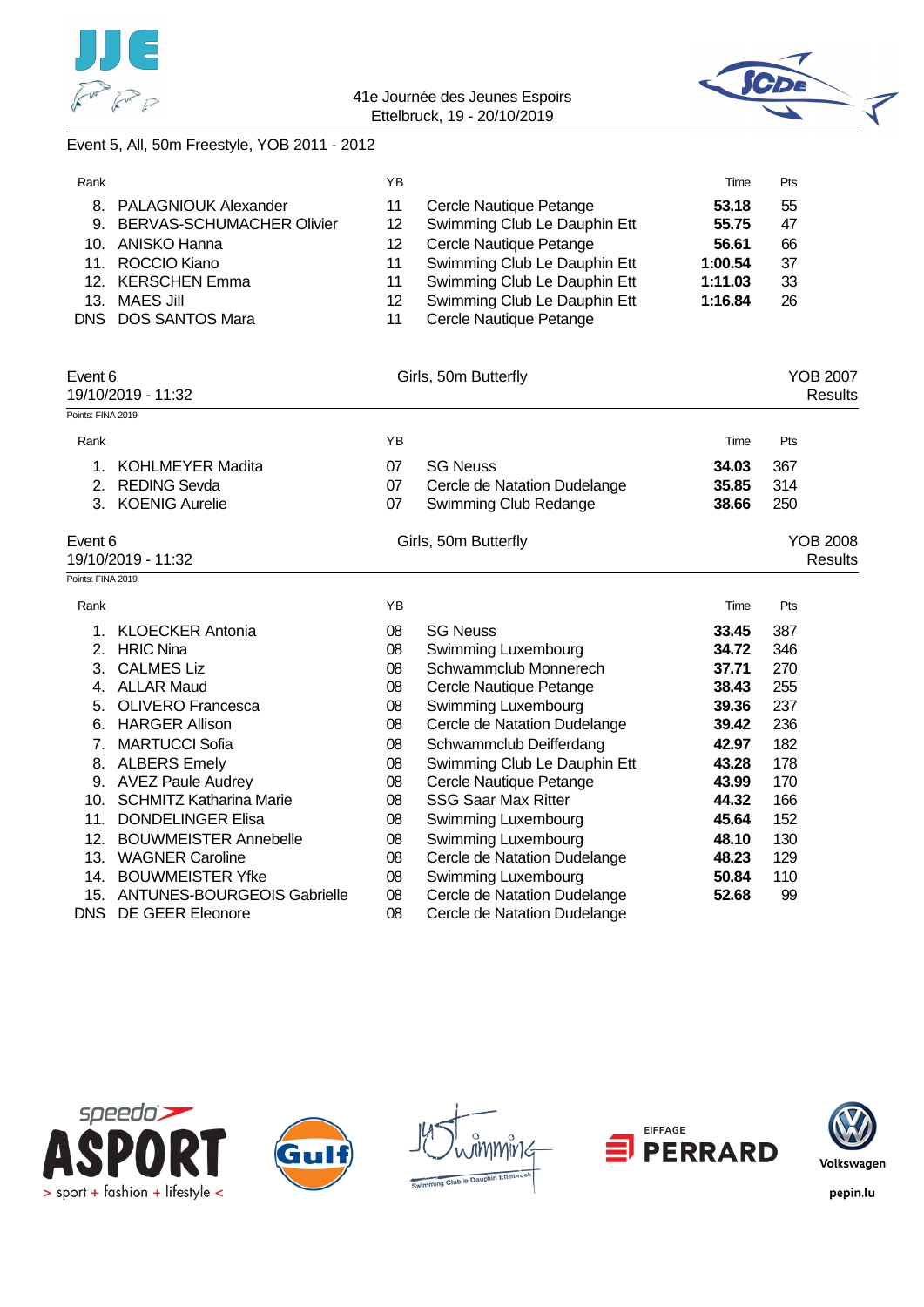





| Event 6           | 19/10/2019 - 11:32                                              |    | Girls, 50m Butterfly     |         | <b>YOB 2009</b> | <b>Results</b> |
|-------------------|-----------------------------------------------------------------|----|--------------------------|---------|-----------------|----------------|
| Points: FINA 2019 |                                                                 |    |                          |         |                 |                |
| Rank              |                                                                 | YB |                          | Time    | Pts             |                |
| 1.                | <b>GOSSEN Kristina</b>                                          | 09 | <b>SG Neuss</b>          | 38.98   | 244             |                |
| 2.                | MILANOVSKA Maja                                                 | 09 | Swimming Luxembourg      | 39.00   | 244             |                |
| 3.                | <b>GRUJIC-MARTINS Teodora</b>                                   | 09 | Swimming Luxembourg      | 39.02   | 243             |                |
|                   | 4. CONSTANTIN Sophia                                            | 09 | Swimming Luxembourg      | 41.10   | 208             |                |
|                   | 5. PHILIPPART Enny                                              | 09 | Schwammclub Monnerech    | 42.02   | 195             |                |
| 6.                | <b>KROMBACH Eva</b>                                             | 09 | Swimming Luxembourg      | 45.47   | 154             |                |
|                   | 7. NOTHUM June                                                  | 09 | Swimming Club Redange    | 1:00.36 | 65              |                |
|                   | DSQ REUTER Tamara                                               | 09 | Schwammclub Monnerech    |         |                 |                |
|                   | G2 - Starting before the starting signal (SW 4.4) (Time: 11:40) |    |                          |         |                 |                |
|                   | DNS POELS Klara-Luisa                                           | 09 | Swimming Luxembourg      |         |                 |                |
| Event 6           |                                                                 |    | Girls, 50m Butterfly     |         | YOB 2010        |                |
|                   | 19/10/2019 - 11:32                                              |    |                          |         |                 | <b>Results</b> |
| Points: FINA 2019 |                                                                 |    |                          |         |                 |                |
| Rank              |                                                                 | ΥB |                          | Time    | Pts             |                |
| 1.                | <b>BARTHEL Emma</b>                                             | 10 | Swimming Luxembourg      | 46.16   | 147             |                |
| 2.                | <b>LEONARD Leni</b>                                             | 10 | Swimming Luxembourg      | 48.89   | 124             |                |
|                   | 3. PAVELEK Mira                                                 | 10 | Swimming Luxembourg      | 56.21   | 81              |                |
| 4.                | <b>BOUWMEISTER Julianne</b>                                     | 10 | Swimming Luxembourg      | 58.47   | 72              |                |
| Event 7           |                                                                 |    | Boys, 50m Butterfly      |         | <b>YOB 2007</b> |                |
|                   | 19/10/2019 - 11:42                                              |    |                          |         |                 | <b>Results</b> |
| Points: FINA 2019 |                                                                 |    |                          |         |                 |                |
| Rank              |                                                                 | ΥB |                          | Time    | Pts             |                |
|                   |                                                                 |    |                          |         |                 |                |
| 1.                | <b>ESCHETTE Louis</b>                                           | 07 | Cercle de Natation Wiltz | 35.01   | 239             |                |
| Event 7           |                                                                 |    | Boys, 50m Butterfly      |         | <b>YOB 2008</b> |                |
|                   | 19/10/2019 - 11:42                                              |    |                          |         |                 | <b>Results</b> |
| Points: FINA 2019 |                                                                 |    |                          |         |                 |                |
| Rank              |                                                                 | ΥB |                          | Time    | Pts             |                |
| 1.                | ORTIZ BOGDANOV Pablo                                            | 08 | Swimming Luxembourg      | 37.39   | 196             |                |
| 2.                | <b>KUNEN Fynn</b>                                               | 08 | Swimming Luxembourg      | 39.63   | 165             |                |
| 3.                | <b>ANISKO Leonard</b>                                           | 08 | Cercle Nautique Petange  | 40.23   | 158             |                |
| 4.                | <b>KROMBACH Alex</b>                                            | 08 | Swimming Luxembourg      | 41.48   | 144             |                |
| 5.                | <b>KRIES Leo</b>                                                | 08 | Swimming Luxembourg      | 42.04   | 138             |                |
| 6.                | <b>BOURG Nicolas</b>                                            | 08 | Swimming Luxembourg      | 42.52   | 133             |                |
| 7.                | <b>METZLER Charles</b>                                          | 08 | Swimming Luxembourg      | 43.86   | 121             |                |
| 8.                | <b>SIEDLECKI Michal</b>                                         | 08 | Swimming Luxembourg      | 45.18   | 111             |                |
| 9.                | MARQUEZ DE SOUSA Rodrigo                                        | 08 | Cercle Nautique Petange  | 1:07.24 | 33              |                |
|                   | DSQ GEORGIEV Theodor                                            | 08 | Swimming Luxembourg      |         |                 |                |
|                   | speedo` <del>&gt;</del>                                         |    |                          |         |                 |                |





)'<br>'v Club le Dauphin



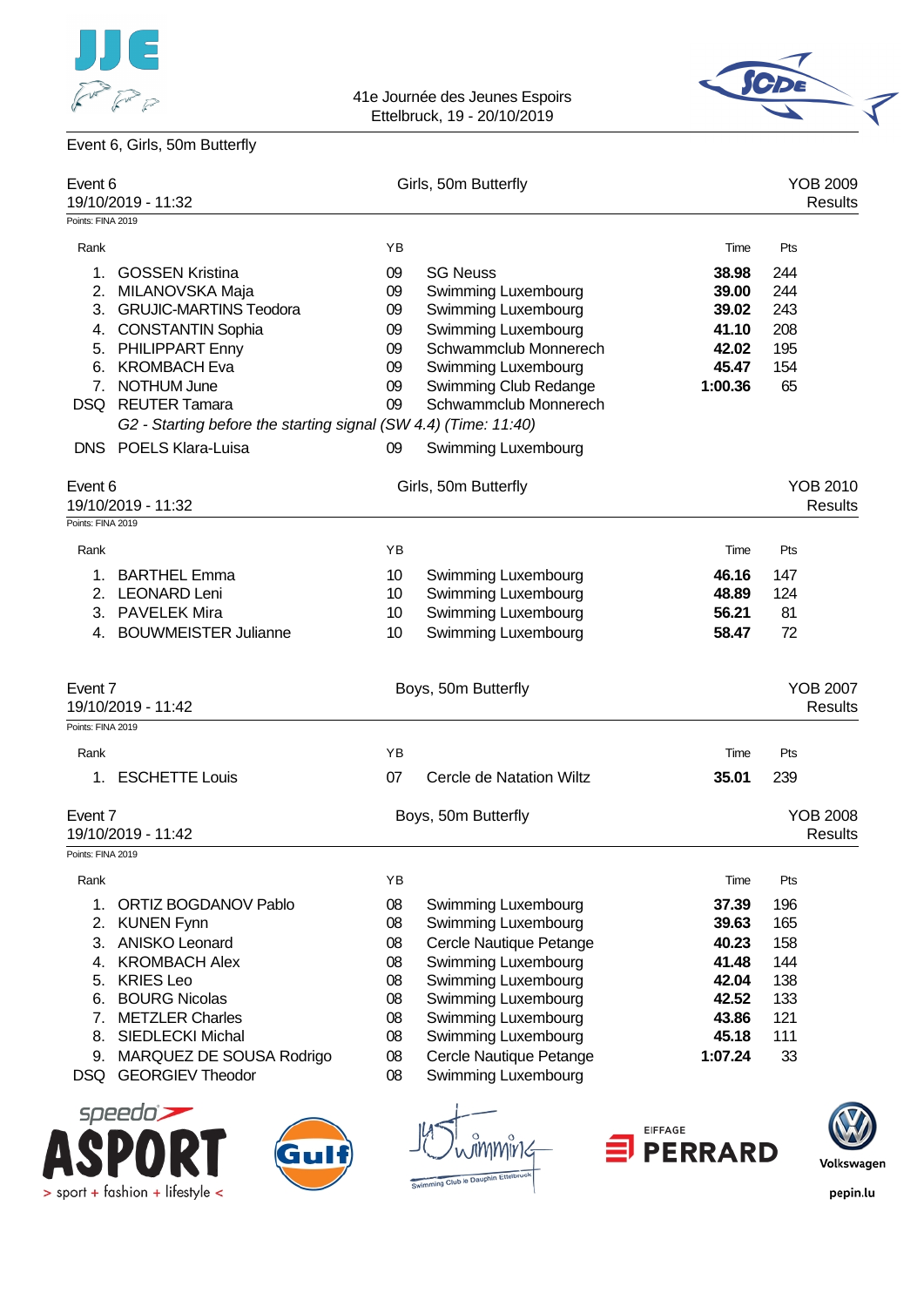*P5 - did not touch the wall with both hands simultaneously and separated at the turn / finish (SW 8.4) (Time: 11:50)*

|                               | <b>DNS</b> SUBASIC Denis     | 08 | Cercle de Natation Dudelange |         |                                   |
|-------------------------------|------------------------------|----|------------------------------|---------|-----------------------------------|
| Event 7                       | 19/10/2019 - 11:42           |    | Boys, 50m Butterfly          |         | <b>YOB 2009</b><br><b>Results</b> |
| Points: FINA 2019             |                              |    |                              |         |                                   |
| Rank                          |                              | ΥB |                              | Time    | Pts                               |
|                               | <b>VALENTINI Stefano</b>     | 09 | Schwammclub Monnerech        | 43.12   | 128                               |
| 2.                            | <b>REINESCH Inaki</b>        | 09 | Schwammclub Deifferdang      | 43.42   | 125                               |
| 3.                            | <b>BORDAS Anatole</b>        | 09 | Schwammclub Monnerech        | 45.61   | 108                               |
| 4.                            | KIDD Alexander               | 09 | Swimming Luxembourg          | 46.11   | 104                               |
| 5.                            | <b>BEHLIL Alp</b>            | 09 | Swimming Luxembourg          | 49.92   | 82                                |
| 6.                            | <b>TROIA REVERTE Giacomo</b> | 09 | Swimming Luxembourg          | 1:08.11 | 32                                |
| Event 7<br>19/10/2019 - 11:42 |                              |    | Boys, 50m Butterfly          |         | YOB 2010<br><b>Results</b>        |
| Points: FINA 2019             |                              |    |                              |         |                                   |
| Rank                          |                              | YB |                              | Time    | Pts                               |
| 1.                            | <b>CARNEIRO Vasco</b>        | 10 | Swimming Luxembourg          | 45.49   | 109                               |
| 2.                            | <b>PRENTIC Anel</b>          | 10 | Schwammclub Deifferdang      | 53.10   | 68                                |
| 3.                            | <b>MOOG Paul</b>             | 10 | Swimming Luxembourg          | 55.67   | 59                                |

|               | Event 8                    |         | Girls, 100m Backstroke       |           | <b>YOB 2007</b> |                 |            |
|---------------|----------------------------|---------|------------------------------|-----------|-----------------|-----------------|------------|
|               | 19/10/2019 - 11:49         |         |                              |           |                 |                 | Results    |
| <b>MP LUX</b> |                            | 1:07.18 | VAN DEN BOSSCHE Eline        | <b>SL</b> | Oberecorn       |                 | 03/12/2011 |
|               | Points: FINA 2019          |         |                              |           |                 |                 |            |
| Rank          |                            | YB      |                              | Time      | Pts             | 50 <sub>m</sub> | 100m       |
|               | <b>HAN Mengjia</b>         | 07      | Swimming Luxembourg          | 1:14.70   | 399             | 36.27           | 38.43      |
| 2.            | <b>FRORMANN Carli</b>      | 07      | <b>SG Neuss</b>              | 1:19.61   | 330             | 38.25           | 41.36      |
| 3.            | <b>MOUSEL Sarah</b>        | 07      | Swimming Luxembourg          | 1:28.19   | 242             | 42.09           | 46.10      |
| 4.            | DE WAHA Lina-Marie         | 07      | Cercle de Natation Diekirch  | 1:28.60   | 239             | 41.37           | 47.23      |
| 5.            | NTAGANDA Sophie            | 07      | Swimming Luxembourg          | 1:29.47   | 232             | 43.14           | 46.33      |
| 6.            | <b>CONTER Anja</b>         | 07      | Swimming Luxembourg          | 1:30.37   | 225             | 44.46           | 45.91      |
| 7.            | <b>CORBEEL BASTIN Ava</b>  | 07      | Swimming Club Le Dauphin Ett | 1:32.48   | 210             | 44.35           | 48.13      |
| 8.            | <b>BOUWMEISTER Philine</b> | 07      | Swimming Luxembourg          | 1:32.95   | 207             | 46.32           | 46.63      |
| 9.            | <b>AHMED Farida</b>        | 07      | Swimming Luxembourg          | 1:33.80   | 201             | 45.96           | 47.84      |
| 10.           | <b>THOMAS Emmy</b>         | 07      | Swimming Club Le Dauphin Ett | 1:40.74   | 163             | 48.63           | 52.11      |
| 11.           | <b>THINNES Lena</b>        | 07      | Schwammclub Monnerech        | 1:42.64   | 154             | 49.36           | 53.28      |
| 12.           | <b>NOBEN Callie</b>        | 07      | Schwammclub Deifferdang      | 2:01.72   | 92              | 58.46           | 1:03.26    |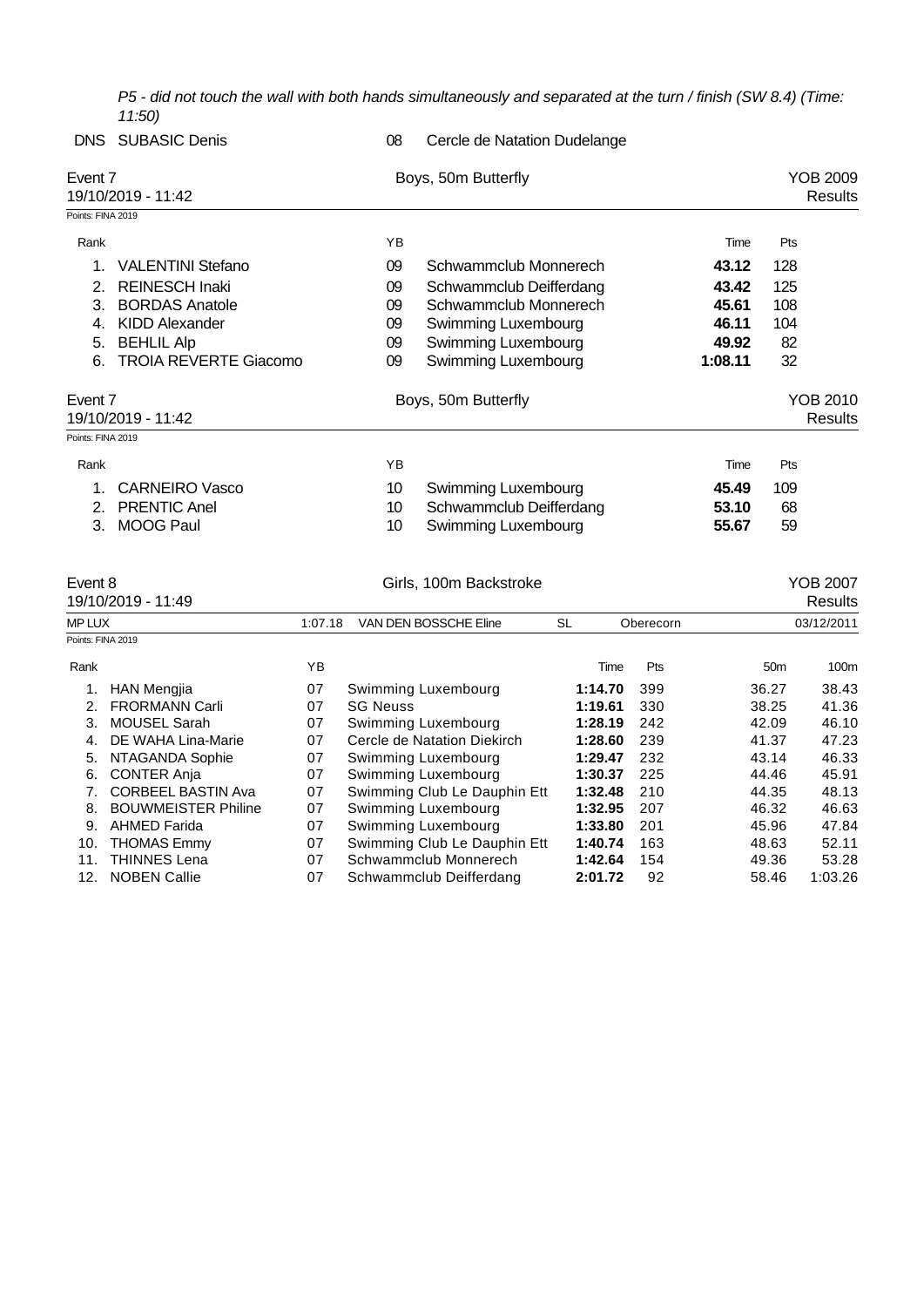



# Event 8, Girls, 100m Backstroke

|                   | Event 8                        |         | Girls, 100m Backstroke       |             | <b>YOB 2008</b> |                 |                 |
|-------------------|--------------------------------|---------|------------------------------|-------------|-----------------|-----------------|-----------------|
|                   | 19/10/2019 - 11:49             |         |                              |             |                 |                 | <b>Results</b>  |
| MP LUX            |                                | 1:11.02 | VAN DEN BOSSCHE Eline        | <b>SL</b>   | Luxembourg      |                 | 04/12/2010      |
| Points: FINA 2019 |                                |         |                              |             |                 |                 |                 |
| Rank              |                                | YB      |                              | Time        | Pts             | 50 <sub>m</sub> | 100m            |
| 1.                | <b>SCHOLER Amelie</b>          | 08      | Swimming Luxembourg          | 1:16.93     | 366             | 37.49           | 39.44           |
| 2.                | <b>BLESES Joyce</b>            | 08      | Swimming Club Le Dauphin Ett | 1:18.73     | 341             | 38.91           | 39.82           |
|                   | 3. AVEZ Paule Audrey           | 08      | Cercle Nautique Petange      | 1:29.31     | 233             | 43.28           | 46.03           |
| 4.                | <b>MARTUCCI Sofia</b>          | 08      | Schwammclub Deifferdang      | 1:32.72     | 209             | 44.93           | 47.79           |
| 5.                | <b>GHIRELLI Lynn</b>           | 08      | Swimming Club Le Dauphin Ett | 1:33.23     | 205             | 45.47           | 47.76           |
| 6.                | <b>STRASSER Amelie</b>         | 08      | Swimming Club Le Dauphin Ett | 1:34.06     | 200             | 45.75           | 48.31           |
|                   | 7. GEORGES Violette            | 08      | Schwammclub Deifferdang      | 1:36.91     | 183             | 47.11           | 49.80           |
|                   | 8. BAYENET Alixe               | 08      | <b>Natation Club Athus</b>   | 1:56.05     | 106             | 56.16           | 59.89           |
| Event 8           |                                |         | Girls, 100m Backstroke       |             |                 |                 | <b>YOB 2009</b> |
|                   | 19/10/2019 - 11:49             |         |                              |             |                 |                 | <b>Results</b>  |
| <b>MP LUX</b>     |                                | 1:19.06 | <b>GALES Dana</b>            | <b>SCDE</b> | Dudelange       |                 | 23/12/2001      |
| Points: FINA 2019 |                                |         |                              |             |                 |                 |                 |
| Rank              |                                | YB      |                              | Time        | Pts             | 50 <sub>m</sub> | 100m            |
| 1.                | MILANOVSKA Maja                | 09      | Swimming Luxembourg          | 1:24.05     | 280             | 40.89           | 43.16           |
| 2.                | <b>LAMBIN Elisa</b>            | 09      | Schwammclub Deifferdang      | 1:37.76     | 178             | 48.29           | 49.47           |
|                   | 3. FEINEN Zohra                | 09      | Swimming Club Le Dauphin Ett | 1:45.96     | 140             | 52.33           | 53.63           |
|                   | 4. PRENTIC Anela               | 09      | Schwammclub Deifferdang      | 1:50.51     | 123             | 54.45           | 56.06           |
|                   | 5. BRITZ Lea                   | 09      | Swimming Club Le Dauphin Ett | 1:54.64     | 110             | 57.17           | 57.47           |
| 6.                | RANCITELLI Ayleen              | 09      | Cercle de Natation Dudelange | 2:10.46     | 75              | 1:02.13         | 1:08.33         |
| 7.                | <b>IACUZZI Florine</b>         | 09      | Schwammclub Deifferdang      | 2:20.33     | 60              | 1:10.74         | 1:09.59         |
| DNS.              | <b>JANEIRO PEREIRA Matilde</b> | 09      | Schwammclub Monnerech        |             |                 |                 |                 |
| Event 8           |                                |         | Girls, 100m Backstroke       |             |                 |                 | <b>YOB 2010</b> |
|                   | 19/10/2019 - 11:49             |         |                              |             |                 |                 | <b>Results</b>  |
| MP LUX            |                                | 1:26.82 | <b>GALES Dana</b>            | <b>SCDE</b> | Dudelange       |                 | 17/12/2000      |
| Points: FINA 2019 |                                |         |                              |             |                 |                 |                 |
| Rank              |                                | YB      |                              | Time        | Pts             | 50 <sub>m</sub> | 100m            |
| 1.                | <b>HAAG Charlotte</b>          | 10      | <b>SSG Saar Max Ritter</b>   | 1:30.14     | 227             | 42.84           | 47.30           |
| 2.                | <b>DONDELINGER Eila</b>        | 10      | Swimming Club Le Dauphin Ett | 1:59.60     | 97              | 57.27           | 1:02.33         |
| 3.                | <b>FLEURY Marie</b>            | 10      | Schwammclub Deifferdang      | 2:06.83     | 81              | 1:00.62         | 1:06.21         |
| 4.                | <b>CRUJEIRA NEVES Ines</b>     | 10      | Schwammclub Deifferdang      | 2:08.97     | 77              | 1:02.44         | 1:06.53         |
| 5.                | LANNERS Mia                    | 10      | Swimming Club Le Dauphin Ett | 2:13.06     | 70              | 1:01.84         | 1:11.22         |









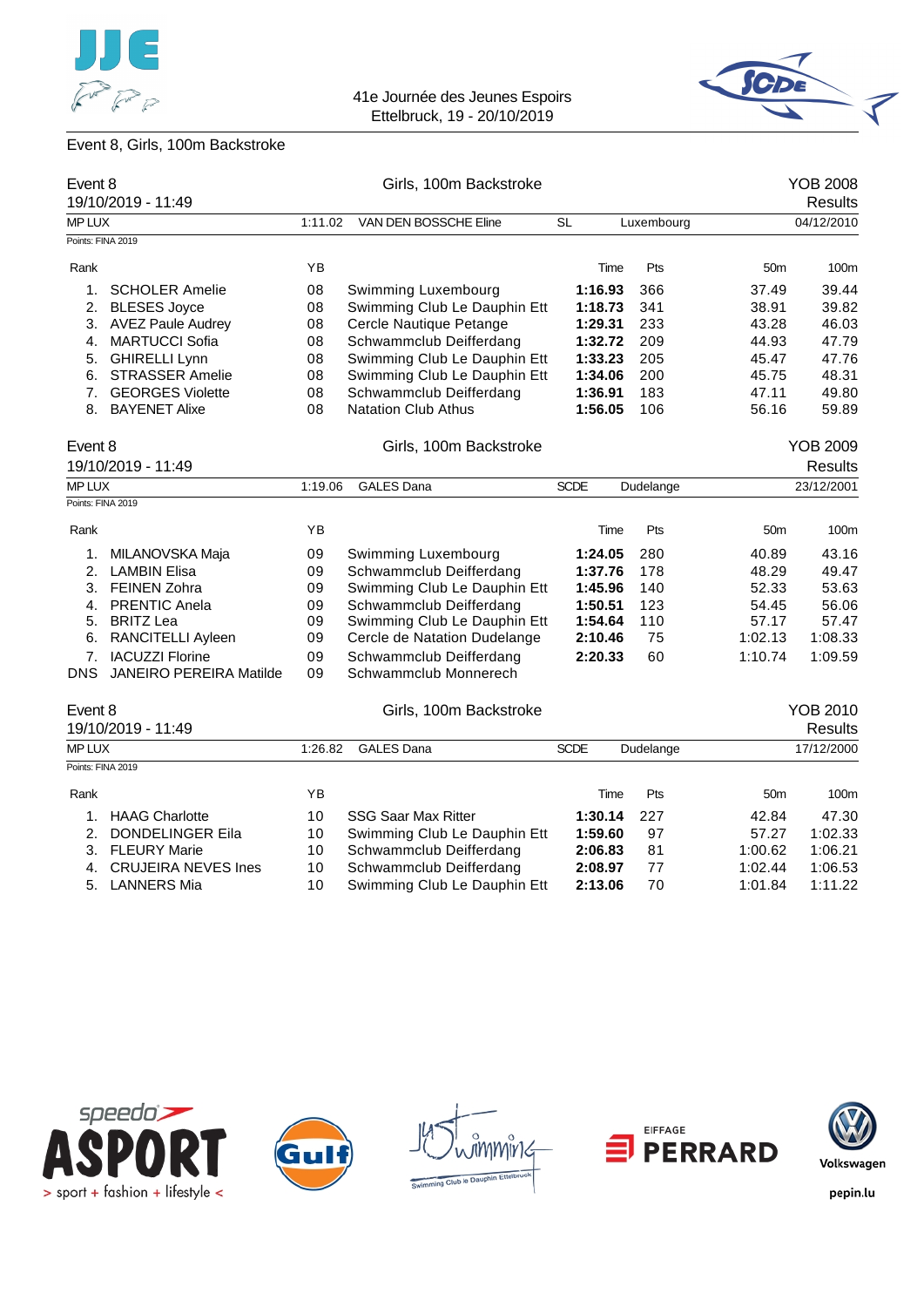



| Event 9                                | 19/10/2019 - 12:05                                                                                                                                                                                                                  |                                                          | Boys, 100m Backstroke                                                                                                                                                                                                                                                                                                      |                                                                                      | <b>YOB 2007</b><br><b>Results</b> |                                                             |                                                                               |                                                                               |
|----------------------------------------|-------------------------------------------------------------------------------------------------------------------------------------------------------------------------------------------------------------------------------------|----------------------------------------------------------|----------------------------------------------------------------------------------------------------------------------------------------------------------------------------------------------------------------------------------------------------------------------------------------------------------------------------|--------------------------------------------------------------------------------------|-----------------------------------|-------------------------------------------------------------|-------------------------------------------------------------------------------|-------------------------------------------------------------------------------|
| MP LUX                                 |                                                                                                                                                                                                                                     | 1:05.43                                                  | <b>DALEIDEN Ralph</b>                                                                                                                                                                                                                                                                                                      | <b>SL</b>                                                                            |                                   | <b>Ettelbruck</b>                                           |                                                                               | 24/10/2015                                                                    |
| Points: FINA 2019                      |                                                                                                                                                                                                                                     |                                                          |                                                                                                                                                                                                                                                                                                                            |                                                                                      |                                   |                                                             |                                                                               |                                                                               |
| Rank                                   |                                                                                                                                                                                                                                     | YB                                                       |                                                                                                                                                                                                                                                                                                                            |                                                                                      | Time                              | Pts                                                         | 50 <sub>m</sub>                                                               | 100m                                                                          |
| 1.<br>2.<br>3.<br>4.<br>5.<br>6.<br>7. | FEDOSEEV Anton<br><b>BARANOWSKI Georg</b><br><b>LEY Jamie</b><br><b>THILL Louis</b><br><b>PASSER Daniel</b><br><b>GONZALEZ PEREZ Rodrigo</b><br><b>WEYLAND Philippe</b><br>8. PUETZ Jonah<br>9. DUSEMON Paul<br>DSQ WOLFF Tim Lukas | 07<br>07<br>07<br>07<br>07<br>07<br>07<br>07<br>07<br>07 | Swimming Luxembourg<br><b>SG Neuss</b><br>Swimming Club Le Dauphin Ett<br>Swimming Luxembourg<br>Swimming Luxembourg<br>Swimming Luxembourg<br>Swimming Luxembourg<br>Swimming Club Le Dauphin Ett<br>Swimming Luxembourg<br><b>SG Neuss</b><br>D6 - turn not executed in accordance with the rules (SW 6.5) (Time: 12:29) | 1:21.47<br>1:22.78<br>1:22.91<br>1:23.62<br>1:24.16<br>1:24.80<br>1:26.96<br>1:27.90 | 1:16.94                           | 256<br>215<br>205<br>204<br>199<br>195<br>191<br>177<br>171 | 36.85<br>40.13<br>40.28<br>40.28<br>41.42<br>41.43<br>41.29<br>41.85<br>43.08 | 40.09<br>41.34<br>42.50<br>42.63<br>42.20<br>42.73<br>43.51<br>45.11<br>44.82 |
|                                        | DSQ BECIROVIC Benjamin<br>WDR CONTER Max                                                                                                                                                                                            | 07<br>07                                                 | Swimming Club Redange<br>D7 - swimmer had not returned onto the back upon leaving the wall (SW 6.5) (Time: 12:17)<br>Cercle de Natation Diekirch                                                                                                                                                                           |                                                                                      |                                   |                                                             |                                                                               |                                                                               |
| Event 9                                | 19/10/2019 - 12:05                                                                                                                                                                                                                  |                                                          | Boys, 100m Backstroke                                                                                                                                                                                                                                                                                                      |                                                                                      |                                   |                                                             |                                                                               | <b>YOB 2008</b><br><b>Results</b>                                             |
| MP LUX                                 |                                                                                                                                                                                                                                     | 1:10.00                                                  | DALEIDEN CIUFERRI Ralph                                                                                                                                                                                                                                                                                                    | <b>SL</b>                                                                            |                                   | <b>Bonnevoie</b>                                            |                                                                               | 13/12/2014                                                                    |
| Points: FINA 2019                      |                                                                                                                                                                                                                                     |                                                          |                                                                                                                                                                                                                                                                                                                            |                                                                                      |                                   |                                                             |                                                                               |                                                                               |
| Rank                                   |                                                                                                                                                                                                                                     | YB                                                       |                                                                                                                                                                                                                                                                                                                            |                                                                                      | Time                              | Pts                                                         | 50 <sub>m</sub>                                                               | 100m                                                                          |
| 1.<br>2.<br>3.<br>4.<br>5.<br>6.<br>8. | <b>NIKLITSCHEK Max</b><br><b>KROMBACH Alex</b><br><b>VISSER Mats</b><br><b>ANISKO Leonard</b><br><b>KRIES Leo</b><br><b>MOOG Jules</b><br>7. LESCEUX Timeo<br>DAKEU NGAHA David Owen                                                | 08<br>08<br>08<br>08<br>08<br>08<br>08<br>08             | <b>SG Neuss</b><br>Swimming Luxembourg<br>Swimming Club Le Dauphin Ett<br>Cercle Nautique Petange<br>Swimming Luxembourg<br>Swimming Luxembourg<br>Schwammclub Deifferdang<br>Cercle de Natation Diekirch                                                                                                                  | 1:17.50<br>1:24.91<br>1:26.13<br>1:28.17<br>1:29.68<br>1:32.64<br>1:48.10<br>1:55.19 |                                   | 250<br>190<br>182<br>170<br>161<br>146<br>92<br>76          | 37.55<br>30.40<br>41.39<br>42.37<br>43.01<br>44.05<br>53.42<br>55.48          | 39.95<br>54.51<br>44.74<br>45.80<br>46.67<br>48.59<br>54.68<br>59.71          |
| <b>DSQ</b>                             | 9. VERDANET MAGAR Jules<br><b>MAGER Fabian</b>                                                                                                                                                                                      | 08<br>08                                                 | Cercle de Natation Dudelange<br><b>SG Neuss</b><br>D6 - turn not executed in accordance with the rules (SW 6.5) (Time: 12:28)                                                                                                                                                                                              |                                                                                      | 2:10.94                           | 52                                                          | 1:03.29                                                                       | 1:07.65                                                                       |

DSQ KONIECZKO Nathan 08 Schwammclub Deifferdang

*D7 - swimmer had not returned onto the back upon leaving the wall (SW 6.5) (Time: 12:19)*









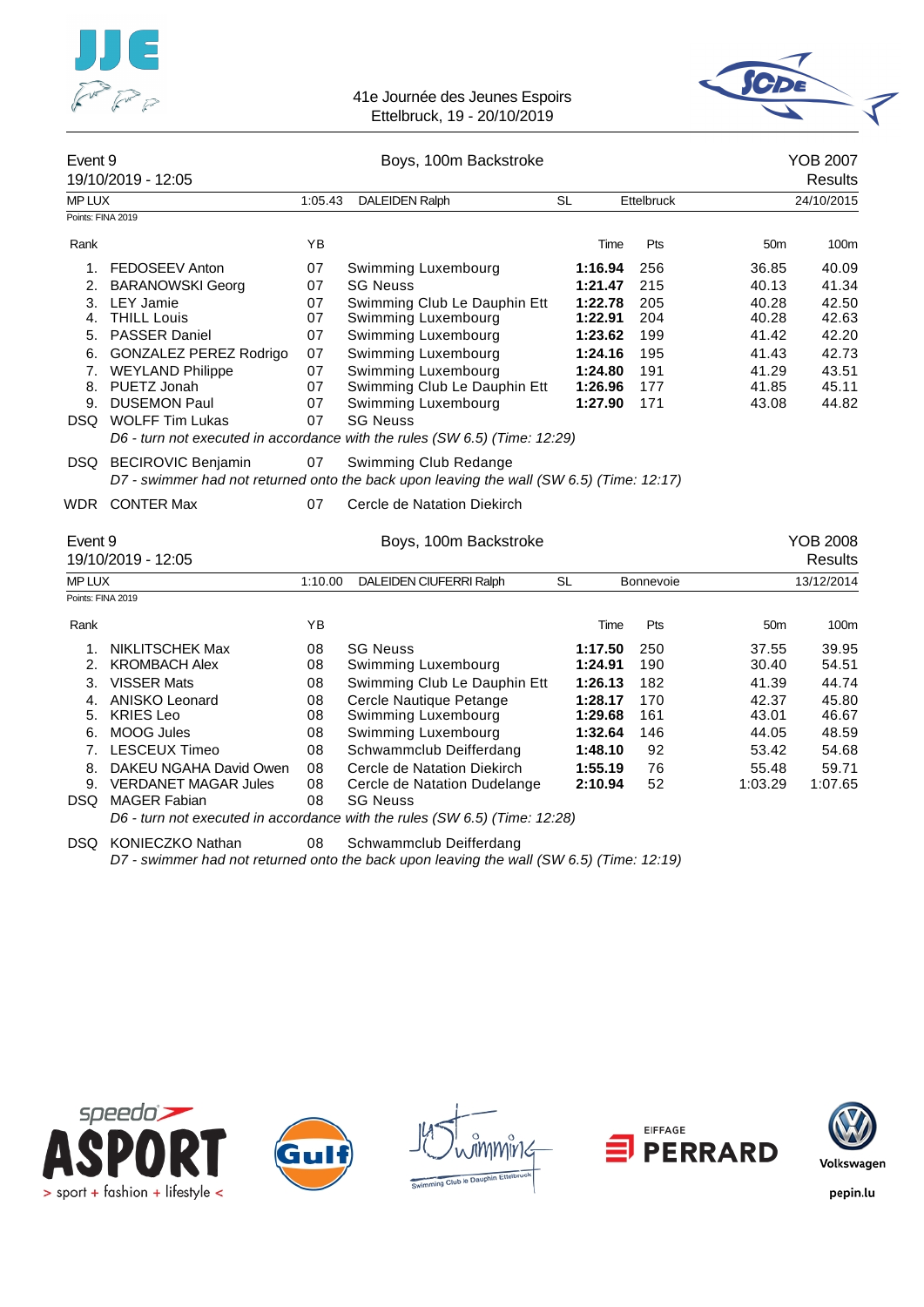



# Event 9, Boys, 100m Backstroke

| Event 9<br>19/10/2019 - 12:05 |                                                                                                                                                             |         |    | Boys, 100m Backstroke              |             |                |                |                 | <b>YOB 2009</b><br><b>Results</b> |
|-------------------------------|-------------------------------------------------------------------------------------------------------------------------------------------------------------|---------|----|------------------------------------|-------------|----------------|----------------|-----------------|-----------------------------------|
| MP LUX                        |                                                                                                                                                             | 1:19.19 |    | STACCHIOTTI Raphaël                | <b>SCDE</b> | Dudelange      |                |                 | 22/12/2002                        |
| Points: FINA 2019             |                                                                                                                                                             |         |    |                                    |             |                |                |                 |                                   |
| Rank                          |                                                                                                                                                             | YB      |    |                                    |             | Time<br>Pts    |                | 50 <sub>m</sub> | 100m                              |
| 1.                            | <b>REDING Deyan</b>                                                                                                                                         | 09      |    | Cercle de Natation Dudelange       | 1:29.94     | 160            |                | 44.37           | 45.57                             |
| 2.                            | MAIT-RABBI Nizar                                                                                                                                            | 09      |    | Schwammclub Deifferdang            | 1:41.90     | 110            |                | 50.88           | 51.02                             |
| 3.                            | <b>THILL Hugo</b>                                                                                                                                           | 09      |    | Schwammclub Deifferdang            | 1:43.12     | 106            |                | 51.03           | 52.09                             |
| 4.                            | CARDOSO COSTA Diogo                                                                                                                                         | 09      |    | Cercle de Natation Dudelange       | 1:53.63     | 79             |                | 55.50           | 58.13                             |
|                               | 5. SANTINI DE ALMEIDA Nilson                                                                                                                                | 09      |    | Schwammclub Deifferdang            | 1:54.33     | 78             |                | 56.99           | 57.34                             |
|                               | 6. PEETERS Simon                                                                                                                                            | 09      |    | Schwammclub Deifferdang            | 1:54.38     | 78             |                | 54.90           | 59.48                             |
|                               | 7. FABER Max                                                                                                                                                | 09      |    | Schwammclub Monnerech              | 1:54.61     | 77             |                | 58.44           | 56.17                             |
|                               | 8. FALTZ Aleksandar                                                                                                                                         | 09      |    | Swimming Club Le Dauphin Ett       | 1:57.69     | 71             |                | 59.36           | 58.33                             |
| Event 10                      | 19/10/2019 - 12:22                                                                                                                                          |         |    | All, 50m Breaststroke              |             |                |                |                 | YOB 2011 - 2012<br><b>Results</b> |
| Points: FINA 2019             |                                                                                                                                                             |         |    |                                    |             |                |                |                 |                                   |
| Rank                          |                                                                                                                                                             |         | YB |                                    |             |                | Time           | Pts             |                                   |
| 1.                            | <b>RESL Dana</b>                                                                                                                                            |         | 11 | Cercle de Natation Dudelange       |             |                | 55.77          | 134             |                                   |
|                               | 2. WAGNER Sandra                                                                                                                                            |         | 11 | Cercle de Natation Dudelange       |             |                | 58.46          | 116             |                                   |
| 3.                            | <b>BORDAS Oscar</b>                                                                                                                                         |         | 11 | Schwammclub Monnerech              |             |                | 1:02.42        | 66              |                                   |
|                               | 4. SIMAO NOGUEIRA Francisco                                                                                                                                 |         | 11 | Schwammclub Deifferdang            |             |                | 1:05.09        | 58              |                                   |
|                               | DSQ LANG Emil<br>B14 - id not touch the wall with both hands simultaneously and separated at the turn / finish (SW 7.6) (Time:<br>12:39                     |         | 11 | <b>SSG Saar Max Ritter</b>         |             |                |                |                 |                                   |
| DSQ.                          | <b>BERVAS-SCHUMACHER Olivier</b><br>B14 - id not touch the wall with both hands simultaneously and separated at the turn / finish (SW 7.6) (Time:<br>12:37) |         | 12 | Swimming Club Le Dauphin Ett       |             |                |                |                 |                                   |
| DSQ.                          | <b>KIRCH Emma</b><br>B14 - id not touch the wall with both hands simultaneously and separated at the turn / finish (SW 7.6) (Time:<br>12:38                 |         | 11 | Schwammclub Monnerech              |             |                |                |                 |                                   |
| Event 11<br>Points: FINA 2019 | 19/10/2019 - 12:30                                                                                                                                          |         |    | Girls, 50m Freestyle               |             |                |                |                 | <b>YOB 2007</b><br><b>Results</b> |
| Rank                          |                                                                                                                                                             |         | YB |                                    |             |                | Time           | Pts             |                                   |
| 1.                            | <b>KOHLMEYER Madita</b>                                                                                                                                     |         | 07 | <b>SG Neuss</b>                    |             |                | 31.26          | 394             |                                   |
| 2.                            | <b>MANNO Mia</b>                                                                                                                                            |         | 07 | <b>SG Neuss</b>                    |             |                | 31.72          | 377             |                                   |
| 3.                            | <b>ELCHEROTH Niki</b>                                                                                                                                       |         | 07 | Swimming Club Redange              |             |                | 33.72          | 314             |                                   |
| 4.                            | <b>WELTER Rebecca</b>                                                                                                                                       |         | 07 | <b>SG Neuss</b>                    |             |                | 34.46          | 294             |                                   |
| 5.                            | <b>KOENIG Aurelie</b>                                                                                                                                       |         | 07 | Swimming Club Redange              |             |                | 34.78          | 286             |                                   |
| 6.                            | <b>CORBEEL BASTIN Ava</b>                                                                                                                                   |         | 07 | Swimming Club Le Dauphin Ett       |             |                | 37.31          | 232             |                                   |
| 7.                            | <b>NOBEN Callie</b>                                                                                                                                         |         | 07 | Schwammclub Deifferdang            |             |                | 45.77          | 125             |                                   |
|                               | DSQ REDING Sevda                                                                                                                                            |         | 07 | Cercle de Natation Dudelange       |             |                |                |                 |                                   |
|                               | G2 - Starting before the starting signal (SW 4.4) (Time: 12:49)                                                                                             |         |    |                                    |             |                |                |                 |                                   |
|                               | speedo'                                                                                                                                                     |         |    |                                    |             | <b>EIFFAGE</b> | <b>PERRARD</b> |                 | Volkswagen                        |
|                               |                                                                                                                                                             |         |    | Swimming Club le Dauphin Ettelbrug |             |                |                |                 |                                   |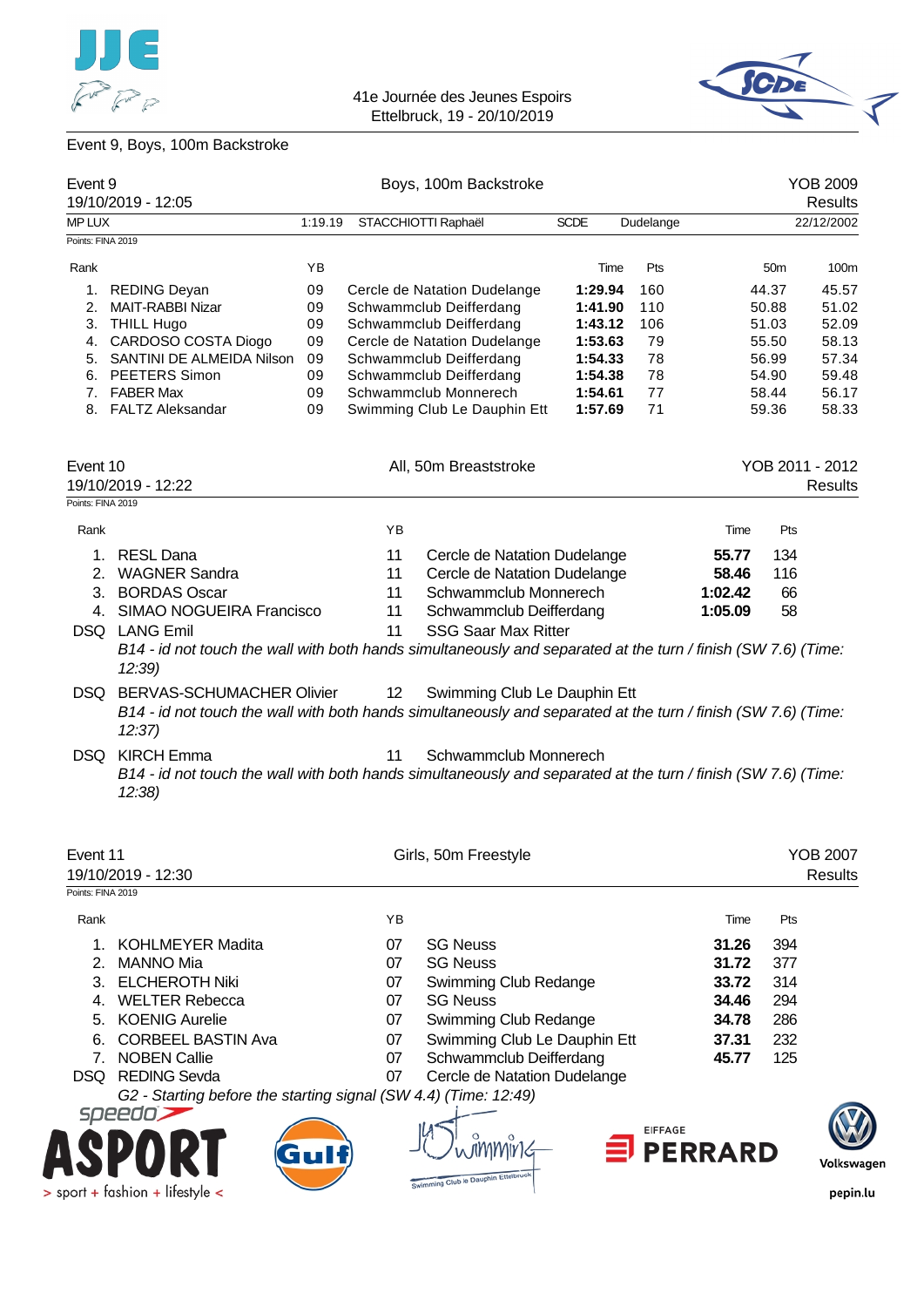



| Rank              |                                                                                       | YB       |                                                         | Time           | Pts |                                   |
|-------------------|---------------------------------------------------------------------------------------|----------|---------------------------------------------------------|----------------|-----|-----------------------------------|
| <b>DSQ</b>        | <b>THOMAS Emmy</b><br>G2 - Starting before the starting signal (SW 4.4) (Time: 12:43) | 07       | Swimming Club Le Dauphin Ett                            |                |     |                                   |
|                   | DNS THINNES Lena                                                                      | 07       | Schwammclub Monnerech                                   |                |     |                                   |
| Event 11          | 19/10/2019 - 12:30                                                                    |          | Girls, 50m Freestyle                                    |                |     | <b>YOB 2008</b><br><b>Results</b> |
| Points: FINA 2019 |                                                                                       |          |                                                         |                |     |                                   |
| Rank              |                                                                                       | YB       |                                                         | Time           | Pts |                                   |
|                   | 1. KLOECKER Antonia                                                                   | 08       | <b>SG Neuss</b>                                         | 30.23          | 436 |                                   |
|                   | 2. BLESES Joyce                                                                       | 08       | Swimming Club Le Dauphin Ett                            | 30.34          | 431 |                                   |
|                   | 3. HRIC Nina                                                                          | 08       | Swimming Luxembourg                                     | 31.18          | 397 |                                   |
|                   | 4. HARGER Allison                                                                     | 08       | Cercle de Natation Dudelange                            | 32.45          | 352 |                                   |
|                   | 5. ALLAR Maud                                                                         | 08       | Cercle Nautique Petange                                 | 32.80          | 341 |                                   |
|                   | 6. SCHMITZ Katharina Marie                                                            | 08       | <b>SSG Saar Max Ritter</b>                              | 33.35          | 325 |                                   |
|                   | 7. AVEZ Paule Audrey                                                                  | 08       | Cercle Nautique Petange                                 | 33.61          | 317 |                                   |
|                   | 8. OLIVERO Francesca                                                                  | 08       | Swimming Luxembourg                                     | 33.94          | 308 |                                   |
|                   | 9. GHIRELLI Lynn                                                                      | 08       | Swimming Club Le Dauphin Ett                            | 34.47          | 294 |                                   |
| 10.               | <b>CALMES Liz</b>                                                                     | 08       | Schwammclub Monnerech                                   | 34.60          | 291 |                                   |
|                   | 11. WAGNER Caroline                                                                   | 08       | Cercle de Natation Dudelange                            | 35.45          | 270 |                                   |
|                   | 12. MARTUCCI Sofia                                                                    | 08       | Schwammclub Deifferdang                                 | 35.99          | 258 |                                   |
|                   | 13. ALBERS Emely                                                                      | 08       | Swimming Club Le Dauphin Ett                            | 36.71          | 243 |                                   |
|                   | 14. GEORGES Violette                                                                  | 08       | Schwammclub Deifferdang                                 | 37.27          | 232 |                                   |
| 15.               | <b>STRASSER Amelie</b>                                                                | 08       | Swimming Club Le Dauphin Ett                            | 38.38          | 213 |                                   |
|                   | 16. BOUWMEISTER Annebelle                                                             | 08       | Swimming Luxembourg                                     | 38.45          | 212 |                                   |
|                   | 17. BOUWMEISTER Yfke                                                                  | 08       | Swimming Luxembourg                                     | 39.59          | 194 |                                   |
| 18.               | <b>DONDELINGER Elisa</b>                                                              | 08       | Swimming Luxembourg                                     | 40.83          | 177 |                                   |
|                   | 19. BAYENET Alixe                                                                     | 08       | <b>Natation Club Athus</b>                              | 45.15          | 130 |                                   |
|                   | 20. ANTUNES-BOURGEOIS Gabrielle                                                       | 08       | Cercle de Natation Dudelange                            | 45.38          | 129 |                                   |
|                   | 21. TESSARO Laura                                                                     | 08       | Swimming Club Le Dauphin Ett                            | 48.15          | 107 |                                   |
|                   | 22. BEIROS DE SOUSA Adriana Serena<br>DNS DE GEER Eleonore                            | 08<br>08 | Cercle Nautique Petange<br>Cercle de Natation Dudelange | 54.00          | 76  |                                   |
| Event 11          |                                                                                       |          | Girls, 50m Freestyle                                    |                |     | <b>YOB 2009</b>                   |
|                   | 19/10/2019 - 12:30                                                                    |          |                                                         |                |     | <b>Results</b>                    |
| Points: FINA 2019 |                                                                                       |          |                                                         |                |     |                                   |
| Rank              |                                                                                       | YB       |                                                         | Time           | Pts |                                   |
| 1.                | <b>BODULOVIC Ira</b>                                                                  | 09       | <b>SG Neuss</b>                                         | 34.12          | 303 |                                   |
| 2.                | <b>CONSTANTIN Sophia</b>                                                              | 09       | Swimming Luxembourg                                     | 34.61          | 290 |                                   |
| 3.                | PHILIPPART Enny                                                                       | 09       | Schwammclub Monnerech                                   | 35.61          | 266 |                                   |
| 4.                | <b>LAMBIN Elisa</b>                                                                   | 09       | Schwammclub Deifferdang                                 | 38.01          | 219 |                                   |
| 5.                | <b>KROMBACH Eva</b>                                                                   | 09       | Swimming Luxembourg                                     | 38.93          | 204 |                                   |
| 6.                | <b>REUTER Tamara</b>                                                                  | 09       | Schwammclub Monnerech                                   | 40.08          | 187 |                                   |
| 7.                | <b>PRENTIC Anela</b>                                                                  | 09       | Schwammclub Deifferdang                                 | 41.11          | 173 |                                   |
| 8.                | <b>OLINGER Lilli</b>                                                                  | 09       | Swimming Club Redange                                   | 42.14          | 161 |                                   |
| 9.                | <b>FRADET Maelle</b>                                                                  | 09       | Schwammclub Deifferdang                                 | 42.42          | 157 |                                   |
| 10.               | <b>BECK Alyson</b>                                                                    | 09       | Swimming Club Redange                                   | 43.04          | 151 |                                   |
|                   | speedo                                                                                |          |                                                         |                |     |                                   |
|                   |                                                                                       |          | <b>EIFFAGE</b>                                          |                |     |                                   |
|                   | Gulf                                                                                  |          |                                                         | <b>PERRARD</b> |     |                                   |
|                   |                                                                                       |          | Swimming Club to Dauphin Ettelbruck                     |                |     | Volkswagen                        |
|                   | $>$ sport + fashion + lifestyle <                                                     |          |                                                         |                |     | pepin.lu                          |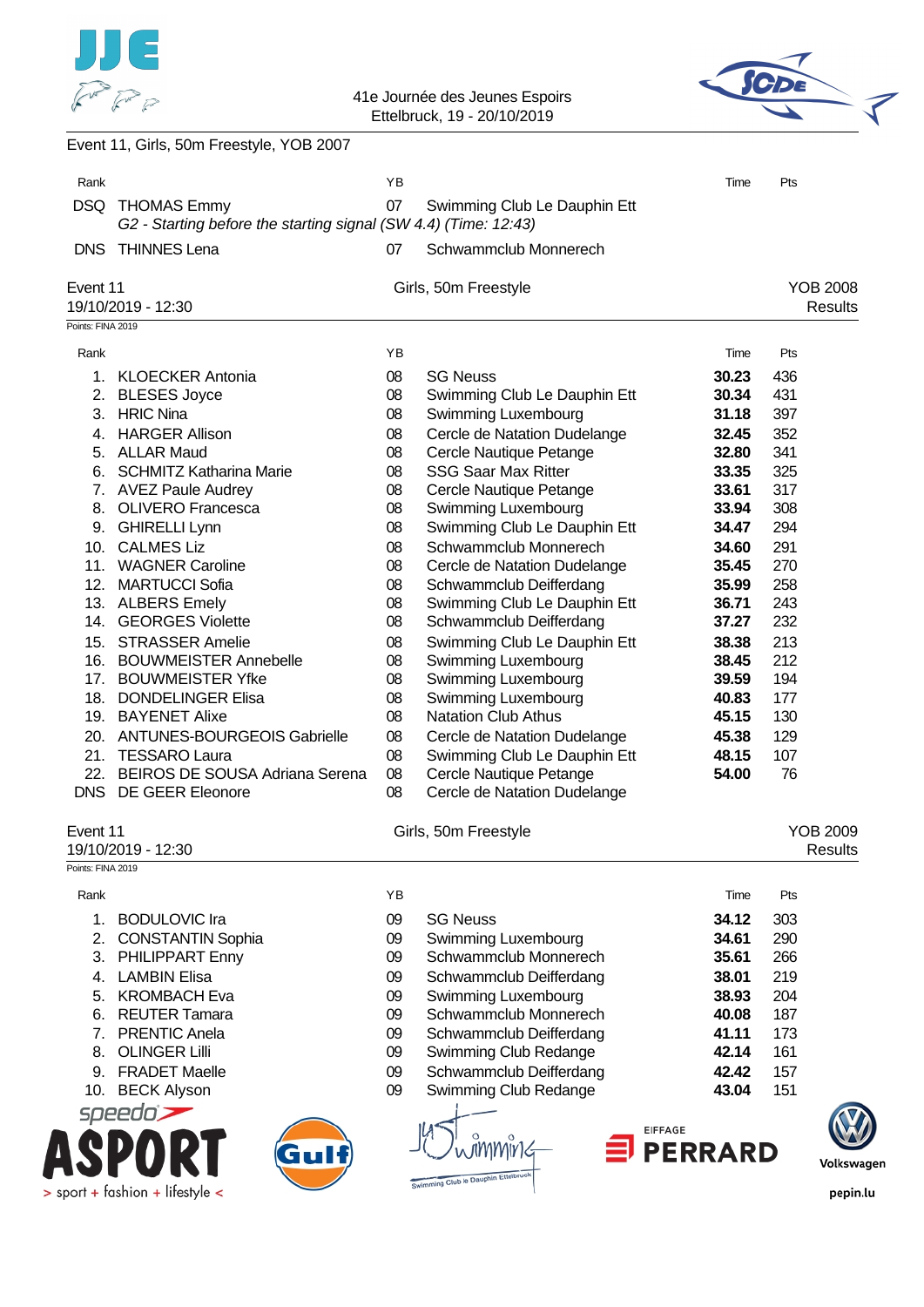

> sport + fashion + lifestyle <



# Event 11, Girls, 50m Freestyle, YOB 2009

| Rank              |                                        | ΥB       |                                                          | Time           | Pts                               |
|-------------------|----------------------------------------|----------|----------------------------------------------------------|----------------|-----------------------------------|
|                   | 11. NOTHUM June                        | 09       | Swimming Club Redange                                    | 44.59          | 135                               |
|                   | 12. BRITZ Lea                          | 09       | Swimming Club Le Dauphin Ett                             | 45.35          | 129                               |
|                   | 13. RANCITELLI Ayleen                  | 09       | Cercle de Natation Dudelange                             | 46.82          | 117                               |
|                   | 14. CANDASAMY Mythili                  | 09       | Swimming Club Le Dauphin Ett                             | 47.22          | 114                               |
|                   | 15. IACUZZI Florine                    | 09       | Schwammclub Deifferdang                                  | 50.45          | 93                                |
|                   | DNS POELS Klara-Luisa                  | 09       | Swimming Luxembourg                                      |                |                                   |
|                   | DNS JANEIRO PEREIRA Matilde            | 09       | Schwammclub Monnerech                                    |                |                                   |
| Event 11          | 19/10/2019 - 12:30                     |          | Girls, 50m Freestyle                                     |                | <b>YOB 2010</b><br><b>Results</b> |
| Points: FINA 2019 |                                        |          |                                                          |                |                                   |
| Rank              |                                        | YB       |                                                          | Time           | Pts                               |
| 1.                | <b>HAAG Charlotte</b>                  | 10       | <b>SSG Saar Max Ritter</b>                               | 37.26          | 233                               |
| 2.                | <b>LEONARD Leni</b>                    | 10       | Swimming Luxembourg                                      | 38.64          | 208                               |
| 3.                | <b>BARTHEL Emma</b>                    | 10       | Swimming Luxembourg                                      | 38.89          | 204                               |
|                   | 4. BOUWMEISTER Julianne                | 10       | Swimming Luxembourg                                      | 45.28          | 129                               |
|                   | 5. FLEURY Marie                        | 10       | Schwammclub Deifferdang                                  | 46.87          | 117                               |
|                   | 6. ALBERSMEYER Neele                   | 10       | Swimming Club Le Dauphin Ett                             | 48.85          | 103                               |
|                   | 7. CRUJEIRA NEVES Ines                 | 10       | Schwammclub Deifferdang                                  | 50.83          | 91                                |
|                   | 8. LANNERS Mia                         | 10       | Swimming Club Le Dauphin Ett                             | 55.29          | 71                                |
|                   | DNS PAVELEK Mira                       | 10       | Swimming Luxembourg                                      |                |                                   |
|                   |                                        |          |                                                          |                |                                   |
| Event 12          | 19/10/2019 - 12:45                     |          | Boys, 50m Freestyle                                      |                | <b>YOB 2007</b><br><b>Results</b> |
| Points: FINA 2019 |                                        |          |                                                          |                |                                   |
| Rank              |                                        | YB       |                                                          | Time           | Pts                               |
|                   | <b>LEY Jamie</b>                       |          |                                                          |                |                                   |
| 1.                |                                        | 07       | Swimming Club Le Dauphin Ett<br>Cercle de Natation Wiltz | 30.50          | 293                               |
|                   | 2. ESCHETTE Louis                      | 07       | <b>SG Neuss</b>                                          | 31.48          | 266<br>240                        |
|                   | 3. BARANOWSKI Georg                    | 07       |                                                          | 32.58          |                                   |
|                   | 4. REIFF Mathieu<br>5. SZYBOWSKI Jakub | 07<br>07 | Swimming Club Le Dauphin Ett<br>Cercle Nautique Petange  | 36.09<br>36.30 | 176<br>173                        |
|                   |                                        |          |                                                          |                |                                   |
| Event 12          |                                        |          | Boys, 50m Freestyle                                      |                | <b>YOB 2008</b>                   |
| Points: FINA 2019 | 19/10/2019 - 12:45                     |          |                                                          |                | <b>Results</b>                    |
|                   |                                        |          |                                                          |                |                                   |
| Rank              |                                        | YB       |                                                          | Time           | Pts                               |
| 1.                | <b>KUNEN Fynn</b>                      | 08       | Swimming Luxembourg                                      | 34.81          | 197                               |
| 2.                | <b>ANISKO Leonard</b>                  | 08       | Cercle Nautique Petange                                  | 35.75          | 182                               |
| 3.                | <b>VISSER Mats</b>                     | 08       | Swimming Club Le Dauphin Ett                             | 35.86          | 180                               |
| 4.                | <b>SAMMARCO Andrea</b>                 | 08       | Swimming Luxembourg                                      | 36.00          | 178                               |
| 5.                | <b>BOURG Nicolas</b>                   | 08       | Swimming Luxembourg                                      | 36.08          | 177                               |
| 6.                | <b>MOOG Jules</b>                      | 08       | Swimming Luxembourg                                      | 36.93          | 165                               |
| 7.                | <b>STAICU David-Andrei</b>             | 08       | Swimming Club Le Dauphin Ett                             | 36.96          | 164                               |
| 8.                | <b>GEORGIEV Theodor</b>                | 08       | Swimming Luxembourg                                      | 38.15          | 149                               |
|                   | speedo                                 |          | <b>EIFFAGE</b>                                           |                |                                   |
|                   |                                        |          |                                                          | <b>PERRARD</b> |                                   |
|                   |                                        |          |                                                          |                |                                   |
|                   | nort + fashion + lifestyle             |          | Swimming Club le Dauphin Ettelbruck                      |                | nenin                             |

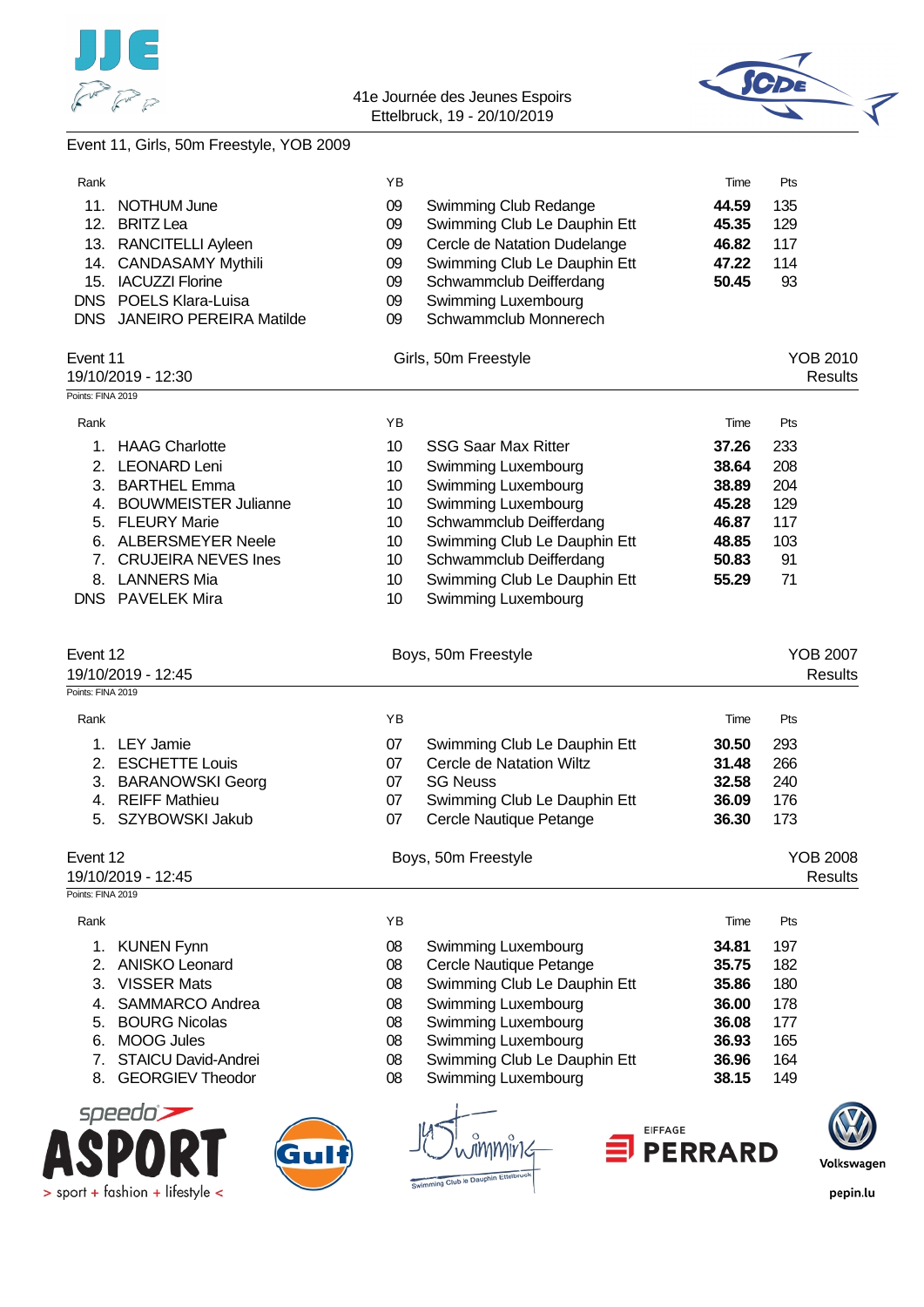



### Event 12, Boys, 50m Freestyle, YOB 2008

| Rank              |                                                                 | ΥB |                              | Time  | Pts             |
|-------------------|-----------------------------------------------------------------|----|------------------------------|-------|-----------------|
| 9.                | <b>SIEDLECKI Michal</b>                                         | 08 | Swimming Luxembourg          | 38.62 | 144             |
| 10.               | <b>VERDANET MAGAR Jules</b>                                     | 08 | Cercle de Natation Dudelange | 44.71 | 93              |
|                   | 11. KONIECZKO Nathan                                            | 08 | Schwammclub Deifferdang      | 47.12 | 79              |
|                   | 12. MARQUEZ DE SOUSA Rodrigo                                    | 08 | Cercle Nautique Petange      | 48.12 | 74              |
|                   | DSQ LESCEUX Timeo                                               | 08 | Schwammclub Deifferdang      |       |                 |
|                   | G2 - Starting before the starting signal (SW 4.4) (Time: 13:04) |    |                              |       |                 |
| <b>DNS</b>        | <b>SUBASIC Denis</b>                                            | 08 | Cercle de Natation Dudelange |       |                 |
|                   | DNS METZLER Charles                                             | 08 | Swimming Luxembourg          |       |                 |
| Event 12          |                                                                 |    |                              |       | <b>YOB 2009</b> |
|                   | 19/10/2019 - 12:45                                              |    | Boys, 50m Freestyle          |       | <b>Results</b>  |
| Points: FINA 2019 |                                                                 |    |                              |       |                 |
| Rank              |                                                                 | YB |                              | Time  | Pts             |
| 1.                | <b>KIDD Alexander</b>                                           | 09 | Swimming Luxembourg          | 35.95 | 178             |
|                   | 2. BORDAS Anatole                                               | 09 | Schwammclub Monnerech        | 36.46 | 171             |
|                   | 3. REDING Deyan                                                 | 09 | Cercle de Natation Dudelange | 37.02 | 163             |
|                   | 4. REINESCH Inaki                                               | 09 | Schwammclub Deifferdang      | 37.10 | 162             |
|                   | 5. BEHLIL Alp                                                   | 09 | Swimming Luxembourg          | 37.49 | 157             |
| 6.                | <b>THILL Hugo</b>                                               | 09 | Schwammclub Deifferdang      | 37.54 | 157             |
| 7.                | <b>MAIT-RABBI Nizar</b>                                         | 09 | Schwammclub Deifferdang      | 38.13 | 150             |
| 8.                | <b>PEETERS Simon</b>                                            | 09 | Schwammclub Deifferdang      | 41.28 | 118             |
|                   | 9. FABER Max                                                    | 09 | Schwammclub Monnerech        | 41.30 | 118             |
|                   | 10. SANTINI DE ALMEIDA Nilson                                   | 09 | Schwammclub Deifferdang      | 44.29 | 95              |
|                   | 11. CARDOSO COSTA Diogo                                         | 09 | Cercle de Natation Dudelange | 46.90 | 80              |
| 12.               | <b>TROIA REVERTE Giacomo</b>                                    | 09 | Swimming Luxembourg          | 47.26 | 78              |
|                   | <b>DSQ VALENTINI Stefano</b>                                    | 09 | Schwammclub Monnerech        |       |                 |
|                   | G2 - Starting before the starting signal (SW 4.4) (Time: 13:07) |    |                              |       |                 |
|                   |                                                                 |    |                              |       |                 |
| Event 12          |                                                                 |    | Boys, 50m Freestyle          |       | <b>YOB 2010</b> |
| Points: FINA 2019 | 19/10/2019 - 12:45                                              |    |                              |       | <b>Results</b>  |
|                   |                                                                 |    |                              |       |                 |
| Rank              |                                                                 | YB |                              | Time  | Pts             |
| 1.                | <b>CARNEIRO Vasco</b>                                           | 10 | Swimming Luxembourg          | 38.49 | 145             |
|                   |                                                                 |    |                              |       |                 |

| 1. CARNEIRO VASCO |      | Swimming Luxembourg          | 38.49   | 145 |
|-------------------|------|------------------------------|---------|-----|
| 2. PRENTIC Anel   | 10   | Schwammclub Deifferdang      | 42.75   | 106 |
| 3. SCHEECK Lennox | 10 - | Cercle Nautique Petange      | 43.08   | 104 |
| 4. MOOG Paul      | 10 - | Swimming Luxembourg          | 44.42   | 94  |
| 5. STAICU Razvan  | 10.  | Swimming Club Le Dauphin Ett | 46.08   | 84  |
| 6. WEYLAND Yann   | 10   | Swimming Club Le Dauphin Ett | 1:12.86 | 21  |









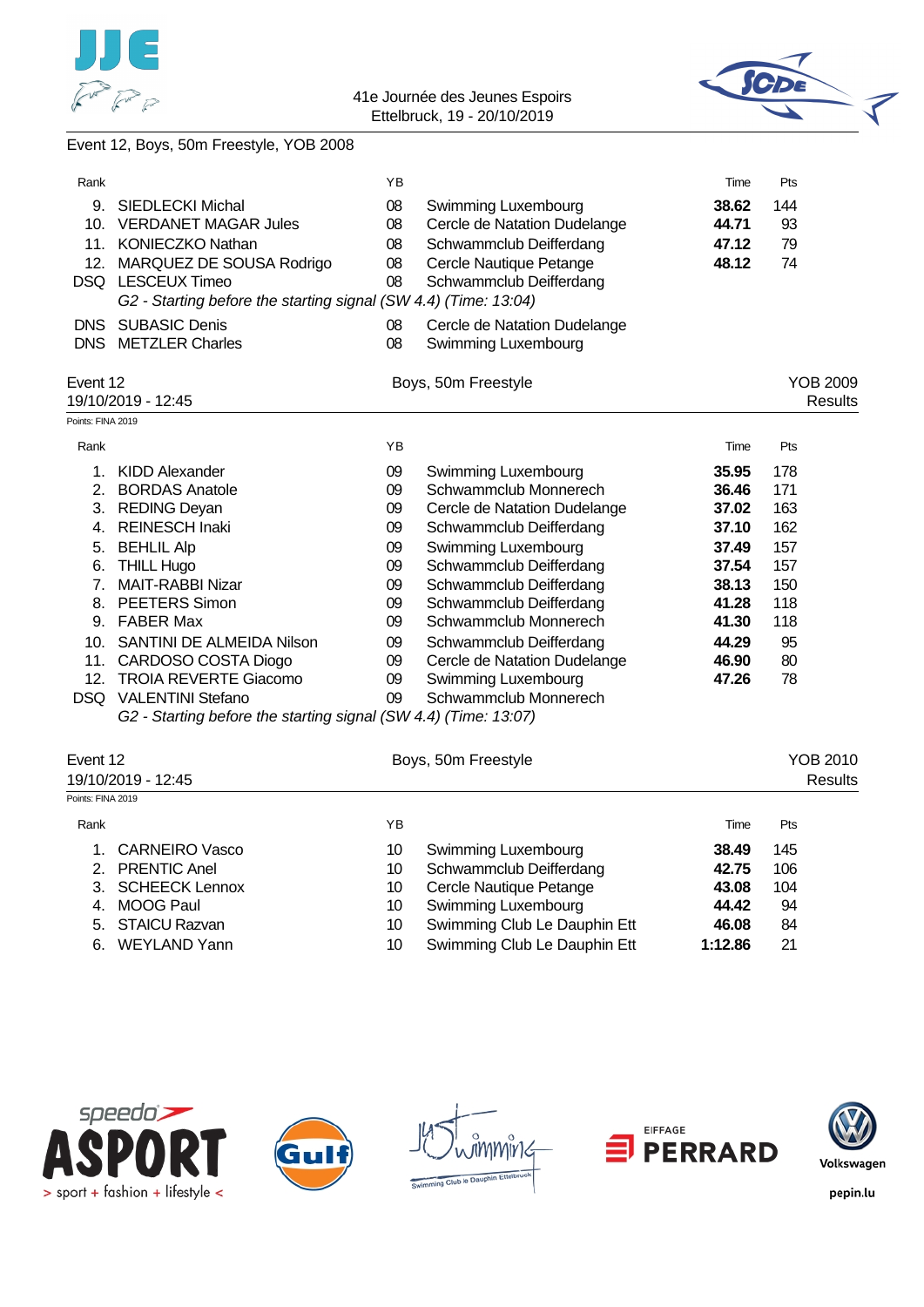



| Event 13           | 19/10/2019 - 12:55         |           | Girls, 100m Butterfly     |             |             |                 | <b>YOB 2007</b><br><b>Results</b> |
|--------------------|----------------------------|-----------|---------------------------|-------------|-------------|-----------------|-----------------------------------|
| MP LUX             |                            | 1:08.24   | <b>MAILLIET Christine</b> | <b>SCDE</b> | Dudelange   |                 | 19/12/1999                        |
|                    | Points: FINA 2019          |           |                           |             |             |                 |                                   |
| Rank               |                            | YB        |                           | Time        | Pts         | 50 <sub>m</sub> | 100m                              |
| 1.                 | <b>HAN Mengjia</b>         | 07        | Swimming Luxembourg       | 1:15.03     | 385         | 35.14           | 39.89                             |
| 2.                 | NTAGANDA Sophie            | 07        | Swimming Luxembourg       | 1:26.82     | 248         | 40.60           | 46.22                             |
| 3.                 | <b>BOUWMEISTER Philine</b> | 07        | Swimming Luxembourg       | 1:28.10     | 238         | 39.58           | 48.52                             |
| $\mathbf{4}$ .     | <b>MOUSEL Sarah</b>        | 07        | Swimming Luxembourg       | 1:35.57     | 186         | 41.92           | 53.65                             |
| 5.                 | <b>CONTER Anja</b>         | 07        | Swimming Luxembourg       | 1:35.68     | 185         | 43.97           | 51.71                             |
| 6.                 | <b>AHMED Farida</b>        | 07        | Swimming Luxembourg       | 1:45.71     | 137         | 48.79           | 56.92                             |
| Event 13           |                            |           | Girls, 100m Butterfly     |             |             |                 | <b>YOB 2008</b>                   |
| 19/10/2019 - 12:55 |                            |           |                           |             |             |                 | <b>Results</b>                    |
| <b>MP LUX</b>      |                            | 1:12.61   | <b>NICKELS Kim</b>        | <b>SL</b>   | Dudelange   |                 | 22/12/2002                        |
|                    | Points: FINA 2019          |           |                           |             |             |                 |                                   |
| Rank               |                            | <b>YB</b> |                           | Time        | Pts         | 50 <sub>m</sub> | 100m                              |
|                    | 1. HRIC Nina               | 08        | Swimming Luxembourg       | 1:27.31     | 244         | 40.94           | 46.37                             |
| Event 13           |                            |           | Girls, 100m Butterfly     |             |             |                 | <b>YOB 2009</b>                   |
|                    | 19/10/2019 - 12:55         |           |                           |             |             |                 | <b>Results</b>                    |
| <b>MP LUX</b>      |                            | 1:17.05   | À ÉTABLIR                 | <b>FLNS</b> |             |                 | 16/12/1999                        |
|                    | Points: FINA 2019          |           |                           |             |             |                 |                                   |
| Rank               |                            | YB        |                           |             | Pts<br>Time | 50 <sub>m</sub> | 100m                              |
| 1 <sub>1</sub>     | <b>GOSSEN Kristina</b>     | 09        | <b>SG Neuss</b>           | 1:33.40     | 199         | 40.84           | 52.56                             |
| Event 14           |                            |           | Boys, 100m Butterfly      |             |             |                 | <b>YOB 2007</b>                   |
|                    | 19/10/2019 - 12:59         |           |                           |             |             |                 | <b>Results</b>                    |
| <b>MP LUX</b>      |                            | 1:06.57   | DALEIDEN CIUFERRI Ralph   | <b>SL</b>   | Dudelange   |                 | 19/12/2015                        |
|                    | Points: FINA 2019          |           |                           |             |             |                 |                                   |

| Rank |                     | YΒ |                              | Time    | Pts  | 50 <sub>m</sub> | 100 <sub>m</sub> |
|------|---------------------|----|------------------------------|---------|------|-----------------|------------------|
|      | 1. FEDOSEEV Anton   | 07 | Swimming Luxembourg          | 1:18.71 | -227 | 36.89           | 41.82            |
|      | 2. ESCHETTE Louis   | 07 | Cercle de Natation Wiltz     | 1:25.07 | 180  | 38.15           | 46.92            |
|      | 3. WEYLAND Philippe | 07 | Swimming Luxembourg          | 1:25.63 | 177  | 39.49           | 46.14            |
|      | 4. THILL Louis      | 07 | Swimming Luxembourg          | 1:27.23 | 167  | 40.35           | 46.88            |
|      | 5. PASSER Daniel    | 07 | Swimming Luxembourg          | 1:28.52 | 160  | 39.74           | 48.78            |
|      | 6. DUSEMON Paul     | 07 | Swimming Luxembourg          | 1:33.60 | 135  | 43.38           | 50.22            |
|      | 7. PUETZ Jonah      | 07 | Swimming Club Le Dauphin Ett | 1:37.52 | 119  | 43.45           | 54.07            |
|      |                     |    |                              |         |      |                 |                  |



![](_page_14_Picture_6.jpeg)

![](_page_14_Picture_7.jpeg)

![](_page_14_Picture_8.jpeg)

![](_page_14_Picture_9.jpeg)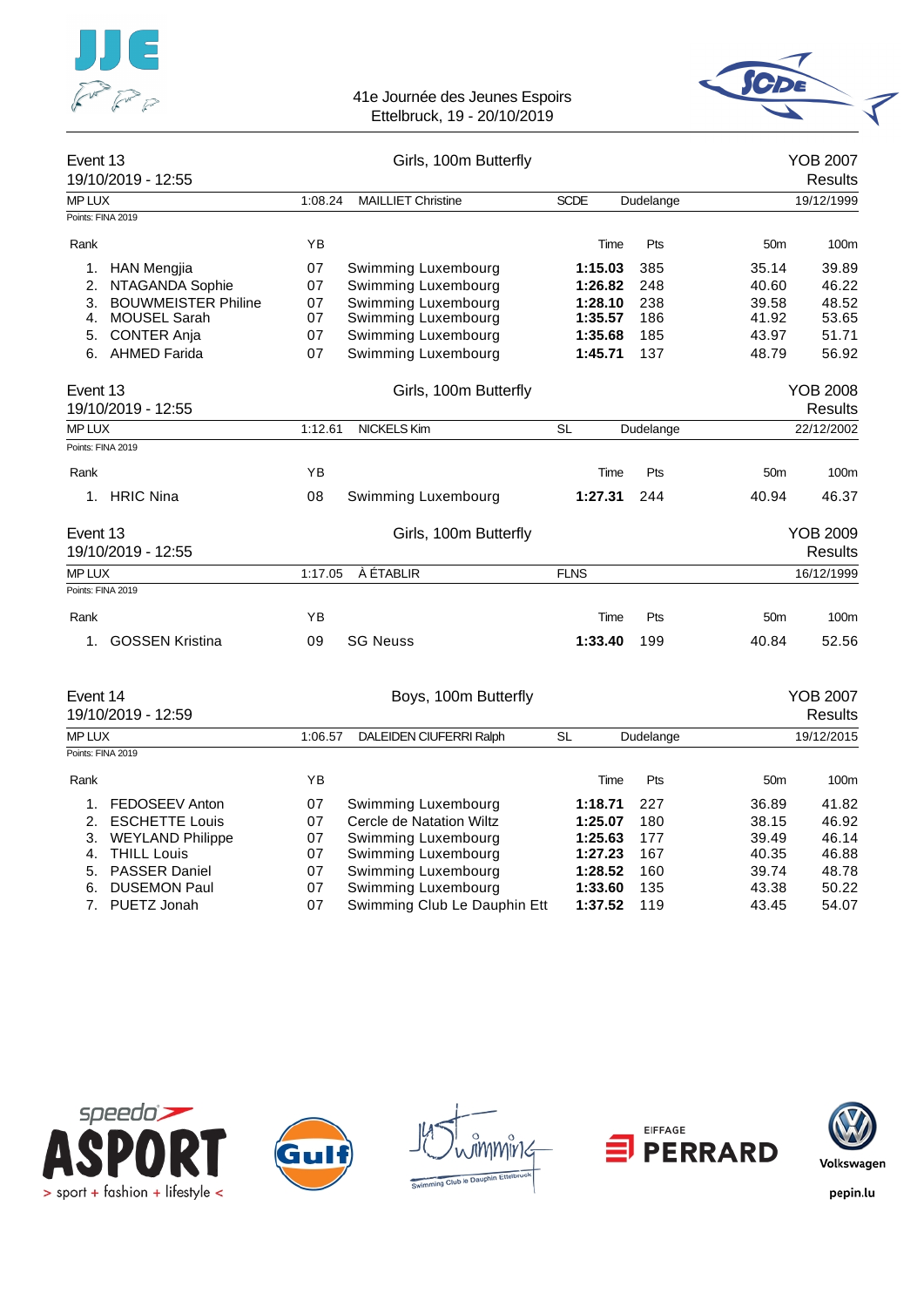![](_page_15_Picture_0.jpeg)

![](_page_15_Picture_2.jpeg)

# Event 14, Boys, 100m Butterfly

| Event 14          | 19/10/2019 - 12:59                                                                         |         |                       | Boys, 100m Butterfly         |           |           |         |                  | <b>YOB 2008</b><br><b>Results</b> |
|-------------------|--------------------------------------------------------------------------------------------|---------|-----------------------|------------------------------|-----------|-----------|---------|------------------|-----------------------------------|
| <b>MP LUX</b>     |                                                                                            | 1:14.17 | <b>DALEIDEN Ralph</b> |                              | <b>SL</b> | Bonnevoie |         |                  | 13/12/2014                        |
| Points: FINA 2019 |                                                                                            |         |                       |                              |           |           |         |                  |                                   |
| Rank              |                                                                                            | YB      |                       |                              | Time      | Pts       |         | 50 <sub>m</sub>  | 100m                              |
| 1.                | <b>ORTIZ BOGDANOV Pablo</b>                                                                | 08      |                       | Swimming Luxembourg          | 1:26.41   | 172       |         | 38.31            | 48.10                             |
| Event 15          |                                                                                            |         |                       | All, 50m Backstroke          |           |           |         | YOB 2011 - 2012  |                                   |
|                   | 19/10/2019 - 13:04                                                                         |         |                       |                              |           |           |         |                  | <b>Results</b>                    |
| Points: FINA 2019 |                                                                                            |         |                       |                              |           |           |         |                  |                                   |
| Rank              |                                                                                            |         | ΥB                    |                              |           |           | Time    | Pts              |                                   |
| 1.                | <b>WAGNER Sandra</b>                                                                       |         | 11                    | Cercle de Natation Dudelange |           |           | 48.23   | 150              |                                   |
| 2.                | <b>BASTOS DAMASCENO SANTOS Danil11</b>                                                     |         |                       | Cercle Nautique Petange      |           |           | 50.99   | 82               |                                   |
| 3.                | <b>RESL Dana</b>                                                                           |         | 11                    | Cercle de Natation Dudelange |           |           | 52.52   | 116              |                                   |
| 4.                | <b>PALAGNIOUK Alexander</b>                                                                |         | 11                    | Cercle Nautique Petange      |           |           | 52.99   | 73               |                                   |
| 5.                | <b>SIMAO NOGUEIRA Francisco</b>                                                            |         | 11                    | Schwammclub Deifferdang      |           |           | 53.92   | 69               |                                   |
| 6.                | <b>KIRCH Emma</b>                                                                          |         | 11                    | Schwammclub Monnerech        |           |           | 1:00.31 | 77               |                                   |
| 7.                | <b>BORDAS Oscar</b>                                                                        |         | 11                    | Schwammclub Monnerech        |           |           | 1:00.44 | 49               |                                   |
|                   | 8. PLETSCHETTE Hugo                                                                        |         | 12                    | Swimming Club Le Dauphin Ett |           |           | 1:00.88 | 48               |                                   |
| 9.                | <b>BERVAS-SCHUMACHER Olivier</b>                                                           |         | 12                    | Swimming Club Le Dauphin Ett |           |           | 1:03.43 | 42               |                                   |
| 10 <sub>1</sub>   | <b>MAES Jill</b>                                                                           |         | 12                    | Swimming Club Le Dauphin Ett |           |           | 1:03.46 | 66               |                                   |
| 11.               | ROCCIO Kiano                                                                               |         | 11                    | Swimming Club Le Dauphin Ett |           |           | 1:04.22 | 41               |                                   |
| 12.               | <b>ELSEN Lea</b>                                                                           |         | 11                    | Swimming Club Le Dauphin Ett |           |           | 1:07.46 | 55               |                                   |
|                   | 13. KERSCHEN Emma                                                                          |         | 11                    | Swimming Club Le Dauphin Ett |           |           | 1:10.98 | 47               |                                   |
|                   | 14. KAYSER Sophie                                                                          |         | 12                    | Swimming Club Le Dauphin Ett |           |           | 1:11.77 | 45               |                                   |
|                   | DSQ ANISKO Hanna                                                                           |         | 12                    | Cercle Nautique Petange      |           |           |         |                  |                                   |
|                   | D8 - upon the finish the swimmer did not touch the wall on the back (SW 6.6) (Time: 13:20) |         |                       |                              |           |           |         |                  |                                   |
| <b>DNS</b>        | <b>DOS SANTOS Mara</b>                                                                     |         | 11                    | Cercle Nautique Petange      |           |           |         |                  |                                   |
| Event 15          | 19/10/2019 - 13:04                                                                         |         |                       | All, 50m Backstroke          |           |           |         | 2013 and younger | <b>Results</b>                    |
| Points: FINA 2019 |                                                                                            |         |                       |                              |           |           |         |                  |                                   |
| Rank              |                                                                                            |         | YB                    |                              |           |           | Time    | Pts              |                                   |
|                   | 1. LANG Emma                                                                               |         | 13                    | <b>SSG Saar Max Ritter</b>   |           |           | 1:09.95 | 49               |                                   |

![](_page_15_Picture_5.jpeg)

![](_page_15_Picture_6.jpeg)

![](_page_15_Picture_7.jpeg)

![](_page_15_Picture_8.jpeg)

![](_page_15_Picture_9.jpeg)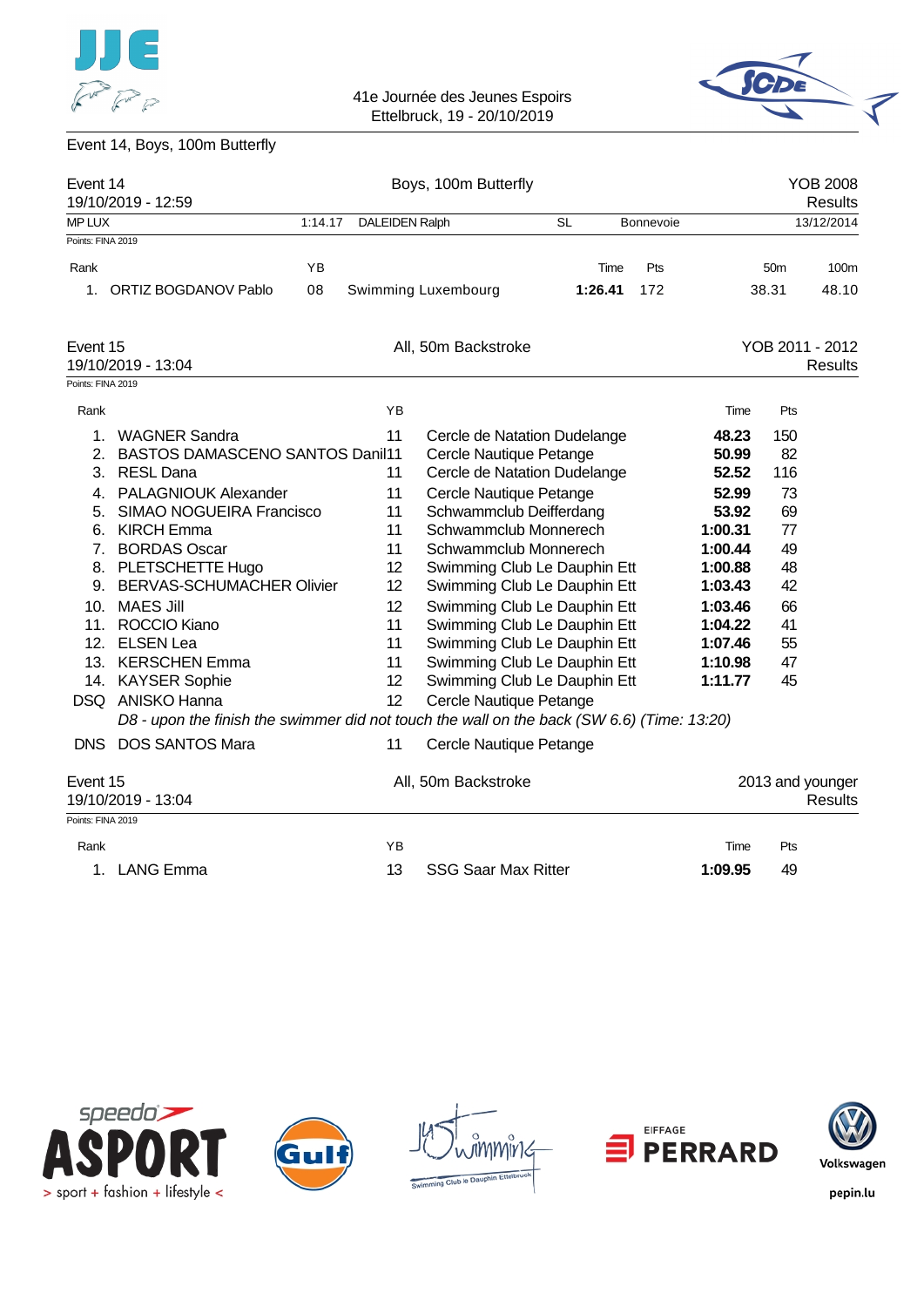![](_page_16_Picture_0.jpeg)

![](_page_16_Picture_2.jpeg)

| Event 16      | 19/10/2019 - 13:15                                                         |    |                 | Girls, 200m Medley                    |             |             |                 |         |         | <b>YOB 2007</b><br><b>Results</b> |
|---------------|----------------------------------------------------------------------------|----|-----------------|---------------------------------------|-------------|-------------|-----------------|---------|---------|-----------------------------------|
| <b>MP LUX</b> |                                                                            |    | 2:29.80         | <b>SCHNEIDERS Catherine</b>           |             | <b>CNW</b>  | Dudelange       |         |         | 15/12/2000                        |
|               | Points: FINA 2019                                                          |    |                 |                                       |             |             |                 |         |         |                                   |
| Rank          |                                                                            | YB |                 |                                       | Time        | Pts         | 50 <sub>m</sub> | 100m    | 150m    | 200m                              |
|               | 1. REDING Sevda                                                            | 07 |                 | Cercle de Natation Dudelar2:56.43 329 |             |             | 37.45           | 48.84   | 51.35   | 38.79                             |
|               | 2. CORBEEL BASTIN Ava                                                      | 07 |                 | Swimming Club Le Dauphir3:18.57 231   |             |             | 47.31           | 51.44   | 55.92   | 43.90                             |
|               | DSQ DE WAHA Lina-Marie                                                     | 07 |                 | Cercle de Natation Diekirch           |             |             |                 |         |         |                                   |
|               | D6 - turn not executed in accordance with the rules (SW 6.5) (Time: 13:35) |    |                 |                                       |             |             |                 |         |         |                                   |
|               | <b>DNS THINNES Lena</b>                                                    | 07 |                 | Schwammclub Monnerech                 |             |             |                 |         |         |                                   |
| Event 16      |                                                                            |    |                 | Girls, 200m Medley                    |             |             |                 |         |         | <b>YOB 2008</b>                   |
|               | 19/10/2019 - 13:15                                                         |    |                 |                                       |             |             |                 |         |         | <b>Results</b>                    |
| <b>MP LUX</b> |                                                                            |    | 2:39.82         | NICKELS Kim                           |             | <b>SL</b>   | Dudelange       |         |         | 20/12/2002                        |
|               | Points: FINA 2019                                                          |    |                 |                                       |             |             |                 |         |         |                                   |
| Rank          |                                                                            | YB |                 |                                       | Time        | Pts         | 50 <sub>m</sub> | 100m    | 150m    | 200m                              |
|               | 1. KLOECKER Antonia                                                        | 08 | <b>SG Neuss</b> |                                       | 2:44.41 407 |             | 34.62           | 43.31   | 49.73   | 36.75                             |
|               | 2. SCHOLER Amelie                                                          | 08 |                 | Swimming Luxembourg                   | 2:52.07 355 |             | 38.78           | 42.41   | 51.97   | 38.91                             |
|               | 3. BLESES Joyce                                                            | 08 |                 | Swimming Club Le Dauphir2:54.72 339   |             |             | 37.78           | 44.71   | 55.09   | 37.14                             |
|               | 4. CALMES Liz                                                              | 08 |                 | Schwammclub Monnerech 2:58.61 317     |             |             | 38.57           | 46.62   | 51.96   | 41.46                             |
|               | 5. OLIVERO Francesca                                                       | 08 |                 | Swimming Luxembourg                   | 3:01.37 303 |             | 40.53           | 47.41   | 53.10   | 40.33                             |
|               | 6. ALLAR Maud                                                              | 08 |                 | Cercle Nautique Petange 3:05.49 283   |             |             | 42.87           | 47.35   | 53.05   | 42.22                             |
|               | 7. HARGER Allison                                                          | 08 |                 | Cercle de Natation Dudelar3:09.64 265 |             |             | 41.11           | 50.82   | 56.83   | 40.88                             |
|               | 8. MARTUCCI Sofia                                                          | 08 |                 | Schwammclub Deifferdang3:17.67 234    |             |             | 45.11           | 50.06   | 58.35   | 44.15                             |
|               | 9. ALBERS Emely                                                            | 08 |                 | Swimming Club Le Dauphir3:18.10 232   |             |             | 46.64           | 52.76   | 55.88   | 42.82                             |
|               | 10. STRASSER Amelie                                                        | 08 |                 | Swimming Club Le Dauphir3:19.70 227   |             |             | 47.70           | 50.59   | 56.91   | 44.50                             |
|               | 11. GHIRELLI Lynn                                                          | 08 |                 | Swimming Club Le Dauphir3:19.91 226   |             |             | 46.40           | 52.49   | 56.83   | 44.19                             |
|               | 12. WAGNER Caroline                                                        | 08 |                 | Cercle de Natation Dudelar3:24.99 210 |             |             | 52.08           | 49.80   | 59.57   | 43.54                             |
|               | 13. GEORGES Violette                                                       | 08 |                 | Schwammclub Deifferdang3:46.21 156    |             |             | 59.32           | 53.79   | 1:05.06 | 48.04                             |
|               | 14. ANTUNES-BOURGEOIS C08                                                  |    |                 | Cercle de Natation Dudelar4:09.27 116 |             |             | 54.86           | 1:04.27 | 1:15.67 | 54.47                             |
|               | DNS DE GEER Eleonore                                                       | 08 |                 | Cercle de Natation Dudelange          |             |             |                 |         |         |                                   |
| Event 16      |                                                                            |    |                 | Girls, 200m Medley                    |             |             |                 |         |         | <b>YOB 2009</b>                   |
|               | 19/10/2019 - 13:15                                                         |    |                 |                                       |             |             |                 |         |         | <b>Results</b>                    |
| <b>MP LUX</b> |                                                                            |    | 2:55.10         | À ÉTABLIR                             |             | <b>FLNS</b> |                 |         |         | 16/12/1999                        |
|               | Points: FINA 2019                                                          |    |                 |                                       |             |             |                 |         |         |                                   |
| Rank          |                                                                            | YB |                 |                                       | Time        | Pts         | 50 <sub>m</sub> | 100m    | 150m    | 200m                              |
|               | 1. GRUJIC-MARTINS Teodor09                                                 |    |                 | Swimming Luxembourg                   | 3:01.12 304 |             | 39.63           | 49.83   | 51.60   | 40.06                             |
|               |                                                                            |    |                 |                                       |             |             |                 |         |         |                                   |

| 1. GRUJIC-MARTINS Teodor09 |    | Swimming Luxembourg                | 3:01.12 304 | 39.63 | 49.83   | 51.60   | 40.06 |
|----------------------------|----|------------------------------------|-------------|-------|---------|---------|-------|
| 2. MILANOVSKA Maja         | 09 | Swimming Luxembourg                | 3:06.91 277 | 41.13 | 46.01   | 56.91   | 42.86 |
| 3. GOSSEN Kristina         | 09 | <b>SG Neuss</b>                    | 3:13.91 248 | 44.04 | 48.67   | 56.68   | 44.52 |
| 4. BODULOVIC Ira           | 09 | <b>SG Neuss</b>                    | 3:17.03 236 | 45.42 | 50.66   | 56.93   | 44.02 |
| 5. LAMBIN Elisa            | 09 | Schwammclub Deifferdang3:29.74 196 |             | 51.43 | 52.53   | 59.20   | 46.58 |
| 6. PRENTIC Anela           | 09 | Schwammclub Deifferdang3:37.84 175 |             | 48.72 | 58.64   | 1:00.11 | 50.37 |
| 7. REUTER Tamara           | 09 | Schwammclub Monnerech 3:38.82 172  |             | 48.88 | 1:00.91 | 59.90   | 49.13 |
| 8. FRADET Maelle           | 09 | Schwammclub Deifferdang4:07.31 119 |             | 59.33 | 1:07.66 | 1:03.40 | 56.92 |
|                            |    |                                    |             |       |         |         |       |

![](_page_16_Picture_5.jpeg)

![](_page_16_Picture_6.jpeg)

ทพเิท6 ing Club le Dauphin Ett

![](_page_16_Picture_8.jpeg)

![](_page_16_Picture_9.jpeg)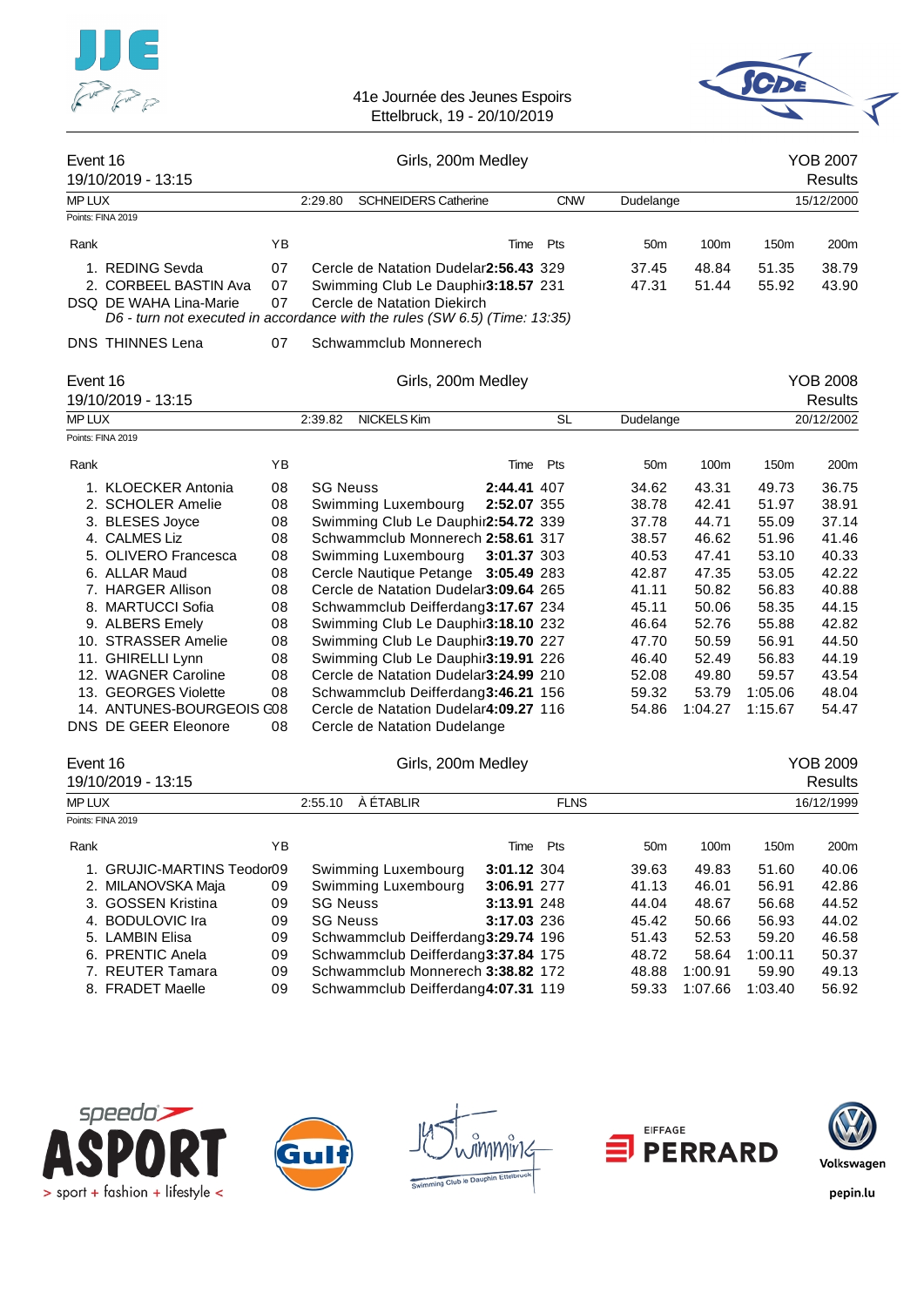![](_page_17_Picture_0.jpeg)

# 41e Journée des Jeunes Espoirs

![](_page_17_Picture_2.jpeg)

Ettelbruck, 19 - 20/10/2019

| Event 17<br>19/10/2019 - 13:38                                                                 |                |                 | Boys, 200m Medley                                                                                                                                   |                            |             |                                    |                                    |                                        | <b>YOB 2007</b><br><b>Results</b> |
|------------------------------------------------------------------------------------------------|----------------|-----------------|-----------------------------------------------------------------------------------------------------------------------------------------------------|----------------------------|-------------|------------------------------------|------------------------------------|----------------------------------------|-----------------------------------|
| <b>MP LUX</b>                                                                                  |                | 2:25.99         | CARNEIRO Joao                                                                                                                                       |                            | <b>SL</b>   | Dudelange                          |                                    |                                        | 12/12/2015                        |
| Points: FINA 2019                                                                              |                |                 |                                                                                                                                                     |                            |             |                                    |                                    |                                        |                                   |
| Rank                                                                                           | ΥB             |                 |                                                                                                                                                     | Time                       | Pts         | 50 <sub>m</sub>                    | 100m                               | 150m                                   | 200m                              |
| 1. WOLFF Tim Lukas<br>2. GONZALEZ PEREZ Rodri(07<br>3. LEY Jamie<br>DNS PUETZ Jonah            | 07<br>07<br>07 | <b>SG Neuss</b> | Swimming Luxembourg<br>Swimming Club Le Dauphir3:04.22 210<br>Swimming Club Le Dauphin Ett                                                          | 2:57.48 235<br>2:59.93 226 |             | 38.76<br>40.82<br>39.75            | 43.24<br>45.55<br>47.48            | 55.12<br>55.12<br>53.88                | 40.36<br>38.44<br>43.11           |
| Event 17<br>19/10/2019 - 13:38                                                                 |                |                 | Boys, 200m Medley                                                                                                                                   |                            |             |                                    |                                    |                                        | <b>YOB 2008</b><br><b>Results</b> |
| <b>MP LUX</b>                                                                                  |                | 2:38.68         | <b>DALEIDEN Ralph</b>                                                                                                                               |                            | <b>SL</b>   | <b>Bonnevoie</b>                   |                                    |                                        | 13/12/2014                        |
| Points: FINA 2019                                                                              |                |                 |                                                                                                                                                     |                            |             |                                    |                                    |                                        |                                   |
| Rank                                                                                           | YB             |                 |                                                                                                                                                     | Time                       | Pts         | 50 <sub>m</sub>                    | 100m                               | 150m                                   | 200m                              |
| 1. NIKLITSCHEK Max<br>2. ORTIZ BOGDANOV Pablo 08<br>3. VISSER Mats<br><b>DNS SUBASIC Denis</b> | 08<br>08<br>08 | <b>SG Neuss</b> | Swimming Luxembourg<br>Swimming Club Le Dauphir3:08.62 196<br>Cercle de Natation Dudelange                                                          | 2:58.06 233<br>3:00.91 222 |             | 39.93<br>39.91<br>41.47            | 43.82<br>46.08<br>48.41            | 54.78<br>55.33<br>54.28                | 39.53<br>39.59<br>44.46           |
| Event 17<br>19/10/2019 - 13:38                                                                 |                |                 | Boys, 200m Medley                                                                                                                                   |                            |             |                                    |                                    |                                        | <b>YOB 2009</b><br><b>Results</b> |
| <b>MP LUX</b>                                                                                  |                | 2:35.95         | CARNEIRO Joao                                                                                                                                       |                            | <b>SL</b>   | Dudelange                          |                                    |                                        | 30/11/2013                        |
| Points: FINA 2019                                                                              |                |                 |                                                                                                                                                     |                            |             |                                    |                                    |                                        |                                   |
| Rank                                                                                           | YB             |                 |                                                                                                                                                     | Time                       | Pts         | 50 <sub>m</sub>                    | 100m                               | 150m                                   | 200m                              |
| 1. REDING Deyan<br>2. REINESCH Inaki<br>3. MAIT-RABBI Nizar<br>4. SANTINI DE ALMEIDA NIIs09    | 09<br>09<br>09 |                 | Cercle de Natation Dudelar3:23.50 156<br>Schwammclub Deifferdang3:32.75 136<br>Schwammclub Deifferdang3:33.24 135<br>Schwammclub Deifferdang4:17.10 |                            | -77         | 46.15<br>47.18<br>48.44<br>1:08.61 | 50.71<br>54.06<br>54.58<br>1:00.24 | 59.07<br>1:02.27<br>1:06.98<br>1:11.33 | 47.57<br>49.24<br>43.24<br>56.92  |
| Event 17<br>19/10/2019 - 13:38                                                                 |                |                 | Boys, 200m Medley                                                                                                                                   |                            |             |                                    |                                    |                                        | <b>YOB 2010</b><br><b>Results</b> |
| MP LUX                                                                                         |                | 3:00.74         | STACCHIOTTI Ralphaël                                                                                                                                |                            | <b>SCDE</b> | Dudelange                          |                                    |                                        | 21/12/2001                        |
| Points: FINA 2019                                                                              |                |                 |                                                                                                                                                     |                            |             |                                    |                                    |                                        |                                   |
| Rank<br><b>DSQ PRENTIC Anel</b>                                                                | YB<br>10       |                 | Schwammclub Deifferdang                                                                                                                             | Time                       | Pts         | 50 <sub>m</sub>                    | 100m                               | 150 <sub>m</sub>                       | 200m                              |

*B1 - more than one single butterfly kick before the first breaststroke kick (SW 7.1) (Time: 13:47)*

![](_page_17_Picture_6.jpeg)

![](_page_17_Picture_7.jpeg)

![](_page_17_Picture_8.jpeg)

![](_page_17_Picture_9.jpeg)

![](_page_17_Picture_10.jpeg)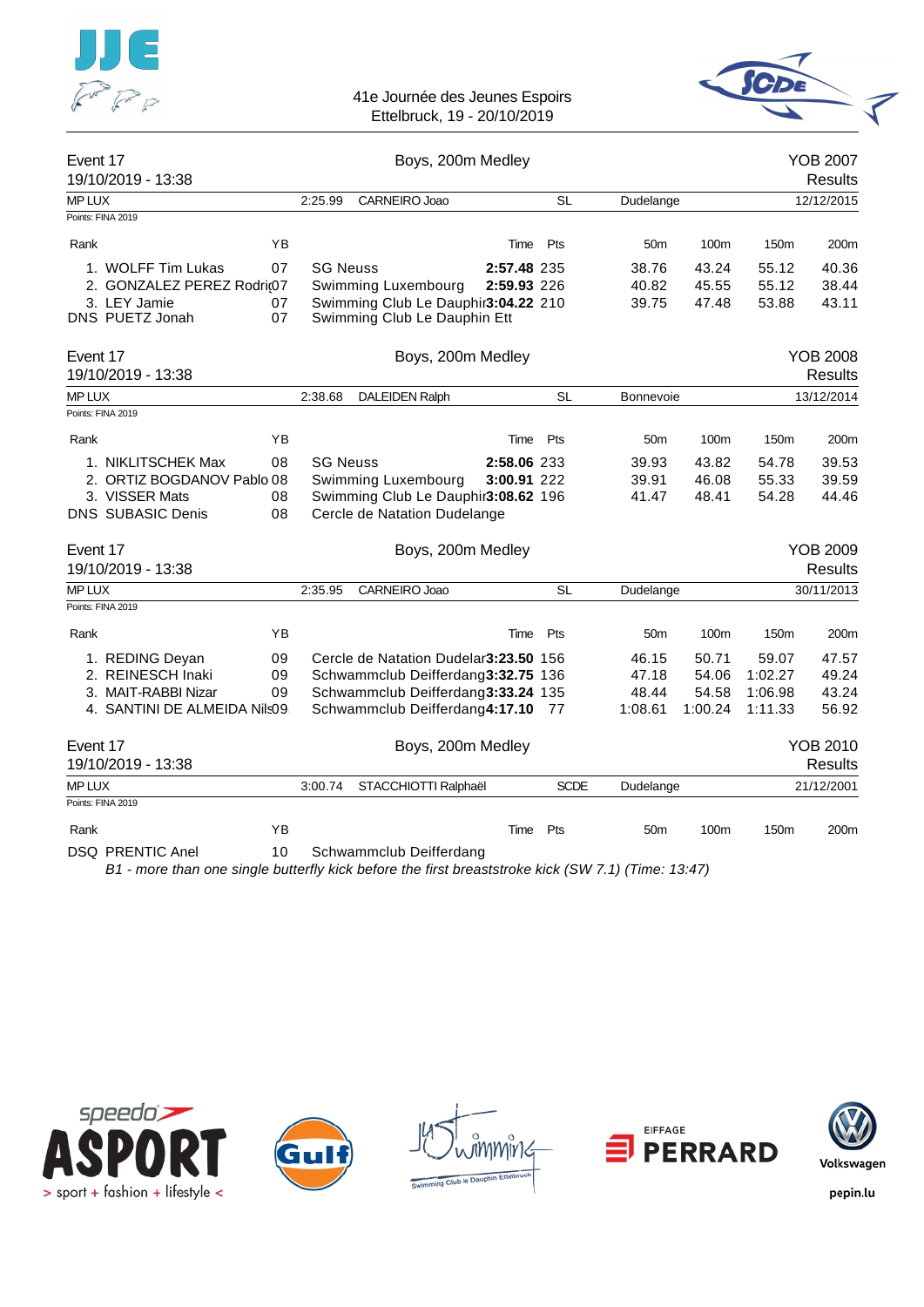![](_page_18_Picture_0.jpeg)

![](_page_18_Picture_2.jpeg)

![](_page_18_Picture_3.jpeg)

| Event 18<br>19/10/2019 - 15:20 |    |                 | Girls, 200m Breaststroke            |             |             |                 |         |                  | <b>YOB 2007</b><br><b>Results</b> |
|--------------------------------|----|-----------------|-------------------------------------|-------------|-------------|-----------------|---------|------------------|-----------------------------------|
| <b>MP LUX</b>                  |    | 2:46.57         | <b>MAILLIET Christine</b>           |             | <b>SCDE</b> | Dudelange       |         |                  | 14/11/1999                        |
| Points: FINA 2019              |    |                 |                                     |             |             |                 |         |                  |                                   |
| Rank                           | YB |                 |                                     | Time        | Pts         | 50 <sub>m</sub> | 100m    | 150 <sub>m</sub> | 200m                              |
| 1. HAN Mengjia                 | 07 |                 | Swimming Luxembourg                 | 3:04.60 387 |             | 42.46           | 47.49   | 47.43            | 47.22                             |
| 2. WELTER Rebecca              | 07 | <b>SG Neuss</b> |                                     | 3:13.35 337 |             | 43.38           | 50.44   | 50.62            | 48.91                             |
| 3. THOMAS Emmy                 | 07 |                 | Swimming Club Le Dauphir3:45.36 212 |             |             | 52.20           | 57.45   | 58.80            | 56.91                             |
| <b>DNS FRORMANN Carli</b>      | 07 | <b>SG Neuss</b> |                                     |             |             |                 |         |                  |                                   |
| Event 18                       |    |                 | Girls, 200m Breaststroke            |             |             |                 |         |                  | <b>YOB 2008</b>                   |
| 19/10/2019 - 15:20             |    |                 |                                     |             |             |                 |         |                  | <b>Results</b>                    |
| <b>MP LUX</b>                  |    | 2:52.47         | <b>KOSALKA Caroline</b>             |             | <b>SL</b>   | Dudelange       |         |                  | 20/12/2003                        |
| Points: FINA 2019              |    |                 |                                     |             |             |                 |         |                  |                                   |
| Rank                           | YB |                 |                                     | Time        | Pts         | 50 <sub>m</sub> | 100m    | 150m             | 200m                              |
| 1. ALLAR Maud                  | 08 |                 | Cercle Nautique Petange 3:16.91 319 |             |             | 46.09           | 50.88   | 50.56            | 49.38                             |
| 2. BLESES Joyce                | 08 |                 | Swimming Club Le Dauphir3:31.04 259 |             |             | 47.27           | 53.13   | 55.71            | 54.93                             |
| 3. STRASSER Amelie             | 08 |                 | Swimming Club Le Dauphir3:40.62 226 |             |             | 50.28           | 56.49   | 58.42            | 55.43                             |
| 4. SCHMITZ Katharina Marie 08  |    |                 | <b>SSG Saar Max Ritter</b>          | 3:45.71 211 |             | 51.23           | 57.88   | 59.84            | 56.76                             |
| Event 18                       |    |                 | Girls, 200m Breaststroke            |             |             |                 |         |                  | <b>YOB 2009</b>                   |
| 19/10/2019 - 15:20             |    |                 |                                     |             |             |                 |         |                  | <b>Results</b>                    |
| <b>MP LUX</b>                  |    | 3:12.54         | À ÉTABLIR                           |             | <b>FLNS</b> |                 |         |                  | 16/12/1999                        |
| Points: FINA 2019              |    |                 |                                     |             |             |                 |         |                  |                                   |
| Rank                           | YB |                 |                                     | Time        | Pts         | 50 <sub>m</sub> | 100m    | 150m             | 200m                              |
| 1. FEINEN Zohra                | 09 |                 | Swimming Club Le Dauphir3:56.07 185 |             |             | 54.28           | 1:00.66 | 1:01.37          | 59.76                             |
| DSQ BECK Alyson                | 09 |                 | Swimming Club Redange               |             |             |                 |         |                  |                                   |

*B14 - id not touch the wall with both hands simultaneously and separated at the turn / finish (SW 7.6) (Time: 15:31)*

| Event 19<br>19/10/2019 - 15:29 |    | Boys, 200m Breaststroke |                                                                                                  |          |                 | YOB 2007<br>Results |                  |                  |
|--------------------------------|----|-------------------------|--------------------------------------------------------------------------------------------------|----------|-----------------|---------------------|------------------|------------------|
| <b>MPLUX</b>                   |    | 2:44.53                 | CARNEIRO Joao                                                                                    | SL       | Dudelange       |                     |                  | 12/12/2015       |
| Points: FINA 2019              |    |                         |                                                                                                  |          |                 |                     |                  |                  |
| Rank                           | ΥB |                         |                                                                                                  | Time Pts | 50 <sub>m</sub> | 100 <sub>m</sub>    | 150 <sub>m</sub> | 200 <sub>m</sub> |
| 1. PUETZ Jonah                 | 07 |                         | Swimming Club Le Dauphir3:21.35 212                                                              |          | 45.00           | 53.27               | 53.35            | 49.73            |
| 2. REIFF Mathieu               | 07 |                         | Swimming Club Le Dauphir3:51.91 139                                                              |          | 50.69           | 59.07               | 1:01.22          | 1:00.93          |
| DSQ LEY Jamie                  | 07 |                         | Swimming Club Le Dauphin Ett                                                                     |          |                 |                     |                  |                  |
|                                |    |                         | R1 more than ano single butterfly kiek before the first breastetrake kiek (SW 7.1) (Time: 15:28) |          |                 |                     |                  |                  |

*B1 - more than one single butterfly kick before the first breaststroke kick (SW 7.1) (Time: 15:38)*

![](_page_18_Picture_9.jpeg)

![](_page_18_Picture_10.jpeg)

![](_page_18_Picture_11.jpeg)

![](_page_18_Picture_12.jpeg)

![](_page_18_Picture_13.jpeg)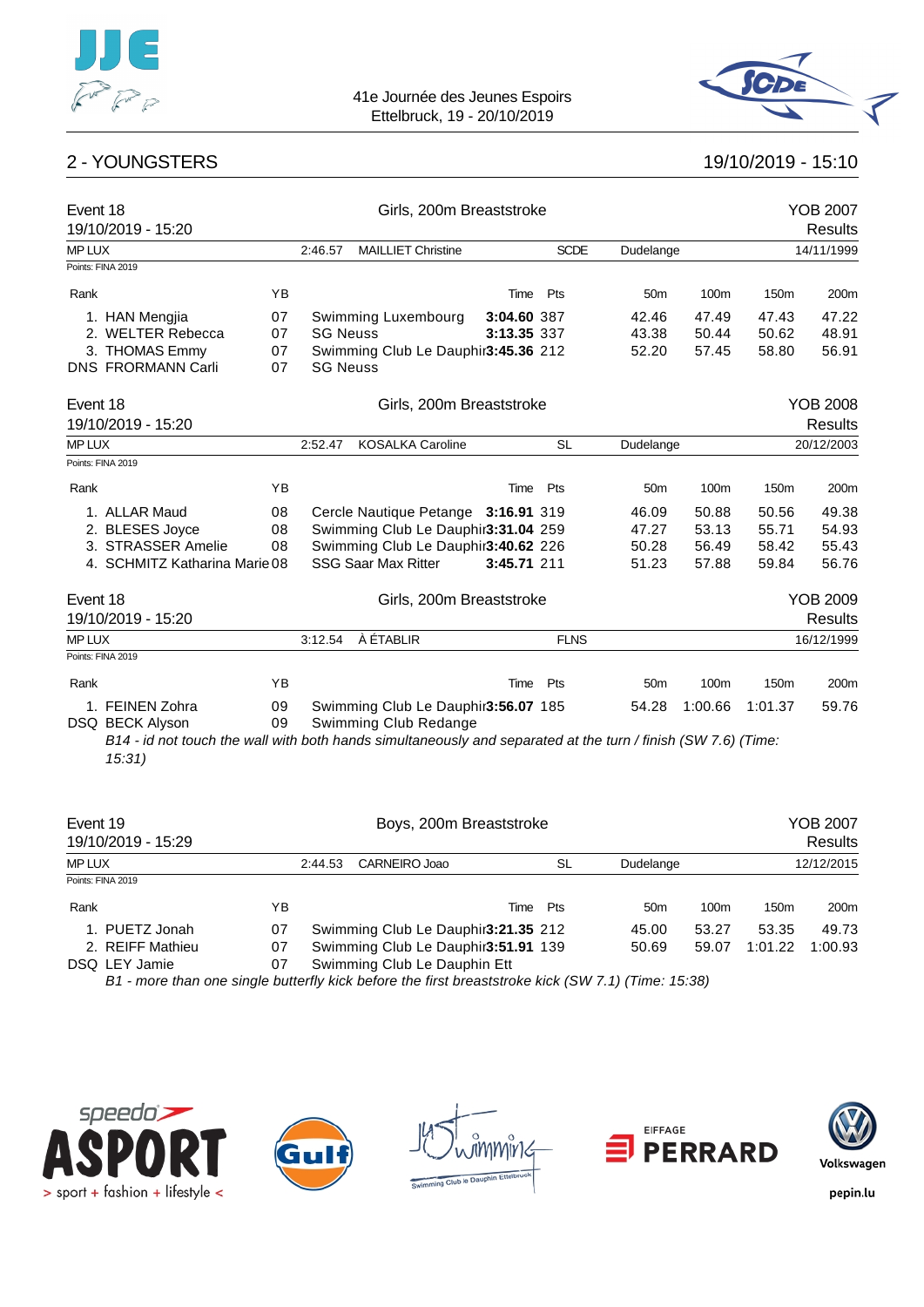![](_page_19_Picture_0.jpeg)

![](_page_19_Picture_2.jpeg)

# Event 19, Boys, 200m Breaststroke

| Event 19          | 19/10/2019 - 15:29                                                                       |         |                                     | Boys, 200m Breaststroke |                              |           |                  |         | <b>YOB 2008</b><br>Results |                            |
|-------------------|------------------------------------------------------------------------------------------|---------|-------------------------------------|-------------------------|------------------------------|-----------|------------------|---------|----------------------------|----------------------------|
| <b>MPLUX</b>      |                                                                                          | 2:56.67 | CARNEIRO Joao                       |                         |                              | <b>SL</b> | <b>Bonnevoie</b> |         |                            | 13/12/2014                 |
| Points: FINA 2019 |                                                                                          |         |                                     |                         |                              |           |                  |         |                            |                            |
| Rank              |                                                                                          | YB      |                                     |                         | Time                         | Pts       | 50 <sub>m</sub>  | 100m    | 150m                       | 200m                       |
|                   | 1. SAMMARCO Andrea                                                                       | 08      | Swimming Luxembourg                 |                         | 3:28.95 190                  |           | 47.91            | 52.65   | 54.87                      | 53.52                      |
|                   | 2. STAICU David-Andrei                                                                   | 08      | Swimming Club Le Dauphir3:58.37 128 |                         |                              |           | 52.58            | 1:01.63 | 1:01.44                    | 1:02.72                    |
| Event 20          |                                                                                          |         |                                     |                         | Girls, 50m Backstroke        |           |                  |         |                            | <b>YOB 2007</b>            |
|                   | 19/10/2019 - 15:33                                                                       |         |                                     |                         |                              |           |                  |         |                            | <b>Results</b>             |
| Points: FINA 2019 |                                                                                          |         |                                     |                         |                              |           |                  |         |                            |                            |
| Rank              |                                                                                          |         | ΥB                                  |                         |                              |           |                  | Time    | Pts                        |                            |
| 1.                | <b>KOHLMEYER Madita</b>                                                                  |         | 07                                  | <b>SG Neuss</b>         |                              |           |                  | 35.66   | 373                        |                            |
| 2.                | <b>ELCHEROTH Niki</b>                                                                    |         | 07                                  |                         | Swimming Club Redange        |           |                  | 38.11   | 305                        |                            |
| 3.                | <b>GUTH Sophie</b>                                                                       |         | 07                                  |                         | Swimming Club Le Dauphin Ett |           |                  | 53.71   | 109                        |                            |
| Event 20          |                                                                                          |         |                                     |                         | Girls, 50m Backstroke        |           |                  |         |                            | <b>YOB 2008</b>            |
|                   | 19/10/2019 - 15:33                                                                       |         |                                     |                         |                              |           |                  |         |                            | <b>Results</b>             |
| Points: FINA 2019 |                                                                                          |         |                                     |                         |                              |           |                  |         |                            |                            |
| Rank              |                                                                                          |         | ΥB                                  |                         |                              |           |                  | Time    | Pts                        |                            |
| 1.                | <b>SCHOLER Amelie</b>                                                                    |         | 08                                  |                         | Swimming Luxembourg          |           |                  | 37.19   | 328                        |                            |
| 2.                | <b>BOUWMEISTER Yfke</b>                                                                  |         | 08                                  |                         | Swimming Luxembourg          |           |                  | 43.25   | 209                        |                            |
| 3.                | <b>BOUWMEISTER Annebelle</b>                                                             |         | 08                                  |                         | Swimming Luxembourg          |           |                  | 44.43   | 192                        |                            |
| 4.                | <b>DONDELINGER Elisa</b>                                                                 |         | 08                                  |                         | Swimming Luxembourg          |           |                  | 45.61   | 178                        |                            |
| 5.                | <b>ALBERS Emely</b>                                                                      |         | 08                                  |                         | Swimming Club Le Dauphin Ett |           |                  | 47.66   | 156                        |                            |
| DSQ.              | <b>BEIROS DE SOUSA Adriana Serena</b>                                                    |         | 08                                  |                         | Cercle Nautique Petange      |           |                  |         |                            |                            |
|                   | D7 - swimmer had not returned onto the back upon leaving the wall (SW 6.5) (Time: 15:48) |         |                                     |                         |                              |           |                  |         |                            |                            |
|                   | DNS TESSARO Laura                                                                        |         | 08                                  |                         | Swimming Club Le Dauphin Ett |           |                  |         |                            |                            |
| Event 20          | 19/10/2019 - 15:33                                                                       |         |                                     |                         | Girls, 50m Backstroke        |           |                  |         |                            | <b>YOB 2009</b><br>Results |
| Points: FINA 2019 |                                                                                          |         |                                     |                         |                              |           |                  |         |                            |                            |
| Rank              |                                                                                          |         | ΥB                                  |                         |                              |           |                  | Time    | Pts                        |                            |
| 1.                | <b>GOSSEN Kristina</b>                                                                   |         | 09                                  | <b>SG Neuss</b>         |                              |           |                  | 38.44   | 297                        |                            |
| 2.                | MILANOVSKA Maja                                                                          |         | 09                                  |                         | Swimming Luxembourg          |           |                  | 39.45   | 275                        |                            |
| 3.                | <b>GRUJIC-MARTINS Teodora</b>                                                            |         | 09                                  |                         | Swimming Luxembourg          |           |                  | 41.83   | 231                        |                            |
| 4.                | <b>CONSTANTIN Sophia</b>                                                                 |         | 09                                  |                         | Swimming Luxembourg          |           |                  | 42.00   | 228                        |                            |
| 5.                | <b>KROMBACH Eva</b>                                                                      |         | 09                                  |                         | Swimming Luxembourg          |           |                  | 47.64   | 156                        |                            |
| 6.                | POELS Klara-Luisa                                                                        |         | 09                                  |                         | Swimming Luxembourg          |           |                  | 48.09   | 152                        |                            |
| 7.                | <b>CANDASAMY Mythili</b>                                                                 |         | 09                                  |                         | Swimming Club Le Dauphin Ett |           |                  | 54.94   | 102                        |                            |

![](_page_19_Picture_5.jpeg)

![](_page_19_Picture_6.jpeg)

![](_page_19_Figure_7.jpeg)

![](_page_19_Picture_8.jpeg)

![](_page_19_Picture_9.jpeg)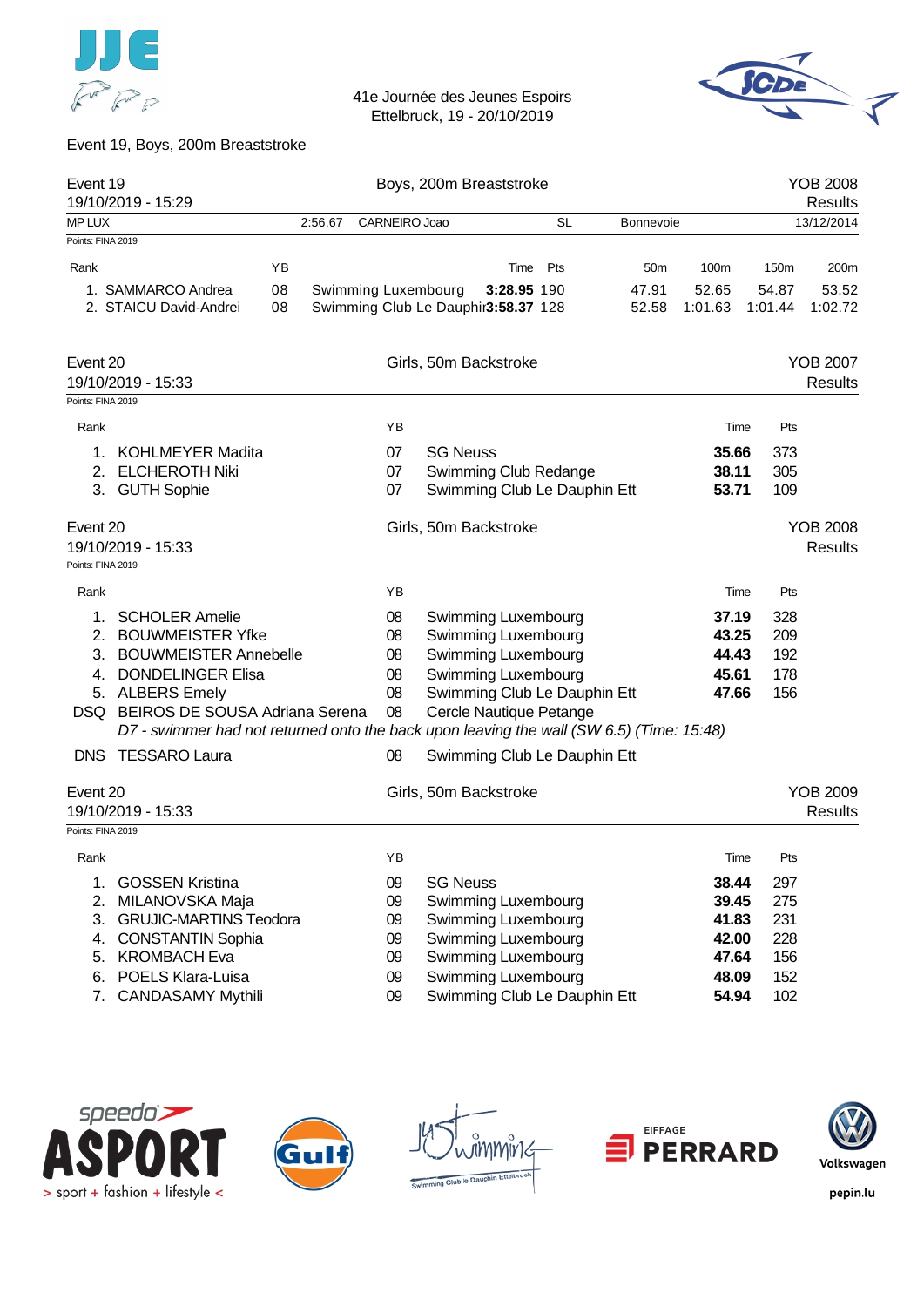![](_page_20_Picture_0.jpeg)

![](_page_20_Picture_2.jpeg)

# Event 20, Girls, 50m Backstroke

| Event 20                                                                | 19/10/2019 - 15:33                                                                                                                                                                                                                                                                                                       |                                                    | Girls, 50m Backstroke                                                                                                                                                                                                               |                                                             | YOB 2010<br>Results                                                         |
|-------------------------------------------------------------------------|--------------------------------------------------------------------------------------------------------------------------------------------------------------------------------------------------------------------------------------------------------------------------------------------------------------------------|----------------------------------------------------|-------------------------------------------------------------------------------------------------------------------------------------------------------------------------------------------------------------------------------------|-------------------------------------------------------------|-----------------------------------------------------------------------------|
| Points: FINA 2019                                                       |                                                                                                                                                                                                                                                                                                                          |                                                    |                                                                                                                                                                                                                                     |                                                             |                                                                             |
| Rank                                                                    |                                                                                                                                                                                                                                                                                                                          | ΥB                                                 |                                                                                                                                                                                                                                     | Time                                                        | Pts                                                                         |
| 1.<br>2.                                                                | <b>BARTHEL Emma</b><br><b>LEONARD Leni</b><br>3. ALBERSMEYER Neele<br>DSQ BOUWMEISTER Julianne<br>D6 - turn not executed in accordance with the rules (SW 6.5) (Time: 15:46)                                                                                                                                             | 10<br>10<br>10 <sup>°</sup><br>10                  | Swimming Luxembourg<br>Swimming Luxembourg<br>Swimming Club Le Dauphin Ett<br>Swimming Luxembourg                                                                                                                                   | 46.50<br>46.84<br>1:00.88                                   | 168<br>164<br>74                                                            |
|                                                                         | <b>DNS</b> PAVELEK Mira                                                                                                                                                                                                                                                                                                  | 10                                                 | <b>Swimming Luxembourg</b>                                                                                                                                                                                                          |                                                             |                                                                             |
| Event 21<br>Points: FINA 2019                                           | 19/10/2019 - 15:41                                                                                                                                                                                                                                                                                                       |                                                    | Boys, 50m Backstroke                                                                                                                                                                                                                |                                                             | <b>YOB 2007</b><br><b>Results</b>                                           |
|                                                                         |                                                                                                                                                                                                                                                                                                                          |                                                    |                                                                                                                                                                                                                                     |                                                             |                                                                             |
| Rank<br>1.<br>2.<br>3.                                                  | <b>WOLFF Tim Lukas</b><br><b>BARANOWSKI Georg</b><br>SZYBOWSKI Jakub                                                                                                                                                                                                                                                     | YB<br>07<br>07<br>07                               | <b>SG Neuss</b><br><b>SG Neuss</b><br>Cercle Nautique Petange                                                                                                                                                                       | Time<br>37.14<br>38.67<br>43.63                             | Pts<br>214<br>189<br>132                                                    |
| Event 21<br>Points: FINA 2019                                           | 19/10/2019 - 15:41                                                                                                                                                                                                                                                                                                       |                                                    | Boys, 50m Backstroke                                                                                                                                                                                                                |                                                             | <b>YOB 2008</b><br><b>Results</b>                                           |
| Rank                                                                    |                                                                                                                                                                                                                                                                                                                          | YB                                                 |                                                                                                                                                                                                                                     | Time                                                        | Pts                                                                         |
| 1.<br>2.<br>3.<br>4.<br>5.<br>6.<br>7.<br>DSQ<br><b>DNS</b><br>Event 21 | <b>NIKLITSCHEK Max</b><br><b>MAGER Fabian</b><br><b>KUNEN Fynn</b><br><b>ANISKO Leonard</b><br><b>GEORGIEV Theodor</b><br><b>BOURG Nicolas</b><br><b>SIEDLECKI Michal</b><br>MARQUEZ DE SOUSA Rodrigo<br>G2 - Starting before the starting signal (SW 4.4) (Time: 15:55)<br><b>METZLER Charles</b><br>19/10/2019 - 15:41 | 08<br>08<br>08<br>08<br>08<br>08<br>08<br>08<br>08 | <b>SG Neuss</b><br><b>SG Neuss</b><br>Swimming Luxembourg<br>Cercle Nautique Petange<br>Swimming Luxembourg<br>Swimming Luxembourg<br>Swimming Luxembourg<br>Cercle Nautique Petange<br>Swimming Luxembourg<br>Boys, 50m Backstroke | 36.31<br>38.51<br>41.06<br>42.83<br>44.53<br>45.92<br>46.11 | 229<br>192<br>158<br>139<br>124<br>113<br>111<br><b>YOB 2009</b><br>Results |
| Points: FINA 2019                                                       |                                                                                                                                                                                                                                                                                                                          |                                                    |                                                                                                                                                                                                                                     |                                                             |                                                                             |
| Rank<br>1.<br>2.<br>3.                                                  | <b>KIDD Alexander</b><br><b>BEHLIL Alp</b><br><b>TROIA REVERTE Giacomo</b>                                                                                                                                                                                                                                               | YB<br>09<br>09<br>09                               | Swimming Luxembourg<br>Swimming Luxembourg<br>Swimming Luxembourg                                                                                                                                                                   | Time<br>42.79<br>49.41<br>56.28                             | Pts<br>140<br>90<br>61                                                      |

![](_page_20_Picture_5.jpeg)

![](_page_20_Picture_6.jpeg)

![](_page_20_Picture_7.jpeg)

![](_page_20_Picture_8.jpeg)

![](_page_20_Picture_9.jpeg)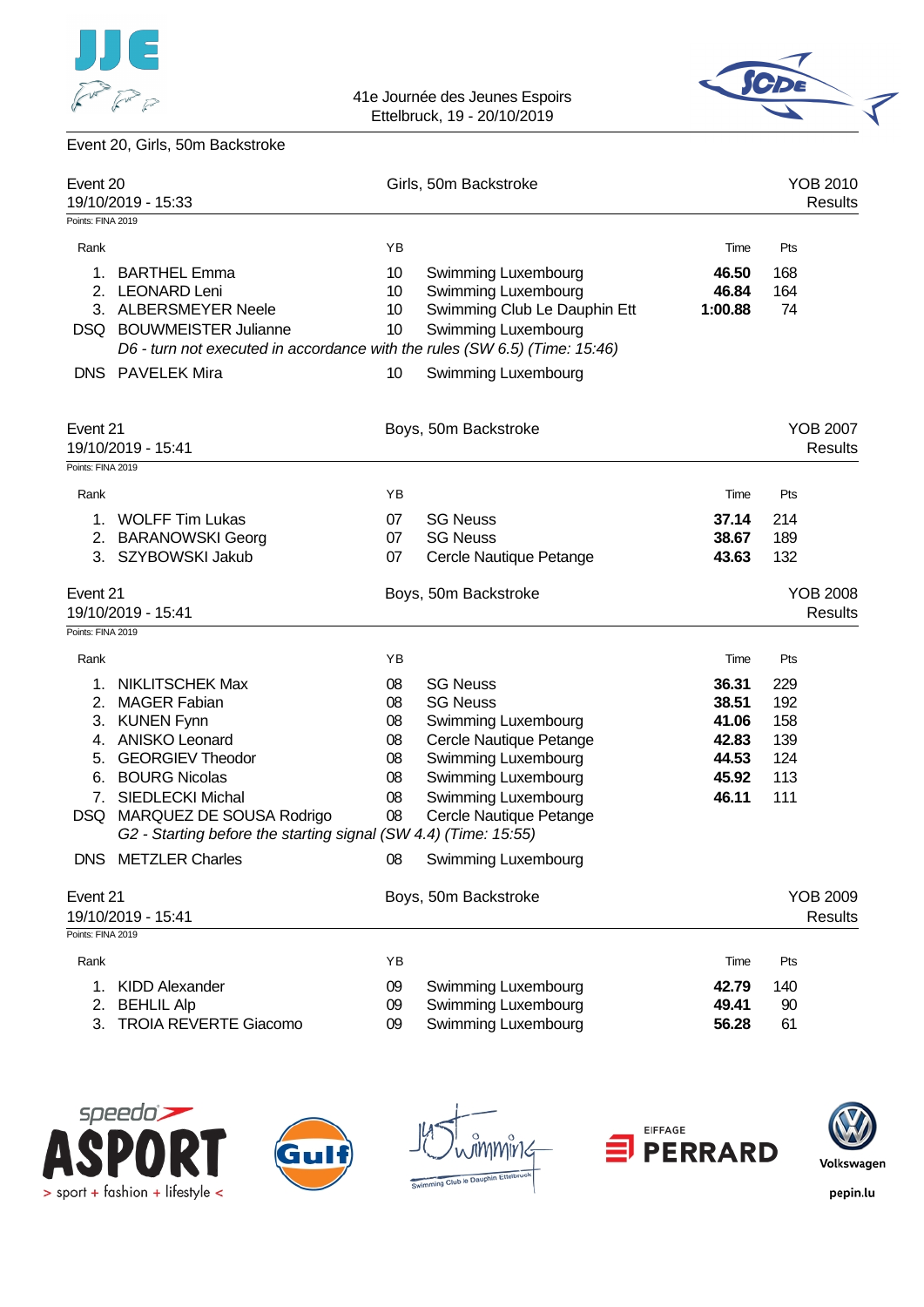![](_page_21_Picture_0.jpeg)

![](_page_21_Picture_2.jpeg)

# Event 21, Boys, 50m Backstroke

| Event 21<br>19/10/2019 - 15:41        | Boys, 50m Backstroke                                          | YOB 2010<br>Results         |
|---------------------------------------|---------------------------------------------------------------|-----------------------------|
| Points: FINA 2019                     |                                                               |                             |
| Rank                                  | ΥB                                                            | Pts<br>Time                 |
| <b>CARNEIRO Vasco</b><br>2. MOOG Paul | Swimming Luxembourg<br>10<br><b>Swimming Luxembourg</b><br>10 | 101<br>47.66<br>77<br>52.03 |

| Event 22      | 19/10/2019 - 15:46         |         | Girls, 100m Freestyle        |             |           |                 | <b>YOB 2007</b><br>Results |
|---------------|----------------------------|---------|------------------------------|-------------|-----------|-----------------|----------------------------|
| <b>MP LUX</b> |                            | 1:01.83 | <b>HEINZ Lara</b>            | <b>SCDE</b> | Dudelange |                 | 19/12/1993                 |
|               | Points: FINA 2019          |         |                              |             |           |                 |                            |
| Rank          |                            | YB      |                              | Time        | Pts       | 50 <sub>m</sub> | 100m                       |
| 1.            | <b>HAN Mengjia</b>         | 07      | Swimming Luxembourg          | 1:05.92     | 442       | 31.71           | 34.21                      |
| 2.            | <b>MANNO Mia</b>           | 07      | <b>SG Neuss</b>              | 1:11.83     | 342       | 34.52           | 37.31                      |
| 3.            | <b>ELCHEROTH Niki</b>      | 07      | Swimming Club Redange        | 1:12.44     | 333       | 35.20           | 37.24                      |
| 4.            | <b>KOENIG Aurelie</b>      | 07      | Swimming Club Redange        | 1:13.55     | 318       | 35.63           | 37.92                      |
| 5.            | <b>BOUWMEISTER Philine</b> | 07      | Swimming Luxembourg          | 1:14.12     | 311       | 36.46           | 37.66                      |
| 6.            | MOUSEL Sarah               | 07      | Swimming Luxembourg          | 1:14.70     | 304       | 35.07           | 39.63                      |
| 7.            | NTAGANDA Sophie            | 07      | Swimming Luxembourg          | 1:15.37     | 296       | 36.77           | 38.60                      |
| 8.            | <b>AHMED Farida</b>        | 07      | Swimming Luxembourg          | 1:18.71     | 260       | 38.18           | 40.53                      |
| 9.            | <b>CONTER Anja</b>         | 07      | Swimming Luxembourg          | 1:18.95     | 257       | 37.47           | 41.48                      |
| 10.           | <b>WELTER Rebecca</b>      | 07      | <b>SG Neuss</b>              | 1:19.36     | 253       | 37.69           | 41.67                      |
| 11.           | DE WAHA Lina-Marie         | 07      | Cercle de Natation Diekirch  | 1:20.02     | 247       | 36.95           | 43.07                      |
| 12.           | <b>CORBEEL BASTIN Ava</b>  | 07      | Swimming Club Le Dauphin Ett | 1:23.12     | 220       | 39.33           | 43.79                      |
| 13.           | <b>GUTH Sophie</b>         | 07      | Swimming Club Le Dauphin Ett | 1:52.32     | 89        | 52.46           | 59.86                      |
| Event 22      |                            |         | Girls, 100m Freestyle        |             |           |                 | <b>YOB 2008</b>            |
|               | 19/10/2019 - 15:46         |         |                              |             |           |                 | Results                    |
| <b>MP LUX</b> |                            | 1:04.78 | <b>NICKELS Kim</b>           | <b>SL</b>   |           |                 | 08/12/2002                 |
|               | Points: FINA 2019          |         |                              |             |           |                 |                            |
| Rank          |                            | YB      |                              | Time        | Pts       | 50 <sub>m</sub> | 100 <sub>m</sub>           |
| 1.            | KI OFCKER Antonia          | ΩR      | <b>SG Nonce</b>              | 1.0610      | 130       | 32.01           | 31 UO                      |

| 1. KLOECKER Antonia      | 08 | <b>SG Neuss</b>              | 1:06.10 | 439  | 32.01 | 34.09 |
|--------------------------|----|------------------------------|---------|------|-------|-------|
| 2. HRIC Nina             | 08 | Swimming Luxembourg          | 1:09.39 | 379  | 33.48 | 35.91 |
| 3. SCHOLER Amelie        | 08 | Swimming Luxembourg          | 1:10.84 | 356  | 34.60 | 36.24 |
| 4. OLIVERO Francesca     | 08 | Swimming Luxembourg          | 1:16.01 | 288  | 36.14 | 39.87 |
| 5. ALLAR Maud            | 08 | Cercle Nautique Petange      | 1:20.72 | -241 | 37.52 | 43.20 |
| 6. GHIRELLI Lynn         | 08 | Swimming Club Le Dauphin Ett | 1:22.20 | 228  | 39.08 | 43.12 |
| 7. BOUWMEISTER Annebelle | 08 | Swimming Luxembourg          | 1:22.68 | -224 | 39.01 | 43.67 |
| 8. STRASSER Amelie       | 08 | Swimming Club Le Dauphin Ett | 1:23.73 | 216  | 39.08 | 44.65 |
| 9. DONDELINGER Elisa     | 08 | Swimming Luxembourg          | 1:28.88 | 180  | 43.00 | 45.88 |
| 10. BOUWMEISTER Yfke     | 08 | Swimming Luxembourg          | 1:34.08 | 152  | 45.09 | 48.99 |
|                          |    |                              |         |      |       |       |

![](_page_21_Picture_7.jpeg)

![](_page_21_Picture_8.jpeg)

![](_page_21_Picture_9.jpeg)

![](_page_21_Picture_10.jpeg)

![](_page_21_Picture_11.jpeg)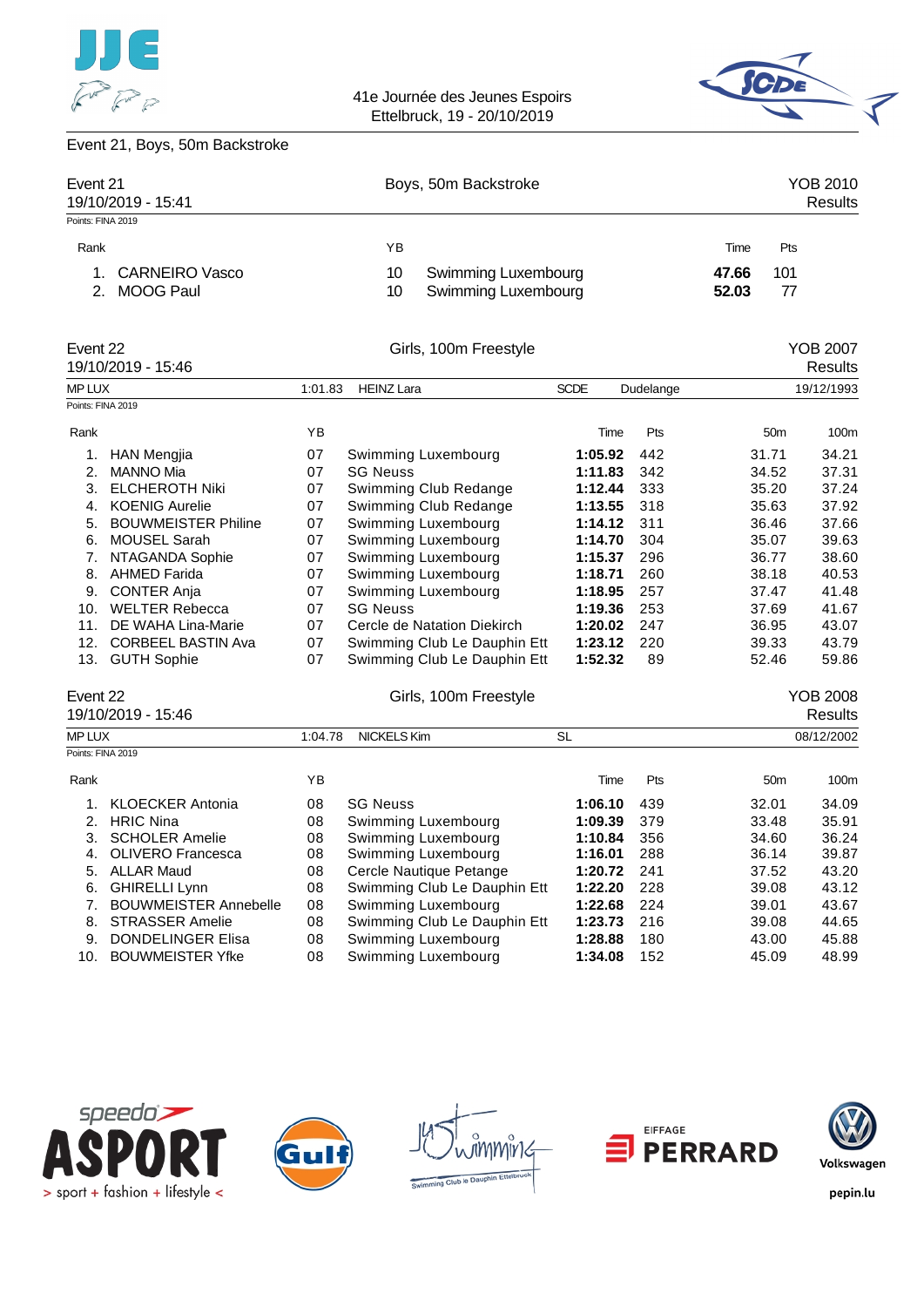![](_page_22_Picture_0.jpeg)

![](_page_22_Picture_2.jpeg)

# Event 22, Girls, 100m Freestyle

| Event 22          | 19/10/2019 - 15:46            |         | Girls, 100m Freestyle        |             |      |           |                 | <b>YOB 2009</b><br>Results |
|-------------------|-------------------------------|---------|------------------------------|-------------|------|-----------|-----------------|----------------------------|
| <b>MP LUX</b>     |                               | 1:09.66 | <b>NICKELS Kim</b>           | <b>SL</b>   |      | Dudelange |                 | 23/12/2001                 |
| Points: FINA 2019 |                               |         |                              |             |      |           |                 |                            |
| Rank              |                               | YB      |                              |             | Time | Pts       | 50 <sub>m</sub> | 100m                       |
| 1.                | <b>GRUJIC-MARTINS Teodora</b> | 09      | Swimming Luxembourg          | 1:16.78     |      | 280       | 36.51           | 40.27                      |
| 2.                | <b>CONSTANTIN Sophia</b>      | 09      | Swimming Luxembourg          | 1:19.04     |      | 256       | 39.74           | 39.30                      |
| 3.                | MILANOVSKA Maja               | 09      | Swimming Luxembourg          | 1:19.16     |      | 255       | 37.35           | 41.81                      |
| 4.                | <b>BODULOVIC Ira</b>          | 09      | <b>SG Neuss</b>              | 1:24.88     |      | 207       | 39.98           | 44.90                      |
| 5.                | <b>KROMBACH Eva</b>           | 09      | Swimming Luxembourg          | 1:25.90     |      | 200       | 41.31           | 44.59                      |
| 6.                | POELS Klara-Luisa             | 09      | Swimming Luxembourg          | 1:28.09     |      | 185       | 41.56           | 46.53                      |
| 7.                | <b>OLINGER Lilli</b>          | 09      | Swimming Club Redange        | 1:33.94     |      | 153       | 43.90           | 50.04                      |
| 8.                | <b>BRITZ Lea</b>              | 09      | Swimming Club Le Dauphin Ett | 1:43.59     |      | 114       | 48.14           | 55.45                      |
| 9.                | <b>NOTHUM June</b>            | 09      | Swimming Club Redange        | 1:44.72     |      | 110       | 48.61           | 56.11                      |
|                   | 10. CANDASAMY Mythili         | 09      | Swimming Club Le Dauphin Ett | 1:48.06     |      | 100       | 50.50           | 57.56                      |
| Event 22          |                               |         | Girls, 100m Freestyle        |             |      |           |                 | <b>YOB 2010</b>            |
|                   | 19/10/2019 - 15:46            |         |                              |             |      |           |                 | <b>Results</b>             |
| <b>MP LUX</b>     |                               | 1:16.57 | <b>MAILLIET Christine</b>    | <b>SCDE</b> |      | Diekirch  |                 | 01/12/1996                 |
| Points: FINA 2019 |                               |         |                              |             |      |           |                 |                            |
| Rank              |                               | YB      |                              |             | Time | Pts       | 50 <sub>m</sub> | 100m                       |
| 1.                | <b>HAAG Charlotte</b>         | 10      | <b>SSG Saar Max Ritter</b>   | 1:23.42     |      | 218       | 40.37           | 43.05                      |
|                   | 2. LEONARD Leni               | 10      | Swimming Luxembourg          | 1:27.23     |      | 191       | 40.92           | 46.31                      |
| 3.                | <b>BARTHEL Emma</b>           | 10      | Swimming Luxembourg          | 1:29.51     |      | 176       | 43.00           | 46.51                      |
| 4.                | <b>BOUWMEISTER Julianne</b>   | 10      | Swimming Luxembourg          | 1:36.70     |      | 140       | 47.11           | 49.59                      |
| 5.                | DONDELINGER Eila              | 10      | Swimming Club Le Dauphin Ett | 1:43.25     |      | 115       | 47.70           | 55.55                      |
| 6.                | <b>LANNERS Mia</b>            | 10      | Swimming Club Le Dauphin Ett | 2:05.41     |      | 64        | 55.81           | 1:09.60                    |
|                   | <b>DNS</b> PAVELEK Mira       | 10      | Swimming Luxembourg          |             |      |           |                 |                            |
| Event 23          |                               |         | Boys, 100m Freestyle         |             |      |           |                 | <b>YOB 2007</b>            |
|                   | 19/10/2019 - 16:03            |         |                              |             |      |           |                 | Results                    |
| MP LUX            |                               | 59.71   | DALEIDEN CIUFERRI Ralph      | <b>SL</b>   |      | Dudelange |                 | 19/12/2015                 |
| Points: FINA 2019 |                               |         |                              |             |      |           |                 |                            |
| Rank              |                               | YB      |                              |             | Time | Pts       | 50 <sub>m</sub> | 100m                       |
|                   | 1. FEDOSEEV Anton             | 07      | Swimming Luxembourg          | 1:09.32     |      | 272       | 32.90           | 36.42                      |
| 2.                | PASSER Daniel                 | 07      | Swimming Luxembourg          | 1:10.78     |      | 255       | 35.50           | 35.28                      |
| 3.                | <b>WEYLAND Philippe</b>       | 07      | Swimming Luxembourg          | 1:11.44     |      | 248       | 34.34           | 37.10                      |
| 4.                | <b>LEY Jamie</b>              | 07      | Swimming Club Le Dauphin Ett | 1:11.90     |      | 244       | 34.50           | 37.40                      |
| 5.                | <b>THILL Louis</b>            | 07      | Swimming Luxembourg          | 1:13.15     |      | 231       | 35.09           | 38.06                      |
| 6.                | <b>GONZALEZ PEREZ Rodrigo</b> | 07      | Swimming Luxembourg          | 1:13.91     |      | 224       | 35.83           | 38.08                      |
| 7.                | <b>DUSEMON Paul</b>           | 07      | Swimming Luxembourg          | 1:16.38     |      | 203       | 36.49           | 39.89                      |
| 8.                | SZYBOWSKI Jakub               | 07      | Cercle Nautique Petange      | 1:19.36     |      | 181       | 38.16           | 41.20                      |
| 9.                | <b>BECIROVIC Benjamin</b>     | 07      | Swimming Club Redange        | 1:22.42     |      | 162       | 38.57           | 43.85                      |
|                   | WDR CONTER Max                | 07      | Cercle de Natation Diekirch  |             |      |           |                 |                            |

![](_page_22_Picture_5.jpeg)

![](_page_22_Picture_6.jpeg)

nïn'G ub to Daup

![](_page_22_Picture_8.jpeg)

![](_page_22_Picture_9.jpeg)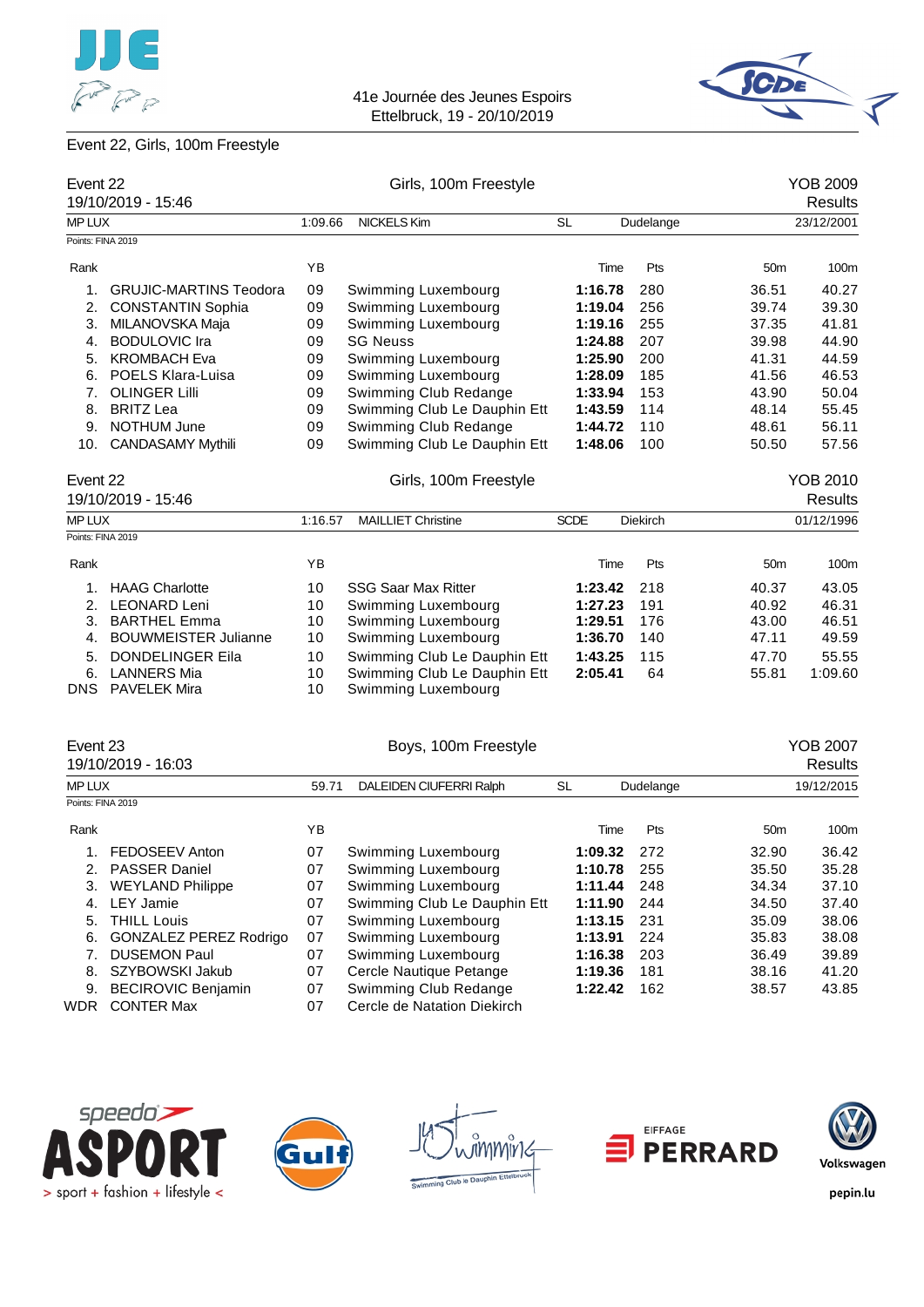![](_page_23_Picture_0.jpeg)

![](_page_23_Picture_2.jpeg)

# Event 23, Boys, 100m Freestyle

| Event 23          |                              |         | Boys, 100m Freestyle         |             |                |                 | <b>YOB 2008</b> |
|-------------------|------------------------------|---------|------------------------------|-------------|----------------|-----------------|-----------------|
|                   | 19/10/2019 - 16:03           |         |                              |             |                |                 | <b>Results</b>  |
| MP LUX            |                              | 1:05.21 | STACCHIOTTI Raphaël          | <b>SCDE</b> | Bastogne (BEL) |                 | 27/12/2003      |
| Points: FINA 2019 |                              |         |                              |             |                |                 |                 |
| Rank              |                              | ΥB      |                              | Time        | Pts            | 50 <sub>m</sub> | 100m            |
| 1.                | ORTIZ BOGDANOV Pablo         | 08      | Swimming Luxembourg          | 1:12.05     | 242            | 34.60           | 37.45           |
| 2.                | <b>KUNEN Fynn</b>            | 08      | Swimming Luxembourg          | 1:18.02     | 191            | 36.11           | 41.91           |
| 3.                | <b>KROMBACH Alex</b>         | 08      | Swimming Luxembourg          | 1:19.18     | 182            | 38.22           | 40.96           |
| 4.                | <b>ANISKO Leonard</b>        | 08      | Cercle Nautique Petange      | 1:20.28     | 175            | 38.19           | 42.09           |
| 5.                | <b>VISSER Mats</b>           | 08      | Swimming Club Le Dauphin Ett | 1:20.71     | 172            | 38.64           | 42.07           |
| 6.                | SAMMARCO Andrea              | 08      | Swimming Luxembourg          | 1:20.95     | 171            | 38.97           | 41.98           |
| 7.                | <b>KRIES Leo</b>             | 08      | Swimming Luxembourg          | 1:21.07     | 170            | 38.52           | 42.55           |
| 8.                | <b>MOOG Jules</b>            | 08      | Swimming Luxembourg          | 1:21.96     | 164            | 38.79           | 43.17           |
| 9.                | <b>BOURG Nicolas</b>         | 08      | Swimming Luxembourg          | 1:24.21     | 151            | 39.49           | 44.72           |
|                   | 10. SIEDLECKI Michal         | 08      | Swimming Luxembourg          | 1:24.55     | 150            | 40.32           | 44.23           |
| 11.               | <b>GEORGIEV Theodor</b>      | 08      | Swimming Luxembourg          | 1:25.25     | 146            | 40.84           | 44.41           |
| 12.               | DAKEU NGAHA David Owen       | 08      | Cercle de Natation Diekirch  | 1:46.70     | 74             | 47.64           | 59.06           |
| <b>DNS</b>        | <b>METZLER Charles</b>       | 08      | Swimming Luxembourg          |             |                |                 |                 |
| Event 23          |                              |         | Boys, 100m Freestyle         |             |                |                 | <b>YOB 2009</b> |
|                   | 19/10/2019 - 16:03           |         |                              |             |                |                 | <b>Results</b>  |
| MP LUX            |                              | 1:11.91 | STACCHIOTTI Raphaël          | <b>SCDE</b> | Dudelange      |                 | 17/11/2002      |
| Points: FINA 2019 |                              |         |                              |             |                |                 |                 |
| Rank              |                              | YB      |                              | Time        | Pts            | 50 <sub>m</sub> | 100m            |
|                   | 1. KIDD Alexander            | 09      | Swimming Luxembourg          | 1:22.45     | 161            | 40.20           | 42.25           |
| 2.                | <b>BEHLIL Alp</b>            | 09      | Swimming Luxembourg          | 1:23.45     | 156            | 40.31           | 43.14           |
| 3.                | <b>TROIA REVERTE Giacomo</b> | 09      | Swimming Luxembourg          | 1:46.33     | 75             | 51.77           | 54.56           |
|                   | 4. FALTZ Aleksandar          | 09      | Swimming Club Le Dauphin Ett | 1:48.23     | 71             | 51.04           | 57.19           |
| Event 23          |                              |         | Boys, 100m Freestyle         |             |                |                 | <b>YOB 2010</b> |
|                   | 19/10/2019 - 16:03           |         |                              |             |                |                 | <b>Results</b>  |
| MP LUX            |                              | 1:13.17 | STACCHIOTTI Raphaël          | <b>SCDE</b> | Dudelange      |                 | 23/12/2001      |
| Points: FINA 2019 |                              |         |                              |             |                |                 |                 |
| Rank              |                              | ΥB      |                              | Time        | Pts            | 50 <sub>m</sub> | 100m            |
| 1.                | <b>CARNEIRO Vasco</b>        | 10      | Swimming Luxembourg          | 1:26.30     | 141            | 41.55           | 44.75           |
|                   | 2. SCHEECK Lennox            | 10      | Cercle Nautique Petange      | 1:34.53     | 107            | 45.31           | 49.22           |
| 3.                | MOOG Paul                    | 10      | Swimming Luxembourg          | 1:38.26     | 95             | 46.75           | 51.51           |
|                   | 4. STAICU Razvan             | 10      | Swimming Club Le Dauphin Ett | 1:48.61     | 70             | 51.91           | 56.70           |

![](_page_23_Picture_5.jpeg)

![](_page_23_Picture_6.jpeg)

![](_page_23_Figure_7.jpeg)

![](_page_23_Picture_8.jpeg)

![](_page_23_Picture_9.jpeg)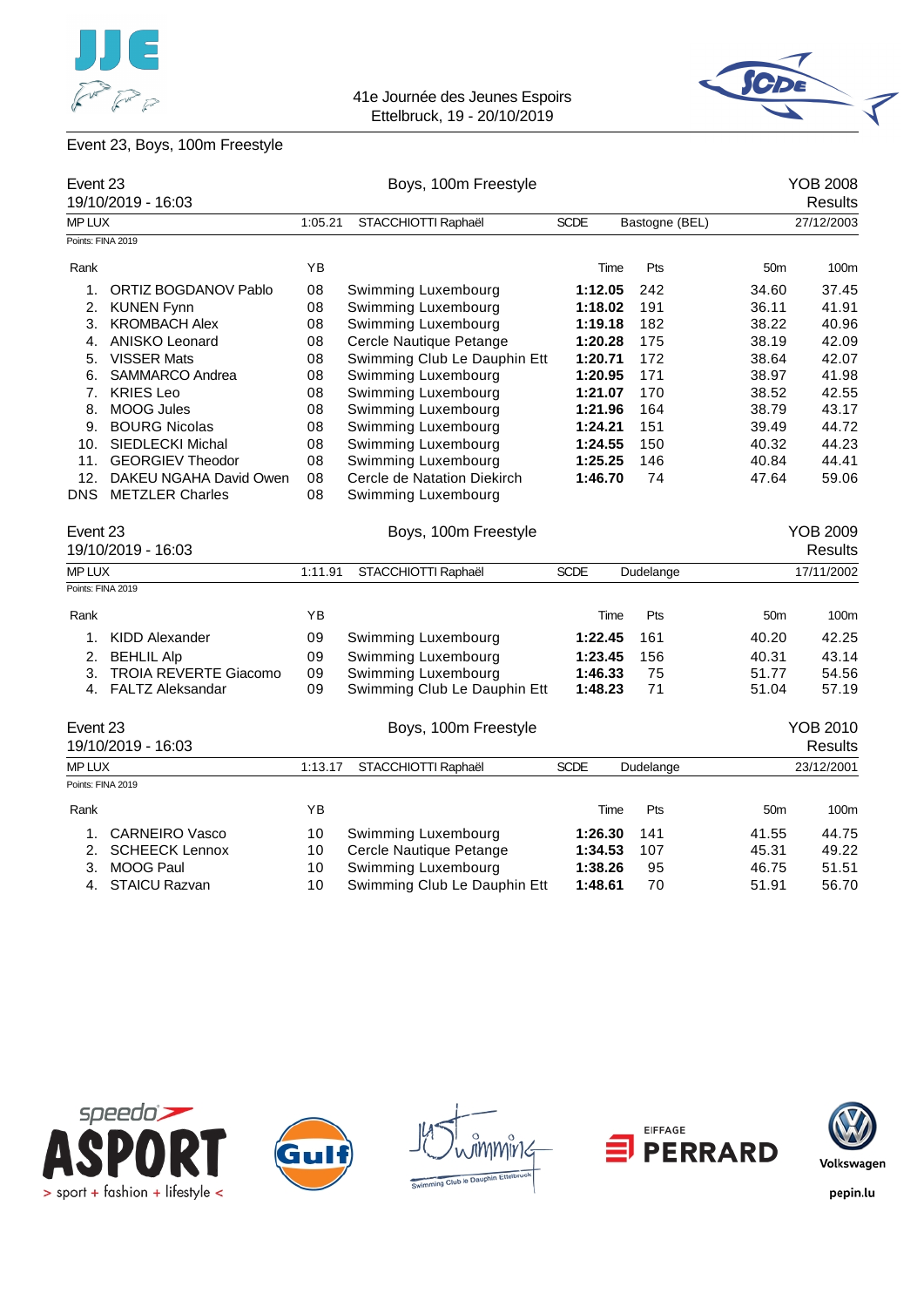|                                                                                |                | 41e Journée des Jeunes Espoirs<br>Ettelbruck, 19 - 20/10/2019                                                                                                                 |                  |                                   |
|--------------------------------------------------------------------------------|----------------|-------------------------------------------------------------------------------------------------------------------------------------------------------------------------------|------------------|-----------------------------------|
| Event 24<br>19/10/2019 - 16:17                                                 |                | Girls, 50m Breaststroke                                                                                                                                                       |                  | <b>YOB 2007</b><br><b>Results</b> |
| Points: FINA 2019                                                              |                |                                                                                                                                                                               |                  |                                   |
| Rank<br>1. WELTER Rebecca                                                      | YB<br>07       | <b>SG Neuss</b>                                                                                                                                                               | Time<br>40.28    | Pts<br>356                        |
| Event 24<br>19/10/2019 - 16:17                                                 |                | Girls, 50m Breaststroke                                                                                                                                                       |                  | <b>YOB 2008</b><br><b>Results</b> |
| Points: FINA 2019                                                              |                |                                                                                                                                                                               |                  |                                   |
| Rank                                                                           | YB             |                                                                                                                                                                               | Time             | Pts                               |
| 1. AVEZ Paule Audrey<br>2. SCHMITZ Katharina Marie<br><b>DNS BAYENET Alixe</b> | 08<br>08<br>08 | Cercle Nautique Petange<br><b>SSG Saar Max Ritter</b><br><b>Natation Club Athus</b>                                                                                           | 45.34<br>45.55   | 249<br>246                        |
| Event 24<br>19/10/2019 - 16:17                                                 |                | Girls, 50m Breaststroke                                                                                                                                                       |                  | <b>YOB 2009</b><br><b>Results</b> |
| Points: FINA 2019                                                              |                |                                                                                                                                                                               |                  |                                   |
| Rank                                                                           | YB             |                                                                                                                                                                               | Time             | Pts                               |
| 1. BODULOVIC Ira<br>2. BECK Alyson                                             | 09<br>09       | <b>SG Neuss</b><br>Swimming Club Redange                                                                                                                                      | 47.79<br>1:00.70 | 213<br>104                        |
| Event 24<br>19/10/2019 - 16:17                                                 |                | Girls, 50m Breaststroke                                                                                                                                                       |                  | <b>YOB 2010</b><br><b>Results</b> |
| Points: FINA 2019                                                              |                |                                                                                                                                                                               |                  |                                   |
| Rank                                                                           | YB             |                                                                                                                                                                               | Time             | Pts                               |
| 1. ALBERSMEYER Neele<br>DSQ LANNERS Mia<br>16:43                               | 10<br>10       | Swimming Club Le Dauphin Ett<br>Swimming Club Le Dauphin Ett<br>B14 - id not touch the wall with both hands simultaneously and separated at the turn / finish (SW 7.6) (Time: | 1:05.18          | 84                                |

| Event 25<br>19/10/2019 - 16:21       |          | Boys, 50m Breaststroke                                  |                |            |  |  |
|--------------------------------------|----------|---------------------------------------------------------|----------------|------------|--|--|
| Points: FINA 2019                    |          |                                                         |                |            |  |  |
| Rank                                 | ΥB       |                                                         | Time           | Pts        |  |  |
| 1. PUETZ Jonah<br>2. SZYBOWSKI Jakub | 07<br>07 | Swimming Club Le Dauphin Ett<br>Cercle Nautique Petange | 41.85<br>49.29 | 219<br>134 |  |  |

![](_page_24_Picture_2.jpeg)

![](_page_24_Picture_3.jpeg)

![](_page_24_Picture_4.jpeg)

![](_page_24_Picture_5.jpeg)

![](_page_24_Picture_6.jpeg)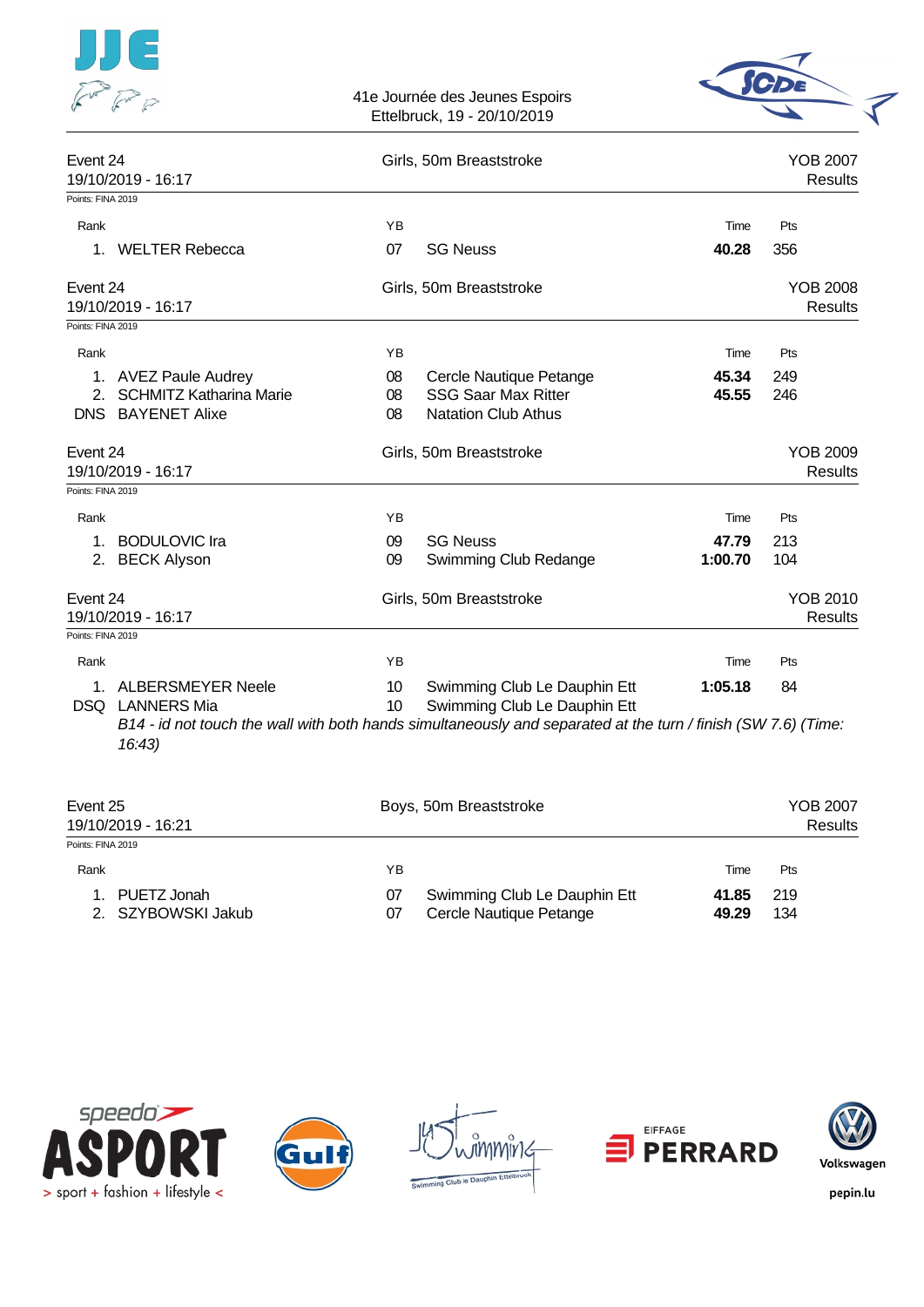![](_page_25_Picture_0.jpeg)

![](_page_25_Picture_2.jpeg)

### Event 25, Boys, 50m Breaststroke

| Event 25      | 19/10/2019 - 16:21<br>Points: FINA 2019 |    |                 |                                        |                       | Boys, 50m Breaststroke  |           |                 |                  |                  | <b>YOB 2008</b><br><b>Results</b> |
|---------------|-----------------------------------------|----|-----------------|----------------------------------------|-----------------------|-------------------------|-----------|-----------------|------------------|------------------|-----------------------------------|
|               |                                         |    |                 |                                        |                       |                         |           |                 |                  |                  |                                   |
| Rank          |                                         |    |                 | YB                                     |                       |                         |           |                 | Time             | Pts              |                                   |
| 1.            | <b>MAGER Fabian</b>                     |    |                 | 08                                     | <b>SG Neuss</b>       |                         |           |                 | 44.29            | 185              |                                   |
| 2.            | <b>KRIES Leo</b>                        |    |                 | 08                                     |                       | Swimming Luxembourg     |           |                 | 46.41            | 161              |                                   |
| 3.            | <b>ANISKO Leonard</b>                   |    |                 | 08                                     |                       | Cercle Nautique Petange |           |                 | 48.77            | 138              |                                   |
| 4.            | <b>KROMBACH Alex</b>                    |    |                 | 08                                     |                       | Swimming Luxembourg     |           |                 | 51.19            | 120              |                                   |
| 5.            | <b>MOOG Jules</b>                       |    |                 | 08                                     |                       | Swimming Luxembourg     |           |                 | 51.48            | 117              |                                   |
| Event 25      | 19/10/2019 - 16:21                      |    |                 |                                        |                       | Boys, 50m Breaststroke  |           |                 |                  |                  | YOB 2010<br><b>Results</b>        |
|               | Points: FINA 2019                       |    |                 |                                        |                       |                         |           |                 |                  |                  |                                   |
| Rank          |                                         |    |                 | YB                                     |                       |                         |           |                 | Time             | Pts              |                                   |
| 1.            | <b>SCHEECK Lennox</b>                   |    |                 | 10                                     |                       | Cercle Nautique Petange |           |                 | 51.96            | 114              |                                   |
| Event 26      | 19/10/2019 - 16:29                      |    |                 |                                        |                       | Girls, 200m Backstroke  |           |                 |                  |                  | <b>YOB 2007</b><br><b>Results</b> |
| <b>MP LUX</b> |                                         |    | 2:21.95         |                                        | VAN DEN BOSSCHE Eline |                         | <b>SL</b> | Luxembourg      |                  |                  | 27/11/2011                        |
|               | Points: FINA 2019                       |    |                 |                                        |                       |                         |           |                 |                  |                  |                                   |
| Rank          |                                         | YB |                 |                                        |                       | Time                    | Pts       | 50 <sub>m</sub> | 100 <sub>m</sub> | 150 <sub>m</sub> | 200m                              |
|               | 1. HAN Mengjia                          | 07 |                 | Swimming Luxembourg                    |                       | 2:41.31 403             |           | 38.78           | 42.09            | 40.93            | 39.51                             |
|               | 2. KOHLMEYER Madita                     | 07 | <b>SG Neuss</b> |                                        |                       | 2:42.50 394             |           | 39.09           | 41.31            | 41.87            | 40.23                             |
|               | 3. DE WAHA Lina-Marie                   | 07 |                 | Cercle de Natation Diekirch3:06.57 260 |                       |                         |           | 43.15           | 48.36            | 48.74            | 46.32                             |
|               | 4. CORBEEL BASTIN Ava                   | 07 |                 | Swimming Club Le Dauphir3:19.01 215    |                       |                         |           | 47.23           | 51.76            | 51.19            | 48.83                             |
|               | DNS FRORMANN Carli                      | 07 | <b>SG Neuss</b> |                                        |                       |                         |           |                 |                  |                  |                                   |
| Event 26      |                                         |    |                 |                                        |                       | Girls, 200m Backstroke  |           |                 |                  |                  | <b>YOB 2008</b>                   |
|               | 19/10/2019 - 16:29                      |    |                 |                                        |                       |                         |           |                 |                  |                  | <b>Results</b>                    |
| MP LUX        |                                         |    | 2:36.46         |                                        | VAN DEN BOSSCHE Eline |                         | <b>SL</b> | Luxembourg      |                  |                  | 05/12/2010                        |
|               | Points: FINA 2019                       |    |                 |                                        |                       |                         |           |                 |                  |                  |                                   |
| Rank          |                                         | ΥB |                 |                                        |                       | Time                    | Pts       | 50 <sub>m</sub> | 100m             | 150m             | 200m                              |
|               | 1. KLOECKER Antonia                     | 08 | <b>SG Neuss</b> |                                        |                       | 2:48.65 353             |           | 40.14           | 43.06            | 44.13            | 41.32                             |
|               | 2. BLESES Joyce                         | 08 |                 | Swimming Club Le Dauphir2:52.87 328    |                       |                         |           | 40.78           | 44.11            | 44.46            | 43.52                             |

![](_page_25_Picture_5.jpeg)

![](_page_25_Picture_6.jpeg)

![](_page_25_Figure_7.jpeg)

2. BLESES Joyce **08** Swimming Club Le Dauphir 2:52.87 328 40.78 44.11 44.46 43.52 3. GHIRELLI Lynn **08** Swimming Club Le Dauphir 3:15.90 225 46.94 51.92 50.32 46.72 4. ALBERS Emely **08** Swimming Club Le Dauphir 3:21.53 207 48.04 51.63 51.56 50.30

![](_page_25_Picture_8.jpeg)

![](_page_25_Picture_9.jpeg)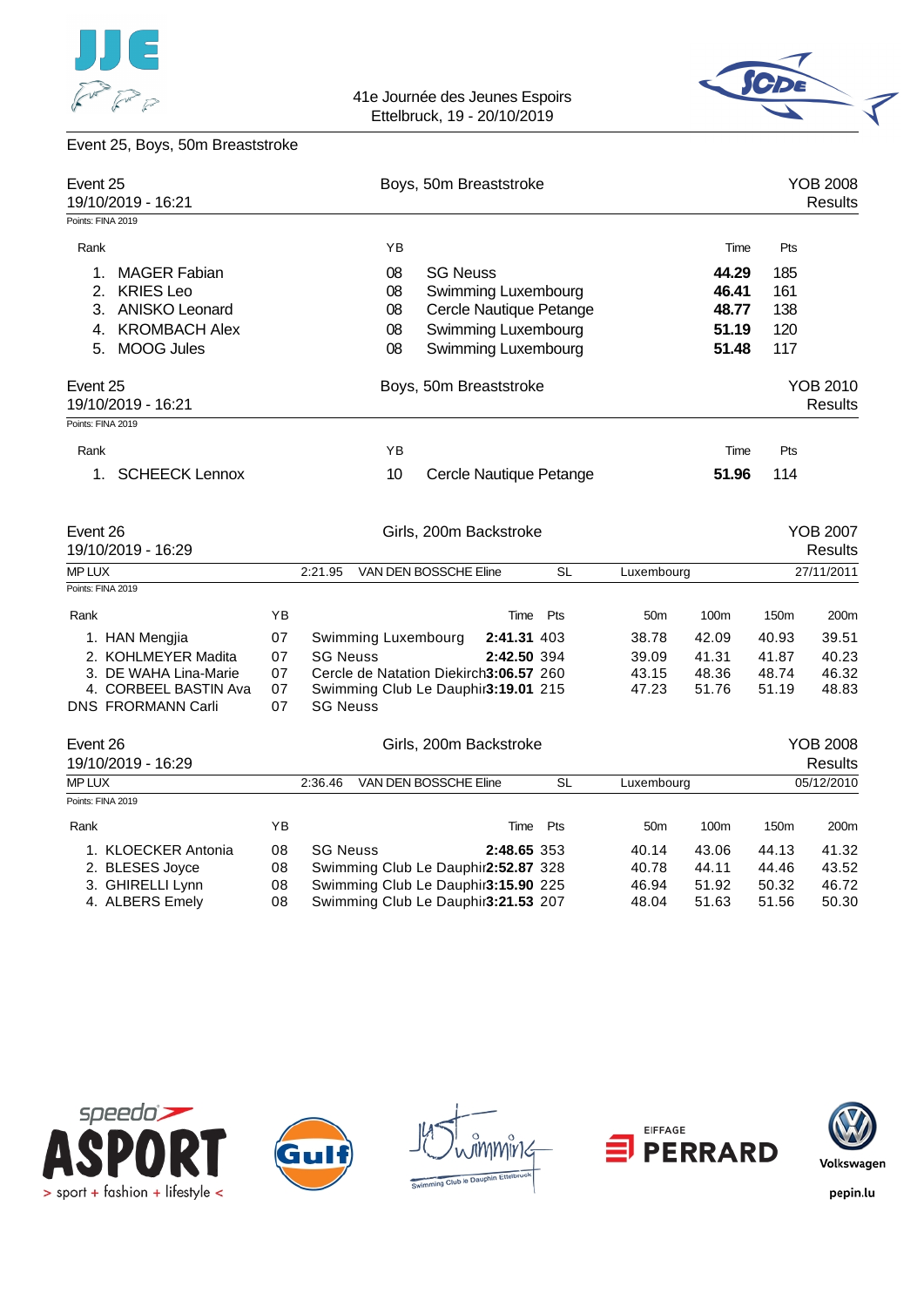![](_page_26_Picture_0.jpeg)

![](_page_26_Picture_2.jpeg)

# Event 26, Girls, 200m Backstroke

| Event 26<br>19/10/2019 - 16:29                    |    |                 |                            | Girls, 200m Backstroke                              |            |                    |                  |                |                  | <b>YOB 2009</b><br>Results        |
|---------------------------------------------------|----|-----------------|----------------------------|-----------------------------------------------------|------------|--------------------|------------------|----------------|------------------|-----------------------------------|
| MP LUX                                            |    | 2:45.21         | <b>GALES Dana</b>          |                                                     |            | <b>SCDE</b>        | Dudelange        |                |                  | 23/12/2001                        |
| Points: FINA 2019                                 |    |                 |                            |                                                     |            |                    |                  |                |                  |                                   |
| Rank                                              | ΥB |                 |                            | Time                                                | Pts        |                    | 50m              | 100m           | 150m             | 200m                              |
| 1. GOSSEN Kristina                                | 09 | <b>SG Neuss</b> |                            | 3:06.21 262                                         |            |                    | 42.80            | 48.37          | 49.28            | 45.76                             |
| Event 26<br>19/10/2019 - 16:29                    |    |                 |                            | Girls, 200m Backstroke                              |            |                    |                  |                |                  | <b>YOB 2010</b><br><b>Results</b> |
| <b>MP LUX</b>                                     |    | 3:05.03         | <b>REINESCH Leeloo</b>     |                                                     | <b>SCD</b> |                    | Dudelange        |                |                  | 27/11/2016                        |
| Points: FINA 2019                                 |    |                 |                            |                                                     |            |                    |                  |                |                  |                                   |
| Rank                                              | ΥB |                 |                            | Time                                                | Pts        |                    | 50 <sub>m</sub>  | 100m           | 150m             | 200m                              |
| 1. HAAG Charlotte                                 | 10 |                 | <b>SSG Saar Max Ritter</b> | 3:16.17 224                                         |            |                    | 46.34            | 49.81          | 50.50            | 49.52                             |
| Event 27<br>19/10/2019 - 16:41                    |    |                 |                            | Boys, 200m Backstroke                               |            |                    |                  |                |                  | <b>YOB 2007</b><br><b>Results</b> |
| <b>MP LUX</b>                                     |    | 2:21.34         |                            | DALEIDEN CIUFERRI Ralph                             | S          |                    | Dudelange        |                |                  | 13/12/2015                        |
| Points: FINA 2019                                 |    |                 |                            |                                                     |            |                    |                  |                |                  |                                   |
| Rank                                              | ΥB |                 |                            |                                                     | Time Pts   |                    | 50 <sub>m</sub>  | 100m           | 150m             | 200m                              |
| 1. WOLFF Tim Lukas                                | 07 | <b>SG Neuss</b> |                            | 2:45.94 257                                         |            |                    | 39.16            | 42.29          | 43.44            | 41.05                             |
| 2. BARANOWSKI Georg                               | 07 | <b>SG Neuss</b> |                            | 2:55.61 217                                         |            |                    | 41.02            | 44.69          | 45.09            | 44.81                             |
| Event 27<br>19/10/2019 - 16:41                    |    |                 |                            | Boys, 200m Backstroke                               |            |                    |                  |                |                  | <b>YOB 2008</b><br>Results        |
| <b>MP LUX</b>                                     |    | 2:30.64         |                            | DALEIDEN CIUFERRI Ralph                             | SL         |                    | <b>Bonnevoie</b> |                |                  | 13/12/2014                        |
| Points: FINA 2019                                 |    |                 |                            |                                                     |            |                    |                  |                |                  |                                   |
| Rank                                              | YB |                 |                            | Time                                                | Pts        |                    | 50 <sub>m</sub>  | 100m           | 150m             | 200m                              |
| 1. NIKLITSCHEK Max                                | 08 | <b>SG Neuss</b> |                            | 2:46.15 256                                         |            |                    | 39.56            | 43.03          | 44.06            | 39.50                             |
| 2. VISSER Mats                                    | 08 |                 |                            | Swimming Club Le Dauphir3:00.16 201                 |            |                    | 44.75            | 45.26          | 46.14            | 44.01                             |
| Event 28                                          |    |                 |                            | Girls, 100m Medley                                  |            |                    |                  |                |                  | <b>YOB 2007</b>                   |
| 19/10/2019 - 16:45                                |    |                 |                            |                                                     |            |                    |                  |                |                  | <b>Results</b>                    |
| MP LUX                                            |    | 1:10.81         |                            | VAN DEN BOSSCHE Eline                               | <b>SL</b>  |                    | Obercorn         |                |                  | 03/12/2011                        |
| Points: FINA 2019                                 |    |                 |                            |                                                     |            |                    |                  |                |                  |                                   |
| Rank                                              |    | YB              |                            |                                                     |            | Time               | Pts              |                | 50 <sub>m</sub>  | 100m                              |
| 1.<br><b>MANNO Mia</b>                            |    | 07              | <b>SG Neuss</b>            |                                                     |            | 1:21.36            | 335              |                | 36.77            | 44.59                             |
| 2.<br><b>KOENIG Aurelie</b>                       |    | 07              |                            | Swimming Club Redange                               |            | 1:23.38            | 311              |                | 40.35            | 43.03                             |
| <b>ELCHEROTH Niki</b><br>3.                       |    | 07              |                            | Swimming Club Redange                               |            | 1:23.84            | 306              |                | 39.21            | 44.63                             |
| <b>MOUSEL Sarah</b><br>4.                         |    | 07              |                            | Swimming Luxembourg                                 |            | 1:26.17            | 282              |                | 40.67            | 45.50                             |
| <b>BOUWMEISTER Philine</b><br>5.                  |    | 07              |                            | Swimming Luxembourg                                 |            | 1:27.11            | 273              |                | 42.16            | 44.95                             |
| <b>CONTER Anja</b><br>6.                          |    | 07              |                            | Swimming Luxembourg                                 |            | 1:27.33            | 270              |                | 40.93            | 46.40                             |
| 7. AHMED Farida                                   |    | 07              |                            | Swimming Luxembourg                                 |            | 1:31.02            | 239              |                | 43.53            | 47.49                             |
| NTAGANDA Sophie<br>8.<br><b>GUTH Sophie</b><br>9. |    | 07<br>07        |                            | Swimming Luxembourg<br>Swimming Club Le Dauphin Ett |            | 1:32.13<br>2:06.33 | 230<br>89        |                | 43.63<br>1:00.34 | 48.50<br>1:05.99                  |
| speedo $\blacktriangleright$                      |    |                 |                            |                                                     |            |                    | <b>EIFFAGE</b>   |                |                  |                                   |
|                                                   |    |                 |                            | Swimming Club le Dauphin Ettelbruck                 |            |                    |                  | <b>PERRARD</b> |                  | Volkswagen                        |
| $>$ sport + fashion + lifestyle <                 |    |                 |                            |                                                     |            |                    |                  |                |                  | pepin.lu                          |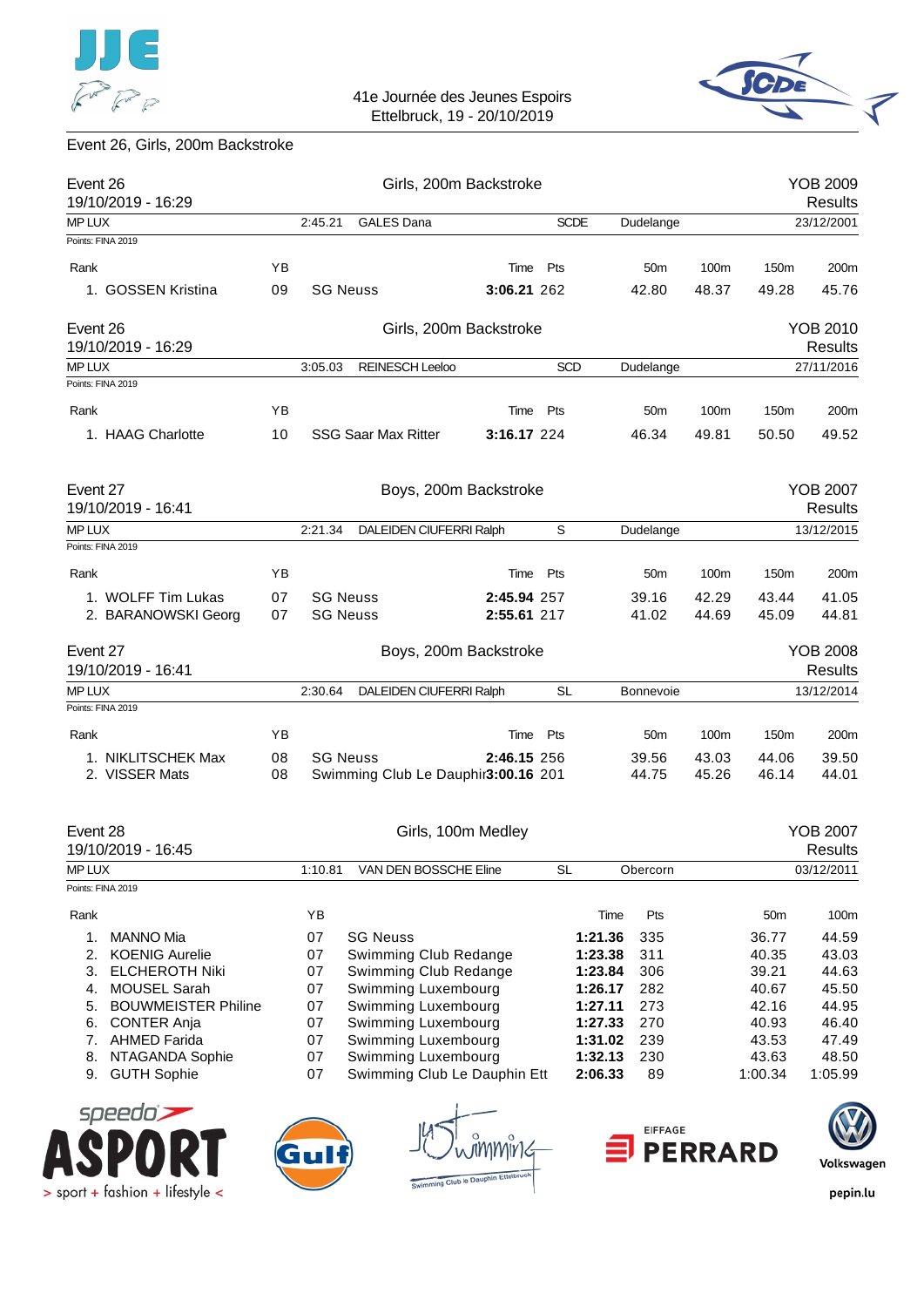![](_page_27_Picture_0.jpeg)

![](_page_27_Picture_2.jpeg)

# Event 28, Girls, 100m Medley

| Event 28          | 19/10/2019 - 16:45            |         | Girls, 100m Medley                                                                                              |             |         |           |                 | YOB 2008<br>Results |
|-------------------|-------------------------------|---------|-----------------------------------------------------------------------------------------------------------------|-------------|---------|-----------|-----------------|---------------------|
| <b>MP LUX</b>     |                               | 1:14.85 | <b>NICKELS Kim</b>                                                                                              | <b>SL</b>   |         | Dudelange |                 | 21/12/2002          |
| Points: FINA 2019 |                               |         |                                                                                                                 |             |         |           |                 |                     |
| Rank              |                               | ΥB      |                                                                                                                 |             | Time    | Pts       | 50 <sub>m</sub> | 100m                |
|                   | 1. HRIC Nina                  | 08      | Swimming Luxembourg                                                                                             |             | 1:21.61 | 332       | 38.10           | 43.51               |
| 2.                | <b>SCHOLER Amelie</b>         | 08      | Swimming Luxembourg                                                                                             |             | 1:22.87 | 317       | 38.92           | 43.95               |
|                   | 3. OLIVERO Francesca          | 08      | Swimming Luxembourg                                                                                             |             | 1:26.59 | 277       | 40.43           | 46.16               |
|                   | 4. AVEZ Paule Audrey          | 08      | Cercle Nautique Petange                                                                                         |             | 1:31.53 | 235       | 42.31           | 49.22               |
|                   | 5. DONDELINGER Elisa          | 08      | Swimming Luxembourg                                                                                             |             | 1:35.03 | 210       | 46.13           | 48.90               |
|                   | 6. BOUWMEISTER Annebelle      | 08      | Swimming Luxembourg                                                                                             |             | 1:37.13 | 196       | 47.05           | 50.08               |
|                   | 7. BOUWMEISTER Yfke           | 08      | Swimming Luxembourg                                                                                             |             | 1:44.04 | 160       | 48.35           | 55.69               |
| Event 28          |                               |         | Girls, 100m Medley                                                                                              |             |         |           |                 | <b>YOB 2009</b>     |
|                   | 19/10/2019 - 16:45            |         |                                                                                                                 |             |         |           |                 | <b>Results</b>      |
| <b>MP LUX</b>     |                               | 1:21.09 | <b>MAILLIET Christine</b>                                                                                       | <b>SCDE</b> |         | Dudelange |                 | 09/11/1997          |
| Points: FINA 2019 |                               |         |                                                                                                                 |             |         |           |                 |                     |
| Rank              |                               | YB      |                                                                                                                 |             | Time    | Pts       | 50 <sub>m</sub> | 100m                |
| 1.                | MILANOVSKA Maja               | 09      | Swimming Luxembourg                                                                                             |             | 1:29.67 | 250       | 40.49           | 49.18               |
| 2.                | <b>GRUJIC-MARTINS Teodora</b> | 09      | Swimming Luxembourg                                                                                             |             | 1:30.31 | 245       | 42.19           | 48.12               |
|                   | 3. CONSTANTIN Sophia          | 09      | Swimming Luxembourg                                                                                             |             | 1:33.46 | 221       | 43.79           | 49.67               |
|                   | 4. KROMBACH Eva               | 09      | Swimming Luxembourg                                                                                             |             | 1:40.95 | 175       | 50.30           | 50.65               |
|                   | 5. POELS Klara-Luisa          | 09      | Swimming Luxembourg                                                                                             |             | 1:43.99 | 160       | 48.42           | 55.57               |
|                   | 6. FEINEN Zohra               | 09      | Swimming Club Le Dauphin Ett                                                                                    |             | 1:45.42 | 154       | 51.73           | 53.69               |
|                   | 7. OLINGER Lilli              | 09      | Swimming Club Redange                                                                                           |             | 1:48.11 | 142       | 51.65           | 56.46               |
|                   | 8. NOTHUM June                | 09      | Swimming Club Redange                                                                                           |             | 1:55.07 | 118       | 55.11           | 59.96               |
|                   | DSQ BRITZ Lea                 | 09      | Swimming Club Le Dauphin Ett                                                                                    |             |         |           |                 |                     |
|                   |                               |         | M2 - section was not finished in accordance with the rule which applies to the stroke concerned (SW 9.3) (Time: |             |         |           |                 |                     |
|                   | 17:08)                        |         |                                                                                                                 |             |         |           |                 |                     |
| Event 28          |                               |         | Girls, 100m Medley                                                                                              |             |         |           |                 | <b>YOB 2010</b>     |
|                   | 19/10/2019 - 16:45            |         |                                                                                                                 |             |         |           |                 | <b>Results</b>      |
| <b>MP LUX</b>     |                               | 1:26.54 | <b>GRUJIC-MARTINS Teodora</b>                                                                                   | SL          |         | Dudelange |                 | 01/12/2018          |
| Points: FINA 2019 |                               |         |                                                                                                                 |             |         |           |                 |                     |
| Rank              |                               | ΥB      |                                                                                                                 |             | Time    | Pts       | 50 <sub>m</sub> | 100m                |
|                   | 1. BARTHEL Emma               | 10      | Swimming Luxembourg                                                                                             |             | 1:37.07 | 197       | 46.41           | 50.66               |
|                   | 2. LEONARD Leni               | 10      | Swimming Luxembourg                                                                                             |             | 1:38.33 | 189       | 46.71           | 51.62               |
|                   | 3. DONDELINGER Eila           | 10      | Swimming Club Le Dauphin Ett                                                                                    |             | 2:00.59 | 102       | 58.21           | 1:02.38             |
|                   | DSQ BOUWMEISTER Julianne      | 10      | Swimming Luxembourg                                                                                             |             |         |           |                 |                     |
|                   |                               |         | P2 - did not bring both arms forward simultaneously over water or did not bring both arms backward              |             |         |           |                 |                     |
|                   |                               |         | simultaneously under water through-out the race, according to SW 8.5 (SW 8.2) (Time: 17:08)                     |             |         |           |                 |                     |
|                   | <b>DNS</b> PAVELEK Mira       | 10      | Swimming Luxembourg                                                                                             |             |         |           |                 |                     |

![](_page_27_Picture_5.jpeg)

![](_page_27_Picture_6.jpeg)

![](_page_27_Figure_7.jpeg)

![](_page_27_Picture_8.jpeg)

![](_page_27_Picture_9.jpeg)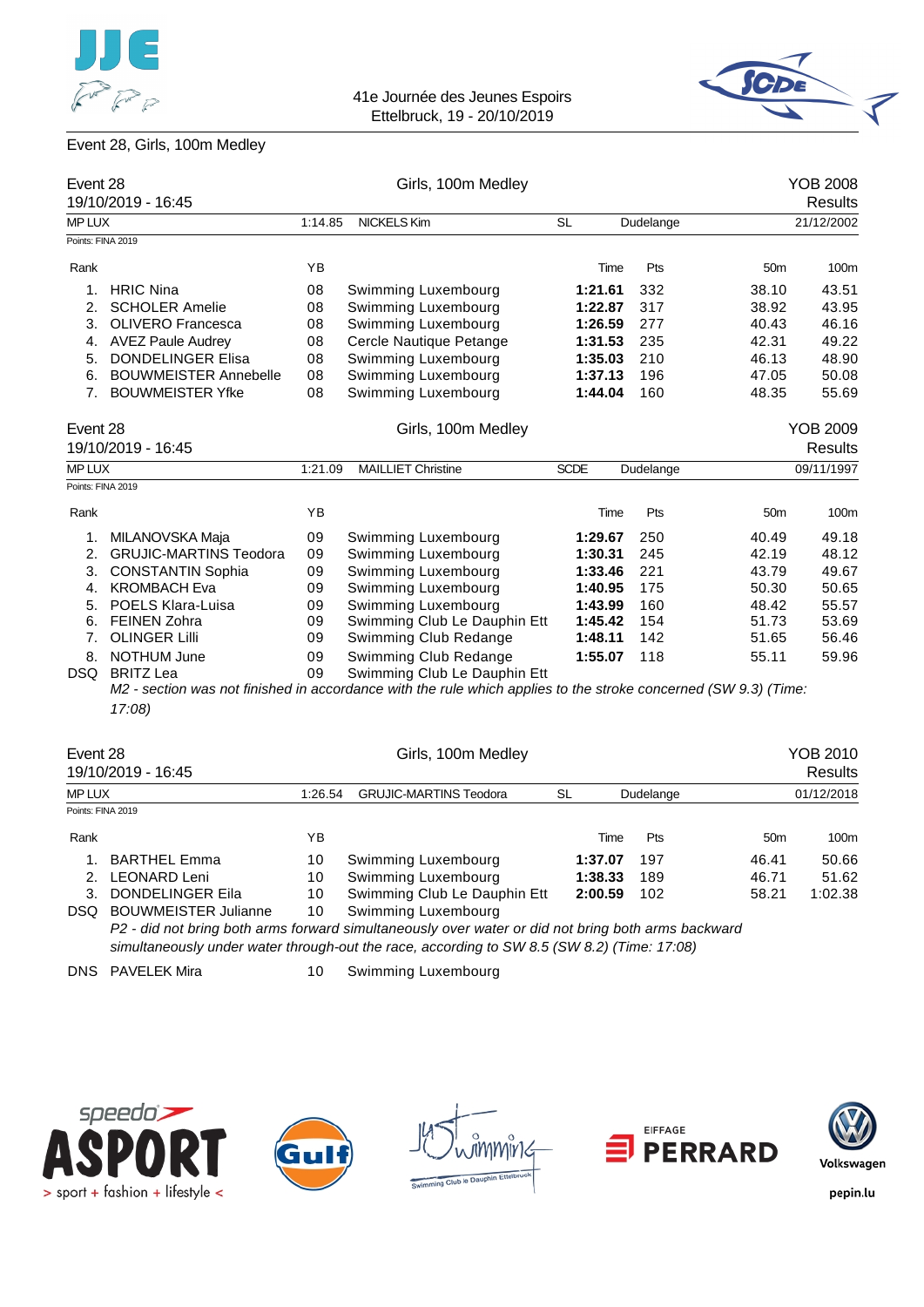![](_page_28_Picture_0.jpeg)

![](_page_28_Picture_2.jpeg)

| Event 29 | Boys, 100m Medley | YOB 2007 |
|----------|-------------------|----------|

|                   | 19/10/2019 - 16:58            |         |                              |           |                  |                 | Results          |
|-------------------|-------------------------------|---------|------------------------------|-----------|------------------|-----------------|------------------|
| <b>MP LUX</b>     |                               | 1:08.30 | CARNEIRO Joao                | <b>SL</b> | Dudelange        |                 | 12/12/2015       |
| Points: FINA 2019 |                               |         |                              |           |                  |                 |                  |
| Rank              |                               | YB      |                              | Time      | Pts              | 50 <sub>m</sub> | 100 <sub>m</sub> |
| 1.                | FEDOSEEV Anton                | 07      | Swimming Luxembourg          | 1:18.30   | 264              | 36.08           | 42.22            |
| 2 <sub>1</sub>    | <b>PASSER Daniel</b>          | 07      | Swimming Luxembourg          | 1:18.75   | 259              | 40.04           | 38.71            |
| 3.                | <b>THILL Louis</b>            | 07      | Swimming Luxembourg          | 1:22.70   | 224              | 37.74           | 44.96            |
| 4.                | <b>WEYLAND Philippe</b>       | 07      | Swimming Luxembourg          | 1:23.21   | 220              | 37.97           | 45.24            |
| 5.                | <b>GONZALEZ PEREZ Rodrigo</b> | 07      | Swimming Luxembourg          | 1:26.05   | 199              | 39.82           | 46.23            |
| 6.                | <b>DUSEMON Paul</b>           | 07      | Swimming Luxembourg          | 1:27.34   | 190              | 40.78           | 46.56            |
|                   | SZYBOWSKI Jakub               | 07      | Cercle Nautique Petange      | 1:32.05   | 162              | 44.42           | 47.63            |
| 8.                | <b>BECIROVIC Benjamin</b>     | 07      | Swimming Club Redange        | 1:35.54   | 145              | 47.03           | 48.51            |
| 9.                | <b>REIFF Mathieu</b>          | 07      | Swimming Club Le Dauphin Ett | 1:37.18   | 138              | 45.44           | 51.74            |
| WDR               | <b>CONTER Max</b>             | 07      | Cercle de Natation Diekirch  |           |                  |                 |                  |
| Event 29          |                               |         | Boys, 100m Medley            |           |                  |                 | <b>YOB 2008</b>  |
|                   | 19/10/2019 - 16:58            |         |                              |           |                  |                 | Results          |
| <b>MP LUX</b>     |                               | 1:13.40 | <b>DALEIDEN Ralph</b>        | <b>SL</b> | <b>Bonnevoie</b> |                 | 13/12/2014       |

| Points: FINA 2019 |                         |    |                                                                                            |         |     |                 |                  |
|-------------------|-------------------------|----|--------------------------------------------------------------------------------------------|---------|-----|-----------------|------------------|
| Rank              |                         | YB |                                                                                            | Time    | Pts | 50 <sub>m</sub> | 100 <sub>m</sub> |
| 1.                | ORTIZ BOGDANOV Pablo    | 08 | Swimming Luxembourg                                                                        | 1:23.76 | 216 | 40.01           | 43.75            |
| 2.                | <b>KROMBACH Alex</b>    | 08 | Swimming Luxembourg                                                                        | 1:28.81 | 181 | 40.63           | 48.18            |
| 3.                | SAMMARCO Andrea         | 08 | Swimming Luxembourg                                                                        | 1:29.67 | 176 | 42.22           | 47.45            |
| 4.                | <b>KRIES Leo</b>        | 08 | Swimming Luxembourg                                                                        | 1:32.23 | 161 | 44.24           | 47.99            |
| 5.                | MOOG Jules              | 08 | Swimming Luxembourg                                                                        | 1:32.88 | 158 | 43.59           | 49.29            |
| 6.                | ANISKO Leonard          | 08 | Cercle Nautique Petange                                                                    | 1:34.21 | 151 | 43.19           | 51.02            |
| 7.                | <b>BOURG Nicolas</b>    | 08 | Swimming Luxembourg                                                                        | 1:34.66 | 149 | 45.93           | 48.73            |
| 8.                | STAICU David-Andrei     | 08 | Swimming Club Le Dauphin Ett                                                               | 1:45.63 | 107 | 52.05           | 53.58            |
| 9.                | DAKEU NGAHA David Owen  | 08 | Cercle de Natation Diekirch                                                                | 1:56.14 | 81  | 55.62           | 1:00.52          |
| DSQ               | <b>KUNEN Fynn</b>       | 08 | Swimming Luxembourg                                                                        |         |     |                 |                  |
|                   |                         |    | D8 - upon the finish the swimmer did not touch the wall on the back (SW 6.6) (Time: 17:32) |         |     |                 |                  |
| DSQ.              | SIEDLECKI Michal        | 08 | Swimming Luxembourg                                                                        |         |     |                 |                  |
|                   |                         |    | P3 - leg movements not simultaneous, legs or feet alternating (SW 8.3) (Time: 17:33)       |         |     |                 |                  |
| DSQ               | <b>GEORGIEV Theodor</b> | 08 | Swimming Luxembourg                                                                        |         |     |                 |                  |
|                   |                         |    | D8 - upon the finish the swimmer did not touch the wall on the back (SW 6.6) (Time: 17:30) |         |     |                 |                  |

DNS METZLER Charles 08 Swimming Luxembourg

![](_page_28_Picture_7.jpeg)

![](_page_28_Picture_8.jpeg)

![](_page_28_Picture_9.jpeg)

![](_page_28_Picture_10.jpeg)

![](_page_28_Picture_11.jpeg)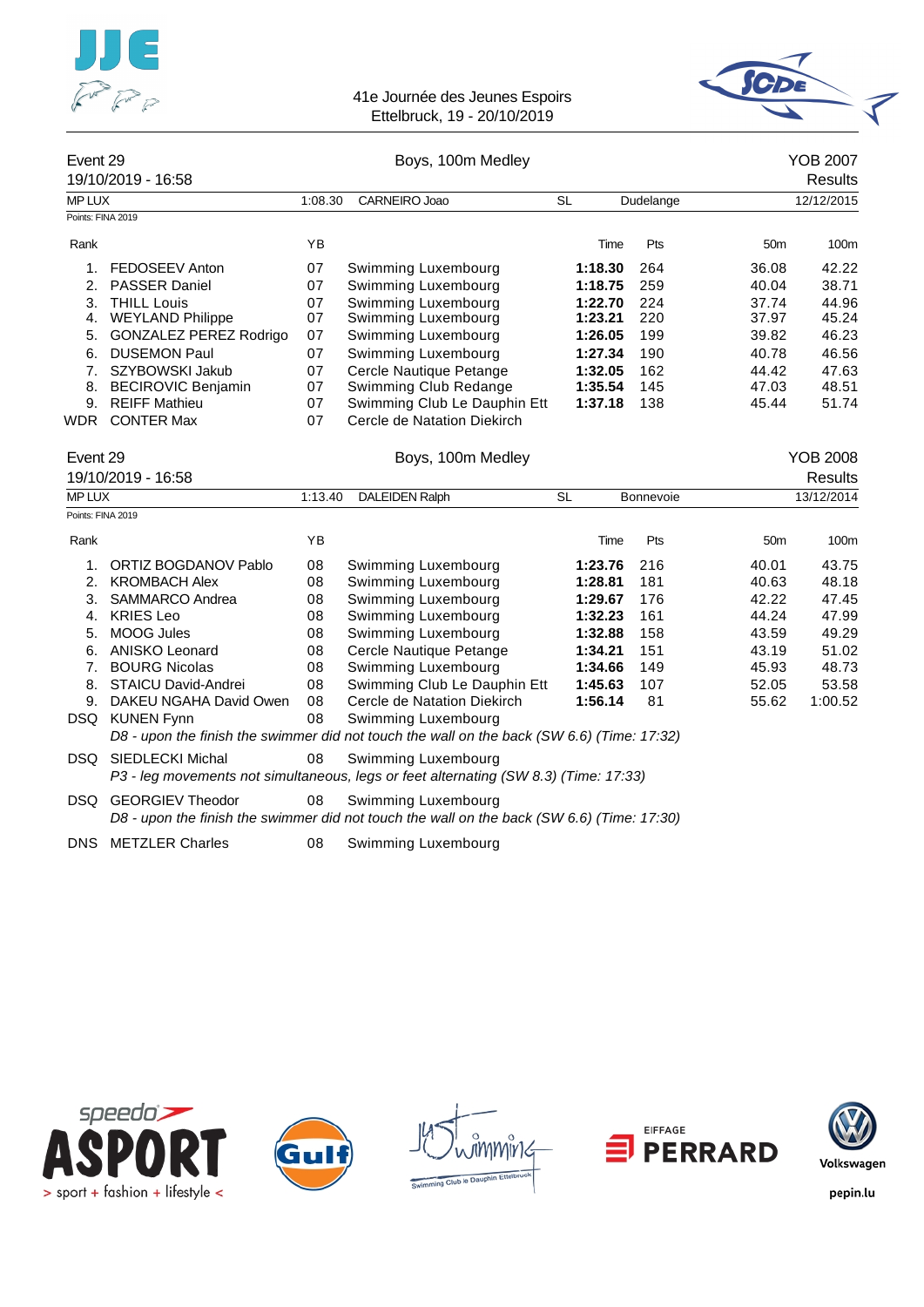![](_page_29_Picture_0.jpeg)

![](_page_29_Picture_2.jpeg)

# Event 29, Boys, 100m Medley

|                   | Event 29                                                        |                          | Boys, 100m Medley            |             | <b>YOB 2009</b> |                 |                |
|-------------------|-----------------------------------------------------------------|--------------------------|------------------------------|-------------|-----------------|-----------------|----------------|
|                   | 19/10/2019 - 16:58                                              |                          |                              |             |                 |                 | Results        |
| <b>MP LUX</b>     |                                                                 | CARNEIRO Joao<br>1:20.32 |                              | <b>SL</b>   | Dudelange       |                 | 30/11/2013     |
| Points: FINA 2019 |                                                                 |                          |                              |             |                 |                 |                |
| Rank              |                                                                 | ΥB                       |                              | Time        | Pts             | 50 <sub>m</sub> | 100m           |
| 1.                | KIDD Alexander                                                  | 09                       | Swimming Luxembourg          | 1:34.78     | 149             | 45.77           | 49.01          |
| 2.                | <b>BEHLIL Alp</b>                                               | 09                       | Swimming Luxembourg          | 1:41.48     | 121             | 50.24           | 51.24          |
| 3.                | <b>FALTZ Aleksandar</b>                                         | 09                       | Swimming Club Le Dauphin Ett |             | 1:54.99<br>83   | 54.84           | 1:00.15        |
| 4.                | TROIA REVERTE Giacomo                                           | 09                       | Swimming Luxembourg          |             | 2:00.38<br>72   | 59.33           | 1:01.05        |
| Event 29          |                                                                 |                          | Boys, 100m Medley            |             |                 |                 | YOB 2010       |
|                   | 19/10/2019 - 16:58                                              |                          |                              |             |                 |                 | <b>Results</b> |
| <b>MP LUX</b>     |                                                                 | 1:24.39                  | STACCHIOTTI Raphaël          | <b>SCDE</b> | Dudelange       |                 | 22/12/2001     |
| Points: FINA 2019 |                                                                 |                          |                              |             |                 |                 |                |
| Rank              |                                                                 | ΥB                       |                              | Time        | Pts             | 50 <sub>m</sub> | 100m           |
| 1.                | <b>CARNEIRO Vasco</b>                                           | 10                       | Swimming Luxembourg          | 1:34.46     | 150             | 44.39           | 50.07          |
| 2.                | <b>STAICU Razvan</b>                                            | 10                       | Swimming Club Le Dauphin Ett | 2:05.44     | 64              | 58.21           | 1:07.23        |
| DSQ.              | <b>MOOG Paul</b>                                                | 10                       | Swimming Luxembourg          |             |                 |                 |                |
|                   | G2 - Starting before the starting signal (SW 4.4) (Time: 17:20) |                          |                              |             |                 |                 |                |

|                   | Event 30<br>19/10/2019 - 17:12                                                     |          |                |                    | Mixed, 4 x 100m Freestyle                                                          |          |                           |                           | Open<br><b>Results</b> |
|-------------------|------------------------------------------------------------------------------------|----------|----------------|--------------------|------------------------------------------------------------------------------------|----------|---------------------------|---------------------------|------------------------|
| Points: FINA 2019 |                                                                                    |          |                |                    |                                                                                    |          |                           |                           |                        |
| Rank              |                                                                                    |          |                |                    |                                                                                    |          | Time                      | Pts                       |                        |
| $\mathbf 1$ .     | SG Neuss 1<br><b>KOHLMEYER Madita</b><br><b>BARANOWSKI Georg</b>                   | 07<br>07 | 33.85<br>33.95 | 1:10.51<br>1:11.64 | <b>SG Neuss</b><br><b>NIKLITSCHEK Max</b><br><b>KLOECKER Antonia</b>               | 08<br>08 | 4:40.95<br>34.72<br>31.28 | 331<br>1:12.84<br>1:05.96 |                        |
| 2.                | Swimming Luxembourg 1<br><b>HAN Mengjia</b><br>FEDOSEEV Anton                      | $+0.73$  | 31.67<br>33.73 | 1:06.21<br>1:11.58 | Swimming Luxembourg<br><b>THILL Louis</b><br>NTAGANDA Sophie                       |          | 4:48.66<br>35.34<br>36.06 | 305<br>1:14.89<br>1:15.98 |                        |
| 3.                | <b>SG Neuss 2</b><br><b>MANNO Mia</b><br><b>WOLFF Tim Lukas</b>                    | 07<br>07 | 34.38<br>33.89 | 1:11.32<br>1:11.76 | <b>SG Neuss</b><br><b>MAGER Fabian</b><br><b>WELTER Rebecca</b>                    | 08<br>07 | 4:56.52<br>35.46<br>35.47 | 281<br>1:16.42<br>1:17.02 |                        |
| 4.                | Swimming Luxembourg 2<br><b>WEYLAND Philippe</b><br><b>AHMED Farida</b>            | $+0.54$  | 35.29<br>35.66 | 1:14.91<br>1:17.12 | Swimming Luxembourg<br><b>CONTER Anja</b><br>GONZALEZ PEREZ Rodrigo                |          | 5:03.59<br>37.64<br>34.50 | 262<br>1:19.75<br>1:11.81 |                        |
| 5.                | Swimming Club Le Dauphin Ett 1<br><b>BLESES Joyce</b><br><b>GHIRELLI Lynn</b>      | 08<br>08 | 33.33<br>29.62 | 1:10.67<br>1:25.05 | Swimming Club Le Dauphin Ett<br><b>VISSER Mats</b><br><b>LEY Jamie</b>             | 08<br>07 | 5:12.33<br>38.50<br>33.91 | 241<br>1:21.92<br>1:14.69 |                        |
| 6.                | Swimming Club Le Dauphin Ett 2<br><b>ALBERS Emely</b><br><b>CORBEEL BASTIN Ava</b> | 08<br>07 | 42.39<br>40.96 | 1:31.95<br>1:29.80 | Swimming Club Le Dauphin Ett<br><b>REIFF Mathieu</b><br>PUETZ Jonah                | 07<br>07 | 5:49.61<br>41.55<br>37.33 | 171<br>1:27.17<br>1:20.69 |                        |
| 7.                | Swimming Club Le Dauphin Ett 3<br><b>FEINEN Zohra</b><br><b>STRASSER Amelie</b>    | 09<br>08 | 46.03<br>40.61 | 1:39.11<br>1:27.71 | Swimming Club Le Dauphin Ett<br><b>STAICU Razvan</b><br><b>STAICU David-Andrei</b> | 10<br>08 | 6:30.65<br>51.15<br>45.81 | 123<br>1:50.39<br>1:33.44 |                        |

![](_page_29_Picture_6.jpeg)

![](_page_29_Picture_7.jpeg)

![](_page_29_Figure_8.jpeg)

![](_page_29_Picture_9.jpeg)

![](_page_29_Picture_10.jpeg)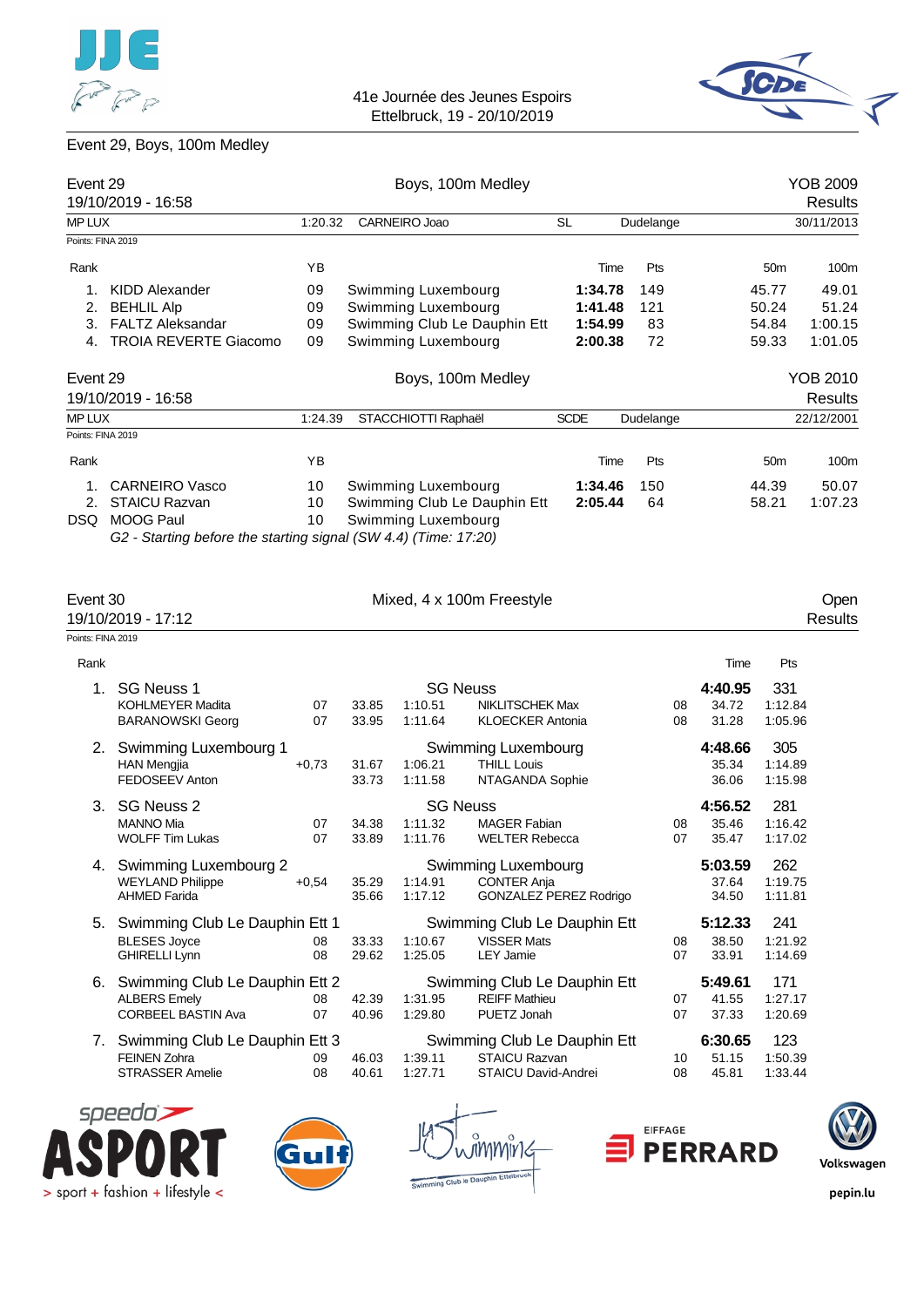![](_page_30_Picture_0.jpeg)

![](_page_30_Picture_2.jpeg)

### Event 30, Mixed, 4 x 100m Freestyle

| Rank |                                    |     |       |         |                              |    | Time    | Pts     |
|------|------------------------------------|-----|-------|---------|------------------------------|----|---------|---------|
|      | EXH Swimming Club Le Dauphin Ett 4 |     |       |         | Swimming Club Le Dauphin Ett |    | 7:31.76 | -79     |
|      | DONDELINGER Eila                   | 10  | 51.38 | 1:53.56 | BRITZ Lea                    | 09 | 52.84   | 1:52.71 |
|      | FALTZ Aleksandar                   | 09. | 53.78 | 1:54.34 | <b>CANDASAMY Mythili</b>     | 09 | 53.24   | 1:51.15 |

# 3 - TEENAGERS & OLDIES 20/10/2019 - 10:00

| Event 31  |                          |    | Girls, 200m Freestyle                  |             | YOB 2005 - 2006 |                 |       |                  |                |
|-----------|--------------------------|----|----------------------------------------|-------------|-----------------|-----------------|-------|------------------|----------------|
|           | 20/10/2019 - 10:00       |    |                                        |             |                 |                 |       |                  | <b>Results</b> |
| MP LUX 14 |                          |    | <b>MEYNEN Julie</b><br>2:06.62         |             | <b>SL</b>       | Luxembourg      |       |                  | 26/11/2011     |
| MP LUX 13 |                          |    | 2:07.26<br><b>MEYNEN Julie</b>         |             | <b>SL</b>       | Luxembourg      |       | 04/12/2010       |                |
|           | Points: FINA 2019        |    |                                        |             |                 |                 |       |                  |                |
| Rank      |                          | YB |                                        | Time        | Pts             | 50 <sub>m</sub> | 100m  | 150 <sub>m</sub> | 200m           |
|           | 1. JOMINET Lou           | 05 | Swimming Luxembourg                    | 2:07.26 653 |                 | 29.61           | 32.12 | 32.96            | 32.57          |
|           | 2. HRIC Laura            | 05 | Swimming Luxembourg                    | 2:15.70 538 |                 | 31.27           | 34.10 | 35.35            | 34.98          |
|           | 3. ALBERS Neele          | 05 | Swimming Club Le Dauphir2:22.39 466    |             |                 | 32.96           | 36.27 | 36.96            | 36.20          |
|           | 4. CARNEIRO Sofia        | 06 | Swimming Luxembourg                    | 2:23.48 455 |                 | 32.66           | 36.27 | 37.35            | 37.20          |
|           | 5. LEONARD Lis           | 05 | Swimming Luxembourg                    | 2:25.24 439 |                 | 33.06           | 36.52 | 37.89            | 37.77          |
|           | 6. GEORGES Madeleine     | 05 | Schwammclub Deifferdang2:27.16 422     |             |                 | 33.18           | 36.79 | 38.22            | 38.97          |
|           | 7. KIDD Francesca        | 06 | Swimming Luxembourg                    | 2:28.00 415 |                 | 33.38           | 38.01 | 38.64            | 37.97          |
|           | 8. KETTENMEYER Yin       | 06 | Swimming Club Le Dauphir2:30.39 395    |             |                 | 34.25           | 37.80 | 39.15            | 39.19          |
|           | 9. NOTHUM Gwen           | 06 | Swimming Club Redange 2:31.01 391      |             |                 | 34.00           | 38.16 | 39.42            | 39.43          |
|           | 10. BOKOVA Marta         | 06 | Swimming Luxembourg                    | 2:33.37 373 |                 | 35.96           | 39.65 | 39.54            | 38.22          |
|           | 11. SIEBENS Hanne        | 06 | Cercle de Natation Dudelar2:35.75 356  |             |                 | 36.45           | 39.87 | 40.54            | 38.89          |
|           | 12. CORREIA Eva          | 05 | Cercle de Natation Diekirch2:36.46 351 |             |                 | 36.02           | 39.38 | 41.70            | 39.36          |
|           | 13. POPA Sonia           | 06 | Schwammclub Monnerech 2:38.11 340      |             |                 | 35.97           | 40.33 | 41.22            | 40.59          |
|           | 14. GOUILLART Ivana      | 05 | Schwammclub Monnerech 2:38.23 339      |             |                 | 36.52           | 40.25 | 41.77            | 39.69          |
|           | 15. ERNENS Chloe         | 05 | Schwammclub Deifferdang2:42.26 315     |             |                 | 37.06           | 41.50 | 43.19            | 40.51          |
|           | 16. OLINGER Tina         | 06 | Swimming Club Redange 2:48.44 281      |             |                 | 37.30           | 43.04 | 45.13            | 42.97          |
|           | 17. KUNTZ Julia          | 06 | <b>SSG Saar Max Ritter</b>             | 2:51.55 266 |                 | 37.11           | 43.53 | 45.33            | 45.58          |
|           | 18. BERTRANG Marina      | 05 | Schwammclub Monnerech 2:53.44 258      |             |                 | 37.04           | 44.51 | 47.15            | 44.74          |
|           | 19. BERTRANG Louana      | 06 | Schwammclub Monnerech 2:54.80 252      |             |                 | 38.84           | 44.25 | 47.13            | 44.58          |
|           | 20. GAMASA Polina        | 05 | Cercle de Natation Dudelar2:56.81 243  |             |                 | 35.92           | 43.02 | 48.15            | 49.72          |
|           | 21. HOTTON Nora          | 05 | <b>Natation Club Athus</b>             | 2:59.75 231 |                 | 40.87           | 46.00 | 47.01            | 45.87          |
| 22.       | <b>DEBERGH Celestine</b> | 06 | Schwammclub Deifferdang3:01.03 226     |             |                 | 40.10           | 46.49 | 47.90            | 46.54          |

![](_page_30_Picture_8.jpeg)

![](_page_30_Picture_9.jpeg)

![](_page_30_Picture_10.jpeg)

![](_page_30_Picture_11.jpeg)

![](_page_30_Picture_12.jpeg)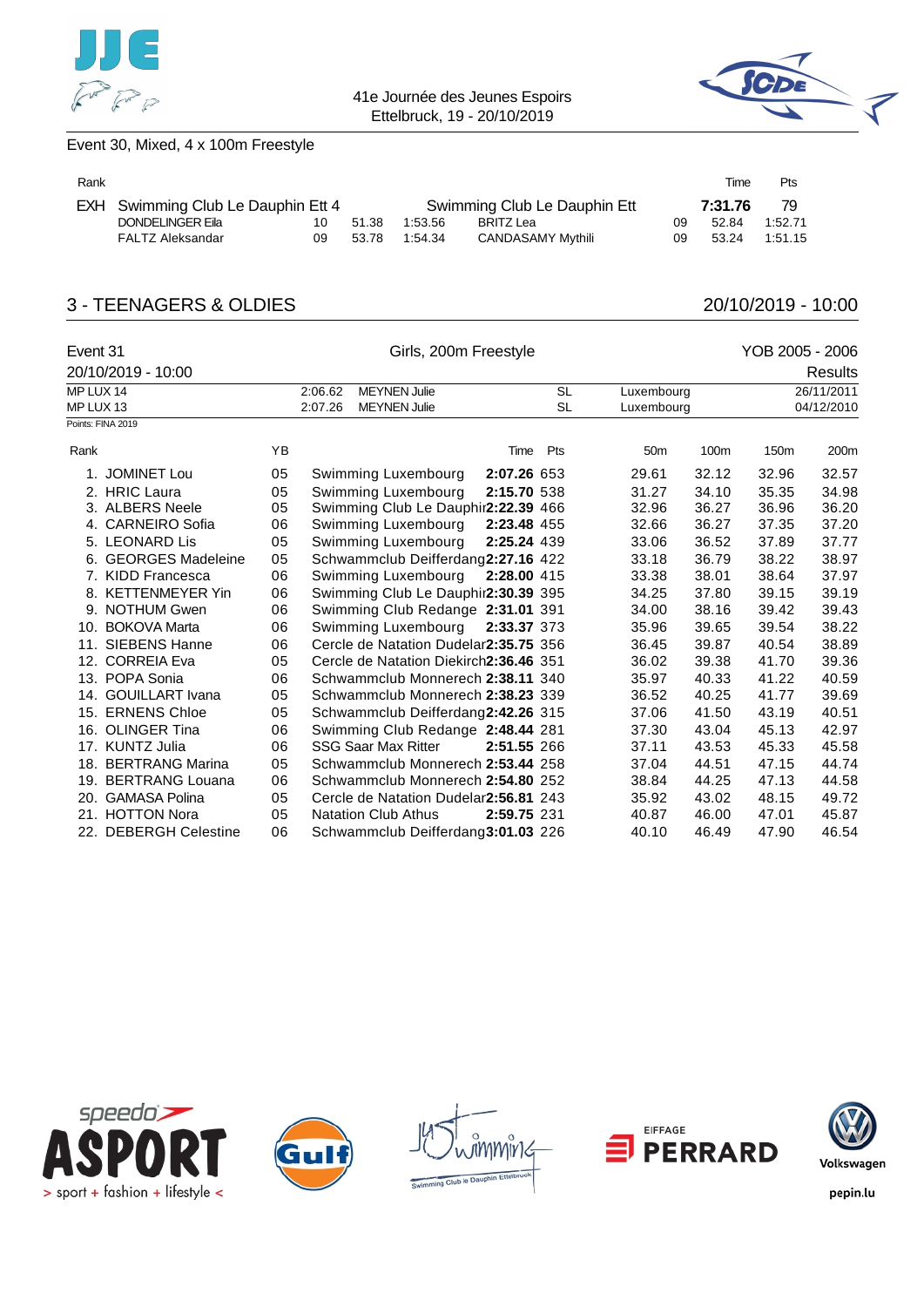![](_page_31_Picture_0.jpeg)

![](_page_31_Picture_2.jpeg)

# Event 31, Women, 200m Freestyle

| Event 31  | 20/10/2019 - 10:00       |     | Women, 200m Freestyle |                                        |             |             | 2004 and older<br>Results |       |            |            |
|-----------|--------------------------|-----|-----------------------|----------------------------------------|-------------|-------------|---------------------------|-------|------------|------------|
| MP LUX 18 |                          |     | 1:59.16               | <b>MEYNEN Julie</b>                    |             | <b>SCDE</b> | Netanya (ISR)             |       | 05/12/2015 |            |
|           |                          |     |                       |                                        |             |             |                           |       |            |            |
| MP LUX 17 |                          |     | 2:00.45               | <b>OLIVIER Monique</b>                 |             | SL          | Angers (FRA)              |       | 22/11/2015 |            |
| MP LUX 16 |                          |     | 2:00.75               | <b>OLIVIER Monique</b>                 |             | <b>SL</b>   | Gent (BEL)                |       |            | 08/11/2014 |
| MP LUX 15 |                          |     | 2:02.44               | <b>MEYNEN Julie</b>                    |             | SL          | Istanbul (TUR)            |       |            | 16/12/2012 |
|           | Points: FINA 2019        |     |                       |                                        |             |             |                           |       |            |            |
| Rank      |                          | YB. |                       |                                        | Time        | Pts         | 50 <sub>m</sub>           | 100m  | 150m       | 200m       |
|           | 1. PETERS Emma           | 03  |                       | Cercle de Natation Dudelar2:11.85 587  |             |             | 29.74                     | 32.73 | 34.73      | 34.65      |
|           | 2. FABER Maiti           | 01  |                       | Swimming Club Le Dauphir2:12.52 578    |             |             | 30.93                     | 33.37 | 33.95      | 34.27      |
|           | 3. KETTENMEYER-REULAN78. |     |                       | Swimming Club Le Dauphir2:17.43 518    |             |             | 32.82                     | 34.98 | 34.78      | 34.85      |
|           | 4. BROICH Louisa Marie   | 03  |                       | Postsportverein Trier                  | 2:21.47 475 |             | 31.81                     | 35.85 | 37.34      | 36.47      |
|           | 5. REDING Alyssa         | 04  |                       | Swimming Club Le Dauphir2:22.56 464    |             |             | 33.20                     | 36.46 | 36.53      | 36.37      |
|           | 6. KETTENMEYER Ly        | 04  |                       | Swimming Club Le Dauphir2:25.30 438    |             |             | 33.53                     | 36.13 | 37.59      | 38.05      |
|           | 7. BRAVACCINI Sabrina    | 95  |                       | Swimming Club Le Dauphir2:33.59 371    |             |             | 33.55                     | 37.89 | 40.58      | 41.57      |
|           | 8. WINKEL Nadine         | 04  |                       | Schwammclub Deifferdang2:41.53 319     |             |             | 36.04                     | 40.72 | 42.70      | 42.07      |
|           | 9. BUCHHOLTZ Antonia     | 02  |                       | <b>SSG Saar Max Ritter</b>             | 2:41.67 318 |             | 35.15                     | 39.68 | 43.34      | 43.50      |
|           | 10. UMLAUF Constanze     | 02  |                       | <b>SSG Saar Max Ritter</b>             | 2:45.18 298 |             | 34.12                     | 40.71 | 45.99      | 44.36      |
|           | 11. BALON Flavie         | 04  |                       | <b>Natation Club Athus</b>             | 2:50.31 272 |             | 38.35                     | 42.56 | 44.86      | 44.54      |
|           | 12. DUBOS Flavie         | 03  |                       | Cercle de Natation Diekirch2:54.82 252 |             |             | 38.05                     | 45.18 | 45.94      | 45.65      |
|           | WDR HOLLERICH Anne       | 01  |                       | Swimming Club Le Dauphin Ett           |             |             |                           |       |            |            |

| Event 32               |                                |    |                    | Boys, 200m Freestyle                           |             |                          |                                | YOB 2005 - 2006 |                  |                          |  |
|------------------------|--------------------------------|----|--------------------|------------------------------------------------|-------------|--------------------------|--------------------------------|-----------------|------------------|--------------------------|--|
|                        | 20/10/2019 - 10:22             |    |                    |                                                |             |                          |                                |                 |                  | Results                  |  |
| MP LUX 14<br>MP LUX 13 |                                |    | 1:57.65<br>2:05.35 | STACCHIOTTI Raphaël<br>DALEIDEN CIUFERRI Ralph |             | <b>SCDE</b><br><b>SL</b> | Dudelange<br><b>Ettelbruck</b> |                 |                  | 16/12/2006<br>23/04/2016 |  |
|                        | Points: FINA 2019              |    |                    |                                                |             |                          |                                |                 |                  |                          |  |
| Rank                   |                                | YB |                    |                                                | Time        | Pts                      | 50 <sub>m</sub>                | 100m            | 150 <sub>m</sub> | 200m                     |  |
|                        | 1. CARNEIRO Nuno               | 05 |                    | Swimming Luxembourg                            | 2:11.83 428 |                          | 29.19                          | 33.64           | 35.68            | 33.32                    |  |
|                        | 2. THILL Nicolas               | 05 |                    | Swimming Luxembourg                            | 2:14.08 407 |                          | 30.99                          | 34.23           | 35.15            | 33.71                    |  |
|                        | 3. NTAGANDA Alexis             | 05 |                    | Swimming Luxembourg                            | 2:14.38 404 |                          | 29.76                          | 34.50           | 35.51            | 34.61                    |  |
|                        | 4. BOENTGES Kimi               | 05 |                    | Cercle Nautique Petange 2:15.60 393            |             |                          | 30.95                          | 35.67           | 36.35            | 32.63                    |  |
|                        | 5. CALMES Nicolas              | 06 |                    | Schwammclub Monnerech 2:15.82 391              |             |                          | 30.24                          | 34.14           | 35.47            | 35.97                    |  |
|                        | 6. WEYRICH Mike                | 05 |                    | Swimming Club Le Dauphir2:16.08 389            |             |                          | 31.16                          | 34.42           | 35.51            | 34.99                    |  |
|                        | 7. HOLLERICH Tom               | 06 |                    | Swimming Club Le Dauphir2:19.96 357            |             |                          | 32.14                          | 36.47           | 36.73            | 34.62                    |  |
|                        | 8. MOOG Mathis                 | 06 |                    | Swimming Luxembourg                            | 2:20.03 357 |                          | 32.27                          | 36.42           | 36.66            | 34.68                    |  |
|                        | 9. BOURGUIGNON Benjami05       |    |                    | Swimming Club Le Dauphir2:22.04 342            |             |                          | 33.56                          | 36.41           | 36.73            | 35.34                    |  |
|                        | 10. KIRCH Paul                 | 05 |                    | Cercle de Natation Dudelar2:22.62 338          |             |                          | 31.11                          | 34.91           | 38.29            | 38.31                    |  |
|                        | 11. WESTER Ben                 | 06 |                    | Cercle de Natation Dudelar2:22.77 337          |             |                          | 33.06                          | 36.90           | 36.89            | 35.92                    |  |
|                        | 12. RIKKERT Thijmen            | 06 |                    | Swimming Luxembourg                            | 2:23.72 330 |                          | 33.05                          | 36.45           | 37.07            | 37.15                    |  |
|                        | 13. OLINGER Liam               | 05 |                    | Schwammclub Monnerech 2:25.31 319              |             |                          | 32.91                          | 37.42           | 37.88            | 37.10                    |  |
|                        | 14. SPENCER Jai                | 05 |                    | Cercle de Natation Dudelar2:30.17 289          |             |                          | 32.56                          | 37.29           | 40.09            | 40.23                    |  |
|                        | 15. BOZONCA Gabriel            | 06 |                    | Schwammclub Deifferdang2:30.95 285             |             |                          | 33.39                          | 38.62           | 40.45            | 38.49                    |  |
|                        | 16. AGOSTINO Diego             | 06 |                    | Cercle Nautique Petange 2:31.55 281            |             |                          | 32.62                          | 38.48           | 40.98            | 39.47                    |  |
|                        | 17. TUCHILA Ionut Alexandru 06 |    |                    | Swimming Luxembourg                            | 2:32.43 277 |                          | 33.80                          | 38.68           | 40.77            | 39.18                    |  |
|                        | 18. SCHOCKMEL Julien           | 06 |                    | Swimming Club Redange 2:32.95 274              |             |                          | 33.81                          | 39.16           | 40.32            | 39.66                    |  |
|                        | 19. MILANOVSKI Stefan          | 06 |                    | Swimming Luxembourg                            | 2:34.79 264 |                          | 35.29                          | 39.64           | 41.06            | 38.80                    |  |
|                        | 20. D'HAES William             | 06 |                    | Schwammclub Deifferdang2:41.92 231             |             |                          | 34.78                          | 39.83           | 43.65            | 43.66                    |  |
|                        | 21. BAYENET Louis              | 06 |                    | <b>Natation Club Athus</b>                     | 2:55.74 180 |                          | 37.42                          | 44.15           | 47.60            | 46.57                    |  |
|                        | 22. GUIOT Erwann               | 05 |                    | Schwammclub Deifferdang2:59.79 168             |             |                          | 38.86                          | 44.87           | 48.64            | 47.42                    |  |

![](_page_31_Picture_6.jpeg)

![](_page_31_Picture_7.jpeg)

niv1c to David

![](_page_31_Picture_9.jpeg)

![](_page_31_Picture_10.jpeg)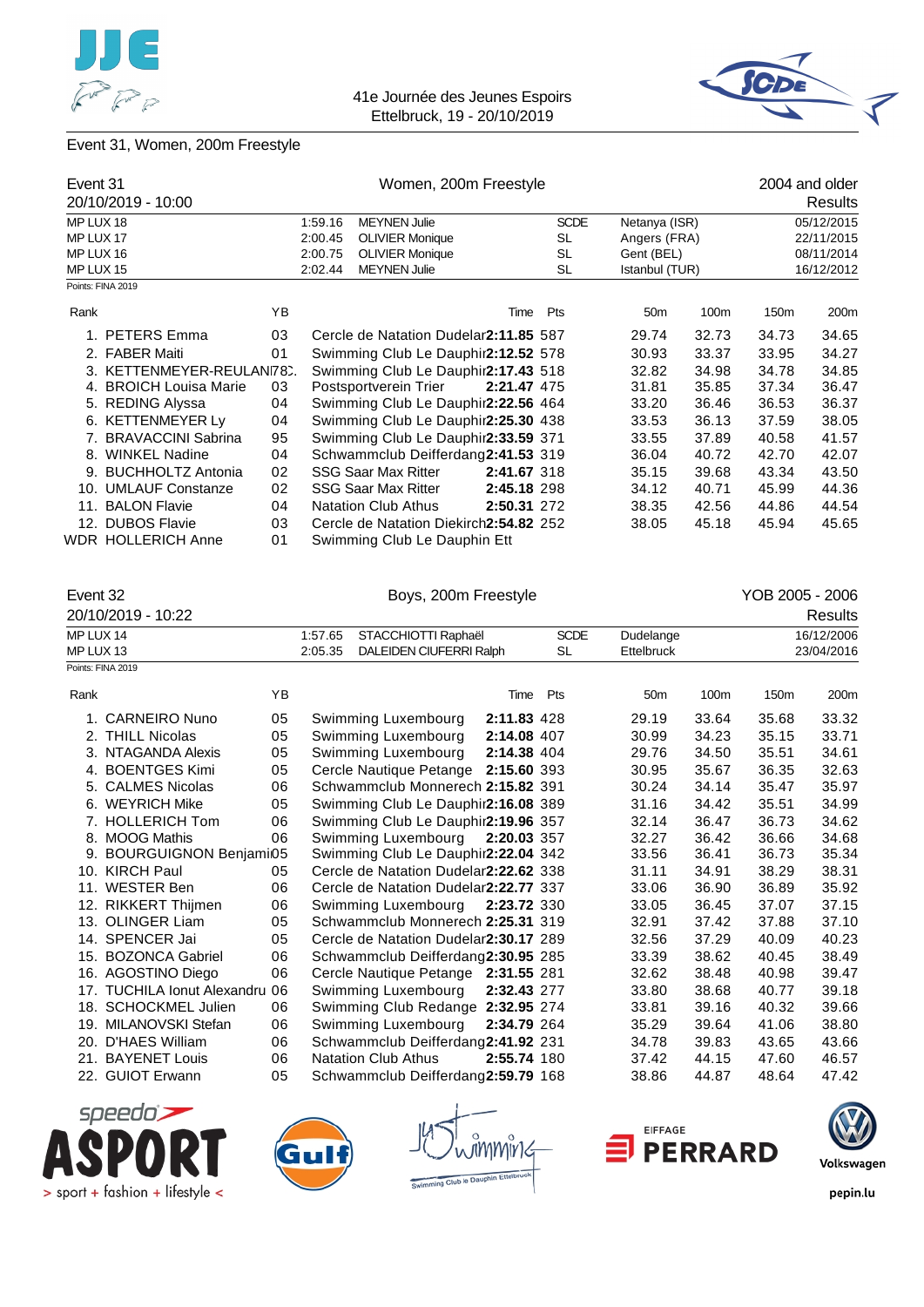![](_page_32_Picture_0.jpeg)

![](_page_32_Picture_2.jpeg)

### Event 32, Boys, 200m Freestyle, YOB 2005 - 2006

| Rank |                            | ΥB  | Time Pts                               | 50 <sub>m</sub> | 100m  | 150 <sub>m</sub> | 200 <sub>m</sub> |
|------|----------------------------|-----|----------------------------------------|-----------------|-------|------------------|------------------|
|      | 23. LEBEDEV Sasha          | 06  | Cercle de Natation Dudelar 3:19.36 123 | 43.49           | 51.24 | 52.47            | 52.16            |
|      | DNS BADZIUK FERNANDES L.06 |     | Cercle Nautique Petange                |                 |       |                  |                  |
|      | <b>WDR FLOREAN Darius</b>  | 05  | Swimming Luxembourg                    |                 |       |                  |                  |
|      | WDR PEUSCH Kevin           | 06. | Swimming Luxembourg                    |                 |       |                  |                  |

#### Event 32 **Event 32** Men, 200m Freestyle **2004** and older

20/10/2019 - 10:22 Results MP LUX 18 1:49.38 STACCHIOTTI Raphaël SCDE Eindhoven (NED) 28/11/2010<br>MP LUX 17 1:45.55 STACCHIOTTI Raphaël SCDE Istanbul (TUR) 13/12/2009 MP LUX 17 1:45.55 STACCHIOTTI Raphaël SCDE Istanbul (TUR) 13/12/2009 STACCHIOTTI Raphaël MP LUX 15 1:51.55 STACCHIOTTI Raphaël SCDE Dudelange 24/11/2007 Points: FINA 2019

| Rank |                          | ΥB | Time                                      | Pts | 50 <sub>m</sub> | 100m  | 150m  | 200m  |
|------|--------------------------|----|-------------------------------------------|-----|-----------------|-------|-------|-------|
|      | 1. FABIANI Remi          | 01 | Schwammclub Deifferdang1:53.14 677        |     | 25.09           | 27.79 | 29.34 | 30.92 |
|      | 2. SCHMITZ Jacques       | 02 | Swimming Club Redange 1:57.29 608         |     | 26.54           | 28.78 | 30.56 | 31.41 |
|      | 3. BECKERS Felix         | 01 | Swimming Club Le Dauphir1:58.77 585       |     | 27.96           | 30.82 | 30.47 | 29.52 |
|      | 4. JAAS Jeff             | 04 | Swimming Club Le Dauphir1:59.05 581       |     | 27.30           | 30.31 | 30.96 | 30.48 |
|      | 5. ROLKO Ricky           | 99 | Swimming Luxembourg<br>1:59.49 575        |     | 26.99           | 29.87 | 32.05 | 30.58 |
|      | 6. BOKOV Rodion          | 03 | Swimming Luxembourg<br>2:00.69 558        |     | 27.96           | 29.76 | 31.04 | 31.93 |
|      | 7. MORARU Matteo         | 04 | Swimming Luxembourg<br>2:05.39 497        |     | 28.74           | 31.43 | 32.74 | 32.48 |
|      | 8. ADAMI Mike            | 99 | Swimming Club Le Dauphir2:06.44 485       |     | 29.73           | 33.42 | 30.99 | 32.30 |
|      | 9. BANKY Jordan          | 01 | Swimming Luxembourg<br>2:09.19 455        |     | 28.33           | 32.06 | 33.87 | 34.93 |
|      | 10. MULDER Anael         | 02 | <b>Natation Club Athus</b><br>2:09.91 447 |     | 28.75           | 32.24 | 34.53 | 34.39 |
|      | 11. EWERLING Nils        | 03 | <b>SSG Saar Max Ritter</b><br>2:13.07 416 |     | 28.89           | 32.89 | 35.81 | 35.48 |
|      | 12. MORIS Cedric         | 98 | Swimming Club Le Dauphir2:18.41 370       |     | 31.23           | 35.01 | 36.26 | 35.91 |
|      | 13. MILANOVSKI Nikola    | 04 | Swimming Luxembourg<br>2:19.52 361        |     | 32.17           | 35.32 | 36.90 | 35.13 |
|      | 14. VIGUIER Elyan        | 04 | Swimming Luxembourg<br>2:20.03 357        |     | 32.52           | 36.30 | 36.09 | 35.12 |
|      | 15. KOHL Charel          | 04 | Swimming Club Le Dauphir2:20.53 353       |     | 33.04           | 35.41 | 35.69 | 36.39 |
|      | 16. DHONTE Henri         | 04 | Swimming Luxembourg<br>2:23.85 329        |     | 31.53           | 36.10 | 37.90 | 38.32 |
|      | 17. LINDMARK MELO Hugo   | 04 | Cercle de Natation Dudelar2:28.07 302     |     | 32.67           | 36.85 | 39.19 | 39.36 |
|      | 18. MAAS-KOOB Cedric     | 02 | Swimming Club Le Dauphir2:32.78 275       |     | 35.17           | 38.81 | 39.15 | 39.65 |
|      | 19. DELIEGE Brice        | 04 | <b>Natation Club Athus</b><br>2:34.25 267 |     | 34.03           | 38.69 | 40.72 | 40.81 |
|      | 20. WENZEL Gregory       | 04 | Cercle de Natation Diekirch2:43.60 224    |     | 34.78           | 41.65 | 44.19 | 42.98 |
|      | <b>WDR SAUBER Bob</b>    | 01 | Swimming Club Redange                     |     |                 |       |       |       |
|      | WDR WIRTH David          | 02 | Schwammclub Deifferdang                   |     |                 |       |       |       |
|      | <b>WDR KACHURA Dinis</b> | 04 | Cercle de Natation Diekirch               |     |                 |       |       |       |

![](_page_32_Picture_9.jpeg)

![](_page_32_Picture_10.jpeg)

![](_page_32_Picture_11.jpeg)

![](_page_32_Picture_12.jpeg)

![](_page_32_Picture_13.jpeg)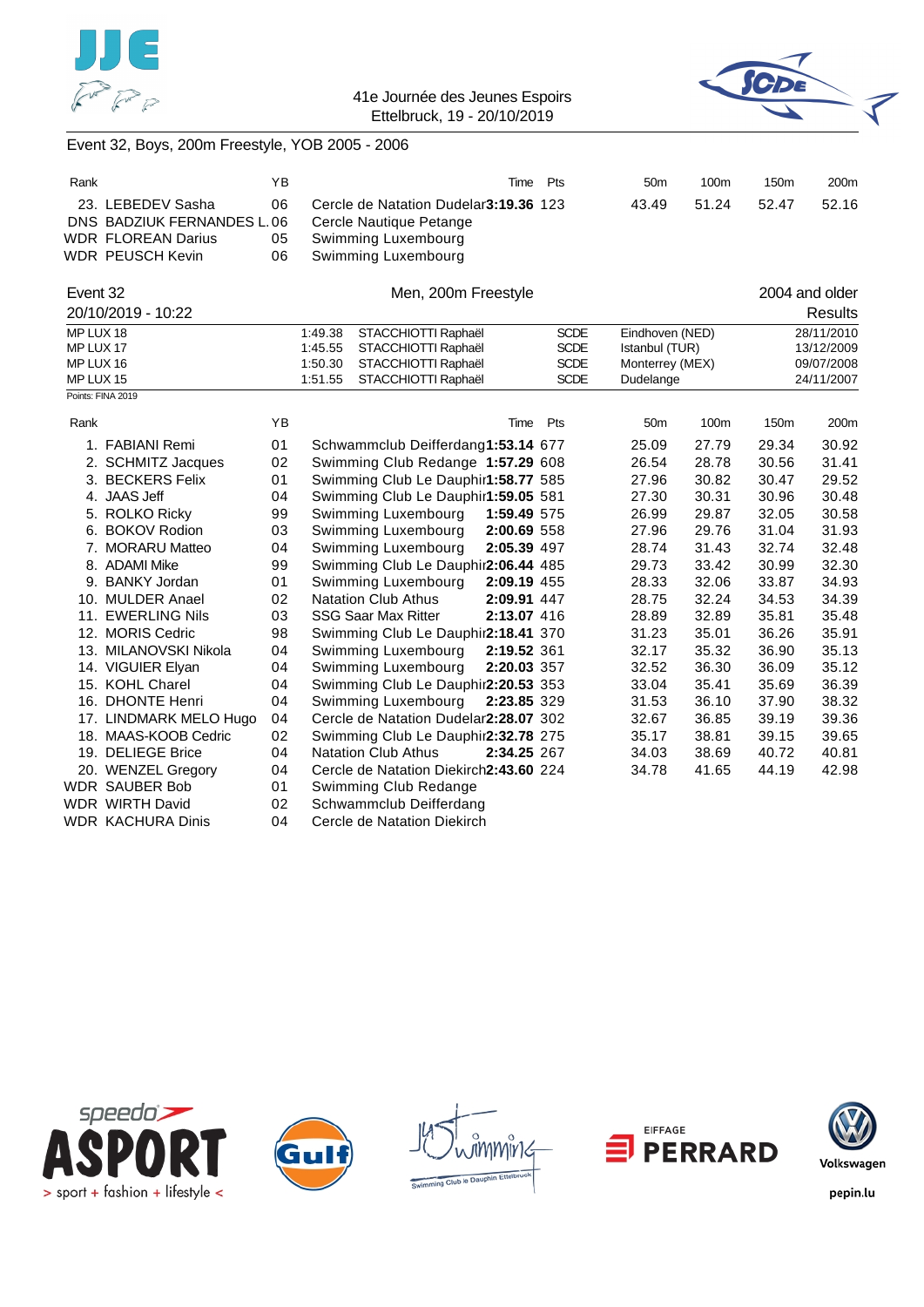![](_page_33_Picture_0.jpeg)

![](_page_33_Picture_2.jpeg)

| Event 33               | 20/10/2019 - 10:53                                                                      |                      | Girls, 200m Medley |                                                                                                                                                   |                  |                         |                         | YOB 2005 - 2006<br><b>Results</b> |                          |  |
|------------------------|-----------------------------------------------------------------------------------------|----------------------|--------------------|---------------------------------------------------------------------------------------------------------------------------------------------------|------------------|-------------------------|-------------------------|-----------------------------------|--------------------------|--|
| MP LUX 14<br>MP LUX 13 |                                                                                         |                      | 2:25.56<br>2:24.55 | <b>SCHNEIDERS Catherine</b><br>VAN DEN BOSSCHE Manon                                                                                              | <b>CNW</b><br>SL | Dudelange<br>Luxembourg |                         |                                   | 20/12/2002<br>04/12/2010 |  |
|                        | Points: FINA 2019                                                                       |                      |                    |                                                                                                                                                   |                  |                         |                         |                                   |                          |  |
| Rank                   |                                                                                         | YΒ                   |                    |                                                                                                                                                   | Pts<br>Time      | 50 <sub>m</sub>         | 100 <sub>m</sub>        | 150 <sub>m</sub>                  | 200 <sub>m</sub>         |  |
|                        | 1. GEORGES Madeleine<br>2. SIEBENS Hanne<br>3. ERNENS Chloe<br><b>DSQ GAMASA Polina</b> | 05<br>06<br>05<br>05 |                    | Schwammclub Deifferdang2:45.29 400<br>Cercle de Natation Dudelar3:01.02 305<br>Schwammclub Deifferdang3:04.60 287<br>Cercle de Natation Dudelange |                  | 33.43<br>38.90<br>43.29 | 42.68<br>49.57<br>44.72 | 48.72<br>51.91<br>55.32           | 40.46<br>40.64<br>41.27  |  |
|                        |                                                                                         |                      |                    | M2 - section was not finished in accordance with the rule which applies to the stroke concerned (SW 9.3) (Time:                                   |                  |                         |                         |                                   |                          |  |

*11:03)*

| Event 33  |                          |    | Women, 200m Medley |                                                 |             |     |                       |                  | 2004 and older   |                |  |
|-----------|--------------------------|----|--------------------|-------------------------------------------------|-------------|-----|-----------------------|------------------|------------------|----------------|--|
|           | 20/10/2019 - 10:53       |    |                    |                                                 |             |     |                       |                  |                  | <b>Results</b> |  |
| MP LUX 18 |                          |    | 2:19.60            | SL<br><b>OLIVIER Monique</b><br>Stavanger (NOR) |             |     | 04/11/2016            |                  |                  |                |  |
| MP LUX 17 |                          |    | 2:16.63            | <b>OLIVIER Monique</b>                          |             | SL  | Angers (FRA)          |                  | 19/11/2015       |                |  |
| MP LUX 16 |                          |    | 2:21.46            | <b>OLIVIER Monique</b>                          |             | SL  | Aix la Chapelle (GER) |                  | 19/10/2014       |                |  |
| MP LUX 15 |                          |    | 2:20.62            | ROLKO Sarah                                     |             | SL  | Dudelange             |                  |                  | 21/11/2009     |  |
|           | Points: FINA 2019        |    |                    |                                                 |             |     |                       |                  |                  |                |  |
| Rank      |                          | YB |                    |                                                 | Time        | Pts | 50 <sub>m</sub>       | 100 <sub>m</sub> | 150 <sub>m</sub> | 200m           |  |
|           | 1. FABIANI Chanel        | 03 |                    | Cercle de Natation Dudelar2:33.49 500           |             |     | 33.81                 | 39.75            | 45.84            | 34.09          |  |
|           | 2. KETTENMEYER-REULAN78. |    |                    | Swimming Club Le Dauphir2:34.14 494             |             |     | 34.56                 | 39.87            | 44.88            | 34.83          |  |
|           | 3. BALON Flavie          | 04 |                    | <b>Natation Club Athus</b>                      | 3:12.26 254 |     | 45.47                 | 49.13            | 56.10            | 41.56          |  |

| Event 34  | 20/10/2019 - 11:00 |    | Boys, 200m Medley |                                       |             |             |                 | YOB 2005 - 2006<br>Results |       |                  |
|-----------|--------------------|----|-------------------|---------------------------------------|-------------|-------------|-----------------|----------------------------|-------|------------------|
| MP LUX 14 |                    |    | 2:14.43           | STACCHIOTTI Raphaël                   |             | <b>SCDE</b> | Dudelange       |                            |       | 16/12/2006       |
| MP LUX 13 |                    |    | 2:20.51           | CARNEIRO Joao                         |             | SL          | Obercorn        |                            |       | 17/12/2016       |
|           | Points: FINA 2019  |    |                   |                                       |             |             |                 |                            |       |                  |
| Rank      |                    | ΥB |                   |                                       | Time        | Pts         | 50 <sub>m</sub> | 100 <sub>m</sub>           | 150m  | 200 <sub>m</sub> |
|           | 1. DURAKOVIC Tarik | 05 |                   | Swimming Luxembourg                   | 2:25.64 426 |             | 30.09           | 38.81                      | 43.52 | 33.22            |
|           | 2. CALMES Nicolas  | 06 |                   | Schwammclub Monnerech 2:35.10 353     |             |             | 31.98           | 40.66                      | 46.09 | 36.37            |
|           | 3. KEMP Finn       | 05 |                   | Swimming Luxembourg                   | 2:36.43 344 |             | 32.63           | 40.25                      | 44.98 | 38.57            |
|           | 4. BOENTGES Kimi   | 05 |                   | Cercle Nautique Petange 2:37.29 338   |             |             | 33.25           | 43.48                      | 46.36 | 34.20            |
|           | 5. OLINGER Liam    | 05 |                   | Schwammclub Monnerech 2:47.09 282     |             |             | 36.18           | 43.76                      | 48.37 | 38.78            |
|           | 6. TRESSEL Yannis  | 05 |                   | Swimming Club Le Dauphir2:47.90 278   |             |             | 37.30           | 42.62                      | 50.10 | 37.88            |
|           | 7. JAAS Tom        | 06 |                   | Swimming Club Le Dauphir2:53.15 253   |             |             | 35.44           | 48.85                      | 49.77 | 39.09            |
|           | 8. BOZONCA Gabriel | 06 |                   | Schwammclub Deifferdang2:53.65 251    |             |             | 38.03           | 46.55                      | 50.38 | 38.69            |
|           | 9. SPENCER Jai     | 05 |                   | Cercle de Natation Dudelar2:56.13 241 |             |             | 34.19           | 44.88                      | 53.97 | 43.09            |
|           | 10. JAAS Joe       | 06 |                   | Swimming Club Le Dauphir 2:59.27 228  |             |             | 37.63           | 45.62                      | 54.64 | 41.38            |
| 11.       | D'HAES William     | 06 |                   | Schwammclub Deifferdang3:05.89 205    |             |             | 46.05           | 45.74                      | 53.96 | 40.14            |

![](_page_33_Picture_7.jpeg)

![](_page_33_Picture_8.jpeg)

![](_page_33_Picture_9.jpeg)

![](_page_33_Picture_10.jpeg)

![](_page_33_Picture_11.jpeg)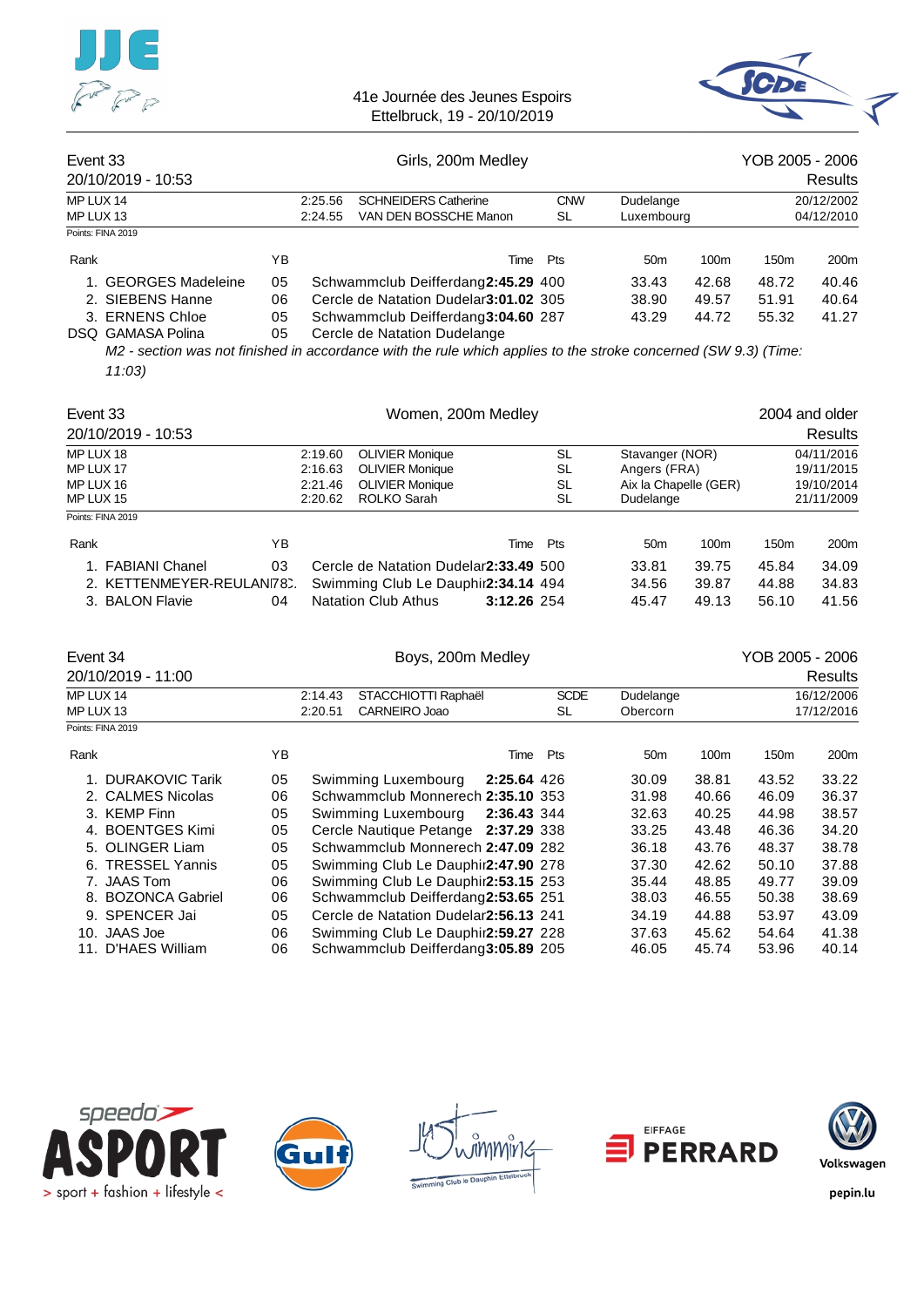![](_page_34_Picture_0.jpeg)

![](_page_34_Picture_2.jpeg)

### Event 34, Men, 200m Medley

| Event 34                  |     | Men, 200m Medley                                                 |                                       |                            |                                 |                 |                          |                  | 2004 and older   |
|---------------------------|-----|------------------------------------------------------------------|---------------------------------------|----------------------------|---------------------------------|-----------------|--------------------------|------------------|------------------|
| 20/10/2019 - 11:00        |     |                                                                  |                                       |                            |                                 |                 |                          |                  | Results          |
| MP LUX 18                 |     | 1:58.88<br>STACCHIOTTI Raphaël                                   |                                       | <b>SCDE</b>                | Eindhoven (NED)                 |                 | 25/11/2010               |                  |                  |
| MP LUX 17<br>MP LUX 16    |     | STACCHIOTTI Raphaël<br>1:59.72<br>2:07.38<br>STACCHIOTTI Raphaël |                                       | <b>SCDE</b><br><b>SCDE</b> | Istanbul (TUR)<br>Tilburg (NED) |                 | 10/12/2009<br>22/03/2008 |                  |                  |
|                           |     |                                                                  |                                       |                            |                                 |                 |                          |                  | MP LUX 15        |
| Points: FINA 2019         |     |                                                                  |                                       |                            |                                 |                 |                          |                  |                  |
| Rank                      | YB. |                                                                  |                                       | Time                       | Pts                             | 50 <sub>m</sub> | 100 <sub>m</sub>         | 150 <sub>m</sub> | 200 <sub>m</sub> |
| 1. CARNEIRO Joao          | 03  |                                                                  | Swimming Luxembourg                   | 2:09.54 606                |                                 | 27.57           | 35.10                    | 37.03            | 29.84            |
| 2. VAN DEN BOSSCHE Yanr01 |     |                                                                  | Swimming Luxembourg                   | 2:10.65 590                |                                 | 28.57           | 34.79                    | 36.31            | 30.98            |
| 3. GRAF Alex              | 99  |                                                                  | Schwammclub Deifferdang2:21.94 460    |                            |                                 | 31.56           | 36.63                    | 41.55            | 32.20            |
| 4. LINDMARK MELO Hugo     | 04  |                                                                  | Cercle de Natation Dudelar2:52.29 257 |                            |                                 | 38.81           | 45.62                    | 49.67            | 38.19            |
| 5. DELIEGE Brice          | 04  |                                                                  | <b>Natation Club Athus</b>            | 3:04.79 208                |                                 | 47.24           | 47.79                    | 49.44            | 40.32            |
| Event 35                  |     |                                                                  | Girls, 100m Backstroke                |                            |                                 |                 |                          | YOB 2005 - 2006  |                  |

|           | 20/10/2019 - 11:14       |         |                             |           |                |                 | Results        |
|-----------|--------------------------|---------|-----------------------------|-----------|----------------|-----------------|----------------|
| MP LUX 14 |                          | 1:03.96 | ROLKO Sarah                 | <b>SL</b> | Dortmund (GER) |                 | 06/12/2008     |
| MP LUX 13 |                          | 1:04.66 | <b>MEYNEN Julie</b>         | SL        | Luxembourg     |                 | 04/12/2010     |
|           | Points: FINA 2019        |         |                             |           |                |                 |                |
| Rank      |                          | YB      |                             |           | Pts<br>Time    | 50 <sub>m</sub> | 100m           |
| 1.        | <b>URBAIN Lara</b>       | 05      | Scsv                        | 1:09.35   | 499            | 33.11           | 36.24          |
| 2.        | <b>DEVISCOUR Sarah</b>   | 05      | Cercle Nautique Echternach  | 1:13.44   | 420            | 35.83           | 37.61          |
| 3.        | <b>CARNEIRO Sofia</b>    | 06      | Swimming Luxembourg         | 1:14.76   | 398            | 36.08           | 38.68          |
| 4.        | <b>CORREIA Eva</b>       | 05      | Cercle de Natation Diekirch | 1:20.69   | 317            | 39.00           | 41.69          |
| 5.        | POPA Sonia               | 06      | Schwammclub Monnerech       | 1:21.91   | 303            | 39.05           | 42.86          |
| 6.        | <b>ERNENS Chloe</b>      | 05      | Schwammclub Deifferdang     | 1:25.08   | 270            | 41.68           | 43.40          |
| 7.        | <b>GOUILLART</b> Ivana   | 05      | Schwammclub Monnerech       | 1:26.53   | 257            | 40.89           | 45.64          |
| 8.        | <b>BOKOVA Marta</b>      | 06      | Swimming Luxembourg         | 1:27.62   | 247            | 43.02           | 44.60          |
| 9.        | <b>BERTRANG Louana</b>   | 06      | Schwammclub Monnerech       | 1:28.71   | 238            | 42.46           | 46.25          |
| 10.       | <b>DEBERGH Celestine</b> | 06      | Schwammclub Deifferdang     | 1:32.01   | 213            | 44.69           | 47.32          |
| 11.       | <b>HOTTON Nora</b>       | 05      | <b>Natation Club Athus</b>  | 1:35.53   | 191            | 47.67           | 47.86          |
| Event 35  |                          |         | Women, 100m Backstroke      |           |                |                 | 2004 and older |
|           | 20/10/2019 - 11:14       |         |                             |           |                |                 | Results        |

| $20/10/2013 - 11.17$ |         |                     |    |              | nesullo    |
|----------------------|---------|---------------------|----|--------------|------------|
| MP LUX 18            | 1:01.27 | ROLKO Sarah         | SL | Bonnevoie    | 01/12/2012 |
| MP LUX 17            | 1:01.97 | ROLKO Sarah         | SL | Luxembourg   | 27/11/2011 |
| MP LUX 16            |         | 1:02.00 ROLKO Sarah | SL | Dubai (UAE)  | 15/12/2010 |
| MP LUX 15            | 1:00.98 | ROLKO Sarah         | SL | Berlin (GER) | 15/11/2009 |
| Points: FINA 2019    |         |                     |    |              |            |

| Rank |                            | YB |                              | Time    | Pts | 50 <sub>m</sub> | 100m           |
|------|----------------------------|----|------------------------------|---------|-----|-----------------|----------------|
|      | <b>BLACK Sarah</b>         | 01 | Cercle de Natation Dudelange | 1:07.43 | 543 | 32.48           | 34.95          |
| 2.   | <b>FABER Maiti</b>         | 01 | Swimming Club Le Dauphin Ett | 1:07.87 | 533 | 33.31           | 34.56          |
| 3.   | <b>BACKES Zoe</b>          | 04 | Scsv                         | 1:08.50 | 518 | 33.41           | 35.09          |
| 4.   | KETTENMEYER Ly             | 04 | Swimming Club Le Dauphin Ett | 1:12.03 | 445 | 35.58           | 36.45          |
| 5.   | <b>WIRTH Mandy</b>         | 00 | Schwammclub Deifferdang      | 1:12.41 | 438 | 35.57           | 36.84          |
| 6.   | <b>BROICH Louisa Marie</b> | 03 | Postsportverein Trier        | 1:12.96 | 429 | 34.63           | 38.33          |
|      | <b>FABIANI Chanel</b>      | 03 | Cercle de Natation Dudelange | 1:13.17 | 425 | 34.98           | 38.19          |
| 8.   | <b>REDING Alyssa</b>       | 04 | Swimming Club Le Dauphin Ett | 1:14.07 | 410 | 35.74           | 38.33          |
| 9.   | <b>BROICH Lea-Sophie</b>   | 00 | Postsportverein Trier        | 1:14.52 | 402 | 36.40           | 38.12          |
|      | cooodo`                    |    |                              |         |     |                 | $\overline{ }$ |

![](_page_34_Picture_8.jpeg)

![](_page_34_Picture_9.jpeg)

![](_page_34_Picture_11.jpeg)

![](_page_34_Picture_12.jpeg)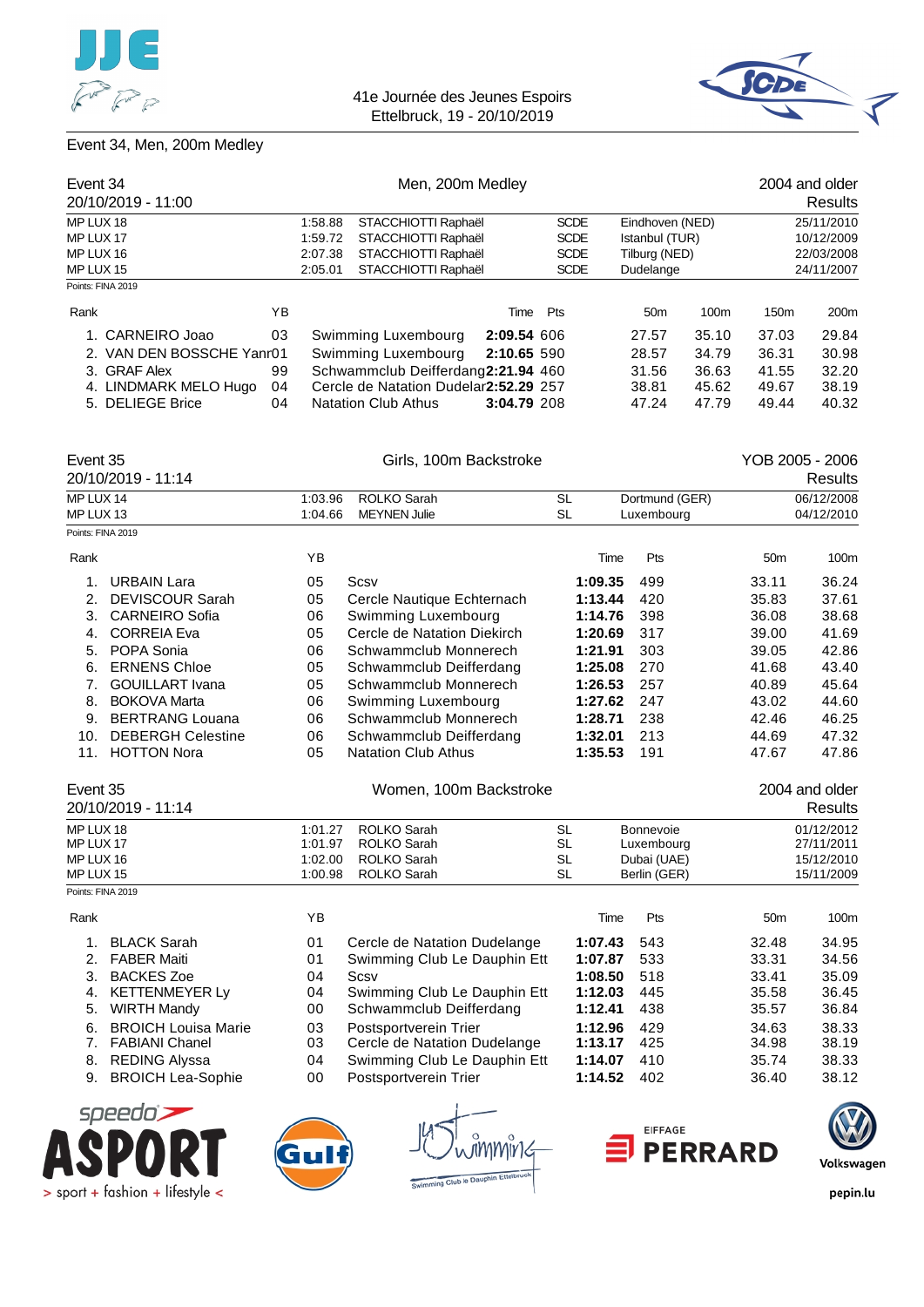![](_page_35_Picture_0.jpeg)

![](_page_35_Picture_2.jpeg)

# Event 35, Women, 100m Backstroke, 2004 and older

| Rank |                        | ΥB |                                 | Time               | Pts | 50 <sub>m</sub> | 100m  |
|------|------------------------|----|---------------------------------|--------------------|-----|-----------------|-------|
|      | 10. TER HEEGDE Chantal | 99 | Cercle Nautique Echternach      | <b>1:20.11</b> 324 |     | 38.84           | 41.27 |
|      | 11. ELCHEROTH Milly    |    | 03 Swimming Club Redange        | $1:21.25$ 310      |     | 39.10           | 42.15 |
|      | 12. WINKEL Nadine      |    | 04 Schwammclub Deifferdang      | 1:28.08 243        |     | 42.82           | 45.26 |
|      | WDR HOLLERICH Anne     |    | 01 Swimming Club Le Dauphin Ett |                    |     |                 |       |

| Event 36               |                               |                                             | Boys, 100m Backstroke                                                                                      |                          | YOB 2005 - 2006       |                 |                          |  |
|------------------------|-------------------------------|---------------------------------------------|------------------------------------------------------------------------------------------------------------|--------------------------|-----------------------|-----------------|--------------------------|--|
|                        | 20/10/2019 - 11:24            |                                             |                                                                                                            |                          |                       | <b>Results</b>  |                          |  |
| MP LUX 14<br>MP LUX 13 |                               | 59.41<br>1:02.85                            | STACCHIOTTI Raphaël<br>DALEIDEN CIUFERRI Ralph                                                             | <b>SCDE</b><br><b>SL</b> | Dudelange<br>Obercorn |                 | 16/12/2006<br>18/12/2016 |  |
| Points: FINA 2019      |                               |                                             |                                                                                                            |                          |                       |                 |                          |  |
| Rank                   |                               | YB                                          |                                                                                                            | Time                     | Pts                   | 50 <sub>m</sub> | 100m                     |  |
| 1.                     | <b>CARNEIRO Nuno</b>          | 05                                          | Swimming Luxembourg                                                                                        | 1:04.50                  | 435                   | 31.38           | 33.12                    |  |
|                        | 2. THILL Nicolas              | 05                                          | Swimming Luxembourg                                                                                        | 1:09.27                  | 351                   | 33.59           | 35.68                    |  |
|                        | 3. NTAGANDA Alexis            | 05                                          | Swimming Luxembourg                                                                                        | 1:13.14                  | 298                   | 36.75           | 36.39                    |  |
|                        | 4. WESTER Ben                 | 06                                          | Cercle de Natation Dudelange                                                                               | 1:13.69                  | 291                   | 35.59           | 38.10                    |  |
|                        | 5. RIKKERT Thijmen            | 06                                          | Swimming Luxembourg                                                                                        | 1:14.44                  | 283                   | 35.72           | 38.72                    |  |
|                        | 6. HOLLERICH Tom              | 06                                          | Swimming Club Le Dauphin Ett                                                                               | 1:15.43                  | 272                   | 37.15           | 38.28                    |  |
|                        | 7. TRESSEL Yannis             | 05                                          | Swimming Club Le Dauphin Ett                                                                               | 1:17.62                  | 249                   | 39.60           | 38.02                    |  |
|                        | 8. MOOG Mathis                | 06<br>Swimming Luxembourg<br>1:18.94<br>237 |                                                                                                            |                          |                       |                 |                          |  |
|                        | 9. AGOSTINO Diego             | 234<br>1:19.30                              | 37.68                                                                                                      | 41.62                    |                       |                 |                          |  |
|                        | 10. TUCHILA Ionut Alexandru   | 06                                          | Swimming Luxembourg                                                                                        | 1:22.58                  | 207                   | 40.39           | 42.19                    |  |
|                        | 11. GUIOT Erwann              | 05                                          | Schwammclub Deifferdang                                                                                    | 1:23.80                  | 198                   | 40.89           | 42.91                    |  |
|                        | 12. SCHOCKMEL Julien          | 06                                          | Swimming Club Redange                                                                                      | 1:23.81                  | 198                   | 39.77           | 44.04                    |  |
| 13.                    | <b>JAAS Joe</b>               | 06                                          | Swimming Club Le Dauphin Ett                                                                               | 1:25.16                  | 189                   | 43.89           | 41.27                    |  |
|                        | 14. MILANOVSKI Stefan         | 06                                          | Swimming Luxembourg                                                                                        | 1:27.42                  | 174                   | 42.74           | 44.68                    |  |
| 15.                    | <b>BAYENET Louis</b>          | <b>Natation Club Athus</b>                  | 1:39.08                                                                                                    | 120                      | 47.64                 | 51.44           |                          |  |
|                        | DSQ LEBEDEV Sasha             | 06                                          | Cercle de Natation Dudelange                                                                               |                          |                       |                 |                          |  |
|                        |                               |                                             | D3 - swimmer did not stay upon his back throughout the race except when executing the turn (SW 6.3) (Time: |                          |                       |                 |                          |  |
|                        | 11:41)                        |                                             |                                                                                                            |                          |                       |                 |                          |  |
|                        | WDR PEUSCH Kevin              | 06                                          | Swimming Luxembourg                                                                                        |                          |                       |                 |                          |  |
| Event 36               |                               |                                             | Men, 100m Backstroke                                                                                       |                          |                       |                 | 2004 and older           |  |
|                        | 20/10/2019 - 11:24            |                                             |                                                                                                            |                          |                       |                 | Results                  |  |
| MP LUX 18              |                               | 54.92                                       | STACCHIOTTI Raphaël                                                                                        | <b>SCDE</b>              | Luxembourg            |                 | 04/12/2010               |  |
| MP LUX 17              |                               | 55.71                                       | SCHNEIDERS Jean-François                                                                                   | <b>CNW</b>               | Debrecen (HUN)        |                 | 15/12/2007               |  |
| MP LUX 16              |                               | 57.82                                       | <b>SCHNEIDERS Jean-François</b>                                                                            | <b>CNW</b>               | Dudelange             |                 | 16/12/2006               |  |
| MP LUX 15              |                               | 56.96                                       | STACCHIOTTI Raphaël                                                                                        | <b>SCDE</b>              | Dudelange             |                 | 24/11/2007               |  |
| Points: FINA 2019      |                               |                                             |                                                                                                            |                          |                       |                 |                          |  |
| Rank                   |                               | YB                                          |                                                                                                            | Time                     | Pts                   | 50 <sub>m</sub> | 100m                     |  |
| 1.                     | <b>FABIANI Remi</b>           | 01                                          | Schwammclub Deifferdang                                                                                    | 58.24                    | 591                   | 28.11           | 30.13                    |  |
|                        | 2. JAAS Jeff                  | 04                                          | Swimming Club Le Dauphin Ett                                                                               | 1:02.94                  | 468                   | 29.72           | 33.22                    |  |
|                        | 3. BOKOV Rodion               | 03                                          | Swimming Luxembourg                                                                                        | 1:04.54                  | 434                   | 31.79           | 32.75                    |  |
| 4.                     | <b>THEISOHN Leon</b>          | 02                                          | <b>SSG Saar Max Ritter</b>                                                                                 | 1:06.01                  | 406                   | 32.58           | 33.43                    |  |
| 5.                     | <b>GRAF Alex</b>              | 99                                          | Schwammclub Deifferdang                                                                                    | 1:06.49                  | 397                   | 32.20           | 34.29                    |  |
|                        | 6. KIRCH Felix                | 03                                          | Cercle de Natation Dudelange                                                                               | 1:06.81                  | 391                   | 31.80           | 35.01                    |  |
|                        | 7. ADAMI Mike                 | 99                                          | Swimming Club Le Dauphin Ett                                                                               | 1:06.99                  | 388                   | 33.17           | 33.82                    |  |
| 8.                     | <b>PALAGNIOUK Romain</b>      | 04                                          | Cercle Nautique Petange                                                                                    | 1:10.62                  | 331                   | 34.04           | 36.58                    |  |
|                        | 9. DENTER Arthur              | 04                                          | Cercle Nautique Echternach                                                                                 | 1:11.03                  | 325                   | 33.71           | 37.32                    |  |
|                        | cnoodn' $\blacktriangleright$ |                                             | $\overline{1}$                                                                                             |                          |                       |                 | $\sqrt{2}$               |  |

![](_page_35_Picture_6.jpeg)

![](_page_35_Figure_7.jpeg)

![](_page_35_Picture_9.jpeg)

![](_page_35_Picture_10.jpeg)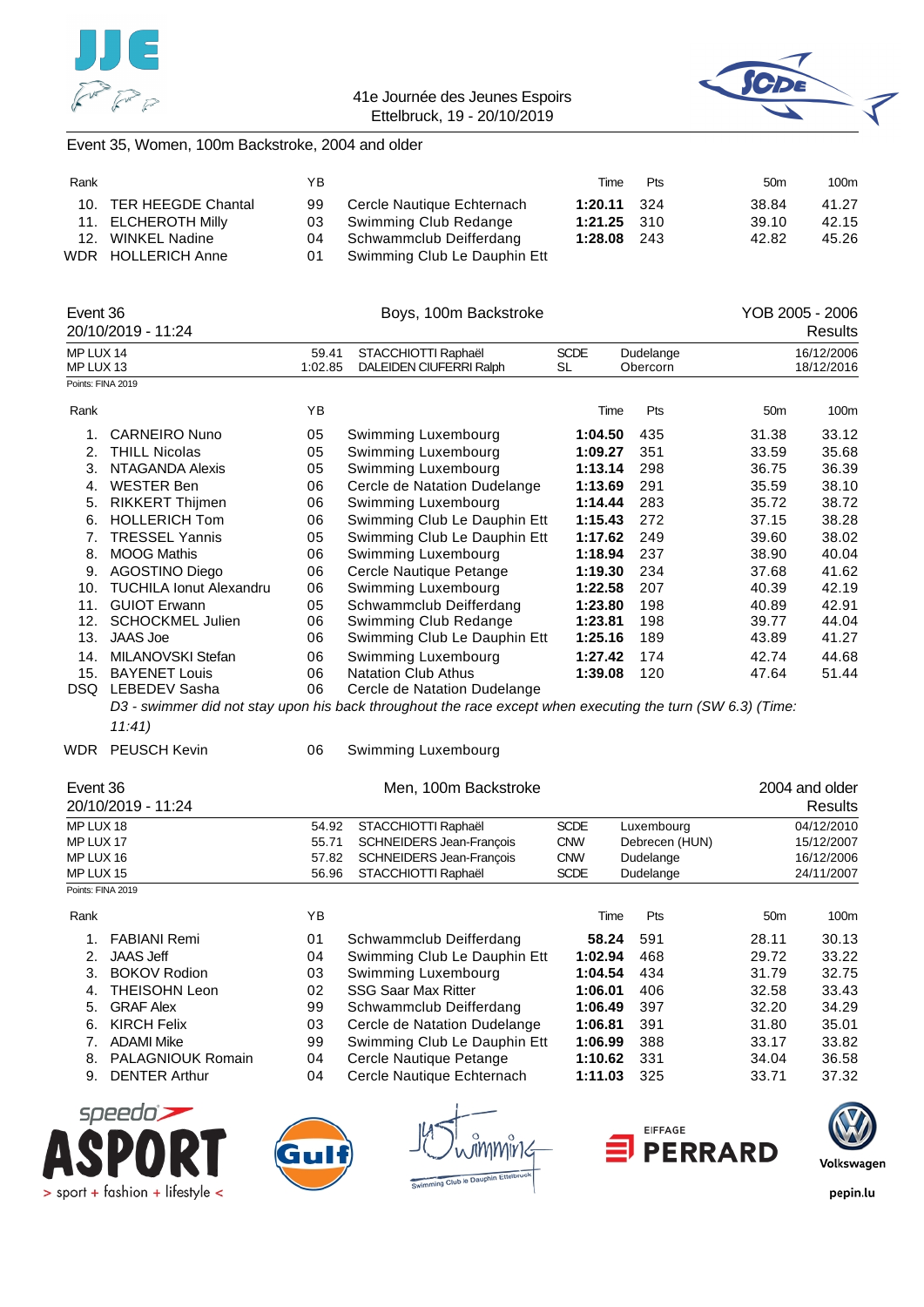![](_page_36_Picture_0.jpeg)

![](_page_36_Picture_2.jpeg)

### Event 36, Men, 100m Backstroke, 2004 and older

| Rank |                                                                            | YΒ |                             | Time        | <b>Pts</b> | 50 <sub>m</sub> | 100m  |  |
|------|----------------------------------------------------------------------------|----|-----------------------------|-------------|------------|-----------------|-------|--|
|      | 10. FETZ Tom                                                               | 04 | Cercle Nautique Echternach  | 1:11.94 313 |            | 34.00           | 37.94 |  |
|      | 11. MILANOVSKI Nikola                                                      | 04 | Swimming Luxembourg         | 1:13.65 292 |            | 35.86           | 37.79 |  |
|      | 12. DHONTE Henri                                                           | 04 | Swimming Luxembourg         | 1:15.96     | -266       | 36.11           | 39.85 |  |
|      | 13. MOHR Sam                                                               | 04 | Cercle Nautique Echternach  | 1:18.43     | 242        | 37.52           | 40.91 |  |
|      | 14. VIGUIER Elyan                                                          | 04 | Swimming Luxembourg         | 1:18.84 238 |            | 38.52           | 40.32 |  |
|      | DSQ WENZEL Gregory                                                         | 04 | Cercle de Natation Diekirch |             |            |                 |       |  |
|      | D6 - turn not executed in accordance with the rules (SW 6.5) (Time: 11:46) |    |                             |             |            |                 |       |  |

WDR SAUBER Bob 01 Swimming Club Redange

| Event 37<br>20/10/2019 - 11:37                                                                                                                                                                              |                                                                  | Girls, 200m Breaststroke                 |                                                                                                      |             |                                                     |                                                       |                         |                         | YOB 2005 - 2006<br><b>Results</b>                    |  |  |
|-------------------------------------------------------------------------------------------------------------------------------------------------------------------------------------------------------------|------------------------------------------------------------------|------------------------------------------|------------------------------------------------------------------------------------------------------|-------------|-----------------------------------------------------|-------------------------------------------------------|-------------------------|-------------------------|------------------------------------------------------|--|--|
| MP LUX 14<br>MP LUX 13                                                                                                                                                                                      | <b>KAPGEN Diane</b><br>2:41.89<br><b>KAPGEN Diane</b><br>2:44.34 |                                          |                                                                                                      |             | <b>SL</b><br>SL                                     | Echternach<br>Dudelange                               |                         |                         | 16/05/1998<br>21/12/1997                             |  |  |
| Points: FINA 2019                                                                                                                                                                                           |                                                                  |                                          |                                                                                                      |             |                                                     |                                                       |                         |                         |                                                      |  |  |
| Rank                                                                                                                                                                                                        | YB                                                               |                                          |                                                                                                      | Time        | Pts                                                 | 50 <sub>m</sub>                                       | 100m                    | 150 <sub>m</sub>        | 200m                                                 |  |  |
| 1. ALBERS Neele<br>2. LEONARD Lis                                                                                                                                                                           | 05<br>05                                                         |                                          | Swimming Club Le Dauphir 2:47.95 514<br>Swimming Luxembourg                                          | 2:55.57 450 |                                                     | 39.53<br>39.86                                        | 43.06<br>44.46          | 42.74<br>45.21          | 42.62<br>46.04                                       |  |  |
| 3. KETTENMEYER Yin<br>Swimming Club Le Dauphir3:03.69 393<br>06<br>Swimming Luxembourg<br>4. KIDD Francesca<br>3:11.60 346<br>06<br><b>BERTRANG Marina</b><br>Schwammclub Monnerech 3:35.18 244<br>05<br>5. |                                                                  |                                          |                                                                                                      |             |                                                     |                                                       | 46.97<br>48.54<br>55.62 | 47.42<br>51.38<br>56.80 | 47.73<br>51.22<br>56.99                              |  |  |
| Event 37<br>20/10/2019 - 11:37                                                                                                                                                                              |                                                                  |                                          | Women, 200m Breaststroke                                                                             |             |                                                     |                                                       |                         |                         | 2004 and older<br><b>Results</b>                     |  |  |
| MP LUX 18<br>MP LUX 17<br>MP LUX 16<br>MP LUX 15                                                                                                                                                            |                                                                  | 2:36.44<br>2:31.49<br>2:35.81<br>2:38.75 | <b>WALTZING Aurélie</b><br><b>WALTZING Aurélie</b><br><b>WALTZING Aurélie</b><br><b>KAPGEN Diane</b> |             | <b>SCD</b><br><b>SCD</b><br><b>SCD</b><br><b>SL</b> | Luxembourg<br>Bonn (GER)<br>Berlin (GER)<br>Dudelange |                         |                         | 26/11/2011<br>28/11/2010<br>15/11/2009<br>19/12/1999 |  |  |
| Points: FINA 2019                                                                                                                                                                                           |                                                                  |                                          |                                                                                                      |             |                                                     |                                                       |                         |                         |                                                      |  |  |
| Rank                                                                                                                                                                                                        | YB.                                                              |                                          |                                                                                                      | Time        | Pts                                                 | 50 <sub>m</sub>                                       | 100m                    | 150 <sub>m</sub>        | 200m                                                 |  |  |
| 1. HUBERT Alina<br><b>DSQ HAAG Nora</b>                                                                                                                                                                     | 04<br>04                                                         |                                          | <b>SSG Saar Max Ritter</b><br>Swimming Club Redange                                                  | 3:10.14 354 |                                                     | 41.86                                                 | 47.67                   | 50.59                   | 50.02                                                |  |  |

*B14 - id not touch the wall with both hands simultaneously and separated at the turn / finish (SW 7.6) (Time: 11:53)*

![](_page_36_Picture_9.jpeg)

![](_page_36_Picture_10.jpeg)

![](_page_36_Picture_12.jpeg)

![](_page_36_Picture_13.jpeg)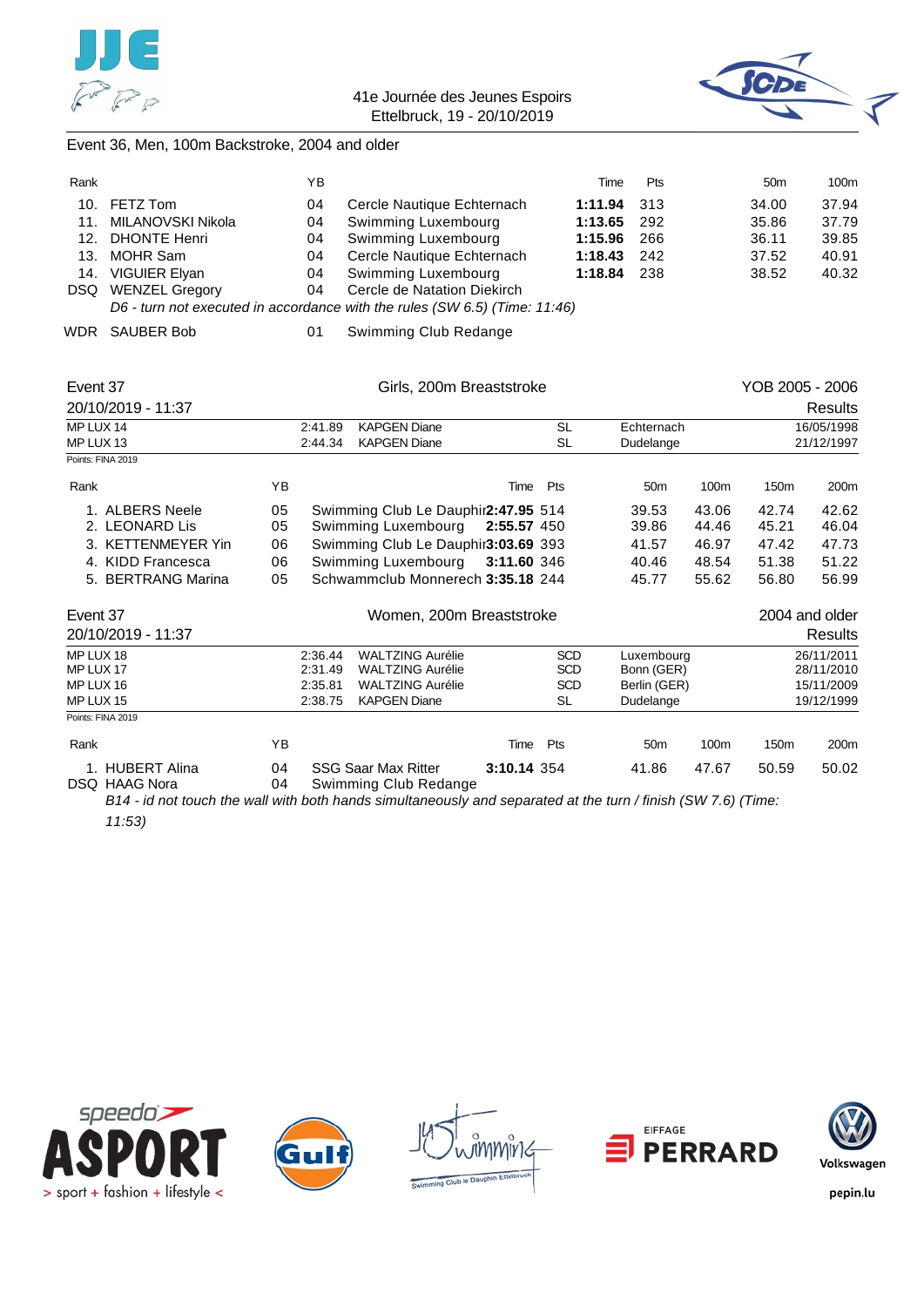![](_page_37_Picture_0.jpeg)

![](_page_37_Picture_2.jpeg)

| Event 38                                         | 20/10/2019 - 11:45        |    |                                                                                                                                                                                               | Boys, 200m Breaststroke               |             | YOB 2005 - 2006<br>Results                                    |                            |                |                                                      |                          |  |
|--------------------------------------------------|---------------------------|----|-----------------------------------------------------------------------------------------------------------------------------------------------------------------------------------------------|---------------------------------------|-------------|---------------------------------------------------------------|----------------------------|----------------|------------------------------------------------------|--------------------------|--|
| MP LUX 14<br>MP LUX 13                           |                           |    | 2:33.40<br>2:33.81                                                                                                                                                                            | CARNEIRO Joao<br>CARNEIRO Joao        |             | <b>SL</b><br><b>SL</b>                                        | Luxembourg<br>Bruges (BEL) |                |                                                      | 14/05/2017<br>12/11/2016 |  |
|                                                  | Points: FINA 2019         |    |                                                                                                                                                                                               |                                       |             |                                                               |                            |                |                                                      |                          |  |
| Rank                                             |                           | YB |                                                                                                                                                                                               |                                       | Time        | Pts                                                           | 50 <sub>m</sub>            | 100m           | 150m                                                 | 200m                     |  |
|                                                  | 1. RAJE Michael           | 06 |                                                                                                                                                                                               | <b>SSG Saar Max Ritter</b>            | 2:28.08 534 |                                                               | 31.30                      | 37.50          | 40.32                                                | 38.96                    |  |
|                                                  | 2. DURAKOVIC Tarik        | 05 |                                                                                                                                                                                               | Swimming Luxembourg                   | 2:39.46 427 |                                                               | 35.71                      | 40.74          | 41.46                                                | 41.55                    |  |
|                                                  | 3. BOURGUIGNON Benjami05  |    |                                                                                                                                                                                               | Swimming Club Le Dauphir2:49.86 354   |             |                                                               | 37.92                      | 42.51          | 44.54                                                | 44.89                    |  |
|                                                  | 4. KIRCH Paul             | 05 |                                                                                                                                                                                               | Cercle de Natation Dudelar3:11.03 248 |             |                                                               | 41.74                      | 48.01          | 50.69                                                | 50.59                    |  |
|                                                  | 5. BOZONCA Gabriel        | 06 |                                                                                                                                                                                               | Schwammclub Deifferdang3:22.18 209    |             |                                                               | 45.36                      | 51.10          | 52.83                                                | 52.89                    |  |
| Event 38                                         |                           |    |                                                                                                                                                                                               | Men, 200m Breaststroke                |             |                                                               |                            | 2004 and older |                                                      |                          |  |
|                                                  | 20/10/2019 - 11:45        |    |                                                                                                                                                                                               |                                       |             |                                                               |                            |                |                                                      | <b>Results</b>           |  |
| MP LUX 18<br>MP LUX 17<br>MP LUX 16<br>MP LUX 15 |                           |    | <b>CARNOL Laurent</b><br>2:16.81<br><b>SCDE</b><br>2:18.16<br><b>SCDE</b><br>STACCHIOTTI Raphaël<br><b>SL</b><br>2:21.38<br><b>ROK Ricky</b><br>STACCHIOTTI Raphaël<br><b>SCDE</b><br>2:25.91 |                                       |             | Debrecen (HUN)<br>Dudelange<br>Dudelange<br><b>Ettelbruck</b> |                            |                | 16/12/2007<br>21/11/2009<br>12/12/2015<br>21/10/2007 |                          |  |
| Points: FINA 2019                                |                           |    |                                                                                                                                                                                               |                                       |             |                                                               |                            |                |                                                      |                          |  |
|                                                  |                           |    |                                                                                                                                                                                               |                                       |             |                                                               |                            |                |                                                      |                          |  |
| Rank                                             |                           | ΥB |                                                                                                                                                                                               |                                       | Time        | Pts                                                           | 50 <sub>m</sub>            | 100m           | 150m                                                 | 200m                     |  |
|                                                  | 1. CARNEIRO Joao          | 03 |                                                                                                                                                                                               | Swimming Luxembourg                   | 2:22.30 602 |                                                               | 32.32                      | 36.16          | 37.20                                                | 36.62                    |  |
|                                                  | 2. ROLKO Ricky            | 99 |                                                                                                                                                                                               | Swimming Luxembourg                   | 2:22.85 595 |                                                               | 32.47                      | 37.62          | 36.96                                                | 35.80                    |  |
|                                                  | 3. VAN DEN BOSSCHE Yanr01 |    |                                                                                                                                                                                               | Swimming Luxembourg                   | 2:23.06 592 |                                                               | 31.76                      | 36.81          | 37.58                                                | 36.91                    |  |
|                                                  | 4. BECKERS Felix          | 01 |                                                                                                                                                                                               | Swimming Club Le Dauphir2:28.52 529   |             |                                                               | 34.60                      | 37.99          | 38.28                                                | 37.65                    |  |
|                                                  | 5. BANKY Jordan           | 01 |                                                                                                                                                                                               | Swimming Luxembourg                   | 2:40.21 421 |                                                               | 36.01                      | 40.93          | 42.23                                                | 41.04                    |  |
|                                                  | 6. MAAS-KOOB Cedric       | 02 |                                                                                                                                                                                               | Swimming Club Le Dauphir2:43.24 398   |             |                                                               | 36.12                      | 41.99          | 42.64                                                | 42.49                    |  |
|                                                  | 7. PUETZ Christophe       | 04 |                                                                                                                                                                                               | Swimming Club Le Dauphir2:58.44 305   |             |                                                               | 38.58                      | 44.74          | 47.25                                                | 47.87                    |  |
|                                                  | 8. DELIEGE Brice          | 04 |                                                                                                                                                                                               | <b>Natation Club Athus</b>            | 3:13.95 237 |                                                               | 43.65                      | 49.31          | 50.90                                                | 50.09                    |  |
| Event 39                                         |                           |    |                                                                                                                                                                                               | Girls, 100m Butterfly                 |             |                                                               |                            |                | YOB 2005 - 2006                                      |                          |  |
|                                                  | 20/10/2019 - 11:55        |    |                                                                                                                                                                                               |                                       |             |                                                               |                            |                |                                                      | <b>Results</b>           |  |
| MP LUX 14                                        |                           |    | 1:02.02                                                                                                                                                                                       | PETERS Lena                           |             | <b>CNDu</b>                                                   | Baku (AZE)                 |                |                                                      | 24/07/2019               |  |
| MP LUX 13                                        |                           |    | 1:04.32                                                                                                                                                                                       | <b>PETERS Lena</b>                    |             | <b>CNDU</b>                                                   | Dudelange                  |                |                                                      | 01/12/2018               |  |
|                                                  | Points: FINA 2019         |    |                                                                                                                                                                                               |                                       |             |                                                               |                            |                |                                                      |                          |  |
| Rank                                             |                           |    | YB                                                                                                                                                                                            |                                       |             |                                                               | Time<br>Pts                |                | 50 <sub>m</sub>                                      | 100m                     |  |

| 1. GEORGES Madeleine<br>2. HRIC Laura<br>3. CARNEIRO Sofia<br>4. BOKOVA Marta |  | 05 Schwammclub Deifferdang<br>05 Swimming Luxembourg<br>06 Swimming Luxembourg<br>06 Swimming Luxembourg | $1:12.44$ 428<br>1:13.02 418<br>1:18.50 336<br>1:36.28 182 |  | 33.33<br>32.95<br>35.90<br>42.25 | 39.11<br>40.07<br>42.60<br>54.03 |
|-------------------------------------------------------------------------------|--|----------------------------------------------------------------------------------------------------------|------------------------------------------------------------|--|----------------------------------|----------------------------------|
|-------------------------------------------------------------------------------|--|----------------------------------------------------------------------------------------------------------|------------------------------------------------------------|--|----------------------------------|----------------------------------|

![](_page_37_Picture_5.jpeg)

![](_page_37_Picture_6.jpeg)

![](_page_37_Figure_7.jpeg)

![](_page_37_Picture_8.jpeg)

![](_page_37_Picture_9.jpeg)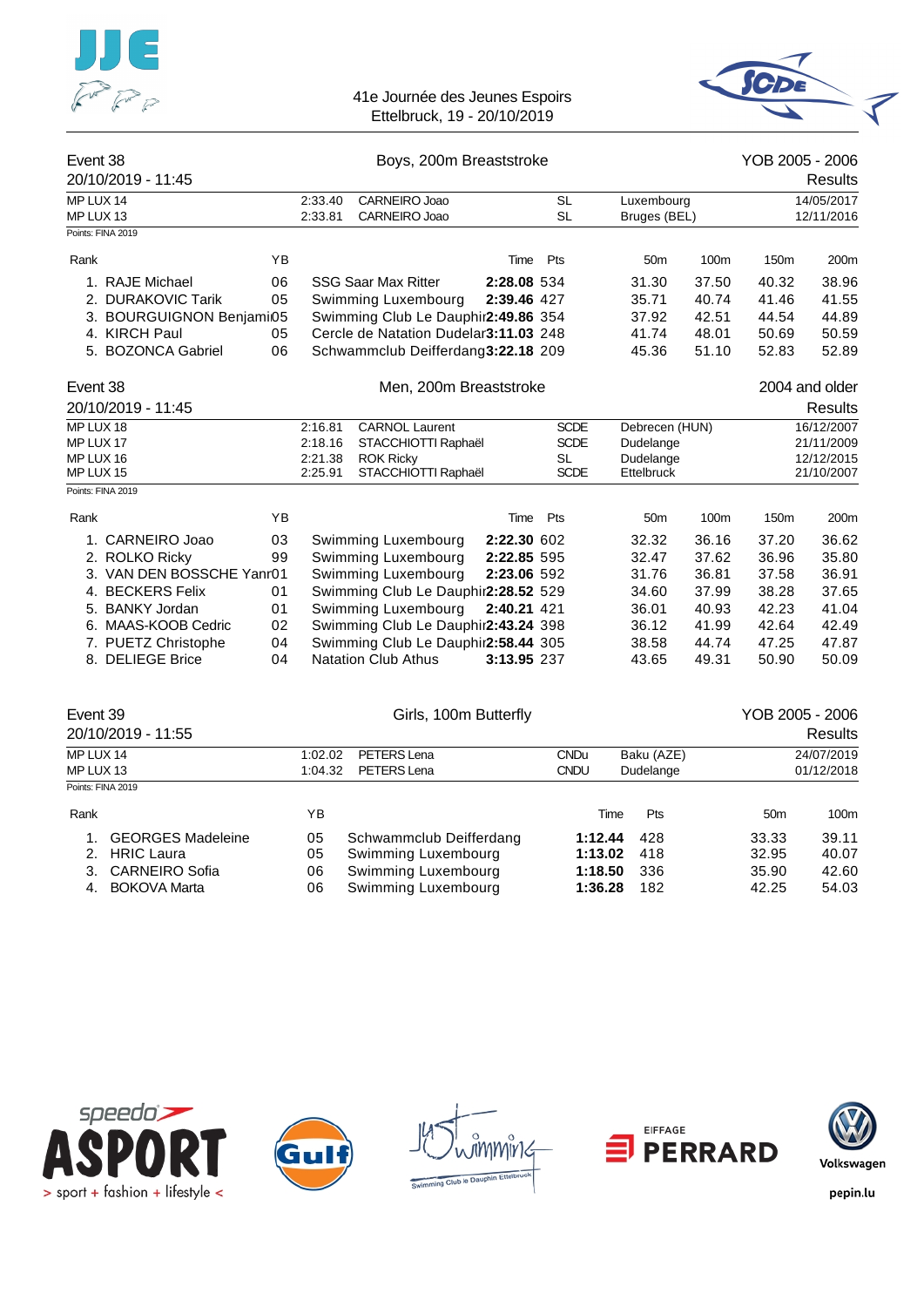![](_page_38_Picture_0.jpeg)

![](_page_38_Picture_2.jpeg)

### Event 39, Women, 100m Butterfly

| Event 39          | 20/10/2019 - 11:55       |                                                        | Women, 100m Butterfly        | 2004 and older<br><b>Results</b> |                  |                 |                 |
|-------------------|--------------------------|--------------------------------------------------------|------------------------------|----------------------------------|------------------|-----------------|-----------------|
| MP LUX 18         |                          | 1:01.89                                                | <b>MEYNEN Julie</b>          | <b>SCDE</b>                      | Dudelange        |                 | 12/12/2015      |
| MP LUX 17         |                          | 1:02.80                                                | <b>MEYNEN Julie</b>          | SL                               | <b>Bonnevoie</b> |                 | 13/12/2014      |
| MP LUX 16         |                          | 1:00.90                                                | <b>MEYNEN Julie</b>          | SL                               | Millfield (GBR)  |                 | 08/12/2013      |
| MP LUX 15         |                          | <b>MEYNEN JUlie</b><br>1:03.15<br>SL<br>Chartres (FRA) |                              |                                  |                  |                 |                 |
| Points: FINA 2019 |                          |                                                        |                              |                                  |                  |                 |                 |
| Rank              |                          | ΥB                                                     |                              | Time                             | Pts              | 50 <sub>m</sub> | 100m            |
|                   | <b>HAMEN SAIEG Yael</b>  | 01                                                     | Swimming Luxembourg          | 1:07.86                          | 521              | 32.03           | 35.83           |
|                   | 2. KETTENMEYER Ly        | 04                                                     | Swimming Club Le Dauphin Ett | 1:12.24                          | 431              | 33.22           | 39.02           |
| 3.                | <b>REDING Alyssa</b>     | 04                                                     | Swimming Club Le Dauphin Ett | 1:15.14                          | 383              | 34.49           | 40.65           |
| 4.                | <b>BROICH Lea-Sophie</b> | 00                                                     | Postsportverein Trier        | 1:16.20                          | 368              | 34.40           | 41.80           |
| <b>DNS</b>        | <b>UMLAUF Constanze</b>  | 02                                                     | <b>SSG Saar Max Ritter</b>   |                                  |                  |                 |                 |
| WDR               | <b>HOLLERICH Anne</b>    | 01                                                     | Swimming Club Le Dauphin Ett |                                  |                  |                 |                 |
| Event 40          |                          |                                                        | Boys. 100m Butterfly         |                                  |                  |                 | YOB 2005 - 2006 |

|                        | 20/10/2019 - 11:59             |                    |                                                                                                               |                 |                         |                 | Results                  |
|------------------------|--------------------------------|--------------------|---------------------------------------------------------------------------------------------------------------|-----------------|-------------------------|-----------------|--------------------------|
| MP LUX 14<br>MP LUX 13 |                                | 1:01.89<br>1:04.24 | ACKERMANN Joé<br>DALEIDEN CIUFERRI Ralph                                                                      | <b>SL</b><br>SL | Dudelange<br>Ettelbruck |                 | 24/11/2007<br>24/04/2016 |
| Points: FINA 2019      |                                |                    |                                                                                                               |                 |                         |                 |                          |
| Rank                   |                                | YB                 |                                                                                                               | Time            | Pts                     | 50 <sub>m</sub> | 100m                     |
| 1.                     | <b>LUCARELLI Riccardo</b>      | 05                 | Lux Sharks 16                                                                                                 | 1:00.16         | 510                     | 27.24           | 32.92                    |
| 2.                     | <b>CALMES Nicolas</b>          | 06                 | Schwammclub Monnerech                                                                                         | 1:09.34         | 333                     | 31.26           | 38.08                    |
| 3.                     | <b>THILL Nicolas</b>           | 05                 | Swimming Luxembourg                                                                                           | 1:11.52         | 303                     | 33.43           | 38.09                    |
| 4.                     | <b>WEYRICH Mike</b>            | 05                 | Swimming Club Le Dauphin Ett                                                                                  | 1:13.10         | 284                     | 33.60           | 39.50                    |
| 5.                     | NTAGANDA Alexis                | 05                 | Swimming Luxembourg                                                                                           | 1:13.90         | 275                     | 33.90           | 40.00                    |
| 6.                     | <b>KEMP Finn</b>               | 05                 | Swimming Luxembourg                                                                                           | 1:14.03         | 273                     | 34.00           | 40.03                    |
| 7.                     | <b>MOOG Mathis</b>             | 06                 | Swimming Luxembourg                                                                                           | 1:20.22         | 215                     | 36.37           | 43.85                    |
| 8.                     | <b>TUCHILA Ionut Alexandru</b> | 06                 | Swimming Luxembourg                                                                                           | 1:21.13         | 208                     | 37.38           | 43.75                    |
| 9.                     | <b>JAAS Tom</b>                | 06                 | Swimming Club Le Dauphin Ett                                                                                  | 1:21.17         | 207                     | 36.01           | 45.16                    |
| 10.                    | <b>RIKKERT Thijmen</b>         | 06                 | Swimming Luxembourg                                                                                           | 1:24.05         | 187                     | 38.87           | 45.18                    |
| DSQ.                   | <b>HOLLERICH Tom</b>           | 06                 | Swimming Club Le Dauphin Ett                                                                                  |                 |                         |                 |                          |
|                        | 12:27                          |                    | P5 - did not touch the wall with both hands simultaneously and separated at the turn / finish (SW 8.4) (Time: |                 |                         |                 |                          |
| WDR                    | <b>FLOREAN Darius</b>          | 05                 | Swimming Luxembourg                                                                                           |                 |                         |                 |                          |
|                        | WDR PEUSCH Kevin               | 06                 | Swimming Luxembourg                                                                                           |                 |                         |                 |                          |

![](_page_38_Picture_6.jpeg)

![](_page_38_Picture_7.jpeg)

![](_page_38_Picture_8.jpeg)

![](_page_38_Picture_9.jpeg)

![](_page_38_Picture_10.jpeg)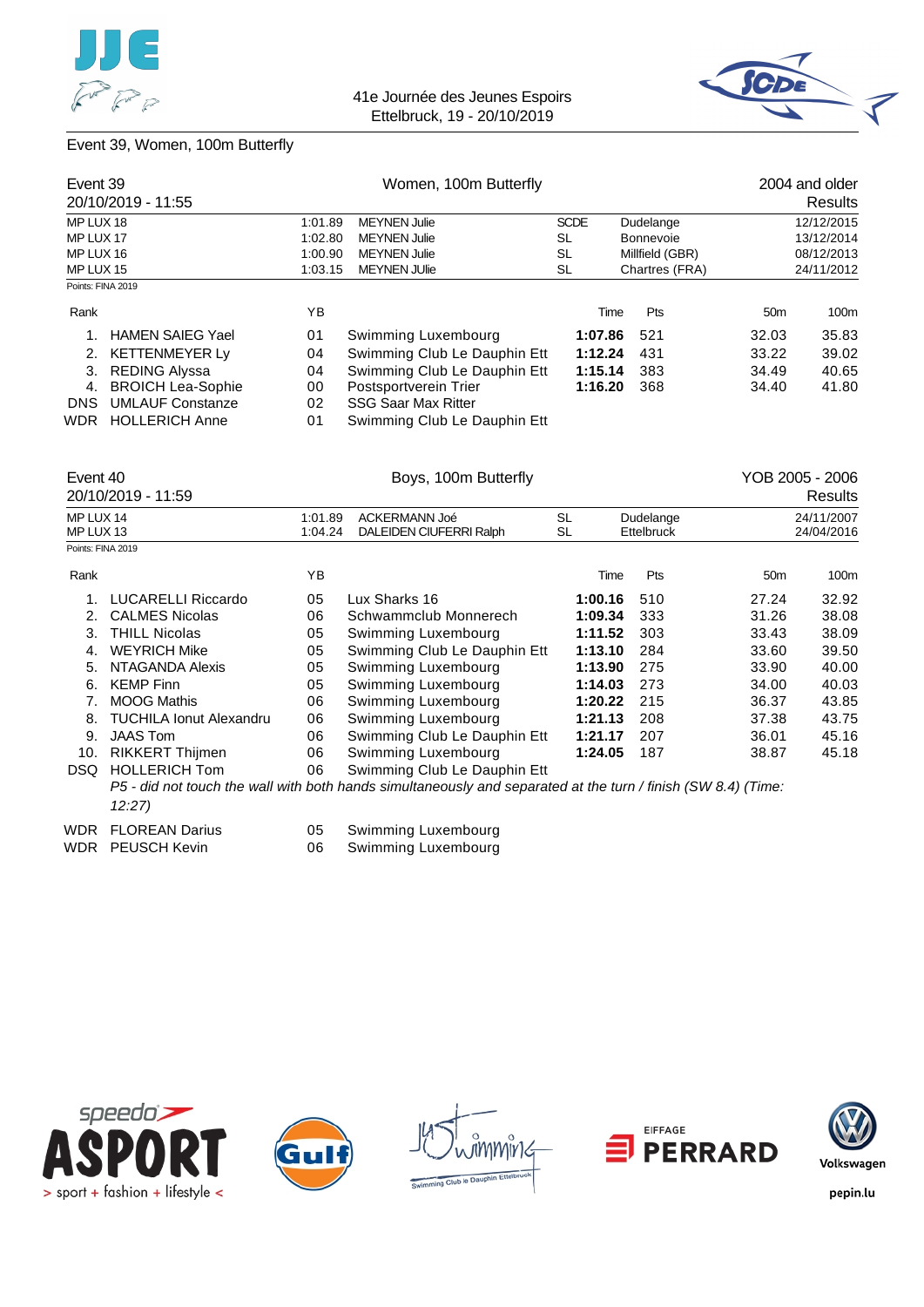![](_page_39_Picture_0.jpeg)

![](_page_39_Picture_2.jpeg)

# Event 40, Men, 100m Butterfly

|                   | Event 40              |       | Men, 100m Butterfly          |             | 2004 and older |                 |                         |
|-------------------|-----------------------|-------|------------------------------|-------------|----------------|-----------------|-------------------------|
|                   | 20/10/2019 - 11:59    |       |                              |             |                |                 | <b>Results</b>          |
| MP LUX 17         |                       | 55.74 | STACCHIOTTI Raphaël          | <b>SCDE</b> | Dudelange      | 21/11/2009      |                         |
| MP LUX 16         |                       | 57.27 | CARNEIRO Joao                | <b>SL</b>   | Baku           |                 | 06/07/2019              |
| MP LUX 15         |                       | 57.76 | DALEIDEN CIUFERRI Ralph      | SL          | Dudelange      |                 | 01/12/2018              |
| Points: FINA 2019 |                       |       |                              |             |                |                 |                         |
| Rank              |                       | YB    |                              | Time        | Pts            | 50 <sub>m</sub> | 100m                    |
|                   | <b>STAIGER Jannis</b> | 00    | <b>SSG Saar Max Ritter</b>   | 1:04.01     | 423            | 28.94           | 35.07                   |
| 2.                | <b>MORARU Matteo</b>  | 04    | Swimming Luxembourg          | 1:04.49     | 414            | 29.66           | 34.83                   |
| 3.                | <b>ADAMI Mike</b>     | 99    | Swimming Club Le Dauphin Ett | 1:05.55     | 394            | 30.03           | 35.52                   |
| 4.                | <b>MORIS Cedric</b>   | 98    | Swimming Club Le Dauphin Ett | 1:05.90     | 388            | 30.67           | 35.23                   |
| 5.                | <b>KOHL Charel</b>    | 04    | Swimming Club Le Dauphin Ett | 1:09.84     | 326            | 33.42           | 36.42                   |
| 6.                | <b>VIGUIER Elyan</b>  | 04    | Swimming Luxembourg          | 1:11.21     | 307            | 33.83           | 37.38                   |
| 7.                | <b>EWERLING Nils</b>  | 03    | <b>SSG Saar Max Ritter</b>   | 1:11.99     | 297            | 31.95           | 40.04                   |
| 8.                | FETZ Tom              | 04    | Cercle Nautique Echternach   | 1:15.47     | 258            | 34.50           | 40.97                   |
| 9.                | <b>DHONTE Henri</b>   | 04    | Swimming Luxembourg          | 1:16.53     | 247            | 35.19           | 41.34                   |
| 10.               | MILANOVSKI Nikola     | 04    | Swimming Luxembourg          | 1:16.60     | 247            | 35.55           | 41.05                   |
| 11.               | <b>DENTER Arthur</b>  | 04    | Cercle Nautique Echternach   | 1:16.81     | 245            | 32.67           | 44.14                   |
| 12.               | <b>MOHR Sam</b>       | 04    | Cercle Nautique Echternach   | 1:24.66     | 183            | 38.20           | 46.46                   |
| <b>DNS</b>        | <b>STRASSEL Max</b>   | 04    | <b>SSG Saar Max Ritter</b>   |             |                |                 |                         |
|                   | Event 41              |       | Girls, 400m Medley           |             |                | YOB 2005 - 2006 |                         |
|                   | 20/10/2010<br>10.10   |       |                              |             |                |                 | $D_{\alpha\alpha}$ ulto |

|                   | 20/10/2019 - 12:10  |                        |       |                    |                                  |       |       |                              |       |                  |         |            | Results    |
|-------------------|---------------------|------------------------|-------|--------------------|----------------------------------|-------|-------|------------------------------|-------|------------------|---------|------------|------------|
| MP LUX 14         |                     |                        |       | 5:04.07            | <b>SCHNEIDERS Catherine</b>      |       |       | <b>CNW</b>                   |       | Dudelange        |         |            | 22/12/2002 |
| MP LUX 13         |                     |                        |       | 5:10.52            | VAN DEN BOSSCHE Eline            |       |       | SL                           |       | Luxembourg       |         |            | 02/12/2012 |
| Points: FINA 2019 |                     |                        |       |                    |                                  |       |       |                              |       |                  |         |            |            |
| Rank              |                     |                        |       |                    | ΥB                               |       |       |                              |       |                  | Time    | <b>Pts</b> |            |
|                   | <b>JOMINET Lou</b>  |                        |       |                    | 05                               |       |       | Swimming Luxembourg          |       |                  | 5:10.21 | 581        |            |
|                   | 50 <sub>m</sub> :   | 31.78                  | 31.78 | $150m$ :           | 1:50.06                          | 41.47 | 250m: | 3.15.82                      | 45.77 | 350m:            | 4.36.95 | 34.55      |            |
|                   | 100m:               | 1:08.59                | 36.81 | 200 <sub>m</sub> : | 2:30.05                          | 39.99 | 300m: | 4:02.40                      | 46.58 | 400m:            | 5:10.21 | 33.26      |            |
| $2^{\circ}$       | <b>ALBERS Neele</b> |                        |       |                    | 05                               |       |       | Swimming Club Le Dauphin Ett |       |                  | 5:40.89 | 438        |            |
|                   | 50 <sub>m</sub>     | 38.11                  | 38.11 | 150m:              | 2:08.17                          | 44.84 | 250m: | 3:36.72                      | 43.89 | 350 <sub>m</sub> | 5:02.61 | 41.01      |            |
|                   | 100m:               | 1:23.33                | 45.22 | 200 <sub>m</sub> : | 2:52.83                          | 44.66 | 300m: | 4:21.60                      | 44.88 | 400m:            | 5.40.89 | 38.28      |            |
| 3.                |                     | <b>DEVISCOUR Sarah</b> |       |                    | 05<br>Cercle Nautique Echternach |       |       |                              |       |                  | 5:57.63 | 379        |            |
|                   | 50 <sub>m</sub>     | 38.98                  | 38.98 | 150m:              | 2:12.31                          | 43.28 | 250m: | 3:48.16                      | 52.46 | 350m:            | 5:19.90 | 37.30      |            |
|                   | 100m:               | 1:29.03                | 50.05 | 200m:              | 2:55.70                          | 43.39 | 300m: | 4:42.60                      | 54.44 | 400m:            | 5:57.63 | 37.73      |            |
|                   |                     |                        |       |                    |                                  |       |       |                              |       |                  |         |            |            |

![](_page_39_Picture_6.jpeg)

![](_page_39_Picture_7.jpeg)

![](_page_39_Picture_8.jpeg)

![](_page_39_Picture_9.jpeg)

![](_page_39_Picture_10.jpeg)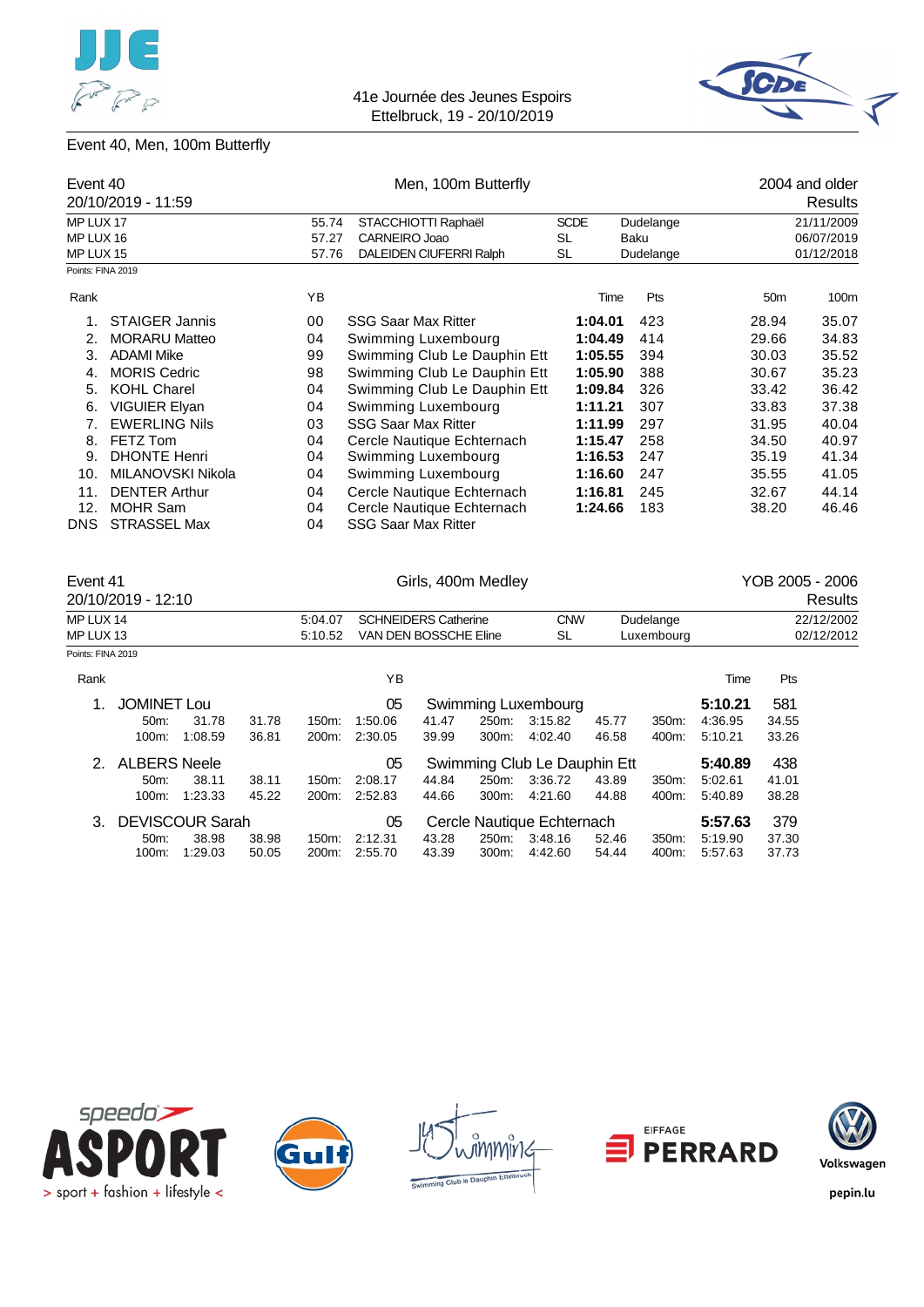![](_page_40_Picture_0.jpeg)

![](_page_40_Picture_2.jpeg)

# Event 41, Women, 400m Medley

| Event 41                                                              |                                          |                                                       |                |                                          |                                                                                          | Women, 400m Medley |                |                                                         |                |                                                                   |                               | 2004 and older                                       |
|-----------------------------------------------------------------------|------------------------------------------|-------------------------------------------------------|----------------|------------------------------------------|------------------------------------------------------------------------------------------|--------------------|----------------|---------------------------------------------------------|----------------|-------------------------------------------------------------------|-------------------------------|------------------------------------------------------|
|                                                                       | 20/10/2019 - 12:10                       |                                                       |                |                                          |                                                                                          |                    |                |                                                         |                |                                                                   |                               | Results                                              |
| MP LUX 18<br>MP LUX 17<br>MP LUX 16<br>MP LUX 15<br>Points: FINA 2019 |                                          |                                                       |                | 5:05.00<br>4:48.36<br>4:58.63<br>4:54.09 | ROLKO Sarah<br><b>OLIVIER Monique</b><br><b>ROLKO Sarah</b><br><b>OLIVIER Monique</b>    |                    |                | <b>SL</b><br><b>SL</b><br><b>SL</b><br><b>SL</b>        |                | Luxembourg<br>Angers (FRA)<br>Dudelange (UAE)<br><b>Bonnevoie</b> |                               | 07/10/2012<br>22/11/2015<br>13/03/2010<br>01/12/2013 |
|                                                                       |                                          |                                                       |                |                                          |                                                                                          |                    |                |                                                         |                |                                                                   |                               |                                                      |
| Rank                                                                  |                                          |                                                       |                |                                          | YB                                                                                       |                    |                |                                                         |                |                                                                   | Time                          | Pts                                                  |
| 1.                                                                    | 50m:<br>100m:                            | <b>KETTENMEYER-REULAND Carole</b><br>35.27<br>1:16.12 | 35.27<br>40.85 | 150m:<br>200m:                           | 78<br>1:58.88<br>2:40.12                                                                 | 42.76<br>41.24     | 250m:<br>300m: | Swimming Club Le Dauphin Ett<br>3:26.21<br>4:13.62      | 46.09<br>47.41 | 350m:<br>400m:                                                    | 5:27.11<br>4:51.20<br>5:27.11 | 496<br>37.58<br>35.91                                |
| DNS.                                                                  | <b>BLACK Sarah</b>                       |                                                       |                |                                          | 01                                                                                       |                    |                | Cercle de Natation Dudelange                            |                |                                                                   |                               |                                                      |
| Event 42                                                              | 20/10/2019 - 12:17                       |                                                       |                |                                          |                                                                                          | Boys, 400m Medley  |                |                                                         |                |                                                                   |                               | YOB 2005 - 2006<br>Results                           |
| MP LUX 14<br>MP LUX 13                                                |                                          |                                                       |                | 4:50.85<br>4:59.93                       | STACCHIOTTI Raphaël<br>CARNEIRO Joao                                                     |                    |                | <b>SCDE</b><br><b>SL</b>                                |                | Dudelange                                                         | Aix la Chapelle (GER)         | 13/10/2006<br>26/11/2016                             |
| Points: FINA 2019                                                     |                                          |                                                       |                |                                          |                                                                                          |                    |                |                                                         |                |                                                                   |                               |                                                      |
| Rank                                                                  |                                          |                                                       |                |                                          | YB                                                                                       |                    |                |                                                         |                |                                                                   | Time                          | Pts                                                  |
| 1.                                                                    | <b>OLINGER Liam</b><br>50m:<br>100m:     | 37.61<br>1.23.42                                      | 37.61<br>45.81 | 150m:<br>200m:                           | 05<br>2:10.53<br>2:55.04                                                                 | 47.11<br>44.51     | 250m:<br>300m: | Schwammclub Monnerech<br>3:45.12<br>4:35.73             | 50.08<br>50.61 | 350m:<br>400m:                                                    | 5:55.77<br>5:16.78<br>5:55.77 | 290<br>41.05<br>38.99                                |
| Event 42                                                              | 20/10/2019 - 12:17                       |                                                       |                |                                          |                                                                                          | Men, 400m Medley   |                |                                                         |                |                                                                   |                               | 2004 and older<br>Results                            |
| MP LUX 18<br>MP LUX 17<br>MP LUX 16<br>MP LUX 15<br>Points: FINA 2019 |                                          |                                                       |                | 4:13.85<br>4:14.77<br>4:23.03<br>4:28.36 | STACCHIOTTI Raphaël<br>STACCHIOTTI Raphaël<br>STACCHIOTTI Raphaël<br>STACCHIOTTI Raphaël |                    |                | <b>SCDE</b><br><b>UAE</b><br><b>SCDE</b><br><b>SCDE</b> |                | Dubai (UAE)<br>Istanbul (TUR)<br>Manchester (GBR)<br>Dudelange    |                               | 16/12/2010<br>12/12/2009<br>10/04/2008<br>25/11/2007 |
|                                                                       |                                          |                                                       |                |                                          |                                                                                          |                    |                |                                                         |                |                                                                   |                               |                                                      |
| Rank<br>1.                                                            | <b>CARNEIRO Joao</b>                     |                                                       |                |                                          | ΥB<br>03                                                                                 |                    |                | Swimming Luxembourg                                     |                |                                                                   | Time<br>4:37.38               | Pts<br>611                                           |
|                                                                       | 50m:<br>100m:                            | 29.67<br>1:02.89                                      | 29.67<br>33.22 | 150m:<br>200m:                           | 1:39.38<br>2:16.05                                                                       | 36.49<br>36.67     | 250m:<br>300m: | 2:54.43<br>3:33.09                                      | 38.38<br>38.66 | 350m:<br>400m:                                                    | 4:06.11<br>4:37.38            | 33.02<br>31.27                                       |
| 2.                                                                    | 50m:                                     | <b>SCHMITZ Jacques</b><br>29.33<br>100m: 1:02.06      | 29.33<br>32.73 |                                          | 02<br>150m: 1:39.67<br>200m: 2:16.56                                                     | 37.61<br>36.89     | 300m:          | Swimming Club Redange<br>250m: 2:56.63<br>3:39.09       | 40.07<br>42.46 | 350m:<br>400m:                                                    | 4:47.24<br>4:14.62<br>4:47.24 | 551<br>35.53<br>32.62                                |
|                                                                       | 3. VAN DEN BOSSCHE Yann<br>50m:<br>100m: | 29.78<br>1:05.96                                      | 29.78<br>36.18 |                                          | 01<br>150m: 1:45.70<br>200m: 2:22.37                                                     | 39.74<br>36.67     | 250m:<br>300m: | Swimming Luxembourg<br>3:00.83<br>3:40.26               | 38.46<br>39.43 | 350m:<br>400m:                                                    | 4:49.15<br>4:16.11<br>4:49.15 | 540<br>35.85<br>33.04                                |
| 4.                                                                    | <b>GRAF Alex</b><br>50m:<br>100m:        | 33.66<br>1:15.02                                      | 33.66<br>41.36 |                                          | 99<br>150m: 1:56.20<br>200m: 2:36.58                                                     | 41.18<br>40.38     | 250m:<br>300m: | Schwammclub Deifferdang<br>3:21.13<br>4:04.81           | 44.55<br>43.68 | 350m:<br>400m:                                                    | 5:15.09<br>4:39.86<br>5:15.09 | 417<br>35.05<br>35.23                                |

![](_page_40_Picture_5.jpeg)

![](_page_40_Picture_6.jpeg)

![](_page_40_Picture_7.jpeg)

![](_page_40_Picture_8.jpeg)

![](_page_40_Picture_9.jpeg)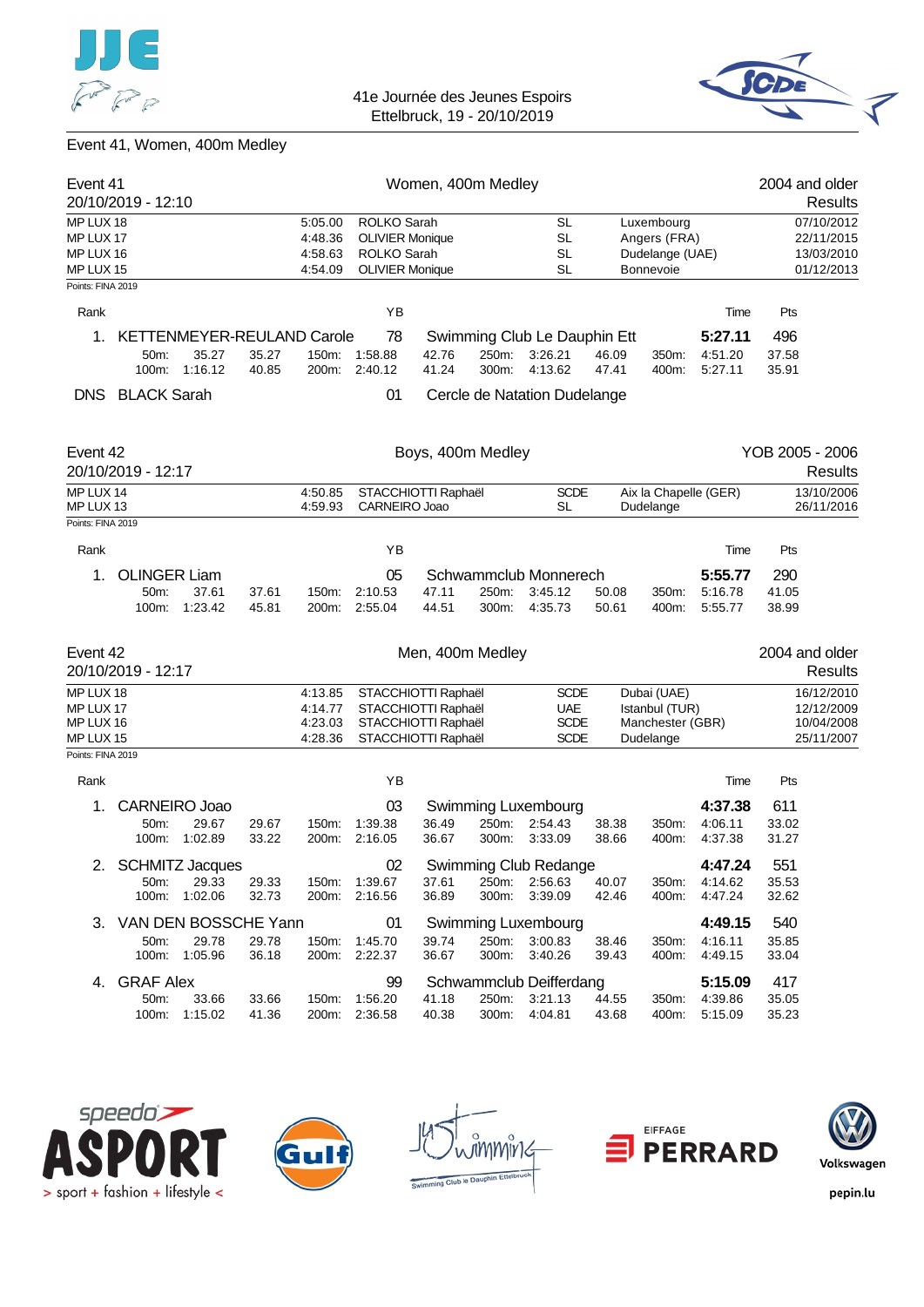![](_page_41_Picture_0.jpeg)

![](_page_41_Picture_2.jpeg)

#### Event 43 Girls, 100m Freestyle YOB 2005 - 2006

|                   | 20/10/2019 - 12:23       |       |                              |           |            |                 | <b>Results</b> |
|-------------------|--------------------------|-------|------------------------------|-----------|------------|-----------------|----------------|
| MP LUX 14         |                          | 56.92 | <b>MEYNEN Julie</b>          | <b>SL</b> | Luxembourg |                 | 27/11/2011     |
| MP LUX 13         |                          | 58.53 | <b>MEYNEN Julie</b>          | <b>SL</b> | Luxembourg |                 | 05/12/2010     |
| Points: FINA 2019 |                          |       |                              |           |            |                 |                |
| Rank              |                          | YB    |                              | Time      | Pts        | 50 <sub>m</sub> | 100m           |
| 1.                | <b>JOMINET Lou</b>       | 05    | Swimming Luxembourg          | 1:00.10   | 584        | 29.58           | 30.52          |
| 2.                | <b>HRIC Laura</b>        | 05    | Swimming Luxembourg          | 1:02.00   | 532        | 29.86           | 32.14          |
| 3.                | <b>DEVISCOUR Sarah</b>   | 05    | Cercle Nautique Echternach   | 1:04.07   | 482        | 31.10           | 32.97          |
| 4.                | <b>URBAIN Lara</b>       | 05    | Scsv                         | 1:04.29   | 477        | 31.00           | 33.29          |
| 5.                | <b>GEORGES Madeleine</b> | 05    | Schwammclub Deifferdang      | 1:04.82   | 465        | 30.95           | 33.87          |
| 6.                | <b>LEONARD Lis</b>       | 05    | Swimming Luxembourg          | 1:07.31   | 416        | 32.35           | 34.96          |
| 7.                | <b>CARNEIRO Sofia</b>    | 06    | Swimming Luxembourg          | 1:08.72   | 390        | 32.70           | 36.02          |
| 8.                | <b>KIDD Francesca</b>    | 06    | Swimming Luxembourg          | 1:08.89   | 388        | 32.29           | 36.60          |
| 9.                | <b>KETTENMEYER Yin</b>   | 06    | Swimming Club Le Dauphin Ett | 1:09.78   | 373        | 33.55           | 36.23          |
| 10.               | <b>CORREIA Eva</b>       | 05    | Cercle de Natation Diekirch  | 1:09.97   | 370        | 33.62           | 36.35          |
| 11.               | <b>SIEBENS Hanne</b>     | 06    | Cercle de Natation Dudelange | 1:10.91   | 355        | 34.42           | 36.49          |
| 12.               | <b>BOKOVA Marta</b>      | 06    | Swimming Luxembourg          | 1:11.55   | 346        | 35.06           | 36.49          |
| 13.               | <b>NOTHUM Gwen</b>       | 06    | Swimming Club Redange        | 1:11.81   | 342        | 33.79           | 38.02          |
| 14.               | POPA Sonia               | 06    | Schwammclub Monnerech        | 1:12.31   | 335        | 35.04           | 37.27          |
| 15.               | <b>GOUILLART</b> Ivana   | 05    | Schwammclub Monnerech        | 1:12.77   | 329        | 34.22           | 38.55          |
| 16.               | <b>KUNTZ Julia</b>       | 06    | <b>SSG Saar Max Ritter</b>   | 1:15.62   | 293        | 34.88           | 40.74          |
| 17.               | <b>BERTRANG Marina</b>   | 05    | Schwammclub Monnerech        | 1:15.76   | 291        | 35.73           | 40.03          |
| 18.               | <b>ERNENS Chloe</b>      | 05    | Schwammclub Deifferdang      | 1:16.13   | 287        | 36.41           | 39.72          |
| 19.               | <b>OLINGER Tina</b>      | 06    | Swimming Club Redange        | 1:16.40   | 284        | 36.56           | 39.84          |
| 20.               | <b>BERTRANG Louana</b>   | 06    | Schwammclub Monnerech        | 1:20.67   | 241        | 38.37           | 42.30          |
| 21.               | <b>HOTTON Nora</b>       | 05    | <b>Natation Club Athus</b>   | 1:24.31   | 211        | 40.29           | 44.02          |
| 22.               | <b>DEBERGH Celestine</b> | 06    | Schwammclub Deifferdang      | 1:25.52   | 202        | 40.61           | 44.91          |
| <b>DSQ</b>        | <b>GAMASA Polina</b>     | 05    | Cercle de Natation Dudelange |           |            |                 |                |

*G2 - Starting before the starting signal (SW 4.4) (Time: 12:39)*

| Event 43<br>20/10/2019 - 12:23 |       | Women, 100m Freestyle |             |                | 2004 and older<br><b>Results</b> |
|--------------------------------|-------|-----------------------|-------------|----------------|----------------------------------|
| MP LUX 18                      | 53.45 | <b>MEYNEN Julie</b>   | <b>SCDE</b> | Netanya (ISR)  | 03/12/2015                       |
| MP LUX 17                      | 54.35 | <b>MEYNEN Julie</b>   | SL          | Doha (QAT)     | 04/12/2014                       |
| MP LUX 16                      | 55.25 | <b>MEYNEN Julie</b>   | SL          | Herning (DEN)  | 12/12/2013                       |
| MP LUX 15                      | 55.60 | <b>MEYNEN Julie</b>   | SL          | Istanbul (TUR) | 13/12/2012                       |
| Points: FINA 2019              |       |                       |             |                |                                  |

| Rank |                            | YB. |                              | Time    | Pts | 50 <sub>m</sub> | 100m  |
|------|----------------------------|-----|------------------------------|---------|-----|-----------------|-------|
|      | <b>PETERS Emma</b>         | 03  | Cercle de Natation Dudelange | 58.70   | 627 | 28.21           | 30.49 |
| 2.   | <b>FABER Maiti</b>         | 01  | Swimming Club Le Dauphin Ett | 1:00.87 | 562 | 29.50           | 31.37 |
| 3.   | <b>HAMEN SAIEG Yael</b>    | 01  | Swimming Luxembourg          | 1:01.56 | 543 | 29.49           | 32.07 |
| 4.   | <b>BACKES Zoe</b>          | 04  | Scsv                         | 1:03.27 | 500 | 30.62           | 32.65 |
| 5.   | <b>FABIANI Chanel</b>      | 03  | Cercle de Natation Dudelange | 1:04.66 | 469 | 30.57           | 34.09 |
| 6.   | <b>BROICH Louisa Marie</b> | 03  | Postsportverein Trier        | 1:04.91 | 463 | 30.71           | 34.20 |
|      | <b>BRAVACCINI Sabrina</b>  | 95  | Swimming Club Le Dauphin Ett | 1:05.19 | 457 | 31.00           | 34.19 |
| 8.   | <b>BROICH Lea-Sophie</b>   | 00  | Postsportverein Trier        | 1:07.12 | 419 | 32.09           | 35.03 |
| 9.   | <b>HAAG Nora</b>           | 04  | Swimming Club Redange        | 1:08.59 | 393 | 32.15           | 36.44 |
| 10.  | PEDROSA ANTONIO Monica     | 03  | Cercle de Natation Diekirch  | 1:09.77 | 373 | 32.56           | 37.21 |
| 11.  | <b>ELCHEROTH Milly</b>     | 03  | Swimming Club Redange        | 1:09.78 | 373 | 33.76           | 36.02 |
| 12.  | <b>BUCHHOLTZ Antonia</b>   | 02  | <b>SSG Saar Max Ritter</b>   | 1:10.78 | 357 | 33.87           | 36.91 |
| 13.  | <b>WINKEL Nadine</b>       | 04  | Schwammclub Deifferdang      | 1:11.30 | 350 | 33.58           | 37.72 |
|      |                            |     |                              |         |     |                 |       |

![](_page_41_Picture_11.jpeg)

![](_page_41_Figure_12.jpeg)

![](_page_41_Picture_14.jpeg)

![](_page_41_Picture_15.jpeg)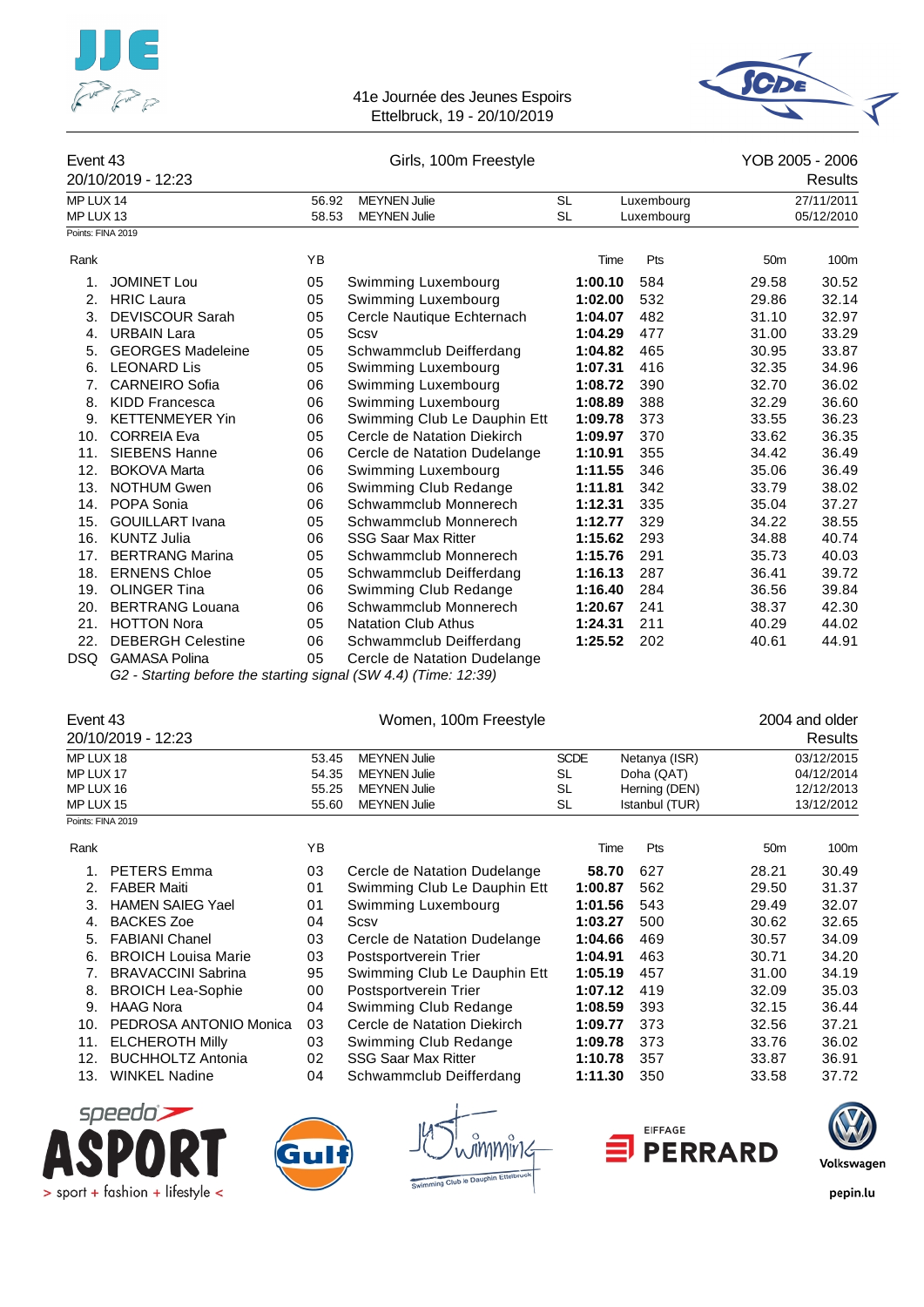![](_page_42_Picture_0.jpeg)

![](_page_42_Picture_2.jpeg)

### Event 43, Women, 100m Freestyle, 2004 and older

| Rank |                        | YΒ  |                             | Time          | <b>Pts</b> | 50 <sub>m</sub> | 100m  |
|------|------------------------|-----|-----------------------------|---------------|------------|-----------------|-------|
|      | 14. TER HEEGDE Chantal | 99  | Cercle Nautique Echternach  | $1:11.52$ 346 |            | 34.50           | 37.02 |
|      | 15. HUBERT Alina       | 04  | SSG Saar Max Ritter         | $1:12.51$ 332 |            | 34.81           | 37.70 |
|      | 16. BALON Flavie       | 04  | <b>Natation Club Athus</b>  | 1:16.19 286   |            | 36.15           | 40.04 |
|      | 17. DUBOS Flavie       | 03. | Cercle de Natation Diekirch | $1:20.62$ 242 |            | 39.19           | 41.43 |

| Event 44                       |                                                                                                                      |       | Boys, 100m Freestyle                      |             |            | YOB 2005 - 2006 |            |
|--------------------------------|----------------------------------------------------------------------------------------------------------------------|-------|-------------------------------------------|-------------|------------|-----------------|------------|
|                                | 20/10/2019 - 12:37                                                                                                   |       |                                           |             |            |                 | Results    |
| MP LUX 14                      |                                                                                                                      | 54.38 | STACCHIOTTI RAphaël                       | <b>SCDE</b> | Dudelange  |                 | 17/12/2006 |
| MP LUX 13<br>Points: FINA 2019 |                                                                                                                      | 58.04 | DALEIDEN CIUFERRI Ralph                   | <b>SL</b>   | Ettelbruck |                 | 24/04/2016 |
|                                |                                                                                                                      |       |                                           |             |            |                 |            |
| Rank                           |                                                                                                                      | YB    |                                           | Time        | Pts        | 50 <sub>m</sub> | 100m       |
| 1.                             | <b>RAJE Michael</b>                                                                                                  | 06    | <b>SSG Saar Max Ritter</b>                | 54.81       | 551        | 26.06           | 28.75      |
| 2.                             | <b>DURAKOVIC Tarik</b>                                                                                               | 05    | Swimming Luxembourg                       | 57.80       | 470        | 27.81           | 29.99      |
| 3.                             | <b>CARNEIRO Nuno</b>                                                                                                 | 05    | Swimming Luxembourg                       | 1:00.89     | 402        | 28.64           | 32.25      |
| 4.                             | <b>CALMES Nicolas</b>                                                                                                | 06    | Schwammclub Monnerech                     | 1:02.44     | 372        | 30.22           | 32.22      |
| 5.                             | <b>THILL Nicolas</b>                                                                                                 | 05    | Swimming Luxembourg                       | 1:02.65     | 369        | 30.17           | 32.48      |
|                                | <b>BOENTGES Kimi</b>                                                                                                 | 05    | Cercle Nautique Petange                   | 1:02.65     | 369        | 31.01           | 31.64      |
| 7.                             | NTAGANDA Alexis                                                                                                      | 05    | Swimming Luxembourg                       | 1:03.04     | 362        | 30.21           | 32.83      |
| 8.                             | <b>WEYRICH Mike</b>                                                                                                  | 05    | Swimming Club Le Dauphin Ett              | 1:03.45     | 355        | 30.32           | 33.13      |
| 9.                             | <b>KIRCH Paul</b>                                                                                                    | 05    | Cercle de Natation Dudelange              | 1:03.62     | 352        | 29.51           | 34.11      |
| 10.                            | <b>BOURGUIGNON Benjamin</b>                                                                                          | 05    | Swimming Club Le Dauphin Ett              | 1:04.86     | 332        | 31.20           | 33.66      |
| 11.                            | <b>MOOG Mathis</b>                                                                                                   | 06    | Swimming Luxembourg                       | 1:05.67     | 320        | 31.98           | 33.69      |
| 12.                            | <b>WESTER Ben</b>                                                                                                    | 06    | Cercle de Natation Dudelange              | 1:05.87     | 317        | 32.23           | 33.64      |
| 13.                            | <b>KEMP Finn</b>                                                                                                     | 05    | Swimming Luxembourg                       | 1:06.79     | 304        | 32.03           | 34.76      |
|                                | 14. SPENCER Jai                                                                                                      | 05    | Cercle de Natation Dudelange              | 1:07.45     | 295        | 32.22           | 35.23      |
|                                | <b>TRESSEL Yannis</b>                                                                                                | 05    | Swimming Club Le Dauphin Ett              | 1:07.45     | 295        | 33.03           | 34.42      |
|                                | 16. RIKKERT Thijmen                                                                                                  | 06    | Swimming Luxembourg                       | 1:07.65     | 293        | 32.74           | 34.91      |
| 17.                            | <b>OLINGER Liam</b>                                                                                                  | 05    | Schwammclub Monnerech                     | 1:09.36     | 272        | 32.88           | 36.48      |
| 18.                            | <b>BOZONCA Gabriel</b>                                                                                               | 06    | Schwammclub Deifferdang                   | 1:09.70     | 268        | 32.76           | 36.94      |
| 19.                            | <b>JAAS Tom</b>                                                                                                      | 06    | Swimming Club Le Dauphin Ett              | 1:10.25     | 261        | 33.04           | 37.21      |
| 20.                            | <b>TUCHILA Ionut Alexandru</b>                                                                                       | 06    | Swimming Luxembourg                       | 1:10.52     | 258        | 33.96           | 36.56      |
| 21.                            | <b>SCHOCKMEL Julien</b>                                                                                              | 06    | Swimming Club Redange                     | 1:10.55     | 258        | 33.64           | 36.91      |
| 22.                            | MILANOVSKI Stefan                                                                                                    | 06    | Swimming Luxembourg                       | 1:13.02     | 233        | 34.76           | 38.26      |
| 23.                            | JAAS Joe                                                                                                             | 06    | Swimming Club Le Dauphin Ett              | 1:13.03     | 233        | 35.11           | 37.92      |
| 24.                            | <b>D'HAES William</b>                                                                                                | 06    | Schwammclub Deifferdang                   | 1:13.17     | 231        | 34.68           | 38.49      |
|                                | 25. GUIOT Erwann                                                                                                     | 05    | Schwammclub Deifferdang                   | 1:19.68     | 179        | 37.92           | 41.76      |
| 26.                            | LEBEDEV Sasha                                                                                                        | 06    | Cercle de Natation Dudelange              | 1:36.37     | 101        | 45.27           | 51.10      |
|                                | DSQ BAYENET Louis                                                                                                    | 06    | <b>Natation Club Athus</b>                |             |            |                 |            |
|                                | G2 - Starting before the starting signal (SW 4.4) (Time: 12:57)                                                      |       |                                           |             |            |                 |            |
| $\cdots$                       | $\mathbf{r}$ $\mathbf{r}$ $\mathbf{r}$ $\mathbf{r}$ $\mathbf{r}$ $\mathbf{r}$ $\mathbf{r}$ $\mathbf{r}$ $\mathbf{r}$ |       | $\sim$ $\sim$ $\sim$ $\sim$ $\sim$ $\sim$ |             |            |                 |            |

WDR FLOREAN Darius 05 Swimming Luxembourg WDR PEUSCH Kevin 06 Swimming Luxembourg

![](_page_42_Picture_7.jpeg)

![](_page_42_Picture_8.jpeg)

![](_page_42_Picture_9.jpeg)

![](_page_42_Picture_10.jpeg)

![](_page_42_Picture_11.jpeg)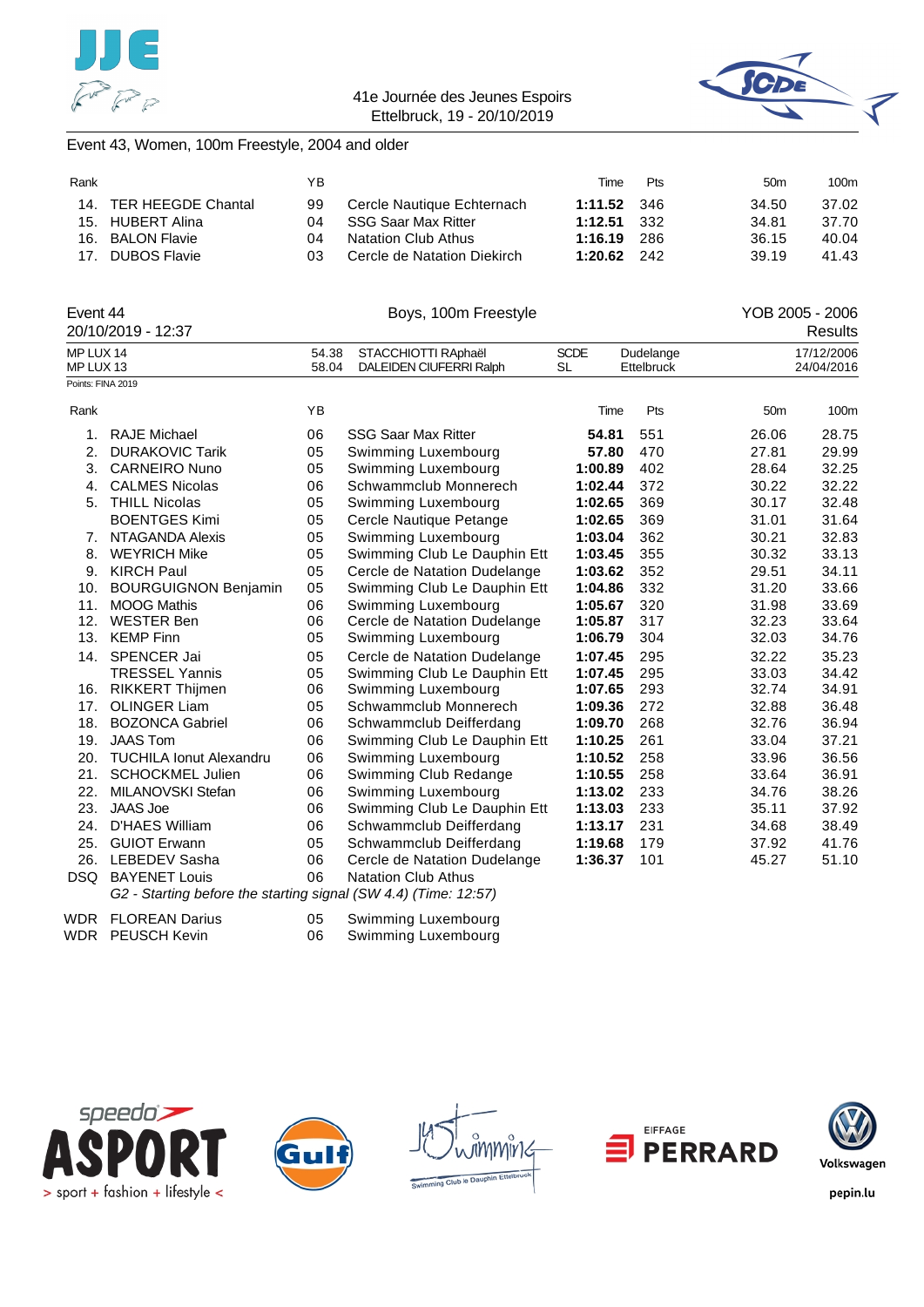![](_page_43_Picture_0.jpeg)

![](_page_43_Picture_2.jpeg)

# Event 44, Men, 100m Freestyle

| Event 44          |                       |       | Men, 100m Freestyle          |             | 2004 and older |                 |            |
|-------------------|-----------------------|-------|------------------------------|-------------|----------------|-----------------|------------|
|                   | 20/10/2019 - 12:37    |       |                              |             |                |                 | Results    |
| MP LUX 18         |                       | 49.29 | <b>HENX Julien</b>           | <b>CNDu</b> | Bonnevoie      |                 | 01/12/2013 |
| MP LUX 17         |                       | 48.82 | STACCHIOTTI Raphaël          | <b>SCDE</b> | Istanbul (TUR) | 11/12/2009      |            |
| MP LUX 16         |                       | 50.60 | STACCHIOTTI Raphaël          | <b>SCDE</b> | Ettelbruck     |                 | 20/04/2008 |
| MP LUX 15         |                       | 51.56 | STACCHIOTTI Raphaël          | <b>SCDE</b> | Dudelange      |                 | 25/11/2007 |
| Points: FINA 2019 |                       |       |                              |             |                |                 |            |
| Rank              |                       | YB    |                              | Time        | Pts            | 50 <sub>m</sub> | 100m       |
| 1.                | <b>FABIANI Remi</b>   | 01    | Schwammclub Deifferdang      | 52.45       | 629            | 25.01           | 27.44      |
| 2.                | <b>JAAS Jeff</b>      | 04    | Swimming Club Le Dauphin Ett | 53.81       | 582            | 26.35           | 27.46      |
| 3.                | <b>BECKERS Felix</b>  | 01    | Swimming Club Le Dauphin Ett | 53.91       | 579            | 26.04           | 27.87      |
| 4.                | <b>BOKOV Rodion</b>   | 03    | Swimming Luxembourg          | 55.38       | 534            | 26.83           | 28.55      |
| 5.                | <b>MORIS Cedric</b>   | 98    | Swimming Club Le Dauphin Ett | 57.06       | 488            | 27.07           | 29.99      |
| 6.                | <b>BANKY Jordan</b>   | 01    | Swimming Luxembourg          | 57.19       | 485            | 27.35           | 29.84      |
| 7.                | <b>MORARU Matteo</b>  | 04    | Swimming Luxembourg          | 57.77       | 470            | 27.98           | 29.79      |
| 8.                | <b>STAIGER Jannis</b> | 00    | <b>SSG Saar Max Ritter</b>   | 57.88       | 468            | 27.74           | 30.14      |
| 9.                | <b>MULDER Anael</b>   | 02    | <b>Natation Club Athus</b>   | 58.91       | 443            | 28.30           | 30.61      |
| 10.               | <b>KIRCH Felix</b>    | 03    | Cercle de Natation Dudelange | 59.13       | 439            | 27.68           | 31.45      |
| 11.               | <b>KOHL Charel</b>    | 04    | Swimming Club Le Dauphin Ett | 59.82       | 423            | 29.04           | 30.78      |
| 12.               | <b>THEISOHN Leon</b>  | 02    | <b>SSG Saar Max Ritter</b>   | 59.94       | 421            | 28.86           | 31.08      |
| 13.               | MILANOVSKI Nikola     | 04    | Swimming Luxembourg          | 1:01.73     | 385            | 30.09           | 31.64      |
|                   | 14. PALAGNIOUK Romain | 04    | Cercle Nautique Petange      | 1:02.38     | 373            | 29.81           | 32.57      |
|                   | 15. FETZ Tom          | 04    | Cercle Nautique Echternach   | 1:02.59     | 370            | 29.59           | 33.00      |
| 16.               | <b>DENTER Arthur</b>  | 04    | Cercle Nautique Echternach   | 1:04.15     | 343            | 29.79           | 34.36      |
|                   | 17. VIGUIER Elyan     | 04    | Swimming Luxembourg          | 1:04.19     | 343            | 30.65           | 33.54      |
| 18.               | LINDMARK MELO Hugo    | 04    | Cercle de Natation Dudelange | 1:04.35     | 340            | 31.07           | 33.28      |
|                   | 19. DHONTE Henri      | 04    | Swimming Luxembourg          | 1:04.80     | 333            | 30.54           | 34.26      |
|                   | 20. PUETZ Christophe  | 04    | Swimming Club Le Dauphin Ett | 1:06.46     | 309            | 31.53           | 34.93      |
| 21.               | <b>MOHR Sam</b>       | 04    | Cercle Nautique Echternach   | 1:08.08     | 287            | 33.03           | 35.05      |
| 22.               | <b>WENZEL Gregory</b> | 04    | Cercle de Natation Diekirch  | 1:10.87     | 254            | 32.31           | 38.56      |
| 23.               | <b>DELIEGE Brice</b>  | 04    | <b>Natation Club Athus</b>   | 1:11.22     | 251            | 34.04           | 37.18      |
| 24.               | <b>ZEYEN Mick</b>     | 03    | Cercle Nautique Petange      | 1:15.76     | 208            | 35.64           | 40.12      |
| <b>DNS</b>        | <b>STRASSEL Max</b>   | 04    | <b>SSG Saar Max Ritter</b>   |             |                |                 |            |
|                   | DNS ADAMI Mike        | 99    | Swimming Club Le Dauphin Ett |             |                |                 |            |
| <b>WDR</b>        | <b>SAUBER Bob</b>     | 01    | Swimming Club Redange        |             |                |                 |            |
| <b>WDR</b>        | <b>WIRTH David</b>    | 02    | Schwammclub Deifferdang      |             |                |                 |            |
| <b>WDR</b>        | <b>KACHURA Dinis</b>  | 04    | Cercle de Natation Diekirch  |             |                |                 |            |

![](_page_43_Picture_5.jpeg)

![](_page_43_Picture_6.jpeg)

![](_page_43_Figure_7.jpeg)

![](_page_43_Picture_8.jpeg)

![](_page_43_Picture_9.jpeg)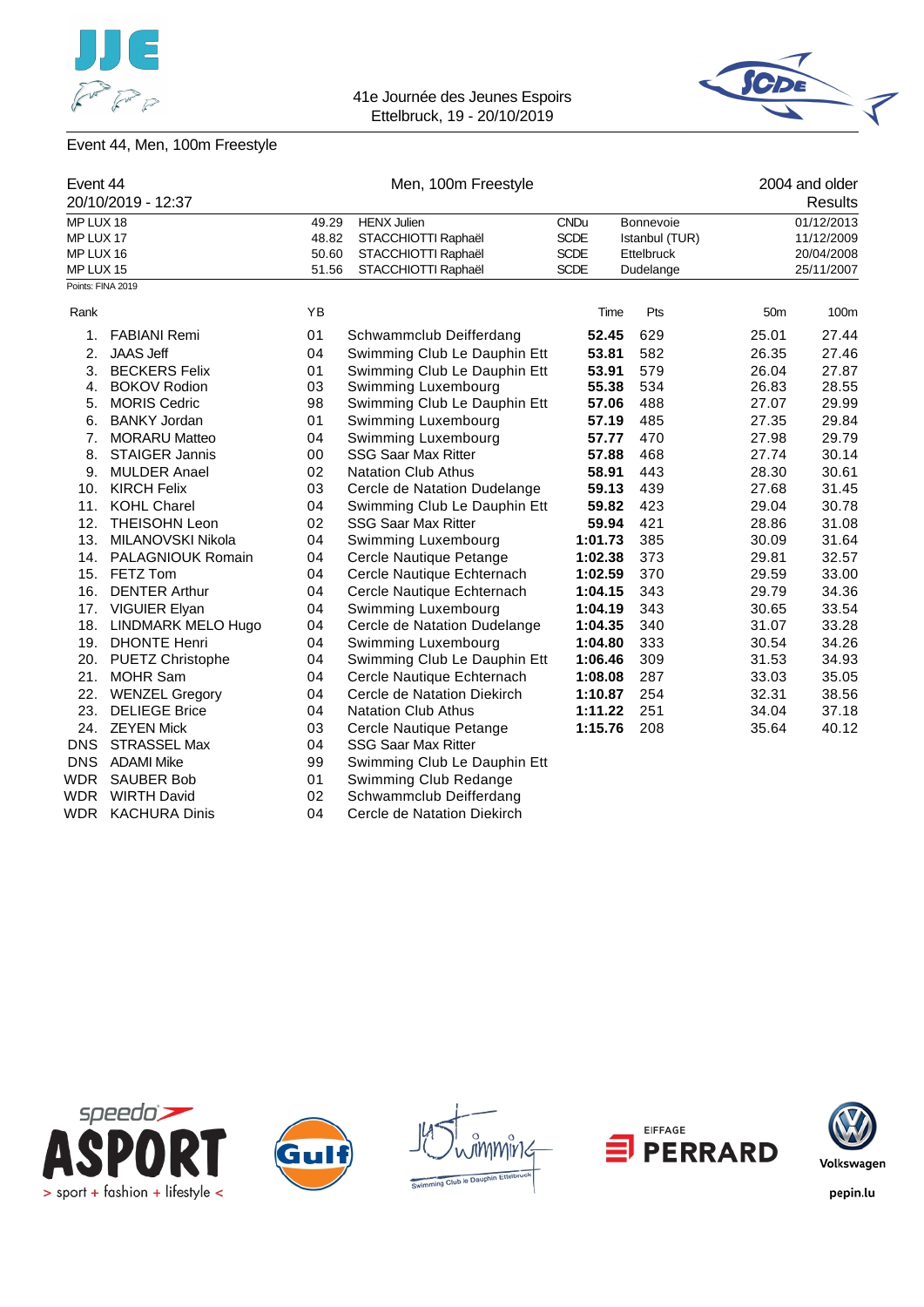![](_page_44_Picture_0.jpeg)

![](_page_44_Picture_2.jpeg)

# 4 - TEENAGERS & OLDIES 20/10/2019 - 14:26

|                                | Event 45<br>20/10/2019 - 14:26 |                          |                |                        | Girls, 400m Freestyle                            |                               |                |                                                          |                |                           | YOB 2005 - 2006<br>Results |                |                          |
|--------------------------------|--------------------------------|--------------------------|----------------|------------------------|--------------------------------------------------|-------------------------------|----------------|----------------------------------------------------------|----------------|---------------------------|----------------------------|----------------|--------------------------|
| MP LUX 14<br>MP LUX 13         |                                |                          |                | 4:27.07<br>4:27.46     | <b>JOMINET Lou</b>                               | <b>GREIVELDINGER Laurence</b> |                | $\mathsf{SL}% _{2}\left( \mathbb{Z}\right)$<br><b>SL</b> |                | Dudelange<br>Dudelange    |                            |                | 21/12/2001<br>01/12/2018 |
| Points: FINA 2019              |                                |                          |                |                        |                                                  |                               |                |                                                          |                |                           |                            |                |                          |
| Rank                           |                                |                          |                |                        | YB                                               |                               |                |                                                          |                |                           | Time                       | Pts            |                          |
| 1.                             | <b>JOMINET Lou</b>             |                          |                |                        | 05                                               |                               |                | Swimming Luxembourg                                      |                |                           | 4:27.47                    | 668            |                          |
|                                | 50m:                           | 30.92<br>100m: 1:04.58   | 30.92<br>33.66 | 150m:                  | 1:38.50<br>200m: 2:12.74                         | 33.92<br>34.24                | 250m:<br>300m: | 2:47.03<br>3:20.69                                       | 34.29<br>33.66 | 350m:<br>400m:            | 3:54.86<br>4:27.47         | 34.17<br>32.61 |                          |
| 2.                             | <b>HRIC Laura</b>              |                          |                |                        | 05                                               |                               |                | Swimming Luxembourg                                      |                |                           | 4:45.91                    | 547            |                          |
|                                | 50m:<br>100m:                  | 32.82<br>1:08.96         | 32.82<br>36.14 | 150m:                  | 1:45.46<br>200m: 2:21.82                         | 36.50<br>36.36                | 250m:<br>300m: | 2:58.29<br>3:35.01                                       | 36.47<br>36.72 | 350m:<br>400m:            | 4:11.08<br>4:45.91         | 36.07<br>34.83 |                          |
| З.                             |                                | <b>GEORGES Madeleine</b> |                |                        | 05                                               |                               |                | Schwammclub Deifferdang                                  |                |                           | 5:15.18                    | 408            |                          |
|                                | 50m:                           | 35.16<br>100m: 1:14.38   | 35.16<br>39.22 | 150m:                  | 1:54.62<br>200m: 2:34.04                         | 40.24<br>39.42                | 250m:<br>300m: | 3:14.36<br>3:54.52                                       | 40.32<br>40.16 | 350m:<br>400m:            | 4:35.25<br>5:15.18         | 40.73<br>39.93 |                          |
| 4.                             | <b>NOTHUM Gwen</b>             |                          |                |                        | 06                                               |                               |                | Swimming Club Redange                                    |                |                           | 5:16.72                    | 402            |                          |
|                                | 50m:                           | 35.07<br>100m: 1:14.23   | 35.07<br>39.16 | 150m:                  | 1:54.53<br>200m: 2:34.90                         | 40.30<br>40.37                | 250m:<br>300m: | 3:15.42<br>3:56.25                                       | 40.52<br>40.83 | 350m:<br>400m:            | 4:37.04<br>5:16.72         | 40.79<br>39.68 |                          |
| 5.                             |                                | <b>GOUILLART</b> Ivana   |                |                        | 05                                               |                               |                | Schwammclub Monnerech                                    |                |                           | 5:30.64                    | 354            |                          |
|                                | 50m:<br>100m:                  | 40.25<br>1:22.76         | 40.25<br>42.51 | 150m:<br>200m:         | 2:04.80<br>2:47.22                               | 42.04<br>42.42                | 250m:<br>300m: | 3:28.28<br>4:09.43                                       | 41.06<br>41.15 | 350m:<br>400m:            | 4:51.47<br>5.30.64         | 42.04<br>39.17 |                          |
| 6.                             | <b>SIEBENS Hanne</b>           |                          |                |                        | 06                                               |                               |                | Cercle de Natation Dudelange                             |                |                           | 5:31.07                    | 352            |                          |
|                                | 50m:                           | 38.68                    | 38.68          | 150m:                  | 2:04.07                                          | 42.92                         | 250m:          | 3:29.06                                                  | 42.33          | 350m:                     | 4:53.46                    | 42.32          |                          |
|                                | 100m:                          | 1:21.15                  | 42.47          |                        | 200m: 2:46.73                                    | 42.66                         | 300m:          | 4:11.14                                                  | 42.08          | 400m:                     | 5:31.07                    | 37.61          |                          |
| 7.                             | POPA Sonia                     |                          |                |                        | 06                                               |                               |                | Schwammclub Monnerech                                    |                |                           | 5:36.40                    | 336            |                          |
|                                | 50m:<br>100m:                  | 36.90<br>1:19.29         | 36.90<br>42.39 | 150m:<br>200m:         | 2:02.79<br>2:46.77                               | 43.50<br>43.98                | 250m:<br>300m: | 3:29.25<br>4:12.36                                       | 42.48<br>43.11 | 350m:<br>400m:            | 4:55.40<br>5:36.40         | 43.04<br>41.00 |                          |
| 8.                             | <b>ERNENS Chloe</b>            |                          |                |                        | 05                                               |                               |                | Schwammclub Deifferdang                                  |                |                           | 5:43.92                    | 314            |                          |
|                                | 50m:<br>100m:                  | 40.02<br>1:23.54         | 40.02<br>43.52 | 150m:<br>200m:         | 2:07.38<br>2:49.88                               | 43.84<br>42.50                | 250m:<br>300m: | 3:33.38<br>4:16.94                                       | 43.50<br>43.56 | 350m:<br>400m:            | 5:00.75<br>5:43.92         | 43.81<br>43.17 |                          |
| Event 45<br>20/10/2019 - 14:26 |                                |                          |                |                        |                                                  | Women, 400m Freestyle         |                |                                                          |                |                           |                            | 2004 and older | Results                  |
| MP LUX 18                      |                                |                          |                | 4:15.28                | <b>OILVIER Monique</b>                           |                               |                | <b>SL</b>                                                |                | Windsor (CAN)             |                            |                | 09/12/2016               |
| MP LUX 17<br>MP LUX 16         |                                |                          |                | 4:12.90<br>4:11.96     | <b>OLIVIER Monique</b><br><b>OLIVIER Monique</b> |                               |                | <b>SL</b><br><b>SL</b>                                   |                | Angers (FRA)<br>Dudelange |                            |                | 21/11/2015<br>05/12/2014 |
| MP LUX 15                      |                                |                          | 4:15.69        | <b>OLIVIER Monique</b> |                                                  |                               | <b>SL</b>      |                                                          | Lyon (FRA)     |                           |                            | 17/11/2013     |                          |

| Rank |             |         |                               |       | ΥB            |       |       |                              |       |       | Time    | Pts   |
|------|-------------|---------|-------------------------------|-------|---------------|-------|-------|------------------------------|-------|-------|---------|-------|
| 1    | FABER Maiti |         |                               |       | 01            |       |       | Swimming Club Le Dauphin Ett |       |       | 4:45.84 | 548   |
|      | $50m$ :     | 32.91   | 32.91                         | 150m: | 1:45.16       | 36.32 | 250m: | 2:58.27                      | 36.15 | 350m: | 4:11.09 | 36.30 |
|      | 100m:       | 1:08.84 | 35.93                         |       | 200m: 2:22.12 | 36.96 | 300m: | 3:34.79                      | 36.52 | 400m: | 4:45.84 | 34.75 |
|      |             |         | 2. KETTENMEYER-REULAND Carole |       | 78            |       |       | Swimming Club Le Dauphin Ett |       |       | 4:49.36 | 528   |
|      | $50m$ :     | 34.28   | 34.28                         | 150m: | 1:48.83       | 37.52 | 250m: | 3:01.56                      | 36.01 | 350m: | 4:13.95 | 36.59 |
|      | 100m:       | 1:11.31 | 37.03                         | 200m: | 2:25.55       | 36.72 | 300m: | 3:37.36                      | 35.80 | 400m: | 4:49.36 | 35.41 |

![](_page_44_Picture_7.jpeg)

Points: FINA 2019

![](_page_44_Picture_8.jpeg)

![](_page_44_Picture_9.jpeg)

![](_page_44_Picture_10.jpeg)

![](_page_44_Picture_11.jpeg)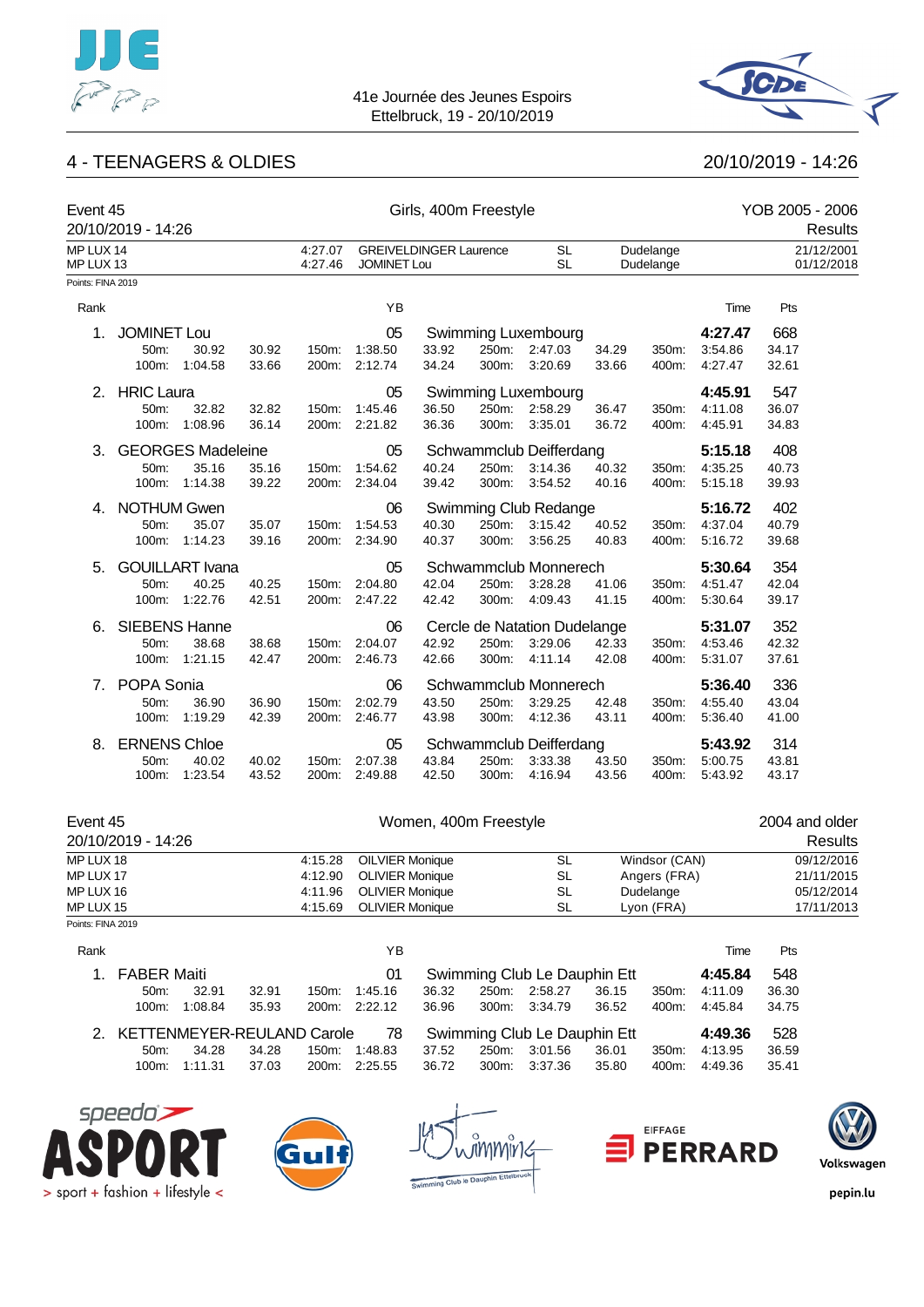![](_page_45_Picture_0.jpeg)

![](_page_45_Picture_2.jpeg)

### Event 45, Women, 400m Freestyle, 2004 and older

| Rank  |                                                    |                  |                |                             | YB                       |                |                                              |                                                    |                |                | Time                          | Pts                   |
|-------|----------------------------------------------------|------------------|----------------|-----------------------------|--------------------------|----------------|----------------------------------------------|----------------------------------------------------|----------------|----------------|-------------------------------|-----------------------|
| 3.    | <b>KETTENMEYER Ly</b><br>50m:<br>100m:             | 34.71<br>1:12.03 | 34.71<br>37.32 | 150m:<br>200m:              | 04<br>1:49.77<br>2:27.95 | 37.74<br>38.18 | 250m:<br>300m:                               | Swimming Club Le Dauphin Ett<br>3:05.82<br>3:43.94 | 37.87<br>38.12 | 350m:<br>400m: | 4:58.92<br>4:22.40<br>4:58.92 | 479<br>38.46<br>36.52 |
| 4.    | <b>BROICH Louisa Marie</b><br>50m:<br>100m:        | 33.58<br>1:11.10 | 33.58<br>37.52 | 150m:<br>200m:              | 03<br>1:49.96<br>2:28.95 | 38.86<br>38.99 | Postsportverein Trier<br>250m:<br>300m:      | 3:07.91<br>3:47.61                                 | 38.96<br>39.70 | 350m:<br>400m: | 5:03.88<br>4:26.95<br>5:03.88 | 456<br>39.34<br>36.93 |
|       | 5. REDING Alyssa<br>50m:<br>100m:                  | 34.70<br>1:12.83 | 34.70<br>38.13 | 150m:<br>200m:              | 04<br>1:51.07<br>2:29.80 | 38.24<br>38.73 | 250m:<br>300m:                               | Swimming Club Le Dauphin Ett<br>3:08.32<br>3:47.48 | 38.52<br>39.16 | 350m:<br>400m: | 5:05.25<br>4:27.08<br>5:05.25 | 450<br>39.60<br>38.17 |
| 6.    | <b>BALON Flavie</b><br>50m:<br>100m:               | 40.19<br>1:23.90 | 40.19<br>43.71 | 150m:<br>200m:              | 04<br>2:07.82<br>2:51.25 | 43.92<br>43.43 | <b>Natation Club Athus</b><br>250m:<br>300m: | 3:34.34<br>4:18.12                                 | 43.09<br>43.78 | 350m:<br>400m: | 5:43.26<br>5:01.64<br>5:43.26 | 316<br>43.52<br>41.62 |
| 7.    | <b>WINKEL Nadine</b><br>50 <sub>m</sub> :<br>100m: | 37.51<br>1:20.09 | 37.51<br>42.58 | 150m:<br>200 <sub>m</sub> : | 04<br>2:04.16<br>2:48.18 | 44.07<br>44.02 | 250m:<br>300m:                               | Schwammclub Deifferdang<br>3:32.62<br>4:17.16      | 44.44<br>44.54 | 350m:<br>400m: | 5:44.69<br>5:01.95<br>5:44.69 | 312<br>44.79<br>42.74 |
| WDR . | <b>HOLLERICH Anne</b>                              |                  |                |                             | 01                       |                |                                              | Swimming Club Le Dauphin Ett                       |                |                |                               |                       |

Event 46 Boys, 400m Freestyle YOB 2005 - 2006

| 20/10/2019 - 14:50 |                             |      |            | Results    |
|--------------------|-----------------------------|------|------------|------------|
| MP LUX 14          | 4:12.92 STACCHIOTTI Raphaël | SCDE | Dudelange  | 11/11/2006 |
| MP LUX 13          | 4:26.37 STACCHIOTTI Raphaël | SCDE | Echternach | 21/05/2005 |

Points: FINA 2019

| Rank |                                                    |                                            |                |                | YB                       |                |                |                                                    |                |                | Time                          | Pts                   |
|------|----------------------------------------------------|--------------------------------------------|----------------|----------------|--------------------------|----------------|----------------|----------------------------------------------------|----------------|----------------|-------------------------------|-----------------------|
| 1.   | <b>CARNEIRO Nuno</b><br>50 <sub>m</sub> :<br>100m: | 31.66<br>1:06.69                           | 31.66<br>35.03 | 150m:<br>200m: | 05<br>1:42.59<br>2:18.63 | 35.90<br>36.04 | 250m:<br>300m: | Swimming Luxembourg<br>2:54.87<br>3:31.08          | 36.24<br>36.21 | 350m:<br>400m: | 4:37.93<br>4:05.56<br>4:37.93 | 445<br>34.48<br>32.37 |
| 2.   | <b>WEYRICH Mike</b><br>50m:<br>100m:               | 31.17<br>1:06.84                           | 31.17<br>35.67 | 150m:<br>200m: | 05<br>1:43.25<br>2:19.76 | 36.41<br>36.51 | 250m:<br>300m: | Swimming Club Le Dauphin Ett<br>2:55.30<br>3:31.99 | 35.54<br>36.69 | 350m:<br>400m: | 4:42.08<br>4:07.56<br>4:42.08 | 426<br>35.57<br>34.52 |
| 3.   | <b>HOLLERICH Tom</b><br>50m:<br>100m:              | 34.27<br>1:11.85                           | 34.27<br>37.58 | 150m:<br>200m: | 06<br>1:49.89<br>2:27.31 | 38.04<br>37.42 | 250m:<br>300m: | Swimming Club Le Dauphin Ett<br>3:04.79<br>3:42.15 | 37.48<br>37.36 | 350m:<br>400m: | 4:55.43<br>4:19.63<br>4:55.43 | 370<br>37.48<br>35.80 |
| 4.   | <b>WESTER Ben</b><br>50m:<br>100m:                 | 34.33<br>1:12.62                           | 34.33<br>38.29 | 150m:<br>200m: | 06<br>1:50.97<br>2:29.48 | 38.35<br>38.51 | 250m:<br>300m: | Cercle de Natation Dudelange<br>3:08.87<br>3:47.32 | 39.39<br>38.45 | 350m:<br>400m: | 5:04.03<br>4:25.86<br>5:04.03 | 340<br>38.54<br>38.17 |
| 5.   | KIRCH Paul<br>50m:<br>100m:                        | 34.31<br>1:12.28                           | 34.31<br>37.97 | 150m:<br>200m: | 05<br>1:50.88<br>2:29.38 | 38.60<br>38.50 | 250m:<br>300m: | Cercle de Natation Dudelange<br>3:08.56<br>3:48.53 | 39.18<br>39.97 | 350m:<br>400m: | 5:07.72<br>4:27.90<br>5:07.72 | 328<br>39.37<br>39.82 |
| 6.   | <b>OLINGER Liam</b><br>50m:<br>100m:               | 34.63<br>1:14.28                           | 34.63<br>39.65 | 150m:<br>200m: | 05<br>1:54.39<br>2:35.34 | 40.11<br>40.95 | 250m:<br>300m: | Schwammclub Monnerech<br>3:14.88<br>3:57.50        | 39.54<br>42.62 | 350m:<br>400m: | 5:17.60<br>4:39.25<br>5:17.60 | 298<br>41.75<br>38.35 |
| 7.   | 50m:<br>100m:                                      | <b>BOZONCA Gabriel</b><br>36.37<br>1:17.21 | 36.37<br>40.84 | 150m:<br>200m: | 06<br>2:00.01<br>2:42.69 | 42.80<br>42.68 | 250m:<br>300m: | Schwammclub Deifferdang<br>3:25.81<br>4:08.25      | 43.12<br>42.44 | 350m:<br>400m: | 5:30.00<br>4:50.37<br>5:30.00 | 266<br>42.12<br>39.63 |

![](_page_45_Picture_11.jpeg)

![](_page_45_Picture_12.jpeg)

![](_page_45_Picture_13.jpeg)

![](_page_45_Picture_14.jpeg)

![](_page_45_Picture_15.jpeg)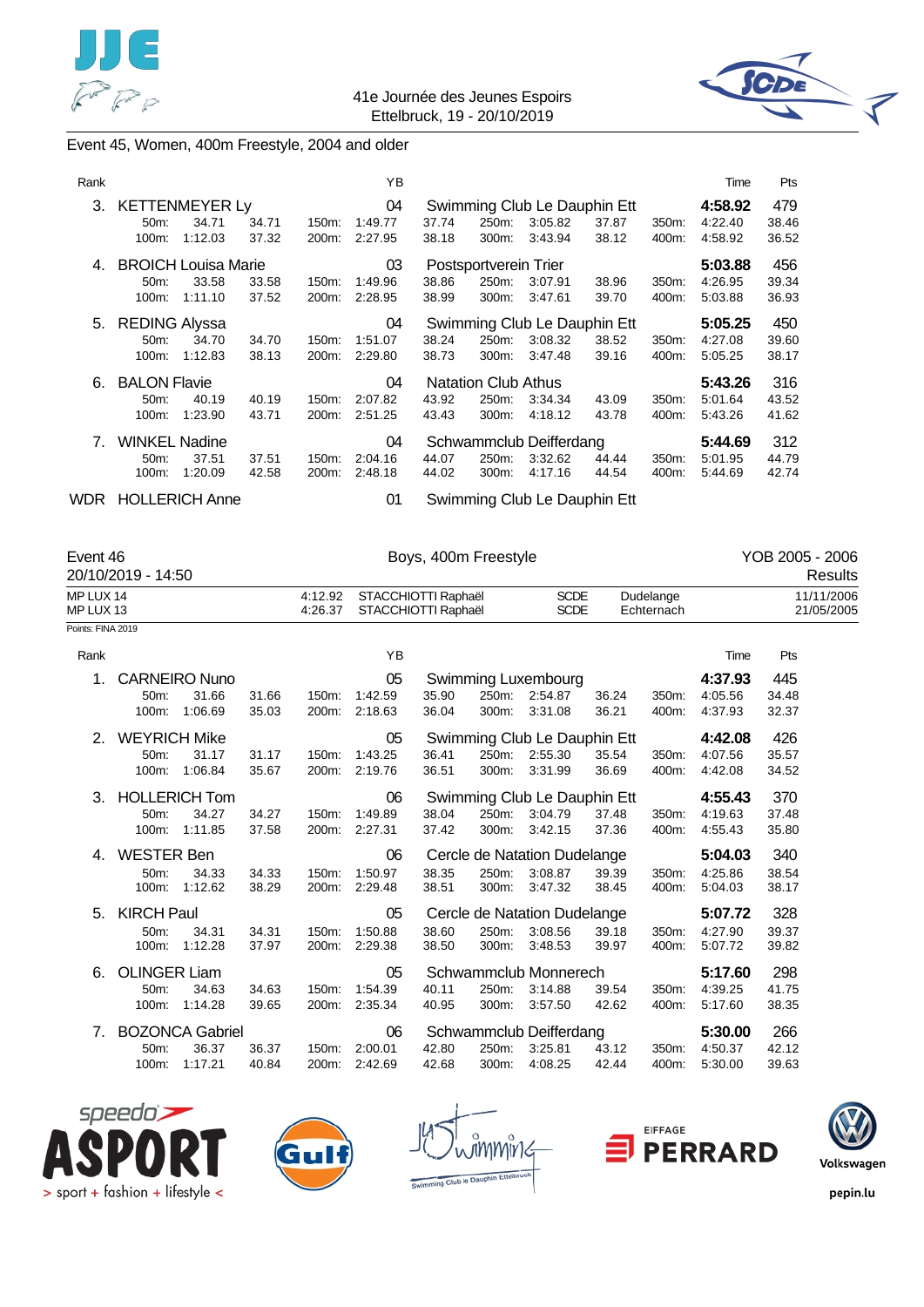![](_page_46_Picture_0.jpeg)

![](_page_46_Picture_2.jpeg)

# Event 46, Boys, 400m Freestyle, YOB 2005 - 2006

| Rank                                                                  |                                        |                                            |                |                                          | ΥB                                                                                     |                     |                                              |                                                    |                |                                                                     | Time                          | Pts                                                  |
|-----------------------------------------------------------------------|----------------------------------------|--------------------------------------------|----------------|------------------------------------------|----------------------------------------------------------------------------------------|---------------------|----------------------------------------------|----------------------------------------------------|----------------|---------------------------------------------------------------------|-------------------------------|------------------------------------------------------|
| 8.                                                                    | SPENCER Jai<br>50m:<br>100m:           | 35.71<br>1:17.29                           | 35.71<br>41.58 | 150m:<br>200m:                           | 05<br>2:00.22<br>2:44.90                                                               | 42.93<br>44.68      | 250m:<br>300m:                               | Cercle de Natation Dudelange<br>3:28.58<br>4:11.95 | 43.68<br>43.37 | 350m:<br>400m:                                                      | 5:34.63<br>4:54.95<br>5:34.63 | 255<br>43.00<br>39.68                                |
| 9.                                                                    | <b>D'HAES William</b><br>50m:<br>100m: | 38.59<br>1:22.55                           | 38.59<br>43.96 | 150m:<br>200m:                           | 06<br>2:07.95<br>2:55.84                                                               | 45.40<br>47.89      | 250m:<br>300m:                               | Schwammclub Deifferdang<br>3:41.78<br>4:26.98      | 45.94<br>45.20 | 350m:<br>400m:                                                      | 5:54.16<br>5:12.71<br>5:54.16 | 215<br>45.73<br>41.45                                |
| 10.                                                                   | <b>GUIOT Erwann</b><br>50m:            | 42.81<br>100m: 1:30.82                     | 42.81<br>48.01 | 150m:<br>200m:                           | 05<br>2:19.77<br>3:10.19                                                               | 48.95<br>50.42      | 250m:<br>300m:                               | Schwammclub Deifferdang<br>4:00.76<br>4:51.89      | 50.57<br>51.13 | 350m:<br>400m:                                                      | 6:25.57<br>5:42.19<br>6:25.57 | 166<br>50.30<br>43.38                                |
|                                                                       | <b>WDR FLOREAN Darius</b>              |                                            |                |                                          | 05                                                                                     |                     |                                              | Swimming Luxembourg                                |                |                                                                     |                               |                                                      |
| Event 46                                                              | 20/10/2019 - 14:50                     |                                            |                |                                          |                                                                                        | Men, 400m Freestyle |                                              |                                                    |                |                                                                     |                               | 2004 and older<br>Results                            |
| MP LUX 18<br>MP LUX 17<br>MP LUX 16<br>MP LUX 15<br>Points: FINA 2019 |                                        |                                            |                | 3:55.97<br>3:56.16<br>3:52.39<br>3:55.53 | <b>MANNES Max</b><br>STACCHIOTTI Raphaël<br>STACCHIOTTI Raphaël<br>STACCHIOTTI Raphaël |                     |                                              | SL<br><b>SCDE</b><br><b>SCDE</b><br><b>SCDE</b>    |                | Aix la chapelle (GER)<br>Dudelange<br>Manchester (GBR)<br>Dudelange |                               | 17/10/2015<br>21/11/2009<br>11/04/2008<br>24/11/2007 |
| Rank                                                                  |                                        |                                            |                |                                          | ΥB                                                                                     |                     |                                              |                                                    |                |                                                                     | Time                          | Pts                                                  |
| 1.                                                                    | <b>FABIANI Remi</b><br>50m:<br>100m:   | 28.74<br>1:01.38                           | 28.74<br>32.64 | 150m:<br>200m:                           | 01<br>1:34.62<br>2:07.98                                                               | 33.24<br>33.36      | 250m:<br>300m:                               | Schwammclub Deifferdang<br>2:40.43<br>3:12.59      | 32.45<br>32.16 | 350m:<br>400m:                                                      | 4:15.26<br>3:44.85<br>4:15.26 | 574<br>32.26<br>30.41                                |
| 2.                                                                    | 50m:<br>100m:                          | <b>SCHMITZ Jacques</b><br>28.95<br>1:01.50 | 28.95<br>32.55 | 150m:<br>200m:                           | 02<br>1:34.61<br>2:08.01                                                               | 33.11<br>33.40      | 250m:<br>300m:                               | Swimming Club Redange<br>2:40.59<br>3:12.85        | 32.58<br>32.26 | 350m:<br>400m:                                                      | 4:15.59<br>3:45.04<br>4:15.59 | 572<br>32.19<br>30.55                                |
| 3.                                                                    | <b>MORARU Matteo</b><br>50m:<br>100m:  | 29.64<br>1:02.70                           | 29.64<br>33.06 | 150m:<br>200m:                           | 04<br>1:35.74<br>2:09.49                                                               | 33.04<br>33.75      | 250m:<br>300m:                               | Swimming Luxembourg<br>2:42.65<br>3:16.15          | 33.16<br>33.50 | 350m:<br>400m:                                                      | 4:23.45<br>3:49.87<br>4:23.45 | 522<br>33.72<br>33.58                                |
| 4.                                                                    | <b>BOKOV Rodion</b><br>50m:            | 30.31<br>100m: 1:03.11                     | 30.31<br>32.80 | 150m:                                    | 03<br>1:36.56<br>200m: 2:10.54                                                         | 33.45<br>33.98      | 250m:                                        | Swimming Luxembourg<br>2:44.85<br>300m: 3:19.62    | 34.31<br>34.77 | 350m:<br>400m:                                                      | 4:28.23<br>3:54.10<br>4:28.23 | 495<br>34.48<br>34.13                                |
| 5.                                                                    | <b>MULDER Anael</b><br>50m:<br>100m:   | 30.43<br>1:04.26                           | 30.43<br>33.83 | 150m:<br>200m:                           | 02<br>1:39.01<br>2:13.95                                                               | 34.75<br>34.94      | <b>Natation Club Athus</b><br>250m:<br>300m: | 2:48.65<br>3:23.46                                 | 34.70<br>34.81 | 350m:<br>400m:                                                      | 4:29.80<br>3:56.90<br>4:29.80 | 486<br>33.44<br>32.90                                |
| 6.                                                                    | <b>KOHL Charel</b><br>50m:<br>100m:    | 34.90<br>1:12.69                           | 34.90<br>37.79 | 150m:                                    | 04<br>1:50.89<br>200m: 2:29.12                                                         | 38.20<br>38.23      | 250m:<br>300m:                               | Swimming Club Le Dauphin Ett<br>3:08.46<br>3:48.45 | 39.34<br>39.99 | 350m:<br>400m:                                                      | 5:01.78<br>4:25.35<br>5:01.78 | 347<br>36.90<br>36.43                                |
| 7.                                                                    | <b>DELIEGE Brice</b><br>50m:<br>100m:  | 36.15<br>1:15.99                           | 36.15<br>39.84 | 150m:<br>200m:                           | 04<br>1:57.23<br>2:38.99                                                               | 41.24<br>41.76      | <b>Natation Club Athus</b><br>250m:<br>300m: | 3:20.66<br>4:02.59                                 | 41.67<br>41.93 | 350m:<br>400m:                                                      | 5:26.08<br>4:44.92<br>5:26.08 | 275<br>42.33<br>41.16                                |

![](_page_46_Picture_5.jpeg)

![](_page_46_Picture_6.jpeg)

![](_page_46_Picture_7.jpeg)

![](_page_46_Picture_8.jpeg)

![](_page_46_Picture_9.jpeg)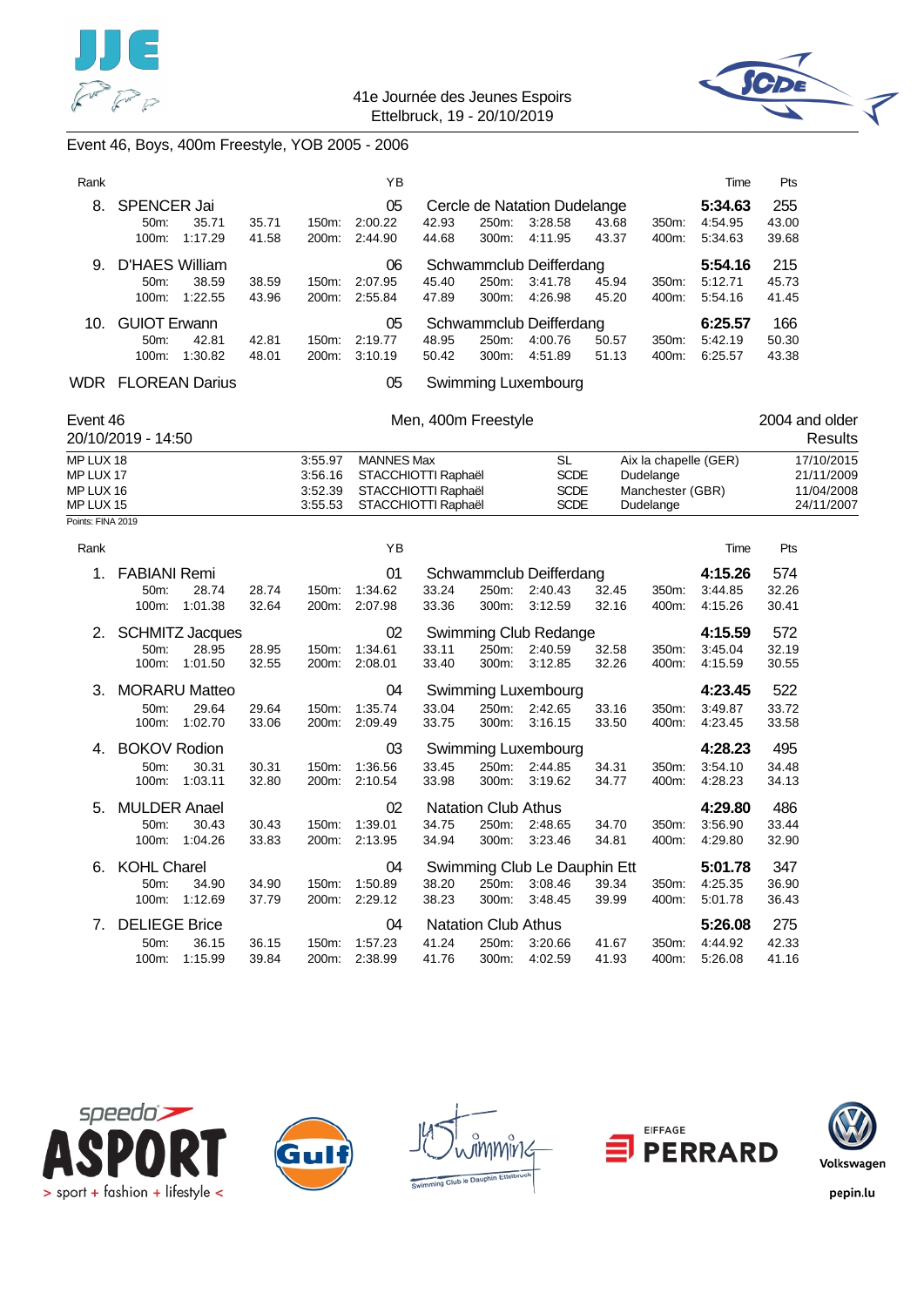![](_page_47_Picture_0.jpeg)

![](_page_47_Picture_2.jpeg)

| Event 47               | 20/10/2019 - 15:14        |                    | Girls, 100m Breaststroke       |                        |         |                        |                 | YOB 2005 - 2006<br>Results |
|------------------------|---------------------------|--------------------|--------------------------------|------------------------|---------|------------------------|-----------------|----------------------------|
| MP LUX 14              |                           | 1:14.71            | <b>EINHORN Jil</b>             | <b>SL</b>              |         | <b>Bonnevoie</b>       |                 | 02/12/2012                 |
| MP LUX 13              |                           | 1:16.90            | VAN DEN BOSSCHE Manon          | <b>SL</b>              |         | Luxembourg             |                 | 05/12/2010                 |
| Points: FINA 2019      |                           |                    |                                |                        |         |                        |                 |                            |
| Rank                   |                           | YB                 |                                |                        | Time    | Pts                    | 50 <sub>m</sub> | 100m                       |
|                        | 1. ALBERS Neele           | 05                 | Swimming Club Le Dauphin Ett   |                        | 1:18.00 | 511                    | 37.26           | 40.74                      |
| 2.                     | <b>LEONARD Lis</b>        | 05                 | Swimming Luxembourg            |                        | 1:18.55 | 500                    | 37.49           | 41.06                      |
| 3.                     | <b>KETTENMEYER Yin</b>    | 06                 | Swimming Club Le Dauphin Ett   |                        | 1:24.72 | 398                    | 40.31           | 44.41                      |
| 4.                     | <b>CARNEIRO Sofia</b>     | 06                 | Swimming Luxembourg            |                        | 1:26.46 | 375                    | 40.80           | 45.66                      |
|                        | 5. KIDD Francesca         | 06                 | Swimming Luxembourg            |                        | 1:27.72 | 359                    | 40.96           | 46.76                      |
| 6.                     | <b>GAMASA Polina</b>      | 05                 | Cercle de Natation Dudelange   |                        | 1:30.65 | 325                    | 42.98           | 47.67                      |
| 7.                     | <b>DEVISCOUR Sarah</b>    | 05                 | Cercle Nautique Echternach     |                        | 1:30.83 | 323                    | 42.57           | 48.26                      |
| 8.                     | <b>BOKOVA Marta</b>       | 06                 | Swimming Luxembourg            |                        | 1:37.99 | 257                    | 45.48           | 52.51                      |
| 9.                     | <b>OLINGER Tina</b>       | 06                 | Swimming Club Redange          |                        | 1:38.21 | 256                    | 46.64           | 51.57                      |
|                        | 10. BERTRANG Marina       | 05                 | Schwammclub Monnerech          |                        | 1:40.14 | 241                    | 45.49           | 54.65                      |
| Event 47               |                           |                    | Women, 100m Breaststroke       |                        |         |                        |                 | 2004 and older             |
|                        | 20/10/2019 - 15:14        |                    |                                |                        |         |                        |                 | Results                    |
| MP LUX 18              |                           | 1:13.90            | <b>ARENDT Nancy</b>            | LN                     |         | Bonn (GER)             |                 | 04/04/1987                 |
| MP LUX 17              |                           | 1:11.14            | <b>WALTZING Aurélie</b>        | <b>SCD</b>             |         | Bonn (GER)             |                 | 27/11/2010                 |
| MP LUX 16              |                           | 1:11.63            | <b>WALTZING Aurélie</b>        | <b>SCD</b>             |         | Dudelange              |                 | 22/11/2009                 |
| MP LUX 15              |                           | 1:12.74            | EINHORN Jil                    | <b>SL</b>              |         | Ettelbruck             |                 | 14/04/2013                 |
| Points: FINA 2019      |                           |                    |                                |                        |         |                        |                 |                            |
| Rank                   |                           | ΥB                 |                                |                        | Time    | Pts                    | 50 <sub>m</sub> | 100m                       |
| 1.                     | <b>BRAVACCINI Sabrina</b> | 95                 | Swimming Club Le Dauphin Ett   |                        | 1:22.92 | 425                    | 38.88           | 44.04                      |
| 2.                     | PEDROSA ANTONIO Monica    | 03                 | Cercle de Natation Diekirch    |                        | 1:24.33 | 404                    | 38.87           | 45.46                      |
| 3.                     | <b>HAAG Nora</b>          | 04                 | Swimming Club Redange          |                        | 1:24.78 | 397                    | 39.12           | 45.66                      |
| 4.                     | <b>BACKES Zoe</b>         | 04                 | Scsv                           |                        | 1:25.79 | 384                    | 40.56           | 45.23                      |
| 5.                     | <b>BUCHHOLTZ Antonia</b>  | 02                 | <b>SSG Saar Max Ritter</b>     |                        | 1:33.33 | 298                    | 44.26           | 49.07                      |
| 6.                     | <b>DUBOS Flavie</b>       | 03                 | Cercle de Natation Diekirch    |                        | 1:47.33 | 196                    | 50.95           | 56.38                      |
| <b>DNS</b>             | <b>UMLAUF Constanze</b>   | 02                 | <b>SSG Saar Max Ritter</b>     |                        |         |                        |                 |                            |
| Event 48               |                           |                    | Boys, 100m Breaststroke        |                        |         |                        |                 | YOB 2005 - 2006            |
|                        | 20/10/2019 - 15:22        |                    |                                |                        |         |                        |                 | <b>Results</b>             |
|                        |                           |                    |                                |                        |         |                        |                 |                            |
| MP LUX 14<br>MP LUX 13 |                           | 1:08.61<br>1:11.38 | CARNEIRO Joao<br>CARNEIRO Joao | <b>SL</b><br><b>SL</b> |         | Ettelbruck<br>Obercorn |                 | 23/04/2017<br>18/12/2016   |

|                   | MP LUX 13                   | 1:11.38 | CARNEIRO Joao                | <b>SL</b> | Obercorn |                 | 18/12/2016 |
|-------------------|-----------------------------|---------|------------------------------|-----------|----------|-----------------|------------|
| Points: FINA 2019 |                             |         |                              |           |          |                 |            |
| Rank              |                             | YB      |                              | Time      | Pts      | 50 <sub>m</sub> | 100m       |
|                   | <b>LUCARELLI Riccardo</b>   | 05      | Lux Sharks 16                | 1:09.48   | 512      | 33.24           | 36.24      |
| 2.                | <b>DURAKOVIC Tarik</b>      | 05      | Swimming Luxembourg          | 1:13.62   | 430      | 34.89           | 38.73      |
| 3.                | <b>KEMP Finn</b>            | 05      | Swimming Luxembourg          | 1:17.88   | 364      | 37.06           | 40.82      |
| 4.                | <b>BOURGUIGNON Benjamin</b> | 05      | Swimming Club Le Dauphin Ett | 1:19.37   | 343      | 36.75           | 42.62      |
| 5.                | <b>THILL Nicolas</b>        | 05      | Swimming Luxembourg          | 1:19.79   | 338      | 37.88           | 41.91      |
| 6.                | <b>CALMES Nicolas</b>       | 06      | Schwammclub Monnerech        | 1:21.00   | 323      | 38.15           | 42.85      |
| 7.                | <b>RIKKERT Thijmen</b>      | 06      | Swimming Luxembourg          | 1:24.74   | 282      | 39.72           | 45.02      |
| 8.                | NTAGANDA Alexis             | 05      | Swimming Luxembourg          | 1:26.37   | 266      | 39.95           | 46.42      |
| 9.                | <b>MOOG Mathis</b>          | 06      | Swimming Luxembourg          | 1:28.78   | 245      | 41.54           | 47.24      |
| 10.               | <b>TRESSEL Yannis</b>       | 05      | Swimming Club Le Dauphin Ett | 1:32.05   | 220      | 43.50           | 48.55      |
|                   | 11. TUCHILA Ionut Alexandru | 06      | Swimming Luxembourg          | 1:32.18   | 219      | 44.47           | 47.71      |

![](_page_47_Picture_5.jpeg)

![](_page_47_Figure_6.jpeg)

ng Club le Dauphin Et

![](_page_47_Picture_8.jpeg)

![](_page_47_Picture_9.jpeg)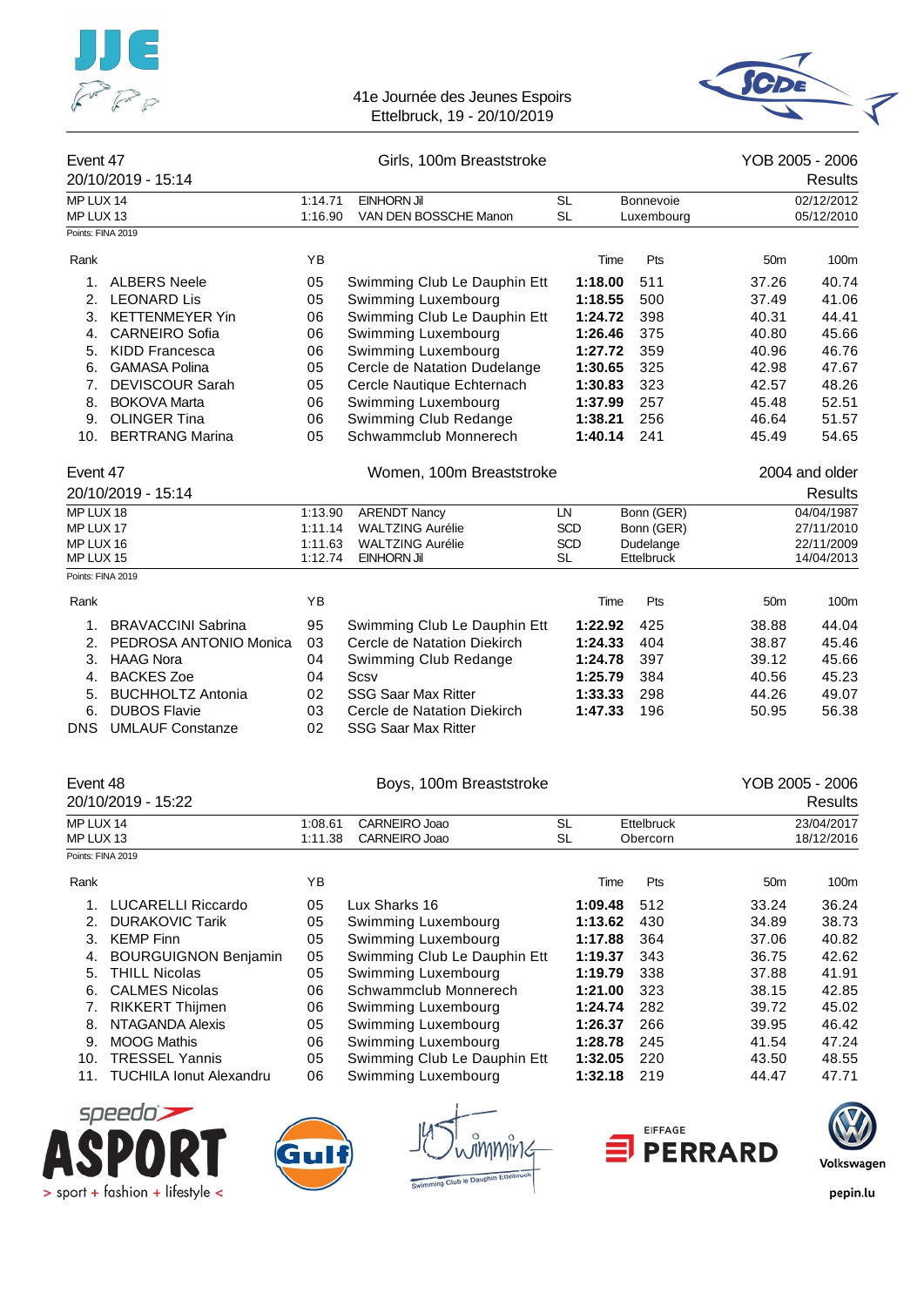![](_page_48_Picture_0.jpeg)

![](_page_48_Picture_2.jpeg)

# Event 48, Boys, 100m Breaststroke, YOB 2005 - 2006

| Rank              |                         | ΥB      |                              | Time        | Pts        | 50 <sub>m</sub> | 100m           |
|-------------------|-------------------------|---------|------------------------------|-------------|------------|-----------------|----------------|
| 12.               | <b>JAAS</b> Joe         | 06      | Swimming Club Le Dauphin Ett | 1:37.25     | 186        | 47.39           | 49.86          |
| 13.               | MILANOVSKI Stefan       | 06      | Swimming Luxembourg          | 1:37.38     | 186        | 45.81           | 51.57          |
| 14.               | <b>BAYENET Louis</b>    | 06      | <b>Natation Club Athus</b>   | 1:55.18     | 112        | 53.33           | 1:01.85        |
| 15.               | <b>LEBEDEV Sasha</b>    | 06      | Cercle de Natation Dudelange | 2:00.29     | 98         | 56.56           | 1:03.73        |
|                   | WDR PEUSCH Kevin        | 06      | Swimming Luxembourg          |             |            |                 |                |
| Event 48          |                         |         | Men, 100m Breaststroke       |             |            |                 | 2004 and older |
|                   | 20/10/2019 - 15:22      |         |                              |             |            |                 | <b>Results</b> |
| MP LUX 18         |                         | 1:03.51 | STACCHIOTTI Raphaël          | <b>SCDE</b> | Luxembourg |                 | 05/12/2010     |
| MP LUX 17         |                         | 1:02.94 | STACCHIOTTI Raphaël          | <b>SCDE</b> | Dudelange  |                 | 22/11/2009     |
| MP LUX 16         |                         | 1:04.56 | <b>ROLKO Ricky</b>           | <b>SL</b>   | Ettelbruck |                 | 19/04/2015     |
| MP LUX 15         |                         | 1:06.21 | <b>ROLKO Ricky</b>           | <b>SL</b>   | Bonnevoie  |                 | 14/12/2014     |
| Points: FINA 2019 |                         |         |                              |             |            |                 |                |
| Rank              |                         | YB      |                              | Time        | Pts        | 50 <sub>m</sub> | 100m           |
| 1.                | VAN DEN BOSSCHE Yann    | 01      | Swimming Luxembourg          | 1:03.91     | 658        | 30.09           | 33.82          |
| 2.                | <b>ROLKO Ricky</b>      | 99      | Swimming Luxembourg          | 1:04.87     | 629        | 30.63           | 34.24          |
| 3.                | <b>BECKERS Felix</b>    | 01      | Swimming Club Le Dauphin Ett | 1:06.41     | 587        | 31.39           | 35.02          |
| 4.                | <b>STAIGER Jannis</b>   | 00      | <b>SSG Saar Max Ritter</b>   | 1:07.60     | 556        | 31.49           | 36.11          |
| 5.                | <b>MORIS Cedric</b>     | 98      | Swimming Club Le Dauphin Ett | 1:10.31     | 494        | 33.50           | 36.81          |
| 6.                | MAAS-KOOB Cedric        | 02      | Swimming Club Le Dauphin Ett | 1:13.12     | 439        | 34.54           | 38.58          |
| 7.                | <b>BANKY Jordan</b>     | 01      | Swimming Luxembourg          | 1:13.40     | 434        | 33.53           | 39.87          |
| 8.                | <b>THEISOHN Leon</b>    | 02      | <b>SSG Saar Max Ritter</b>   | 1:19.22     | 345        | 36.65           | 42.57          |
| 9.                | <b>DHONTE Henri</b>     | 04      | Swimming Luxembourg          | 1:21.54     | 317        | 37.74           | 43.80          |
| 10.               | LINDMARK MELO Hugo      | 04      | Cercle de Natation Dudelange | 1:22.31     | 308        | 38.87           | 43.44          |
| 11.               | PALAGNIOUK Romain       | 04      | Cercle Nautique Petange      | 1:22.35     | 307        | 38.49           | 43.86          |
| 12.               | <b>PUETZ Christophe</b> | 04      | Swimming Club Le Dauphin Ett | 1:22.97     | 301        | 38.72           | 44.25          |
| 13.               | <b>DENTER Arthur</b>    | 04      | Cercle Nautique Echternach   | 1:23.52     | 295        | 37.80           | 45.72          |
| 14.               | MILANOVSKI Nikola       | 04      | Swimming Luxembourg          | 1:25.72     | 273        | 40.38           | 45.34          |
| 15.               | <b>MOHR Sam</b>         | 04      | Cercle Nautique Echternach   | 1:30.84     | 229        | 43.04           | 47.80          |
| 16.               | <b>ZEYEN Mick</b>       | 03      | Cercle Nautique Petange      | 1:33.90     | 207        | 44.55           | 49.35          |
| WDR               | <b>KACHURA Dinis</b>    | 04      | Cercle de Natation Diekirch  |             |            |                 |                |

| Event 49<br>20/10/2019 - 15:37         |          | Girls, 200m Butterfly |                                                           |             |                   |                              | YOB 2005 - 2006<br><b>Results</b> |                          |                  |
|----------------------------------------|----------|-----------------------|-----------------------------------------------------------|-------------|-------------------|------------------------------|-----------------------------------|--------------------------|------------------|
| MP LUX 14<br>MP LUX 13                 |          | 2:21.76<br>2:26.42    | PETERS Lena<br>NICKELS Kim                                |             | <b>CNDu</b><br>SL | Podgorica (MNE)<br>Dudelange |                                   | 28/05/2019<br>18/12/2004 |                  |
| Points: FINA 2019                      |          |                       |                                                           |             |                   |                              |                                   |                          |                  |
| Rank                                   | YΒ       |                       |                                                           | Time        | Pts               | 50 <sub>m</sub>              | 100 <sub>m</sub>                  | 150 <sub>m</sub>         | 200 <sub>m</sub> |
| 1. JOMINET Lou<br>2. GEORGES Madeleine | 05<br>05 |                       | Swimming Luxembourg<br>Schwammclub Deifferdang2:44.01 387 | 2:30.13 505 |                   | 33.37<br>34.75               | 37.67<br>41.04                    | 39.32<br>43.42           | 39.77<br>44.80   |

![](_page_48_Picture_6.jpeg)

![](_page_48_Picture_7.jpeg)

![](_page_48_Picture_8.jpeg)

![](_page_48_Picture_9.jpeg)

![](_page_48_Picture_10.jpeg)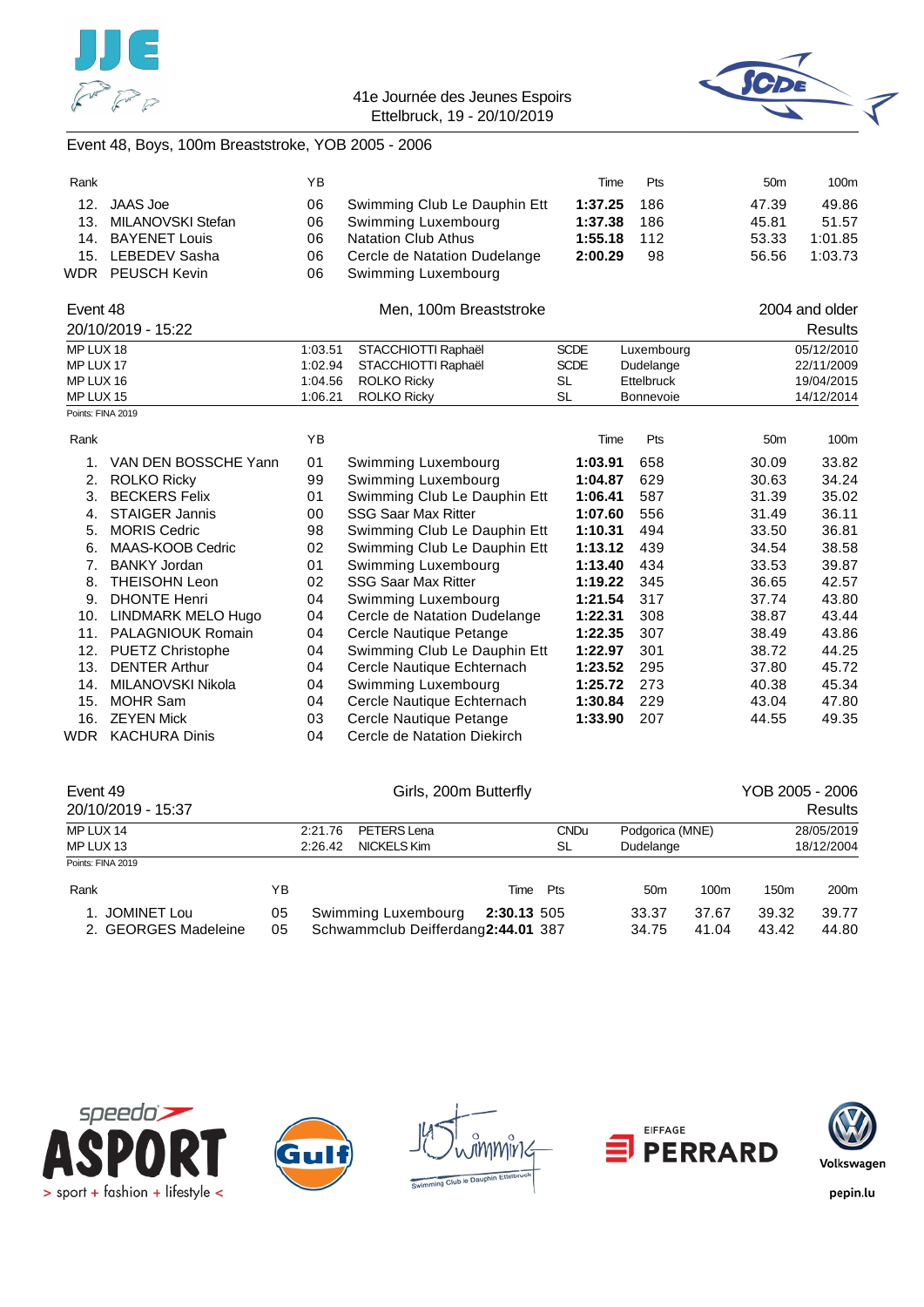![](_page_49_Picture_0.jpeg)

> sport + fashion + lifestyle <

![](_page_49_Picture_2.jpeg)

# Event 49, Women, 200m Butterfly

| Event 49<br>20/10/2019 - 15:37                        |    |                                          | Women, 200m Butterfly                                                          |             |                                     |                    |                                                                |                       |                 | 2004 and older<br>Results                            |
|-------------------------------------------------------|----|------------------------------------------|--------------------------------------------------------------------------------|-------------|-------------------------------------|--------------------|----------------------------------------------------------------|-----------------------|-----------------|------------------------------------------------------|
| MP LUX 18<br>MP LUX 17<br>MP LUX 16                   |    | 2:20.01<br>2:15.58<br>2:17.97            | <b>OLIVIER Monique</b><br><b>OLIVIER Monique</b><br><b>OLIVIER Monique</b>     |             | <b>SL</b><br><b>SL</b><br><b>SL</b> |                    | <b>Ettelbruck</b><br>Dudelange                                 | Aix la Chapelle (GER) |                 | 13/04/2016<br>13/12/2015<br>18/10/2014               |
| MP LUX 15<br>Points: FINA 2019                        |    | 2:22.97                                  | <b>OLIVIER Monique</b>                                                         |             | <b>SL</b>                           |                    |                                                                | Aix la Chapelle (GER) |                 | 12/10/2013                                           |
| Rank                                                  | ΥB |                                          |                                                                                | Time        | Pts                                 |                    | 50m                                                            | 100m                  | 150m            | 200m                                                 |
| 1. HAMEN SAIEG Yael                                   | 01 |                                          | Swimming Luxembourg                                                            | 2:39.32 423 |                                     |                    | 33.72                                                          | 39.81                 | 42.24           | 43.55                                                |
| 2. HUBERT Alina                                       | 04 |                                          | <b>SSG Saar Max Ritter</b>                                                     | 3:00.64 290 |                                     |                    | 37.13                                                          | 45.52                 | 48.74           | 49.25                                                |
|                                                       |    |                                          |                                                                                |             |                                     |                    |                                                                |                       |                 |                                                      |
| Event 50                                              |    |                                          | Boys, 200m Butterfly                                                           |             |                                     |                    |                                                                |                       | YOB 2005 - 2006 |                                                      |
| 20/10/2019 - 15:40                                    |    |                                          |                                                                                |             |                                     |                    |                                                                |                       |                 | Results                                              |
| MP LUX 14                                             |    | 2:21.04                                  | ACKERMANN Joé                                                                  |             | <b>SL</b>                           |                    | Dudelange                                                      |                       |                 | 25/11/2007                                           |
| MP LUX 13<br>Points: FINA 2019                        |    | 2:13.05                                  | CARNEIRO Joao                                                                  |             | <b>SL</b>                           |                    |                                                                |                       |                 | 06/05/2018                                           |
| Rank                                                  | YB |                                          |                                                                                | Time        | Pts                                 |                    | 50 <sub>m</sub>                                                | 100m                  | 150m            | 200m                                                 |
|                                                       |    |                                          |                                                                                |             |                                     |                    |                                                                |                       |                 |                                                      |
| 1. JAAS Tom                                           | 06 |                                          | Swimming Club Le Dauphir3:15.23 170                                            |             |                                     |                    | 39.78                                                          | 49.86                 | 53.82           | 51.77                                                |
| Event 50<br>20/10/2019 - 15:40                        |    |                                          | Men, 200m Butterfly                                                            |             |                                     |                    |                                                                |                       |                 | 2004 and older<br><b>Results</b>                     |
| MP LUX 18<br>MP LUX 17<br>MP LUX 16<br>MP LUX 15      |    | 2:03.32<br>2:07.73<br>2:06.04<br>2:13.51 | <b>HENX Julien</b><br><b>GLOESENER Louis</b><br>CARNEIRO Joao<br>CARNEIRO Joao |             | SL<br><b>SL</b><br><b>SL</b>        | <b>CNDu</b>        | <b>Bonnevoie</b><br>Bonnevoie<br>Podgorica (MNE)<br>Luxembourg |                       |                 | 01/12/2013<br>02/12/2012<br>28/05/2019<br>07/07/2018 |
| Points: FINA 2019                                     |    |                                          |                                                                                |             |                                     |                    |                                                                |                       |                 |                                                      |
| Rank                                                  | ΥB |                                          |                                                                                | Time        | Pts                                 |                    | 50 <sub>m</sub>                                                | 100m                  | 150m            | 200m                                                 |
| 1. CARNEIRO Joao<br>MPN 16 ans                        | 03 |                                          | Swimming Luxembourg                                                            | 2:05.68 638 |                                     |                    | 28.16                                                          | 32.16                 | 32.38           | 32.98                                                |
| 2. SCHMITZ Jacques                                    | 02 |                                          | Swimming Club Redange 2:12.60 543                                              |             |                                     |                    | 28.83                                                          | 33.13                 | 34.84           | 35.80                                                |
| 3. JAAS Jeff                                          | 04 |                                          | Swimming Club Le Dauphir2:21.30 449                                            |             |                                     |                    | 29.69                                                          | 35.40                 | 38.07           | 38.14                                                |
| DNS STRASSEL Max                                      | 04 |                                          | <b>SSG Saar Max Ritter</b>                                                     |             |                                     |                    |                                                                |                       |                 |                                                      |
| Event 51<br>20/10/2019 - 15:44                        |    |                                          | Girls, 100m Medley                                                             |             |                                     |                    |                                                                |                       | YOB 2005 - 2006 | <b>Results</b>                                       |
| MP LUX 14                                             |    | 1:07.72                                  | V.D.BOSSCHE Manon                                                              |             | <b>SL</b>                           |                    | Bastogne (BEL)                                                 |                       |                 | 01/04/2011                                           |
| MP LUX 13                                             |    | 1:07.52                                  | VAN DEN BOSSCHE Manon                                                          |             | <b>SL</b>                           |                    | Luxembourg                                                     |                       |                 | 04/12/2010                                           |
| Points: FINA 2019                                     |    |                                          |                                                                                |             |                                     |                    |                                                                |                       |                 |                                                      |
| Rank                                                  |    | YB                                       |                                                                                |             |                                     | Time               | Pts                                                            |                       | 50 <sub>m</sub> | 100m                                                 |
| 1.<br><b>URBAIN Lara</b><br>2.<br><b>ALBERS Neele</b> |    | 05<br>05                                 | Scsv<br>Swimming Club Le Dauphin Ett                                           |             |                                     | 1:11.39<br>1:13.90 | 495<br>447                                                     |                       | 32.15<br>36.53  | 39.24<br>37.37                                       |
| <b>HRIC Laura</b><br>3.                               |    | 05                                       | Swimming Luxembourg                                                            |             |                                     | 1:14.41            | 438                                                            |                       | 34.24           | 40.17                                                |
| <b>DEVISCOUR Sarah</b><br>4.                          |    | 05                                       | Cercle Nautique Echternach                                                     |             |                                     | 1:16.49            | 403                                                            |                       | 35.57           | 40.92                                                |
| <b>LEONARD Lis</b><br>5.                              |    | 05                                       | Swimming Luxembourg                                                            |             |                                     | 1:18.54            | 372                                                            |                       | 38.60           | 39.94                                                |
| <b>KETTENMEYER Yin</b><br>6.                          |    | 06                                       | Swimming Club Le Dauphin Ett                                                   |             |                                     | 1:20.03            | 352                                                            |                       | 37.91           | 42.12                                                |
| <b>KIDD Francesca</b><br>7.                           |    | 06                                       | Swimming Luxembourg                                                            |             |                                     | 1:21.77            | 330                                                            |                       | 38.56           | 43.21                                                |
| speedo's                                              |    |                                          |                                                                                |             |                                     |                    |                                                                |                       |                 |                                                      |
|                                                       |    |                                          |                                                                                |             |                                     |                    | <b>EIFFAGE</b>                                                 |                       |                 |                                                      |
|                                                       |    |                                          |                                                                                |             |                                     |                    |                                                                | <b>PERRARD</b>        |                 | Volkswagen                                           |
| nort + fashion + lifestyle                            |    |                                          | Swimming Club le Dauphin Ettelbruck                                            |             |                                     |                    |                                                                |                       |                 | nenin lıı                                            |

![](_page_49_Picture_5.jpeg)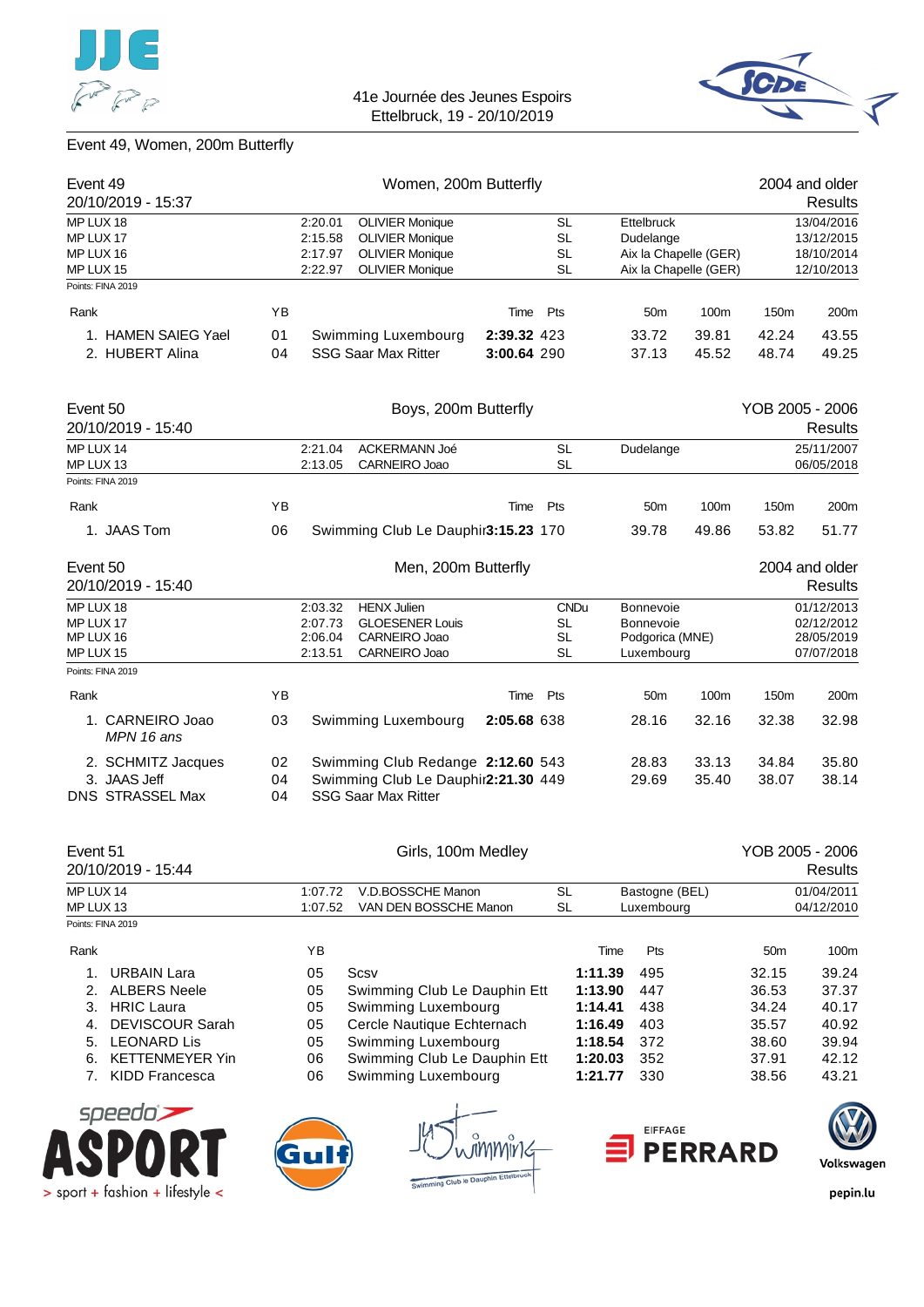![](_page_50_Picture_0.jpeg)

![](_page_50_Picture_2.jpeg)

# Event 51, Girls, 100m Medley, YOB 2005 - 2006

| Rank            |                          | ΥB |                              | Time    | <b>Pts</b> | 50 <sub>m</sub> | 100m  |
|-----------------|--------------------------|----|------------------------------|---------|------------|-----------------|-------|
| 8.              | <b>BOKOVA Marta</b>      | 06 | Swimming Luxembourg          | 1:23.81 | 306        | 39.66           | 44.15 |
| 9.              | <b>GAMASA Polina</b>     | 05 | Cercle de Natation Dudelange | 1:23.88 | 305        | 38.73           | 45.15 |
| 10.             | SIEBENS Hanne            | 06 | Cercle de Natation Dudelange | 1:25.33 | 290        | 41.26           | 44.07 |
| 11.             | <b>OLINGER Tina</b>      | 06 | Swimming Club Redange        | 1:27.56 | 268        | 40.61           | 46.95 |
| 12 <sub>1</sub> | <b>ERNENS Chloe</b>      | 05 | Schwammclub Deifferdang      | 1:29.19 | 254        | 41.66           | 47.53 |
| 13 <sub>1</sub> | <b>BERTRANG Marina</b>   | 05 | Schwammclub Monnerech        | 1:30.10 | 246        | 41.68           | 48.42 |
| 14.             | <b>HOTTON Nora</b>       | 05 | <b>Natation Club Athus</b>   | 1:32.17 | 230        | 43.84           | 48.33 |
| 15.             | BERTRANG Louana          | 06 | Schwammclub Monnerech        | 1:33.76 | 218        | 43.46           | 50.30 |
| 16.             | <b>DEBERGH Celestine</b> | 06 | Schwammclub Deifferdang      | 1:39.27 | 184        | 46.21           | 53.06 |
| <b>DSQ</b>      | <b>GOUILLART</b> Ivana   | 05 | Schwammclub Monnerech        |         |            |                 |       |

*M2 - section was not finished in accordance with the rule which applies to the stroke concerned (SW 9.3) (Time: 15:57)*

| Event 51          |                            |         |                              |             | 2004 and older  |                 |            |
|-------------------|----------------------------|---------|------------------------------|-------------|-----------------|-----------------|------------|
|                   | 20/10/2019 - 15:44         |         |                              |             |                 |                 | Results    |
| MP LUX 18         |                            | 1:02.13 | <b>MEYNEN Julie</b>          | <b>SCDE</b> | Dudelange       |                 | 12/12/2015 |
| MP LUX 17         |                            | 1:03.76 | <b>MEYNEN Julie</b>          | <b>SL</b>   | Doha (QAT)      |                 | 04/12/2014 |
| MP LUX 16         |                            | 1:04.89 | ROLKO Sarah                  | <b>SL</b>   | Eindhoven (NED) |                 | 26/11/2010 |
| MP LUX 15         |                            | 1:05.26 | <b>MEYNEN Julie</b>          | SL          | Bonnevoie       |                 | 01/12/2012 |
| Points: FINA 2019 |                            |         |                              |             |                 |                 |            |
| Rank              |                            | YB      |                              | Time        | Pts             | 50 <sub>m</sub> | 100m       |
| 1.                | <b>PETERS Emma</b>         | 03      | Cercle de Natation Dudelange | 1:08.67     | 557             | 31.27           | 37.40      |
| 2.                | <b>BLACK Sarah</b>         | 01      | Cercle de Natation Dudelange | 1:10.39     | 517             | 31.89           | 38.50      |
| 3.                | <b>FABER Maiti</b>         | 01      | Swimming Club Le Dauphin Ett | 1:11.06     | 502             | 32.41           | 38.65      |
| 4.                | <b>BACKES Zoe</b>          | 04      | Scsv                         | 1:11.60     | 491             | 32.63           | 38.97      |
| 5.                | <b>REDING Alyssa</b>       | 04      | Swimming Club Le Dauphin Ett | 1:13.87     | 447             | 34.07           | 39.80      |
| 6.                | <b>KETTENMEYER Ly</b>      | 04      | Swimming Club Le Dauphin Ett | 1:15.23     | 423             | 34.63           | 40.60      |
| 7.                | <b>BROICH Louisa Marie</b> | 03      | Postsportverein Trier        | 1:15.79     | 414             | 34.27           | 41.52      |
| 8.                | <b>BROICH Lea-Sophie</b>   | 00      | Postsportverein Trier        | 1:16.30     | 406             | 35.77           | 40.53      |
| 9.                | <b>BRAVACCINI Sabrina</b>  | 95      | Swimming Club Le Dauphin Ett | 1:16.87     | 397             | 37.50           | 39.37      |
| 10.               | <b>HAAG Nora</b>           | 04      | Swimming Club Redange        | 1:19.63     | 357             | 37.40           | 42.23      |
| 11.               | <b>WIRTH Mandy</b>         | 00      | Schwammclub Deifferdang      | 1:20.13     | 350             | 35.46           | 44.67      |
| 12.               | <b>ELCHEROTH Milly</b>     | 03      | Swimming Club Redange        | 1:22.08     | 326             | 38.42           | 43.66      |
| 13.               | <b>TER HEEGDE Chantal</b>  | 99      | Cercle Nautique Echternach   | 1:24.70     | 296             | 36.66           | 48.04      |
| 14.               | <b>WINKEL Nadine</b>       | 04      | Schwammclub Deifferdang      | 1:26.52     | 278             | 41.15           | 45.37      |
| 15.               | <b>GONNER Laure</b>        | 04      | Swimming Club Le Dauphin Ett | 1:28.44     | 260             | 41.67           | 46.77      |
| 16.               | <b>TOCK Julie</b>          | 02      | Swimming Club Le Dauphin Ett | 1:34.40     | 214             | 43.49           | 50.91      |
| 17.               | <b>DUBOS Flavie</b>        | 03      | Cercle de Natation Diekirch  | 1:36.76     | 199             | 46.80           | 49.96      |

![](_page_50_Picture_7.jpeg)

![](_page_50_Picture_8.jpeg)

![](_page_50_Picture_9.jpeg)

![](_page_50_Picture_10.jpeg)

![](_page_50_Picture_11.jpeg)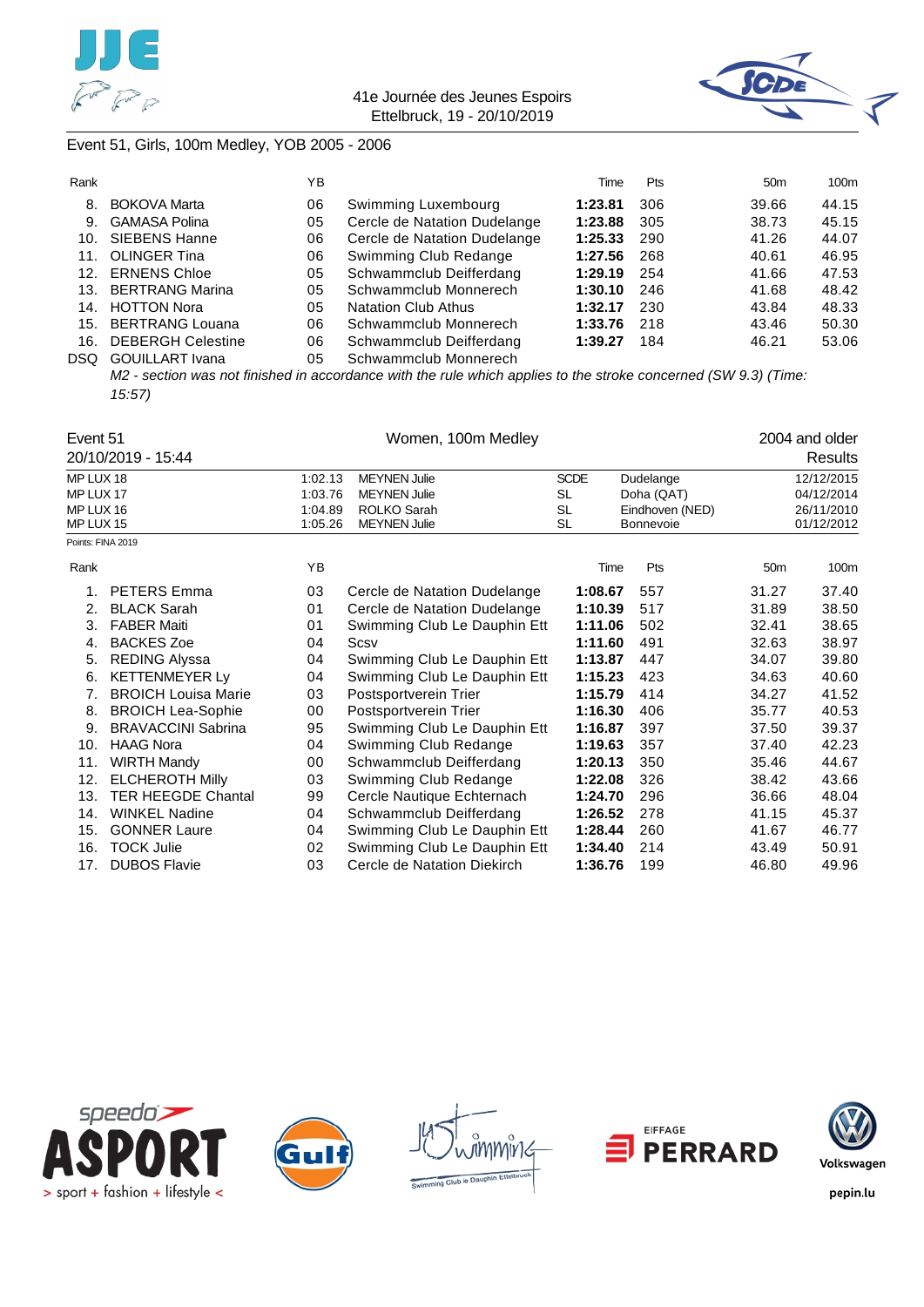![](_page_51_Picture_0.jpeg)

![](_page_51_Picture_2.jpeg)

#### Event 52 Boys, 100m Medley YOB 2005 - 2006 20/10/2019 - 15:58 Results MP LUX 14 1:03.59 STACCHIOTTI Raphaël SCDE Ettelbruck 22/10/2006 MP LUX 13 1:05.49 CARNEIRO Joao SL Obercorn 17/12/2016 Points: FINA 2019 Rank 100m (The Pts 50m 100m of the Past 100m of the Pts 50m 100m 1. RAJE Michael 06 SSG Saar Max Ritter **1:00.34** 577 27.59 32.75 2. LUCARELLI Riccardo 05 Lux Sharks 16 **1:02.56** 518 29.28 33.28 3. WEYRICH Mike 05 Swimming Club Le Dauphin Ett **1:11.79** 343 33.16 38.63 4. CALMES Nicolas 06 Schwammclub Monnerech **1:12.58** 332 34.19 38.39 5. BOENTGES Kimi 05 Cercle Nautique Petange **1:13.16** 324 34.20 38.96 6. KEMP Finn 05 Swimming Luxembourg **1:14.15** 311 34.33 39.82 7. NTAGANDA Alexis **05 Swimming Luxembourg 1:14.49 307** 34.85 39.64<br>8. BOURGUIGNON Beniamin 05 Swimming Club Le Dauphin Ett 1:15.12 299 36.49 38.63 8. BOURGUIGNON Benjamin 05 Swimming Club Le Dauphin Ett 1:15.12 299 36.49 38.63 9. HOLLERICH Tom 06 Swimming Club Le Dauphin Ett **1:18.19** 265 36.36 41.83 10. SPENCER Jai 05 Cercle de Natation Dudelange **1:18.30** 264 33.63 44.67 11. KIRCH Paul 05 Cercle de Natation Dudelange **1:19.62** 251 37.88 41.74 12. TRESSEL Yannis 05 Swimming Club Le Dauphin Ett **1:20.24** 245 37.81 42.43 13. OLINGER Liam 05 Schwammclub Monnerech **1:20.94** 239 36.56 44.38 14. TUCHILA Ionut Alexandru 06 Swimming Luxembourg **1:21.68** 232 38.67 43.01 15. JAAS Tom 06 Swimming Club Le Dauphin Ett **1:21.82** 231 39.21 42.61 16. SCHOCKMEL Julien 06 Swimming Club Redange **1:22.84** 223 37.78 45.06 17. BOZONCA Gabriel 06 Schwammclub Deifferdang **1:22.86** 223 39.52 43.34 06 Schwammclub Deifferdang **1:26.08** 199 19. MILANOVSKI Stefan 06 Swimming Luxembourg **1:27.26** 191 41.31 45.95 20. BAYENET Louis 06 Natation Club Athus **1:42.50** 117 49.68 52.82 21. LEBEDEV Sasha 06 Cercle de Natation Dudelange **1:49.92** 95 51.36 58.56 DSQ GUIOT Erwann 05 Schwammclub Deifferdang *B11 - movements of the legs not simultaneous, not on the same horizontal plane or alternating (SW 7.4) (Time: 16:10)* DNS BADZIUK FERNANDES L. 06 Cercle Nautique Petange WDR FLOREAN Darius 05 Swimming Luxembourg WDR MORNET Alban 06 Swimming Club Le Dauphin Ett Event 52 **Event 52** Men, 100m Medley **2004** and older 20/10/2019 - 15:58 Results MP LUX 18 55.12 STACCHIOTTI Raphaël SCDE Eindhoven (NED) 27/11/2010 MP LUX 17 54.78 STACCHIOTTI Raphaël SCDE Istanbul (TUR) 12/12/2009 STACCHIOTTI Raphaël MP LUX 15 67.94 STACCHIOTTI Raphaël SCDE Dudelange 24/11/2007 Points: FINA 2019 Rank **8** Time Pts 50m 100m 1. CARNEIRO Joao 03 Swimming Luxembourg **59.68** 597 28.35 31.33 2. VAN DEN BOSSCHE Yann 01 Swimming Luxembourg **59.86** 591 28.36 31.50 3. BECKERS Felix 01 Swimming Club Le Dauphin Ett **1:01.67** 541 29.59 32.08 4. ROLKO Ricky 99 Swimming Luxembourg **1:02.02** 532 30.12 31.90 5. BOKOV Rodion 03 Swimming Luxembourg **1:04.48** 473 30.40 34.08 6. MORIS Cedric 98 Swimming Club Le Dauphin Ett **1:04.63** 470 30.33 34.30 7. BANKY Jordan 01 Swimming Luxembourg **1:06.88** 424 30.42 36.46 8. MORARU Matteo 04 Swimming Luxembourg **1:09.29** 381 31.77 37.52 9. EWERLING Nils 03 SSG Saar Max Ritter **1:09.53** 377 31.63 37.90 10. MULDER Anael 02 Natation Club Athus **1:10.97** 355 32.21 38.76

![](_page_51_Picture_4.jpeg)

![](_page_51_Figure_5.jpeg)

![](_page_51_Picture_7.jpeg)

![](_page_51_Picture_8.jpeg)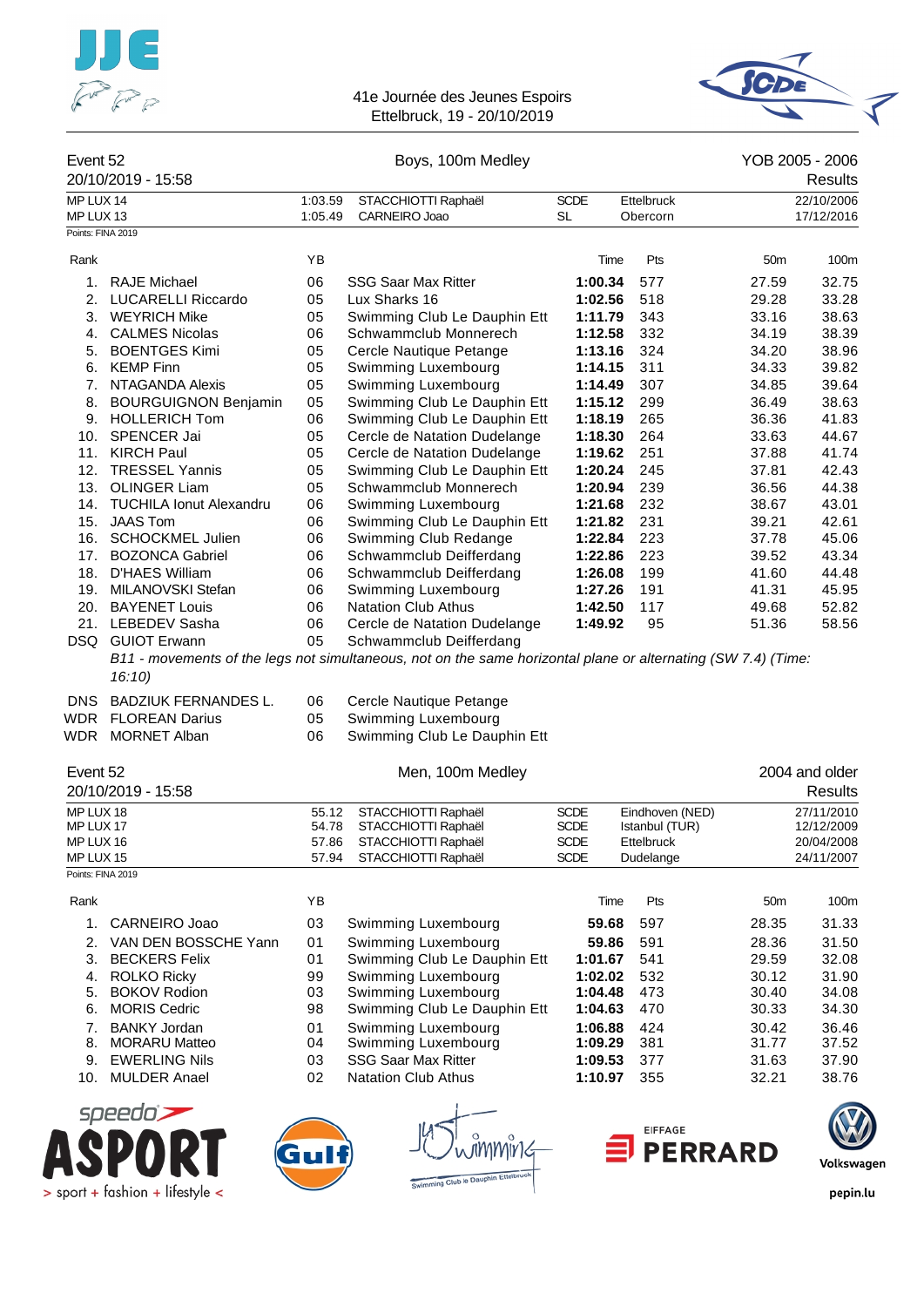![](_page_52_Picture_0.jpeg)

![](_page_52_Picture_2.jpeg)

### Event 52, Men, 100m Medley, 2004 and older

| Rank |                          | YΒ |                              | Time    | Pts | 50 <sub>m</sub> | 100 <sub>m</sub> |
|------|--------------------------|----|------------------------------|---------|-----|-----------------|------------------|
| 11.  | <b>PALAGNIOUK Romain</b> | 04 | Cercle Nautique Petange      | 1:11.44 | 348 | 32.94           | 38.50            |
| 12.  | <b>KOHL Charel</b>       | 04 | Swimming Club Le Dauphin Ett | 1:11.74 | 343 | 35.45           | 36.29            |
| 13.  | MILANOVSKI Nikola        | 04 | Swimming Luxembourg          | 1:12.09 | 338 | 33.09           | 39.00            |
| 14.  | <b>DENTER Arthur</b>     | 04 | Cercle Nautique Echternach   | 1:14.29 | 309 | 33.69           | 40.60            |
| 15.  | <b>DHONTE Henri</b>      | 04 | Swimming Luxembourg          | 1:16.12 | 287 | 34.92           | 41.20            |
| 16.  | FETZ Tom                 | 04 | Cercle Nautique Echternach   | 1:16.75 | 280 | 33.20           | 43.55            |
| 17.  | LINDMARK MELO Hugo       | 04 | Cercle de Natation Dudelange | 1:18.14 | 266 | 38.99           | 39.15            |
| 18.  | MOHR Sam                 | 04 | Cercle Nautique Echternach   | 1:19.36 | 254 | 36.62           | 42.74            |
| 19.  | <b>DELIEGE Brice</b>     | 04 | <b>Natation Club Athus</b>   | 1:25.83 | 200 | 43.57           | 42.26            |
| 20.  | <b>ZEYEN Mick</b>        | 03 | Cercle Nautique Petange      | 1:28.75 | 181 | 41.84           | 46.91            |
| WDR  | SAUBER Bob               | 01 | Swimming Club Redange        |         |     |                 |                  |
| WDR  | <b>WIRTH David</b>       | 02 | Schwammclub Deifferdang      |         |     |                 |                  |
|      |                          |    |                              |         |     |                 |                  |

| Event 53  |                          |    |         | Girls, 200m Backstroke              | YOB 2005 - 2006 |             |                 |       |            |                |
|-----------|--------------------------|----|---------|-------------------------------------|-----------------|-------------|-----------------|-------|------------|----------------|
|           | 20/10/2019 - 16:17       |    |         |                                     |                 |             |                 |       |            | Results        |
| MP LUX 14 |                          |    | 2:20.14 | V.D.BOSSCHE Eline                   |                 | <b>SL</b>   | Gent (BEL)      |       | 10/11/2013 |                |
| MP LUX 13 |                          |    | 2:20.27 | VAN DEN BOSSCHE Eline               |                 | SL          | Gent (BEL)      |       |            | 10/11/2012     |
|           | Points: FINA 2019        |    |         |                                     |                 |             |                 |       |            |                |
| Rank      |                          | YB |         |                                     | Time            | Pts         | 50 <sub>m</sub> | 100m  | 150m       | 200m           |
|           | 1. POPA Sonia            | 06 |         | Schwammclub Monnerech 3:01.39 283   |                 |             | 43.24           | 46.60 | 47.00      | 44.55          |
|           | 2. KUNTZ Julia           | 06 |         | <b>SSG Saar Max Ritter</b>          | 3:05.37 266     |             | 41.98           | 47.36 | 49.58      | 46.45          |
|           | 3. HOTTON Nora           | 05 |         | <b>Natation Club Athus</b>          | 3:07.42 257     |             | 44.23           | 48.28 | 47.82      | 47.09          |
| Event 53  |                          |    |         | Women, 200m Backstroke              |                 |             |                 |       |            | 2004 and older |
|           | 20/10/2019 - 16:17       |    |         |                                     |                 |             |                 |       |            | Results        |
| MP LUX 18 |                          |    | 2:11.31 | ROLKO Sarah                         |                 | SL          | Chartres (FRA)  |       |            | 25/11/2012     |
| MP LUX 17 |                          |    | 2:14.27 | <b>GALES Dana</b>                   |                 | <b>SCDE</b> | Rijeka (SLO)    |       |            | 14/12/2008     |
| MP LUX 17 |                          |    | 2:14.27 | ROLKO Sarah                         |                 | SL          | Sczcecin (POL)  |       |            | 11/12/2011     |
| MP LUX 16 |                          |    | 2:12.79 | ROLKO Sarah                         |                 | <b>SL</b>   | Eindhoven (NED) |       |            | 28/11/2010     |
| MP LUX 15 |                          |    | 2:12.08 | ROLKO Sarah                         |                 | SL          | Istanbul (TUR)  |       |            | 13/12/2009     |
|           | Points: FINA 2019        |    |         |                                     |                 |             |                 |       |            |                |
| Rank      |                          | ΥB |         |                                     | Time            | Pts         | 50 <sub>m</sub> | 100m  | 150m       | 200m           |
|           | 1. KETTENMEYER-REULAN78. |    |         | Swimming Club Le Dauphir2:37.24 435 |                 |             | 38.66           | 39.85 | 39.35      | 39.38          |
|           | 2. BALON Flavie          | 04 |         | <b>Natation Club Athus</b>          | 3:09.19 250     |             | 44.58           | 48.26 | 48.50      | 47.85          |

![](_page_52_Picture_6.jpeg)

![](_page_52_Picture_7.jpeg)

![](_page_52_Picture_8.jpeg)

![](_page_52_Picture_9.jpeg)

![](_page_52_Picture_10.jpeg)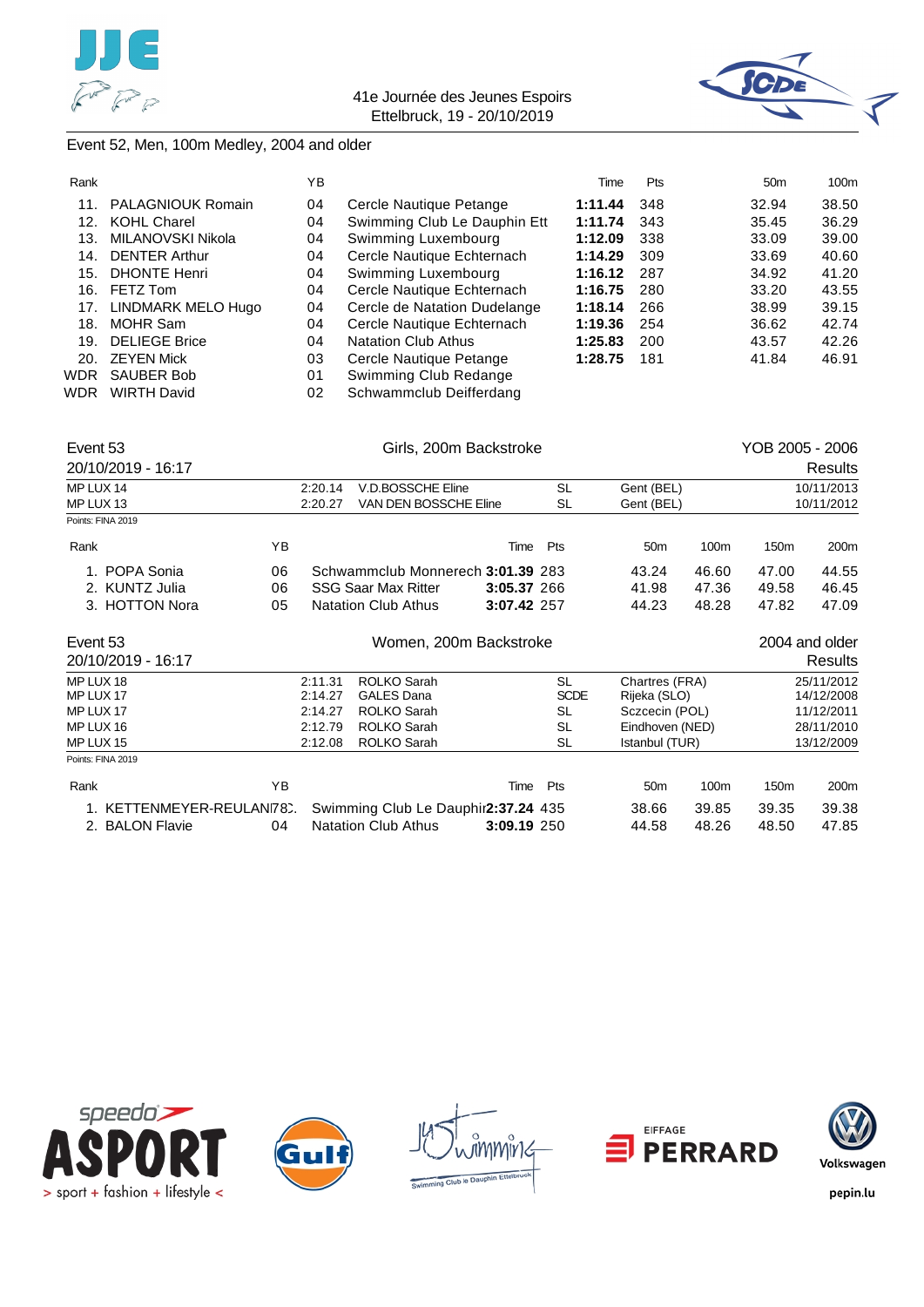![](_page_53_Picture_0.jpeg)

![](_page_53_Picture_2.jpeg)

| Event 54<br>20/10/2019 - 16:24      |          |                    |                                            | Boys, 200m Backstroke                                                        |                          |                          |                | YOB 2005 - 2006 | <b>Results</b>           |
|-------------------------------------|----------|--------------------|--------------------------------------------|------------------------------------------------------------------------------|--------------------------|--------------------------|----------------|-----------------|--------------------------|
| MP LUX 14<br>MP LUX 13              |          | 2:09.02<br>2:15.77 |                                            | STACCHIOTTI Raphaël<br>DALEIDEN CIUFERRI Ralph                               | <b>SCDE</b><br>SL        | Dudelange<br>Obercorn    |                |                 | 17/12/2006<br>18/12/2016 |
| Points: FINA 2019                   |          |                    |                                            |                                                                              |                          |                          |                |                 |                          |
| Rank                                | YB       |                    |                                            |                                                                              | Pts<br>Time              | 50m                      | 100m           | 150m            | 200m                     |
| 1. CARNEIRO Nuno                    | 05       |                    | Swimming Luxembourg                        |                                                                              | 2:26.05 378              | 33.23                    | 37.18          | 37.84           | 37.80                    |
| 2. THILL Nicolas                    | 05       |                    | Swimming Luxembourg                        |                                                                              | 2:29.97 349              | 36.11                    | 38.43          | 38.19           | 37.24                    |
| 3. DURAKOVIC Tarik                  | 05       |                    | Swimming Luxembourg                        |                                                                              | 2:33.54 325              | 36.28                    | 39.05          | 39.16           | 39.05                    |
| 4. RIKKERT Thijmen                  | 06       |                    | Swimming Luxembourg                        |                                                                              | 2:37.12 303              | 37.31                    | 39.54          | 40.74           | 39.53                    |
| 5. WESTER Ben                       | 06       |                    |                                            | Cercle de Natation Dudelar2:41.00 282                                        |                          | 36.75                    | 39.37          | 43.53           | 41.35                    |
| 6. MOOG Mathis<br>7. JAAS Joe       | 06<br>06 |                    | Swimming Luxembourg                        | Swimming Club Le Dauphir2:57.57 210                                          | 2:48.66 245              | 40.45<br>44.34           | 43.14<br>45.98 | 42.91<br>45.06  | 42.16<br>42.19           |
| <b>WDR PEUSCH Kevin</b>             | 06       |                    | Swimming Luxembourg                        |                                                                              |                          |                          |                |                 |                          |
| Event 54                            |          |                    |                                            | Men, 200m Backstroke                                                         |                          |                          |                | 2004 and older  |                          |
| 20/10/2019 - 16:24                  |          |                    |                                            |                                                                              |                          |                          |                |                 | <b>Results</b>           |
| MP LUX 18                           |          | 2:01.10            |                                            | SCHNEIDERS Jean-François                                                     | <b>CNW</b>               | Dudelange                |                |                 | 23/11/2008               |
| MP LUX 17<br>MP LUX 16              |          | 2:01.06<br>2:03.64 | <b>FABIANI Rémi</b>                        | SCHNEIDERS Jean-François                                                     | <b>SCD</b><br><b>CNW</b> | Dudelange<br>Dudelange   |                |                 | 02/12/2018<br>17/12/2006 |
| MP LUX 15                           |          | 2:04.12            |                                            | STACCHIOTTI Raphaël                                                          | <b>SCDE</b>              | Dudelange                |                |                 | 25/11/2007               |
| Points: FINA 2019                   |          |                    |                                            |                                                                              |                          |                          |                |                 |                          |
| Rank                                | YB       |                    |                                            |                                                                              | Pts<br>Time              | 50 <sub>m</sub>          | 100m           | 150m            | 200m                     |
| 1. FABIANI Remi                     | 01       |                    |                                            | Schwammclub Deifferdang2:06.59 580                                           |                          | 29.30                    | 31.99          | 32.68           | 32.62                    |
| 2. JAAS Jeff                        | 04       |                    |                                            | Swimming Club Le Dauphir2:20.31 426                                          |                          | 32.40                    | 36.43          | 36.48           | 35.00                    |
| 3. MULDER Anael                     | 02       |                    | <b>Natation Club Athus</b>                 |                                                                              | 2:23.85 395              | 33.76                    | 36.62          | 37.00           | 36.47                    |
| 4. KIRCH Felix                      | 03       |                    |                                            | Cercle de Natation Dudelar2:30.49 345                                        |                          | 34.06                    | 36.95          | 39.61           | 39.87                    |
| 5. FETZ Tom<br>6. PALAGNIOUK Romain | 04       |                    |                                            | Cercle Nautique Echternacl2:34.60 318<br>Cercle Nautique Petange 2:36.49 307 |                          | 35.83                    | 40.36          | 40.82           | 37.59                    |
| Event 55                            |          |                    |                                            | Girls, 50m Freestyle                                                         |                          |                          |                | YOB 2005 - 2006 |                          |
| 20/10/2019 - 16:34                  |          |                    |                                            |                                                                              |                          |                          |                |                 | <b>Results</b>           |
| MP LUX 14<br>MP LUX 13              |          | 26.58<br>26.68     | <b>MEYNEN Julie</b><br><b>MEYNEN Julie</b> |                                                                              | <b>SL</b><br><b>SL</b>   | Ettelbruck<br>Luxembourg |                |                 | 09/04/2011<br>04/12/2010 |
| Points: FINA 2019                   |          |                    |                                            |                                                                              |                          |                          |                |                 |                          |
| Rank                                |          |                    | YΒ                                         |                                                                              |                          |                          | Time           | Pts             |                          |
| <b>DEVISCOUR Sarah</b><br>1.        |          |                    | 05                                         | Cercle Nautique Echternach                                                   |                          |                          | 28.81          | 504             |                          |
| <b>HRIC Laura</b><br>2.             |          |                    | 05                                         | Swimming Luxembourg                                                          |                          |                          | 28.85          | 502             |                          |
| <b>URBAIN Lara</b><br>3.            |          |                    | 05                                         | <b>Scsv</b>                                                                  |                          |                          | 29.23          | 482             |                          |
| <b>GEORGES Madeleine</b><br>4.      |          |                    | 05                                         | Schwammclub Deifferdang                                                      |                          |                          | 30.03          | 445             |                          |
| <b>ALBERS Neele</b><br>5.           |          |                    | 05                                         | Swimming Club Le Dauphin Ett                                                 |                          |                          | 30.82          | 411             |                          |
| <b>CARNEIRO Sofia</b><br>6.         |          |                    | 06                                         | Swimming Luxembourg                                                          |                          |                          | 31.17          | 398             |                          |
| <b>KIDD Francesca</b><br>7.         |          |                    | 06                                         | Swimming Luxembourg                                                          |                          |                          | 31.35          | 391             |                          |
| <b>LEONARD Lis</b><br>8.            |          |                    | 05                                         | Swimming Luxembourg                                                          |                          |                          | 31.97          | 368             |                          |
| <b>KETTENMEYER Yin</b><br>9.        |          |                    | 06                                         | Swimming Club Le Dauphin Ett                                                 |                          |                          | 32.05          | 366             |                          |
| <b>SIEBENS Hanne</b><br>10.         |          |                    | 06                                         | Cercle de Natation Dudelange                                                 |                          |                          | 32.47          | 352             |                          |
| <b>CORREIA Eva</b><br>11.           |          |                    | 05                                         | Cercle de Natation Diekirch                                                  |                          |                          | 32.77          | 342             |                          |
| <b>GAMASA Polina</b><br>12.         |          |                    | 05                                         | Cercle de Natation Dudelange                                                 |                          |                          | 32.95          | 337             |                          |
| POPA Sonia<br>13.                   |          |                    | 06                                         | Schwammclub Monnerech                                                        |                          |                          | 33.34          | 325             |                          |
| speedo $\blacktriangleright$        |          |                    |                                            |                                                                              |                          | <b>EIFFAGE</b>           |                |                 |                          |
|                                     |          |                    |                                            |                                                                              |                          |                          |                |                 |                          |
|                                     |          | Gulf               |                                            | Swimming Club le Dauphin Ettelbruch                                          |                          |                          | <b>PERRARD</b> |                 | Volkswagen               |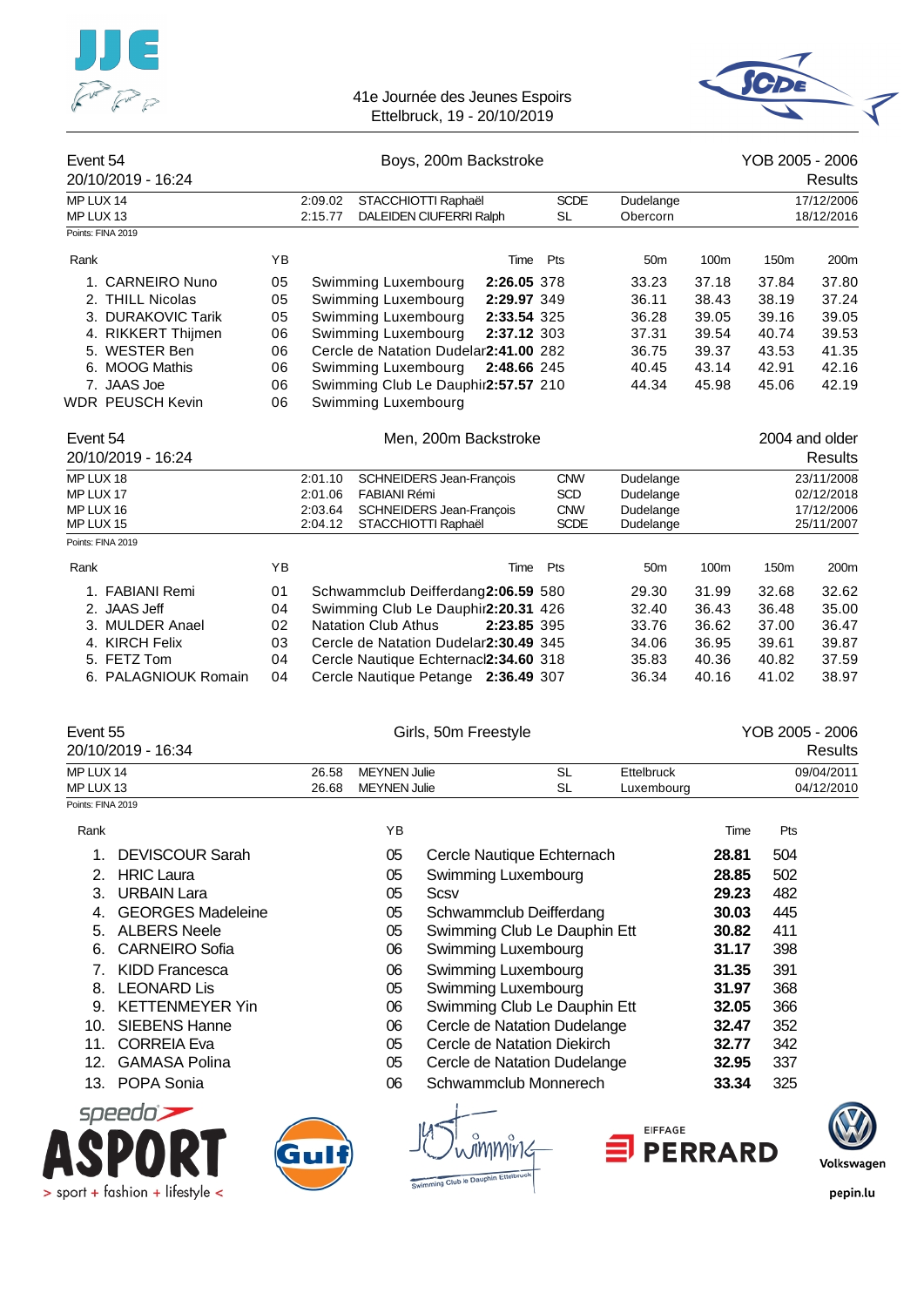![](_page_54_Picture_0.jpeg)

![](_page_54_Picture_2.jpeg)

### Event 55, Girls, 50m Freestyle, YOB 2005 - 2006

| Rank |                          | YΒ |                            | Time  | Pts |
|------|--------------------------|----|----------------------------|-------|-----|
| 14.  | <b>NOTHUM Gwen</b>       | 06 | Swimming Club Redange      | 33.43 | 322 |
|      | 15. GOUILLART Ivana      | 05 | Schwammclub Monnerech      | 34.19 | 301 |
| 16.  | <b>BERTRANG Marina</b>   | 05 | Schwammclub Monnerech      | 34.26 | 299 |
| 17.  | KUNTZ Julia              | 06 | <b>SSG Saar Max Ritter</b> | 34.70 | 288 |
|      | 18. OLINGER Tina         | 06 | Swimming Club Redange      | 34.98 | 281 |
| 19.  | <b>ERNENS Chloe</b>      | 05 | Schwammclub Deifferdang    | 35.25 | 275 |
|      | 20. BERTRANG Louana      | 06 | Schwammclub Monnerech      | 36.73 | 243 |
| 21.  | <b>DEBERGH Celestine</b> | 06 | Schwammclub Deifferdang    | 37.53 | 228 |
|      | 22. HOTTON Nora          | 05 | <b>Natation Club Athus</b> | 37.95 | 220 |

#### Event 55 **Event 55** 2004 and older

| 20/10/2019 - 16:34 |       |                     |             |                | <b>Results</b> |
|--------------------|-------|---------------------|-------------|----------------|----------------|
| MP LUX 18          | 24.86 | <b>MEYNEN Julie</b> | <b>SCDE</b> | Dudelange      | 12/12/2015     |
| MP LUX 17          | 25.37 | MEYNEN Julie        | SL          | Doha (QAT)     | 06/12/2014     |
| MP LUX 16          | 24.89 | MEYNEN Julie        | SL          | Herning (DEN)  | 15/12/2013     |
| MP LUX 15          | 26.66 | MEYNEN Juilie       | SL          | Chartres (FRA) | 25/11/2012     |
| Points: FINA 2019  |       |                     |             |                |                |

|  | .<br>w |  |
|--|--------|--|

| Rank       |                            | ΥB     |                              | Time  | Pts |
|------------|----------------------------|--------|------------------------------|-------|-----|
|            | <b>PETERS</b> Emma         | 03     | Cercle de Natation Dudelange | 27.44 | 583 |
| 2.         | <b>HAMEN SAIEG Yael</b>    | 01     | Swimming Luxembourg          | 28.10 | 543 |
| 3.         | <b>FABER Maiti</b>         | 01     | Swimming Club Le Dauphin Ett | 28.74 | 507 |
| 4.         | <b>FABIANI Chanel</b>      | 03     | Cercle de Natation Dudelange | 29.18 | 485 |
| 5.         | <b>BLACK Sarah</b>         | 01     | Cercle de Natation Dudelange | 29.46 | 471 |
| 6.         | <b>BROICH Louisa Marie</b> | 03     | Postsportverein Trier        | 29.59 | 465 |
| 7.         | <b>REDING Alyssa</b>       | 04     | Swimming Club Le Dauphin Ett | 30.17 | 439 |
| 8.         | <b>BRAVACCINI Sabrina</b>  | 95     | Swimming Club Le Dauphin Ett | 30.19 | 438 |
| 9.         | <b>BROICH Lea-Sophie</b>   | $00\,$ | Postsportverein Trier        | 30.59 | 421 |
| 10.        | PEDROSA ANTONIO Monica     | 03     | Cercle de Natation Diekirch  | 31.11 | 400 |
| 11.        | <b>BUCHHOLTZ Antonia</b>   | 02     | <b>SSG Saar Max Ritter</b>   | 31.14 | 399 |
| 12.        | <b>HAAG Nora</b>           | 04     | Swimming Club Redange        | 31.38 | 390 |
| 13.        | <b>WIRTH Mandy</b>         | $00\,$ | Schwammclub Deifferdang      | 31.46 | 387 |
| 14.        | <b>KETTENMEYER Ly</b>      | 04     | Swimming Club Le Dauphin Ett | 31.66 | 379 |
| 15.        | <b>ELCHEROTH Milly</b>     | 03     | Swimming Club Redange        | 31.93 | 370 |
| 16.        | <b>WINKEL Nadine</b>       | 04     | Schwammclub Deifferdang      | 32.43 | 353 |
| 17.        | <b>GONNER Laure</b>        | 04     | Swimming Club Le Dauphin Ett | 32.47 | 352 |
| 18.        | <b>TER HEEGDE Chantal</b>  | 99     | Cercle Nautique Echternach   | 33.65 | 316 |
| 19.        | <b>BALON Flavie</b>        | 04     | <b>Natation Club Athus</b>   | 36.04 | 257 |
| 20.        | <b>TOCK Julie</b>          | 02     | Swimming Club Le Dauphin Ett | 36.25 | 253 |
| <b>DNS</b> | <b>UMLAUF Constanze</b>    | 02     | <b>SSG Saar Max Ritter</b>   |       |     |
| WDR        | <b>HOLLERICH Anne</b>      | 01     | Swimming Club Le Dauphin Ett |       |     |

![](_page_54_Picture_10.jpeg)

![](_page_54_Picture_11.jpeg)

![](_page_54_Picture_12.jpeg)

![](_page_54_Picture_13.jpeg)

![](_page_54_Picture_14.jpeg)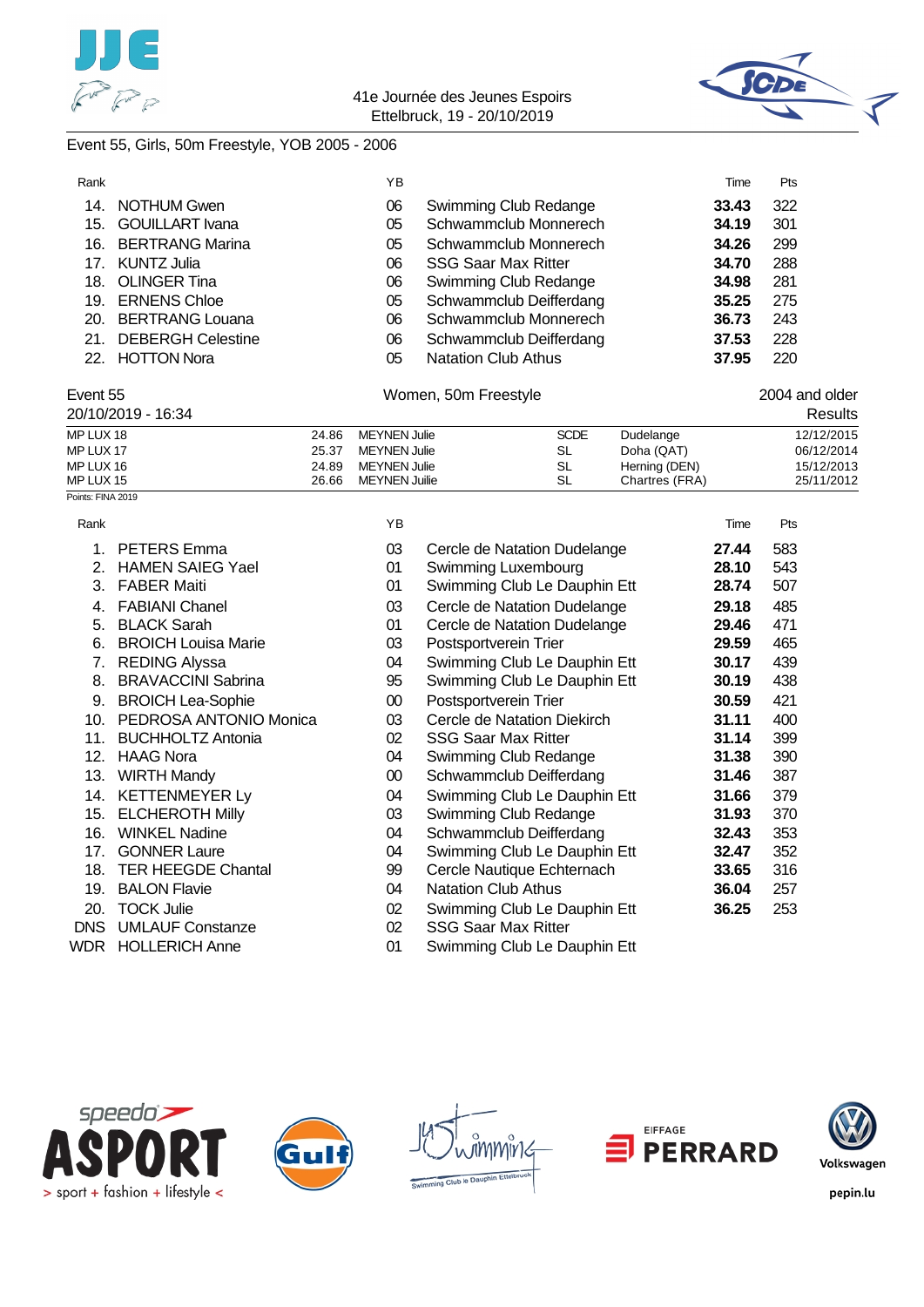![](_page_55_Picture_0.jpeg)

> sport + fashion + lifestyle <

#### 41e Journée des Jeunes Espoirs Ettelbruck, 19 - 20/10/2019

![](_page_55_Picture_2.jpeg)

| Event 56          |                                        |       |                  | Boys, 50m Freestyle          |             |            |       | YOB 2005 - 2006 |
|-------------------|----------------------------------------|-------|------------------|------------------------------|-------------|------------|-------|-----------------|
|                   | 20/10/2019 - 16:43                     |       |                  |                              |             |            |       | Results         |
| MP LUX 14         |                                        | 25.23 | <b>JAAS Jeff</b> |                              | <b>SCDE</b> | Dudelange  |       | 01/12/2018      |
| MP LUX 13         |                                        | 26.82 |                  | DALEIDEN CIUFERRI Ralph      | <b>SL</b>   | Ettelbruck |       | 22/10/2016      |
| Points: FINA 2019 |                                        |       |                  |                              |             |            |       |                 |
| Rank              |                                        |       | YB               |                              |             |            | Time  | Pts             |
| 1.                | <b>RAJE Michael</b>                    |       | 06               | <b>SSG Saar Max Ritter</b>   |             |            | 24.75 | 548             |
| 2.                | <b>LUCARELLI Riccardo</b>              |       | 05               | Lux Sharks 16                |             |            | 25.79 | 484             |
| 3.                | <b>DURAKOVIC Tarik</b>                 |       | 05               | Swimming Luxembourg          |             |            | 26.84 | 430             |
| 4.                | <b>CARNEIRO Nuno</b>                   |       | 05               | Swimming Luxembourg          |             |            | 28.05 | 376             |
| 5.                | <b>BOENTGES Kimi</b>                   |       | 05               | Cercle Nautique Petange      |             |            | 28.64 | 353             |
| 6.                | <b>CALMES Nicolas</b>                  |       | 06               | Schwammclub Monnerech        |             |            | 28.90 | 344             |
| $7_{\cdot}$       | <b>KIRCH Paul</b>                      |       | 05               | Cercle de Natation Dudelange |             |            | 29.65 | 319             |
| 8.                | <b>SPENCER Jai</b>                     |       | 05               | Cercle de Natation Dudelange |             |            | 29.67 | 318             |
| 9.                | <b>WEYRICH Mike</b>                    |       | 05               | Swimming Club Le Dauphin Ett |             |            | 29.87 | 312             |
|                   | 10. KEMP Finn                          |       | 05               | Swimming Luxembourg          |             |            | 29.96 | 309             |
|                   | 11. HOLLERICH Tom                      |       | 06               | Swimming Club Le Dauphin Ett |             |            | 30.09 | 305             |
|                   | 12. BOURGUIGNON Benjamin               |       | 05               | Swimming Club Le Dauphin Ett |             |            | 30.13 | 304             |
|                   | 13. AGOSTINO Diego                     |       | 06               | Cercle Nautique Petange      |             |            | 30.82 | 284             |
| 14.               | <b>OLINGER Liam</b>                    |       | 05               | Schwammclub Monnerech        |             |            | 30.98 | 279             |
|                   | 15. JAAS Tom                           |       | 06               | Swimming Club Le Dauphin Ett |             |            | 31.23 | 273             |
| 16.               | <b>TRESSEL Yannis</b>                  |       | 05               | Swimming Club Le Dauphin Ett |             |            | 31.29 | 271             |
| 17.               | <b>SCHOCKMEL Julien</b>                |       | 06               | Swimming Club Redange        |             |            | 31.86 | 257             |
|                   | 18. WESTER Ben                         |       | 06               | Cercle de Natation Dudelange |             |            | 31.99 | 254             |
|                   | 19. BOZONCA Gabriel                    |       | 06               | Schwammclub Deifferdang      |             |            | 32.68 | 238             |
|                   | 20. JAAS Joe                           |       | 06               | Swimming Club Le Dauphin Ett |             |            | 33.37 | 223             |
| 21.               | <b>D'HAES William</b>                  |       | 06               | Schwammclub Deifferdang      |             |            | 33.67 | 217             |
| 22.               | <b>GUIOT Erwann</b>                    |       | 05               | Schwammclub Deifferdang      |             |            | 34.74 | 198             |
|                   | 23. BAYENET Louis                      |       | 06               | <b>Natation Club Athus</b>   |             |            | 39.08 | 139             |
|                   | 24. LEBEDEV Sasha                      |       | 06               | Cercle de Natation Dudelange |             |            | 42.07 | 111             |
| <b>DNS</b>        | <b>BADZIUK FERNANDES Leonid Daniel</b> |       | 06               | Cercle Nautique Petange      |             |            |       |                 |
| WDR               | <b>FLOREAN Darius</b>                  |       | 05               | Swimming Luxembourg          |             |            |       |                 |
| WDR               | <b>MORNET Alban</b>                    |       | 06               | Swimming Club Le Dauphin Ett |             |            |       |                 |

| Event 56<br>20/10/2019 - 16:43 |       | Men, 50m Freestyle |             |            |            |  |
|--------------------------------|-------|--------------------|-------------|------------|------------|--|
| MP LUX 16                      | 23.36 | <b>HENX Julien</b> | <b>CNDu</b> | Luxembourg | 26/11/2011 |  |
| MP LUX 15                      | 24.29 | <b>HENX Julien</b> | <b>CNDu</b> | Luxembourg | 04/12/2010 |  |
| Points: FINA 2019              |       |                    |             |            |            |  |

| Rank  |                       | YB     |                              | Time           | Pts |        |
|-------|-----------------------|--------|------------------------------|----------------|-----|--------|
|       | <b>FABIANI Remi</b>   | 01     | Schwammclub Deifferdang      | 23.94          | 606 |        |
| $2 -$ | <b>BECKERS Felix</b>  | 01     | Swimming Club Le Dauphin Ett | 24.70          | 551 |        |
| 3.    | <b>ROLKO Ricky</b>    | 99     | Swimming Luxembourg          | 24.83          | 543 |        |
| 4.    | <b>JAAS Jeff</b>      | 04     | Swimming Club Le Dauphin Ett | 24.93          | 536 |        |
| 5.    | <b>BOKOV Rodion</b>   | 03     | Swimming Luxembourg          | 24.94          | 536 |        |
| 6.    | VAN DEN BOSSCHE Yann  | 01     | Swimming Luxembourg          | 25.02          | 530 |        |
|       | <b>MORIS Cedric</b>   | 98     | Swimming Club Le Dauphin Ett | 25.82          | 483 |        |
| 8.    | <b>STAIGER Jannis</b> | $00\,$ | <b>SSG Saar Max Ritter</b>   | 26.38          | 452 |        |
| 9.    | <b>BANKY Jordan</b>   | 01     | Swimming Luxembourg          | 26.51          | 446 |        |
|       | speedo`               |        |                              |                |     |        |
|       |                       |        | <b>EIFFAGE</b>               | <b>PERRARD</b> |     | Volken |

Swimming Club le Dauphin Ettelb

![](_page_55_Picture_6.jpeg)